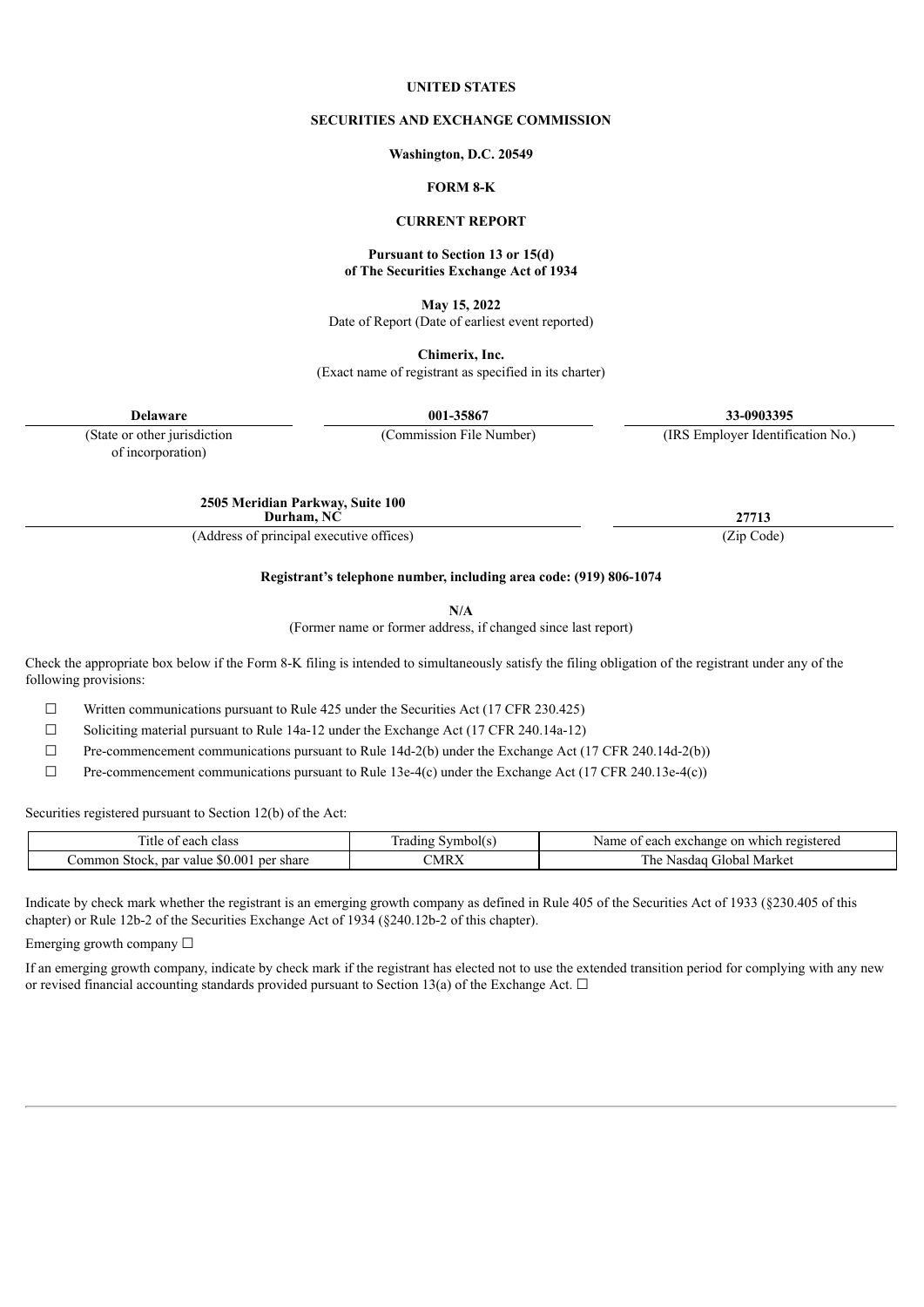### **Item 1.01 Entry into a Material Definitive Agreement.**

On May 15, 2022, Chimerix, Inc. (the "Company") entered into an Asset Purchase Agreement (the "Purchase Agreement"), by and between the Company and Emergent BioSolutions Inc. (the "Purchaser"), pursuant to which the Company agreed to sell its exclusive worldwide rights to brincidofovir, including TEMBEXA® and related assets (the "Transaction"). TEMBEXA is a medical countermeasure for smallpox approved by the U.S. Food and Drug Administration in June 2021.

Under the terms of the Purchase Agreement, the Company will receive \$225 million upon closing of the Transaction, plus up to \$100 million in up to four \$25 million milestone payments. The Purchase Agreement anticipates that the Company will finalize its negotiations with the Biomedical Advanced Research and Development Authority ("BARDA") and enter into a procurement contract (the "BARDA Contract") with BARDA for TEMBEXA, which the Company is currently negotiating. Each milestone payment is associated with the exercise of future BARDA procurement options of TEMBEXA following the BARDA Contract base period. The closing payment and the milestone payments may be adjusted upward or downward based on actual procurement value. The Company is also eligible to receive up to \$12.5 million in regulatory milestones associated with the SymBio Pharmaceuticals Ltd. brincidofovir licensing arrangements to be assumed by the Purchaser in the Transaction.

Chimerix may also earn a 20% royalty on future gross profit of TEMBEXA in the United States associated with volumes above 1.7 million treatment courses of therapy during the exclusivity period of TEMBEXA. Outside of the United States, the agreement also allows Chimerix to earn a 15% royalty on all gross profit associated with TEMBEXA sales during the exclusivity period of TEMBEXA on a market-to-market basis.

The closing of the Transaction is expected to occur as early as the second quarter of 2022 and is subject to the execution by the Company of the BARDA Contract, the satisfaction or waiver of the following other closing conditions: (i) the representations and warranties of the Company and the Purchaser contained in the Purchase Agreement being true and correct, subject to certain materiality standards; (ii) each of the Company and the Purchaser having performed and complied with their respective covenants in all material respects; (iii) the waiting period applicable to the consummation of the Transaction under the Hart-Scott-Rodino Antitrust Improvements Act of 1976, as amended having expired; (iv) the delivery of certain ancillary documents, including a transition services agreement and pre-novation agreement; (v) the receipt of any required consent from BARDA to enter into a pre-novation agreement with the Purchaser; (vi) no injunction or other final order preventing the consummation of the Transaction having been issued; (vii) and there having occurred no material adverse effect on the assets being sold in the Transaction.

Each of the Company and the Purchaser have made customary representations and warranties in the Purchase Agreement and have agreed to indemnify each other for any breach or inaccuracy of such party's representations and warranties, breaches of such party's covenants, assumed liabilities (in the case of the Purchaser) and excluded liabilities (in the case of the Company) and certain other matters, subject to certain customary survival periods, deductibles and caps.

Among other termination provisions, the Company and the Purchaser each have the right to terminate the Purchaser Agreement, subject to certain limitations, if the closing of the Transaction has not occurred by September 30, 2022.

The foregoing description of the Purchase Agreement does not purport to be complete and is qualified in its entirety by reference to the full text of the Purchase Agreement, a copy of which is filed as Exhibit 2.1 hereto and is incorporated herein by reference.

#### **Forward-Looking Statements**

The Company cautions you that statements included in this report that are not a description of historical facts are forward-looking statements. Words such as "anticipate," "expect," "intend," "plan," "believe," "seek," "estimate," "will," "should," "would," "could," "may" and similar expressions also identify forward-looking statements. These forward-looking statements include, without limitation, statements regarding the potential benefits of the Transaction to the Company's operations and financial position, the parties' ability to consummate the transactions contemplated under the Purchase Agreement, satisfaction of conditions in connection with the Transaction, the parties' ability to meet expectations regarding the timing and completion of the Transaction, and the Company's expectations with regard to completion of, and payments to be received from, the Transaction. The inclusion of forwardlooking statements should not be regarded as a representation by the Company that any of these results will be achieved. Actual results may differ from those set forth in this report due to the risks and uncertainties associated with market conditions, the timing of the satisfaction of the obligations under the Purchase Agreement, if at all, as well as risks and uncertainties inherent in the Company's business, including those described in the Company's other filings with the Securities Exchange Commission. You are cautioned not to place undue reliance on these forward-looking statements, which speak only as of the date hereof, and the Company undertakes no obligation to revise or update this report to reflect events or circumstances after the date hereof. All forward-looking statements are qualified in their entirety by this cautionary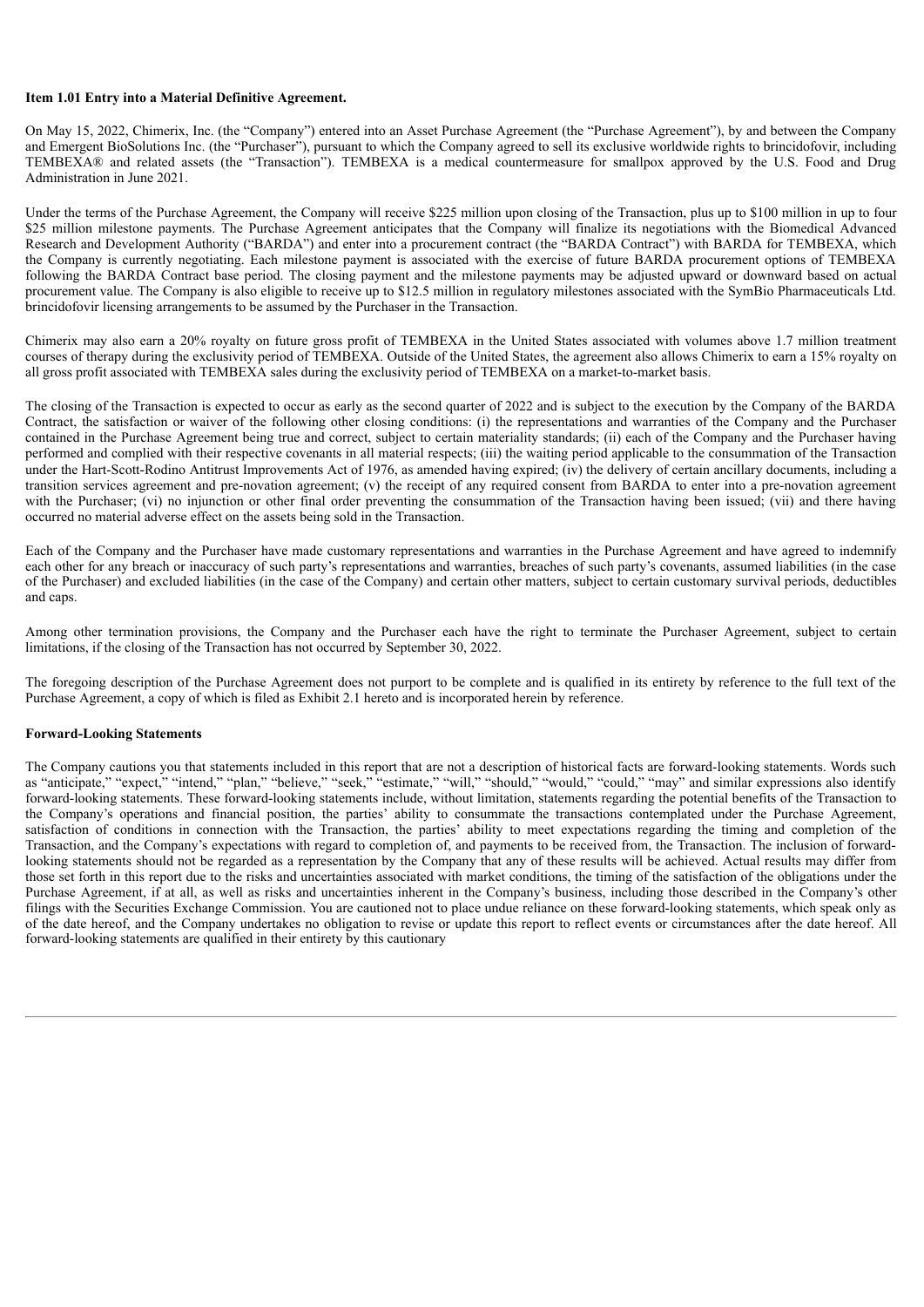statement. This caution is made under the safe harbor provisions of Section 21E of the Private Securities Litigation Reform Act of 1995.

### **Item 9.01 Financial Statements and Exhibits.**

### (d) Exhibits

| Exhibit No. | Description                                                                                             |
|-------------|---------------------------------------------------------------------------------------------------------|
| $2.1*+$     | Asset Purchase Agreement, dated May 15, 2022, by and between the Company and Emergent BioSolutions Inc. |
| 104         | Cover Page Interactive Data File (embedded within the Inline XBRL document).                            |

\* Schedules and exhibits to the Purchase Agreement have been omitted pursuant to Item 601(a)(5) of Regulation S-K. A copy of any omitted schedule and/or exhibit will be furnished to the Securities and Exchange Commission upon request.

+ Certain portions of this exhibit (indicated by "[\*\*\*]") have been omitted because the Company has determined that the information is not material and would likely cause competitive harm to the Company if publicly disclosed.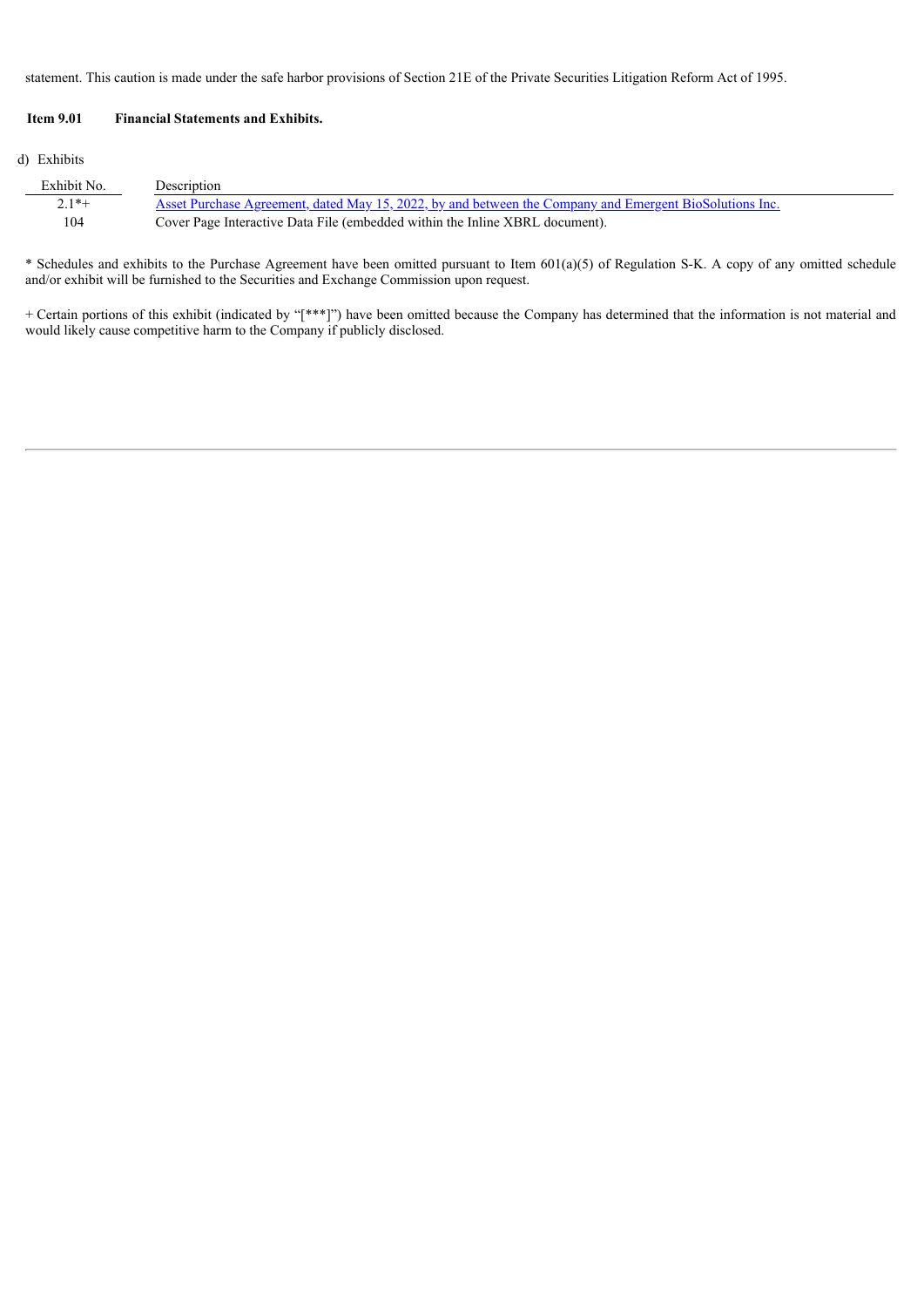### **SIGNATURES**

Pursuant to the requirements of the Securities Exchange Act of 1934, the registrant has duly caused this report to be signed on its behalf by the undersigned hereunto duly authorized.

### **Chimerix, Inc.**

Dated: May 18, 2022

By: /s/ Michael T. Andriole

Name: Michael T. Andriole Title: Chief Business and Financial Officer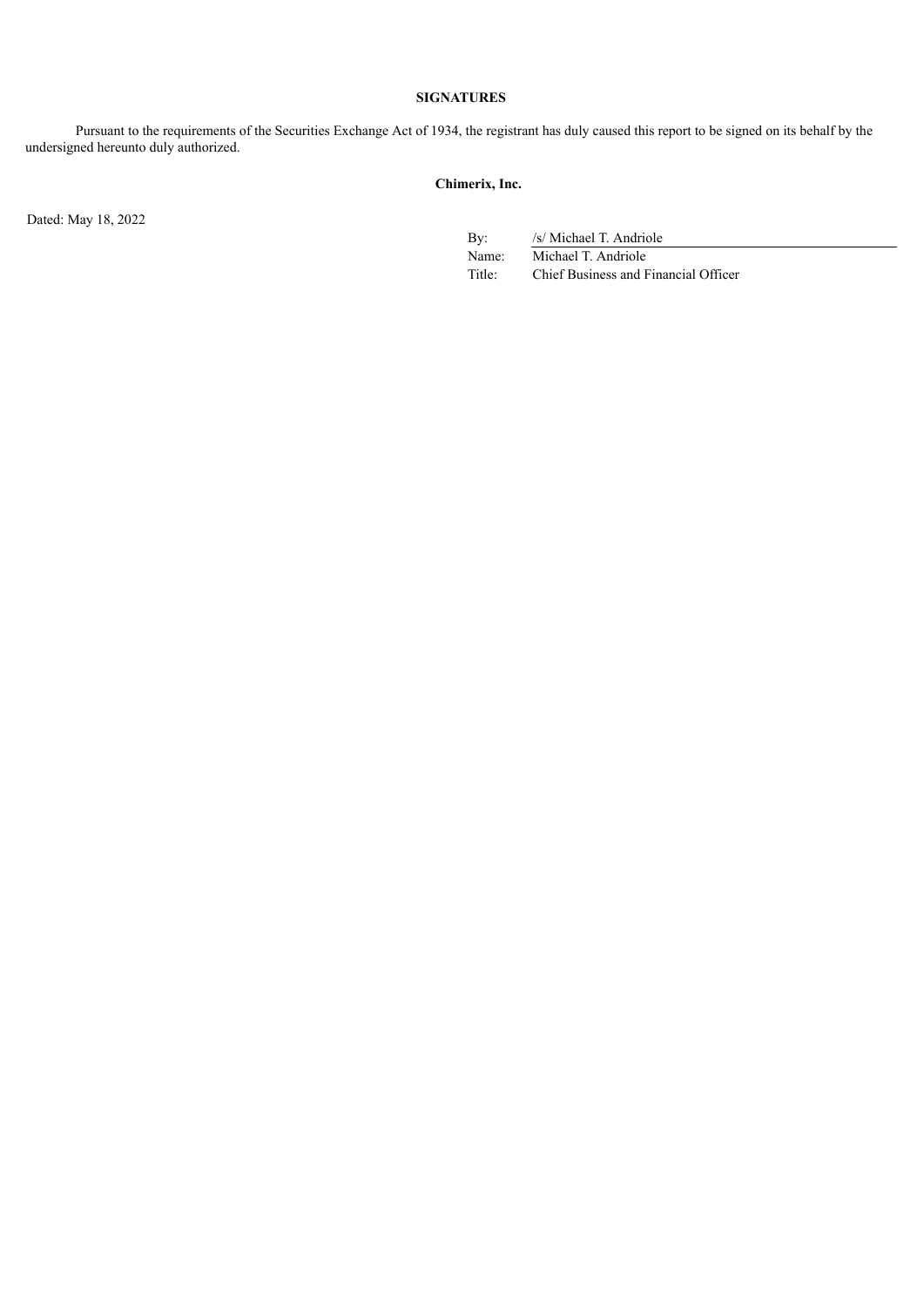#### <span id="page-4-0"></span>**CERTAIN PORTIONS OF THIS EXHIBIT (INDICATED BY "[\*\*\*]") HAVE BEEN OMITTED BECAUSE IT IS BOTH (I) NOT MATERIAL AND (II) WOULD BE COMPETITIVELY HARMFUL IF PUBLICLY DISCLOSED.**

*Execution Version*

# **ASSET PURCHASE AGREEMENT**

between:

**Chimerix, Inc.**,

a Delaware corporation;

and

### **Emergent BioSolutions Inc.**,

a Delaware corporation.

 $\mathcal{L}_\text{max}$  and  $\mathcal{L}_\text{max}$  and  $\mathcal{L}_\text{max}$ 

Dated as of May 15, 2022  $\mathcal{L}_\text{max} = \frac{1}{2} \sum_{i=1}^{n} \frac{1}{2} \sum_{i=1}^{n} \frac{1}{2} \sum_{i=1}^{n} \frac{1}{2} \sum_{i=1}^{n} \frac{1}{2} \sum_{i=1}^{n} \frac{1}{2} \sum_{i=1}^{n} \frac{1}{2} \sum_{i=1}^{n} \frac{1}{2} \sum_{i=1}^{n} \frac{1}{2} \sum_{i=1}^{n} \frac{1}{2} \sum_{i=1}^{n} \frac{1}{2} \sum_{i=1}^{n} \frac{1}{2} \sum_{i=1}^{n} \frac{1$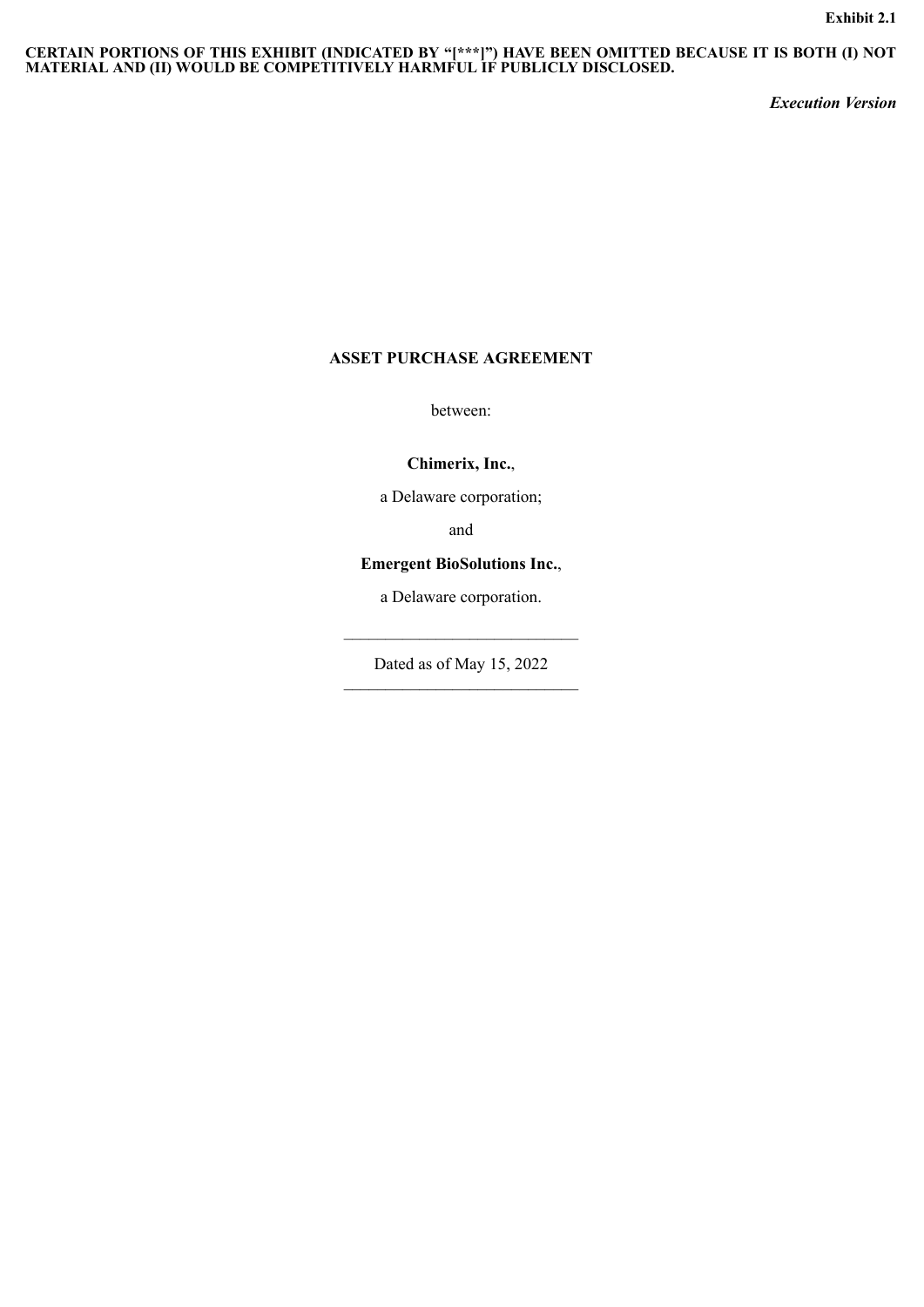# **TABLE OF CONTENTS**

|    | 1. Sale and Purchase of Assets; Related Transactions.       | 1              |
|----|-------------------------------------------------------------|----------------|
|    | Sale and Purchase of Specified Assets<br>1.1                | 1              |
|    | 1.2 Excluded Assets                                         | 3              |
|    | 1.3 Assumed Liabilities                                     | $\overline{4}$ |
|    | 1.4 Excluded Liabilities                                    | 5              |
|    | 1.5 Purchase Price                                          | 5              |
|    | 1.6 Sales and Transfer Taxes                                | 5              |
|    | 1.7 Allocation of Purchase Price                            | 5              |
|    | 1.8 Ancillary Agreements                                    | 6              |
|    | 1.9 Closing                                                 | 6              |
|    | 1.10 Later Transferred Contracts                            | 6              |
|    | 1.11 Mixed-Use Contracts                                    | 7              |
| 2. | <b>Representations and Warranties of Seller.</b>            | 7              |
|    | Organization<br>2.1                                         | 8              |
|    | Title to Assets and Sufficiency of Specified Assets.<br>2.2 | $8\,$          |
|    | 2.3<br><b>Intellectual Property</b>                         | 8              |
|    | <b>Specified Contracts</b><br>2.4                           | 11             |
|    | <b>Customers and Suppliers</b><br>$2.5\,$                   | 13             |
|    | <b>Compliance with Legal Requirements</b><br>2.6            | 13             |
|    | <b>Absence of Certain Developments</b><br>2.7               | 13             |
|    | <b>Regulatory Matters</b><br>2.8                            | 14             |
|    | <b>Legal Proceedings</b><br>2.9                             | 17<br>17       |
|    | 2.10 Non-Contravention; Consents                            | 17             |
|    | 2.11 Authority; Binding Nature of Agreement                 |                |
|    | 2.12<br>Inventory<br>2.13<br><b>Taxes</b>                   | 17             |
|    |                                                             | 18             |
|    | 2.14 Brokers                                                | 18             |
|    | 2.15 Product Liability                                      | 18             |
|    | 3. Representations and Warranties of Purchaser.             | 19             |
|    | Organization<br>3.1                                         | 19             |
|    | 3.2 Authority; Binding Nature of Agreement                  | 19             |
|    | 3.3 Non-Contravention; Consents                             | 19             |
|    | <b>Cash Consideration</b><br>3.4                            | 19             |
|    | Solvency<br>3.5                                             | 19             |
|    | <b>Legal Proceedings</b><br>3.6                             | 20             |
|    | 3.7 Brokers                                                 | 20             |
|    | <b>Foreign Person</b><br>3.8                                | 20             |
|    | 4. Covenants.                                               | 20             |
|    | 4.1 Access                                                  | 20             |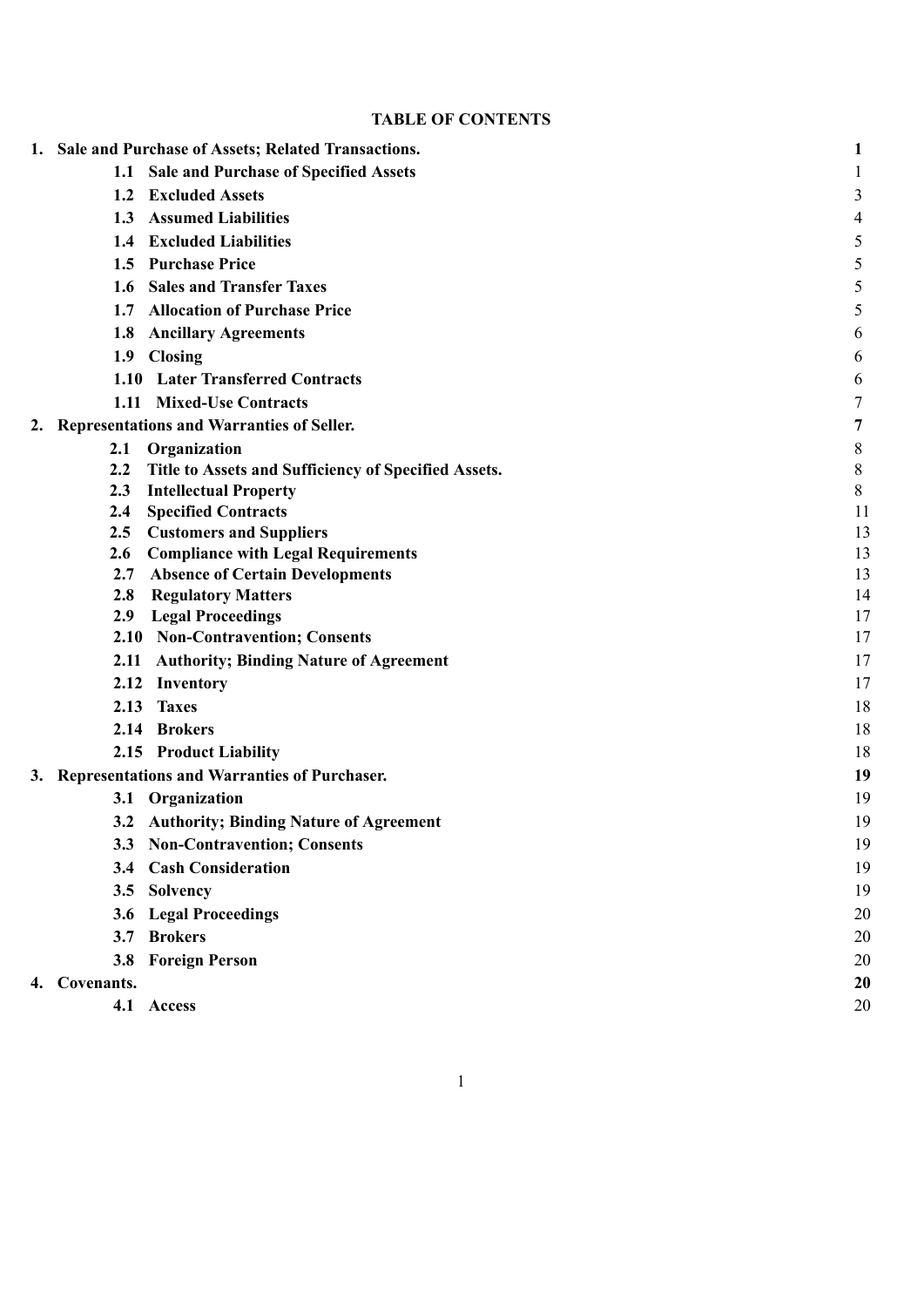|    | 4.2                 | <b>Conduct of Business</b>                                      | 21 |
|----|---------------------|-----------------------------------------------------------------|----|
|    | 4.3                 | <b>Restrictive Covenants</b>                                    | 22 |
|    | 4.4                 | <b>Filings, Consents and Regulatory Approvals</b>               | 23 |
|    | 4.5                 | <b>BARDA Contract</b>                                           | 25 |
|    |                     | 4.6 Books and Records                                           | 26 |
|    |                     | 4.7 Control of the Business                                     | 26 |
|    | 4.8                 | <b>Accounts Receivable</b>                                      | 27 |
|    | 4.9                 | Confidentiality                                                 | 27 |
|    |                     | 4.10 Conditions                                                 | 28 |
|    | 4.11                | <b>Milestone Payments</b>                                       | 28 |
|    |                     | <b>4.12 Royalty Payments</b>                                    | 30 |
| 5. |                     | <b>Conditions Precedent to Purchaser's Obligation to Close.</b> | 33 |
|    |                     | <b>5.1 Accuracy of Representations</b>                          | 34 |
|    |                     | 5.2 Performance of Covenants                                    | 34 |
|    | 5.3                 | Antitrust                                                       | 34 |
|    | 5.4                 | <b>Additional Documents</b>                                     | 34 |
|    |                     | 5.5 No Restraints                                               | 34 |
|    |                     | 5.6 BARDA Contract                                              | 34 |
|    |                     | <b>5.7 BARDA Consent</b>                                        | 34 |
|    | 5.8                 | <b>No Material Adverse Effect</b>                               | 35 |
|    |                     | <b>5.9 Frustration of Closing Conditions</b>                    | 35 |
| 6. |                     | <b>Conditions Precedent to Seller's Obligation to Close.</b>    | 35 |
|    |                     | <b>6.1 Accuracy of Representations</b>                          | 35 |
|    |                     | <b>6.2 Performance of Covenants</b>                             | 35 |
|    | 6.3                 | Antitrust                                                       | 35 |
|    |                     | <b>6.4 Delivery of Consideration</b>                            | 35 |
|    |                     | <b>6.5 BARDA Contract</b>                                       | 35 |
|    | 6.6                 | <b>BARDA Consent</b>                                            | 35 |
|    | 6.7                 | <b>Additional Documents</b>                                     | 35 |
|    |                     | <b>6.8 No Restraints</b>                                        | 36 |
|    |                     | <b>6.9 Frustration of Closing Conditions</b>                    | 36 |
|    | 7. Termination.     |                                                                 | 36 |
|    |                     | 7.1 Right to Terminate Agreement                                | 36 |
|    | 7.2                 | <b>Termination Procedures</b>                                   | 37 |
|    | 7.3                 | <b>Effect of Termination</b>                                    | 37 |
|    | 8. Indemnification. |                                                                 | 37 |
|    | 8.1                 | <b>Survival of Representations</b>                              | 37 |
|    | 8.2                 | <b>Indemnity by Seller</b>                                      | 38 |
|    | 8.3                 | <b>Indemnity by Purchaser</b>                                   | 38 |
|    |                     | 8.4 Limitation on Indemnification                               | 38 |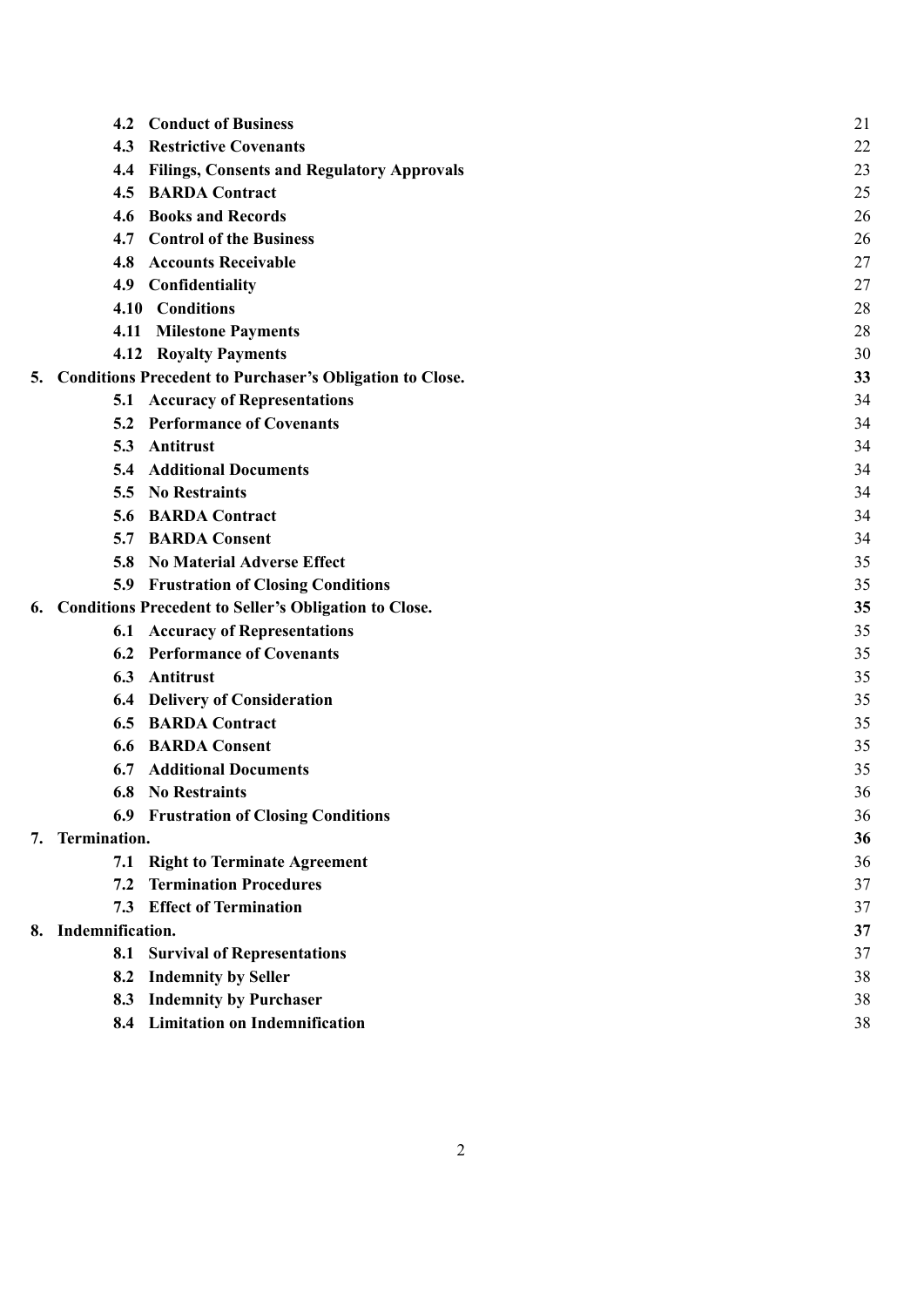|    | <b>Indemnification Procedures.</b><br>8.5         | 40 |
|----|---------------------------------------------------|----|
|    | <b>Materiality</b><br>8.6                         | 42 |
|    | 8.7<br>Subrogation                                | 42 |
|    | <b>Tax Treatment of Indemnity Payments</b><br>8.8 | 43 |
|    | <b>Mitigation of Damages</b><br>8.9               | 43 |
|    | <b>8.10 Duplication of Recovery</b>               | 43 |
|    | 8.11 Damages Offset                               | 43 |
| 9. | Miscellaneous.                                    | 43 |
|    | 9.1 No Other Representations                      | 43 |
|    | 9.2 Governing Law                                 | 44 |
|    | 9.3 Venue and Jurisdiction                        | 44 |
|    | <b>WAIVER OF JURY TRIAL</b><br>9.4                | 44 |
|    | <b>Specific Performance</b><br>9.5                | 45 |
|    | 9.6 Notices                                       | 45 |
|    | <b>Public Announcements</b><br>9.7                | 46 |
|    | Assignment<br>9.8                                 | 46 |
|    | <b>No Third Party Beneficiaries</b><br>9.9        | 46 |
|    | Severability<br>9.10                              | 46 |
|    | <b>Entire Agreement</b><br>9.11                   | 47 |
|    | 9.12<br><b>Waiver</b>                             | 47 |
|    | 9.13<br><b>Amendments</b>                         | 47 |
|    | <b>Counterparts</b><br>9.14                       | 47 |
|    | <b>Interpretation of Agreement.</b><br>9.15       | 47 |
|    | <b>Further Assurances</b><br>9.16                 | 48 |
|    | <b>Disclosure Schedule</b><br>9.17                | 48 |

# **TABLE OF EXHIBITS AND SCHEDULES**

Exhibit A Certain Definitions

- Exhibit B Form of Assumption Agreement
- Exhibit C Form of Bill of Sale
- Exhibit D-1 Form of Patent Assignment Agreement
- Exhibit D-2 Form of Trademark Assignment Agreement
- Exhibit E Form of Transition Services Agreement
- Exhibit F Form of Pre-Novation Agreement

Annex A Purchase Price Adjustments

- Schedule 1.1(b) Specified Contracts
- Schedule 1.1(h) Specified Authorizations
- Schedule 1.2 Certain Excluded Assets
- Schedule 8.2 Specified Indemnities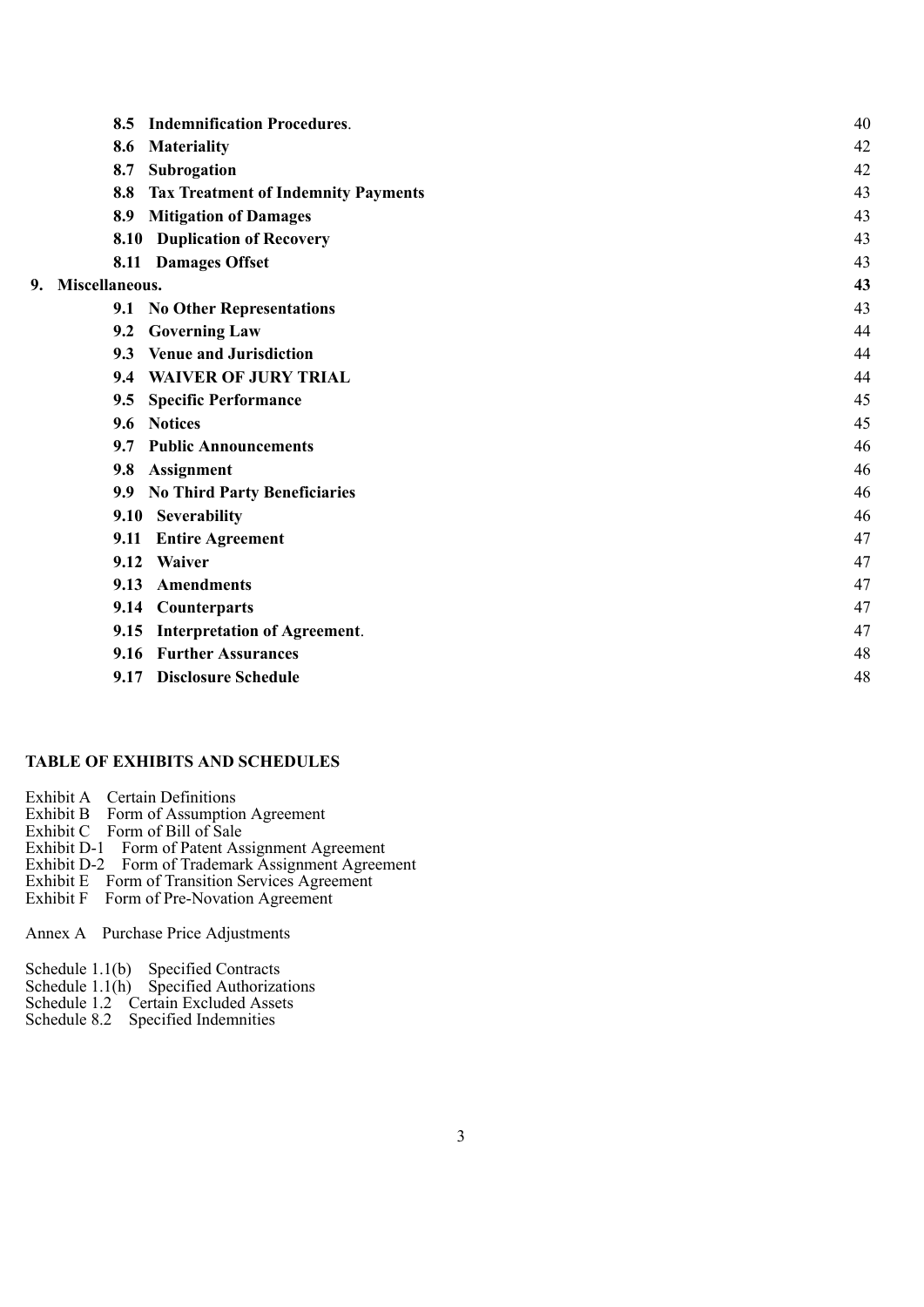### **ASSET PURCHASE AGREEMENT**

**This Asset Purchase Agreement** is being entered into as of May 15, 2022, by and between Chimerix, Inc., a Delaware corporation ("Seller") and Emergent BioSolutions Inc., a Delaware corporation ("Purchaser"). Seller and Purchaser are referred to collectively in this Agreement as the "Parties." Certain other capitalized terms used in this Agreement are defined in Exhibit A.

### **Recital**

The Parties wish to provide for the purchase by Purchaser of certain assets from Seller, and to provide for certain related transactions, on the terms and subject to the conditions and other provisions set forth in this Agreement and in the Ancillary Agreements.

### **Agreement**

The Parties, intending to be legally bound, agree as follows:

## **1. Sale and Purchase of Assets; Related Transactions.**

**1.1 Sale and Purchase of Specified Assets**. On the terms and subject to the conditions and other provisions set forth in this Agreement, at the Closing, Seller will sell, convey, transfer, assign and deliver to Purchaser (or its designated Affiliate) and Purchaser (or its designated Affiliate) will purchase from Seller, free and clear of all Liens except for Permitted Liens, all right, title and interest of Seller as of the Closing in and to all of the following assets, tangible or intangible, subject to Section 1.2 (the "Specified Assets"):

(a) the Specified IP Rights, including the Patent Rights and registered Trademark Rights set forth in Part 2.3(b) of the Disclosure Schedule and all associated goodwill, together with all rights to (i) file, prosecute, maintain, enforce and defend any of the foregoing, (ii) proceeds, benefits, privileges, causes of action, and remedies to the extent relating to any of the foregoing, (iii) any action, whether at law or in equity, for past, present or future infringement in respect of any of the foregoing against any third party, and (iv) recover damages, profits and injunctive relief for any past, present or future infringement in respect of any of the foregoing;

(b) the contracts set forth in Schedule  $1.1(b)$ , together with any contracts entered into by Seller during the Pre-Closing Period as set forth on Section 4.2 of the Disclosure Schedule or otherwise approved by Purchaser in accordance with Section 4.2 and any Transferred Mixed-Use Contracts (the "Specified Contracts"), including any purchase orders issued under Specified Contracts in the ordinary course of business;

(c) upon the execution of the Novation Agreement, the BARDA Contract, and all rights related thereto;

(d) all Accounts Receivable arising under or in respect of the BARDA Contract (the "Purchased Accounts Receivable");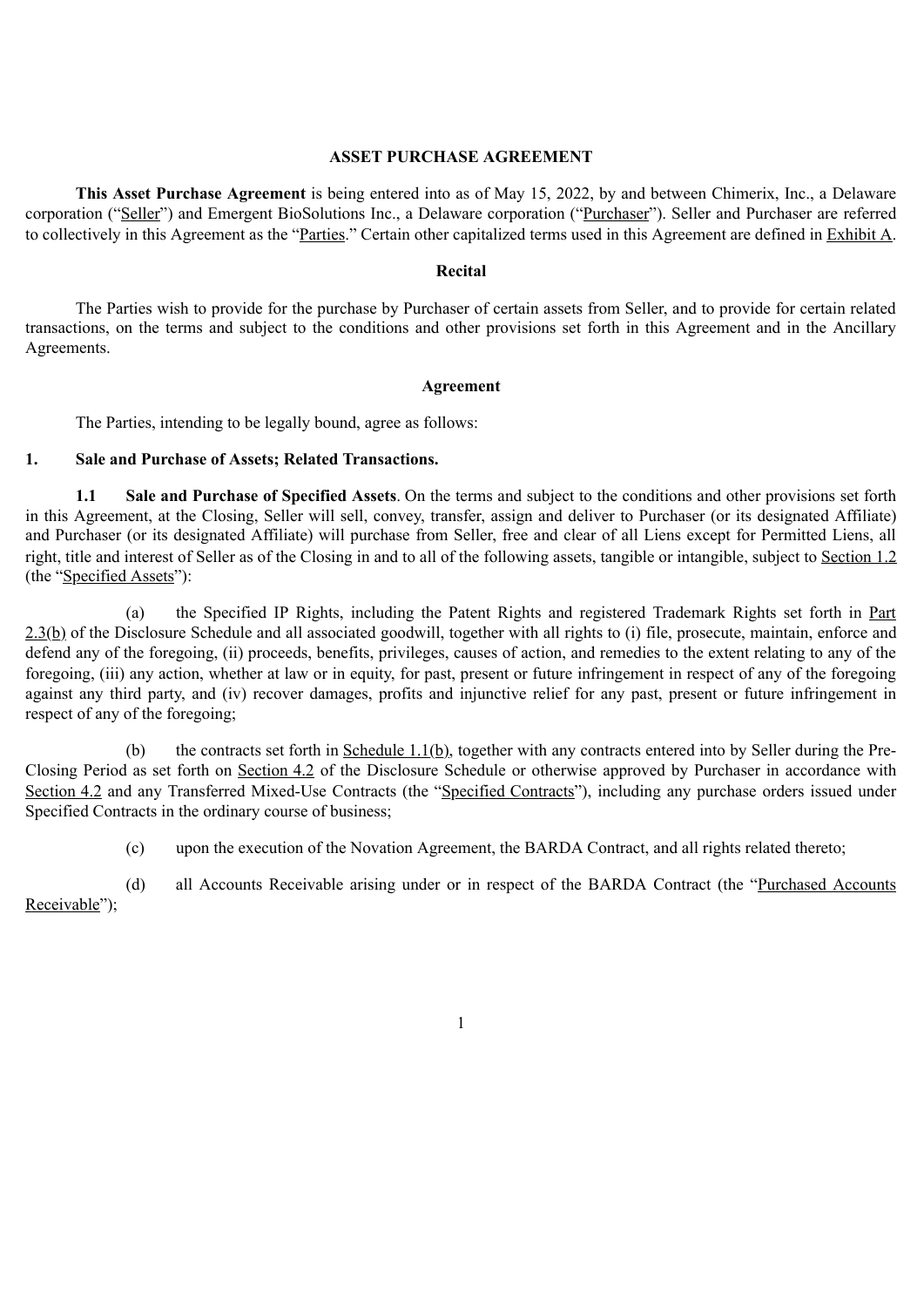- (e) any prepaid fees payable to the FDA or other Governmental Entities with respect to the Specified Product;
- (f) all Patent Files;

(g) all packaging materials, finished product inventories, work-in-process inventories, active pharmaceutical ingredients and other raw materials, in each case, of or for the Specified Product or any other Product or Compound, in each case as of the Closing Date (collectively, the "Specified Inventory");

(h) the investigational new drug application(s) (as defined in 21 C.F.R. Part 312) and NDA(s) for the Specified Product or any other Product or Compound and all supplements thereto, and all marketing and governmental reimbursement and other Authorizations for the Specified Product as set forth in Schedule 1.1(h) (collectively, the "Specified Authorizations");

(i) all clinical and nonclinical data and other data to the extent related to the Specified Product or any other Product or Compound contained or referenced in the Specified Authorizations;

(j) the safety database associated with the Specified Product or any other Product or Compound (provided that the Purchaser shall be responsible for obtaining any license/subscription for any third party software or cloud service used to store data in the safety database);

(k) Labeling, informational letters, sales training materials, trade show materials, advertising, marketing, sales, artwork and promotional materials (including media content) to the extent related to the promotion or sale of the Specified Product or any other Product or Compound;

(l) (i) copies of all books, records, files, documentation, correspondence, manuals, data (including, preclinical and clinical data) and protocols, in each case, exclusively related to the Specified Product or any other Product or Compound, (ii) copies of all marketing plans, target lists, and correspondence with and any reports submitted by Seller to any Governmental Entity with respect to the Specified Product or any other Product or Compound (including (1) pre-clinical, clinical and non-clinical study authorization applications or notifications, (2) amendments and supplements, (3) quarterly and annual reports, (4) copies of adverse event reports, adverse drug experience reports, complaint files, safety surveillance and other pharmacovigilance information, (5) copies of validation of manufacturing processes, (6) Labeling files, and (7) relevant pricing information), and (iii) all other books, records, files, reports or other documentation to the extent related to the BARDA Contract or the Operation that would materially impact Purchaser's performance obligations under the BARDA Contract or with respect to the Operation, in each case that are in the physical possession of or under the direct or indirect control of Seller as of the Closing Date (clauses (i), (ii) and (iii), the "Specified Books and Records"); *provided* that the Specified Books and Records shall be deemed not to include any books, records or other items (A) that are subject to restrictions on transfer pursuant to applicable Legal Requirements (including the Health Insurance Portability and Accountability Act of 1996) or with respect to which transfer would require any Authorization under applicable Legal Requirements, (B) related to performance ratings or assessments of employees of Seller, or (C) such books, records or other items with respect to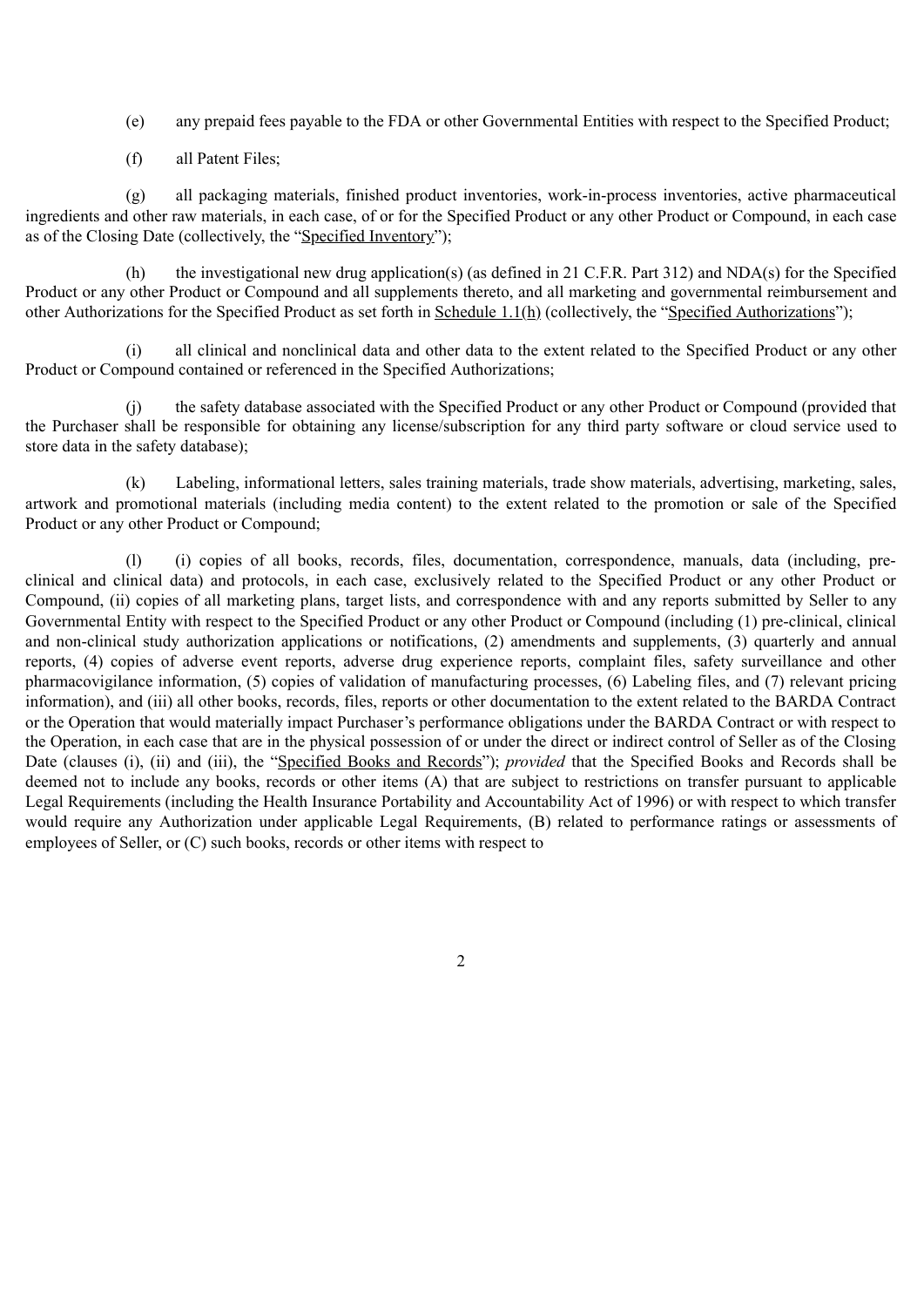which it is not possible to identify and extract the portion thereof related to the Specified Product from the portions thereof that relate to businesses of Seller other than the Specified Product (it being understood that Seller may retain the original versions or copies of the Specified Books and Records); and

(m) all rights, claims, counterclaims, defenses, causes of action, rights of recovery, rights of set-off and rights of subrogation, guarantees, warranties and indemnities of Seller against third parties to the extent related to or arising under or in respect of any of the assets listed in the foregoing clauses (a) through (j) of this Section 1.1 (other than claims, counterclaims, defenses, causes of action, rights of recovery, rights of set-off and rights of subrogation against any third parties related to Excluded Assets or Excluded Liabilities).

**1.2 Excluded Assets**. Nothing in this Agreement will require Seller to sell or transfer to Purchaser, and the Specified Assets will not be deemed to include, any of the following assets or any right or interest in or to any of the following assets (collectively, the "Excluded Assets"):

(a) subject to Section 1.10 and without limiting any obligation of Seller thereunder, any Specified Contract, if (i) a Consent is required to be obtained from any Person in order to permit the sale or transfer to Purchaser of the rights of Seller under such Specified Contract; and (ii) such Consent shall not have been obtained by the Closing; *provided*, *however*, that after obtaining any such Consent after the Closing, such Specified Contract shall be a Specified Asset;

(b) the BARDA Contract (it being agreed that upon execution of a Novation Agreement the BARDA Contract shall be deemed to be a Specified Asset);

(c) any cash, cash equivalents or Accounts Receivable, other than the Purchased Accounts Receivable;

(d) any Tax records of Seller (including all tax returns) related to the Specified Assets;

(e) all rights of Seller to any refunds, or rights or claims to refunds, of Taxes, Tax deposits, Tax prepayments, Tax credits or other Tax assets attributable to a Tax payment made or other Tax-related action taken by Seller (including any refunds, or rights or claims to refunds, of Taxes, Tax deposits, Tax credits or other Tax assets for any taxable period prior to the Closing Date);

(f) automobiles, office, telecommunications, network, and information technology equipment, computers and software or software as a service and other infrastructure and related tangible assets;

(g) any wholesale licenses, U.S. Drug Enforcement Agency registrations or other Authorizations that are not specifically related to the Specified Product;

(h) insurance policies or the right to make claims under any insurance policy; and

(i) any asset identified on Schedule 1.2.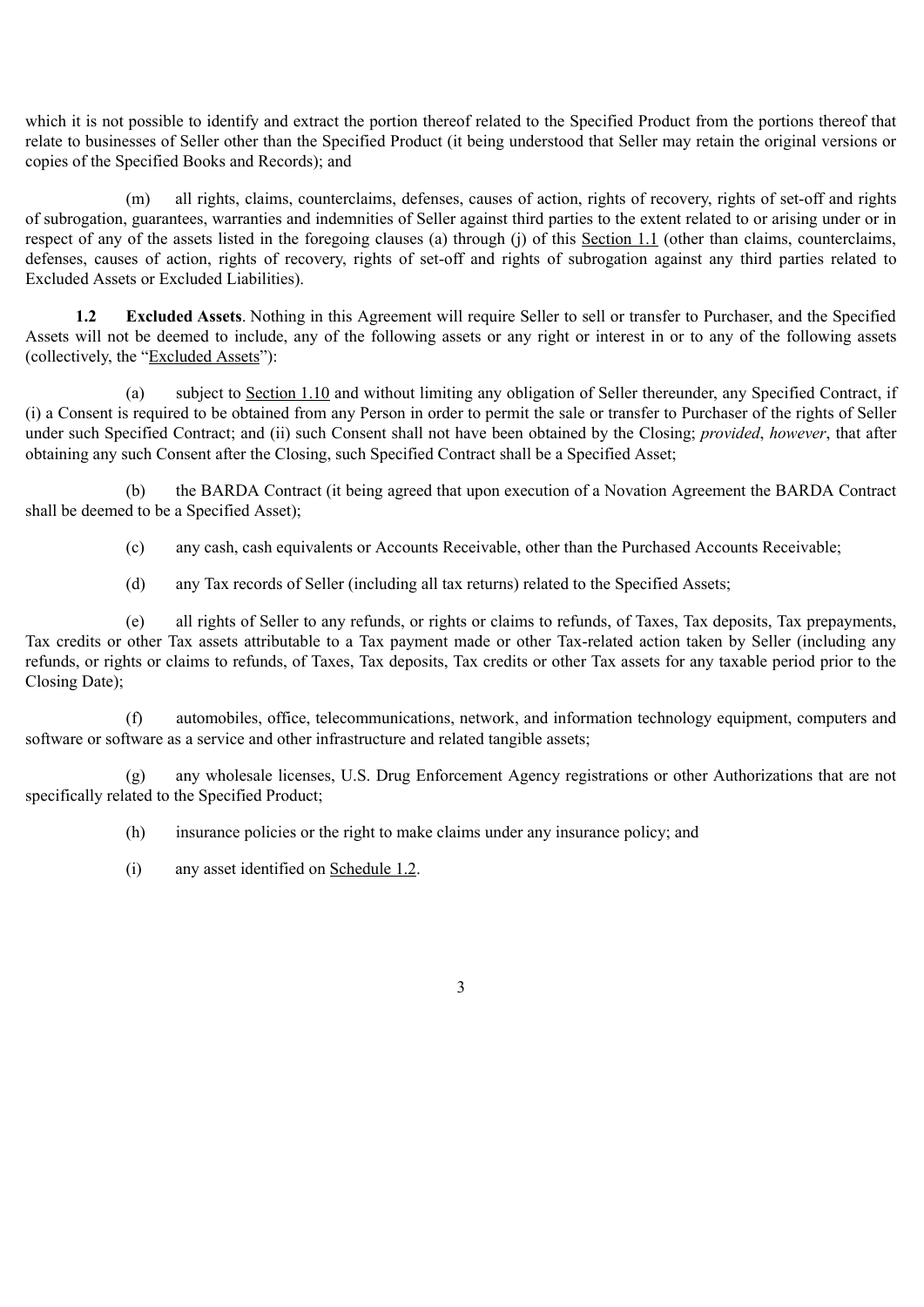For the avoidance of doubt, if any of the provisions of this Section 1.2 conflict with any other provision of this Agreement, the provisions of this Section 1.2 will control.

**1.3 Assumed Liabilities**. On the terms and subject to the conditions and other provisions set forth in this Agreement, at the Closing, Purchaser will assume the following obligations and other liabilities (whether known, unknown, accrued, absolute, matured, unmatured, contingent or otherwise) in each case, to the extent related to the Specified Assets, whether arising prior to, on or after the Closing (the "Assumed Liabilities"):

**(a)** all obligations and other liabilities of Seller arising under the Specified Contracts, but excluding any liabilities for or to the extent related to any breach, default or violation by Seller of the Specified Contracts occurring prior to the Closing, and excluding any payment obligation that is past due under the terms of the Specified Contract;

**(b)** all obligations and other liabilities of Seller arising under or related to the BARDA Contract, but excluding any liabilities for any breach, default or violation by Seller of the BARDA Contract occurring prior to the Closing;

**(c)** all of Seller's obligations and other liabilities arising under or related to the Novation Agreement entered into among Seller, Purchaser and BARDA or any other Governmental Entity, including any liabilities incurred by Seller through a guarantee provided to BARDA or any Governmental Entity under a Novation Agreement;

**(d)** all obligations and other liabilities related to any of the Taxes, charges, fees and expenses that Purchaser is required to bear and pay pursuant to Section 1.6;

**(e)** all obligations and other liabilities of Seller and its Affiliates related to the Specified Assets or the Specified Product, to the extent required to be performed or incurred following the Closing and related to (i) any post-marketing approval studies, commitments and regulatory requirements of the FDA or any other Governmental Entity and (ii) any pharmacovigilance activities for the Specified Product;

**(f)** any product liability, liability for adverse reactions, liability for recalls, liability for product and packaging complaints for the Specified Product, whether direct or as a result of successor liability, all other liabilities and obligations, in each case, to the extent that they arise out of Purchaser's or any of its Affiliates use, ownership, operation or sale of the Specified Assets (including claims related to or arising from rebates, chargebacks, credits, product expirations, death, personal injury or other product liabilities);

**(g)** all accounts payable, trade accounts payable and trade obligations arising out of or related to the Specified Assets or the use, ownership, operation or sale of the Specified Assets, in each case, arising on or after the Closing Date; and

**(h)** all other obligations and liabilities arising out of or related to the Specified Assets or the use, ownership, operation or sale of the Specified Assets, including any claims or Legal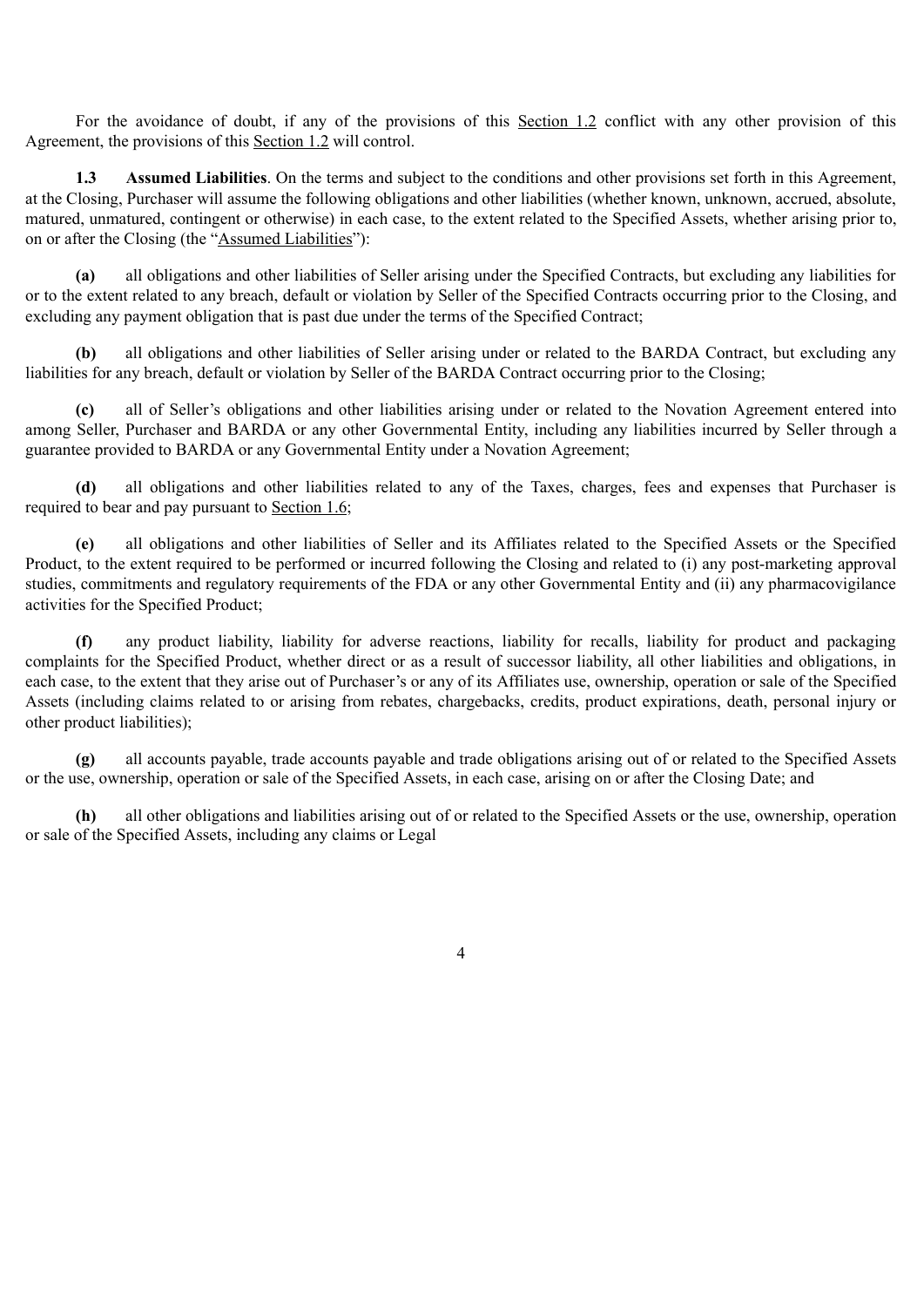Proceedings arising out of or related to the Specified Assets or the use, ownership, operation or sale of the Specified Assets, in each case, arising on or after the Closing Date.

**1.4 Excluded Liabilities**. The Parties acknowledge that Purchaser will not be assuming any liabilities of Seller other than the Assumed Liabilities, and that Seller will remain responsible for, and shall pay, perform or discharge, all liabilities of Seller other than the Assumed Liabilities (such liabilities, the "Excluded Liabilities").

**1.5 Purchase Price**. As consideration for the sale of the Specified Assets to Purchaser:

(a) Purchaser will pay to Seller at the Closing by wire transfer of immediately available funds to an account specified in writing by Seller, the sum of \$225,000,000, which amount shall be subject to adjustment in accordance with Annex A (as adjusted, the "Purchase Price");

- (b) Purchaser will assume at the Closing the Assumed Liabilities;
- (c) Purchaser will make the Milestone Payments to Seller set forth in Section 4.11; and
- (d) Purchaser will make the royalty payments to Seller set forth in Section 4.12 ("Royalty Payments").

**1.6 Sales and Transfer Taxes**. All sales, use, value added, goods and services, gross receipts, transfer, recordation, stamp duties, excise, license or similar fees or Taxes (collectively, "Transfer Taxes") that may become payable in connection with the sale of the Specified Assets to Purchaser, the assumption by Purchaser of the Assumed Liabilities or any of the other transactions contemplated by this Agreement, shall be borne [\*\*\*]. Any tax return that is required to be filed in respect of Transfer Taxes shall be filed by the Party that is customarily responsible for filing such tax return and the other Party shall reasonably cooperate with such filing. Seller and Purchaser shall reasonably cooperate, and shall cause their respective Affiliates to reasonably cooperate, with each other as may be required to lawfully obtain any available mitigation, reduction or exemption from any applicable Transfer Taxes.

**1.7 Allocation of Purchase Price**. For U.S. federal income Tax and applicable state and local Tax purposes, Seller and Purchaser shall allocate the consideration referred to in Section 1.5 among the Specified Assets in accordance with Section 1060 of the Code. Seller and Purchaser shall file all Tax returns (including amended returns and claims for refund) and information reports in a manner consistent with such allocation.

- **1.8 Ancillary Agreements**. At or prior to the Closing, the Parties will enter into the following additional agreements:
	- (a) an Assumption Agreement substantially in the form of Exhibit B;
	- (b) a Bill of Sale substantially in the form of Exhibit C;
		- 5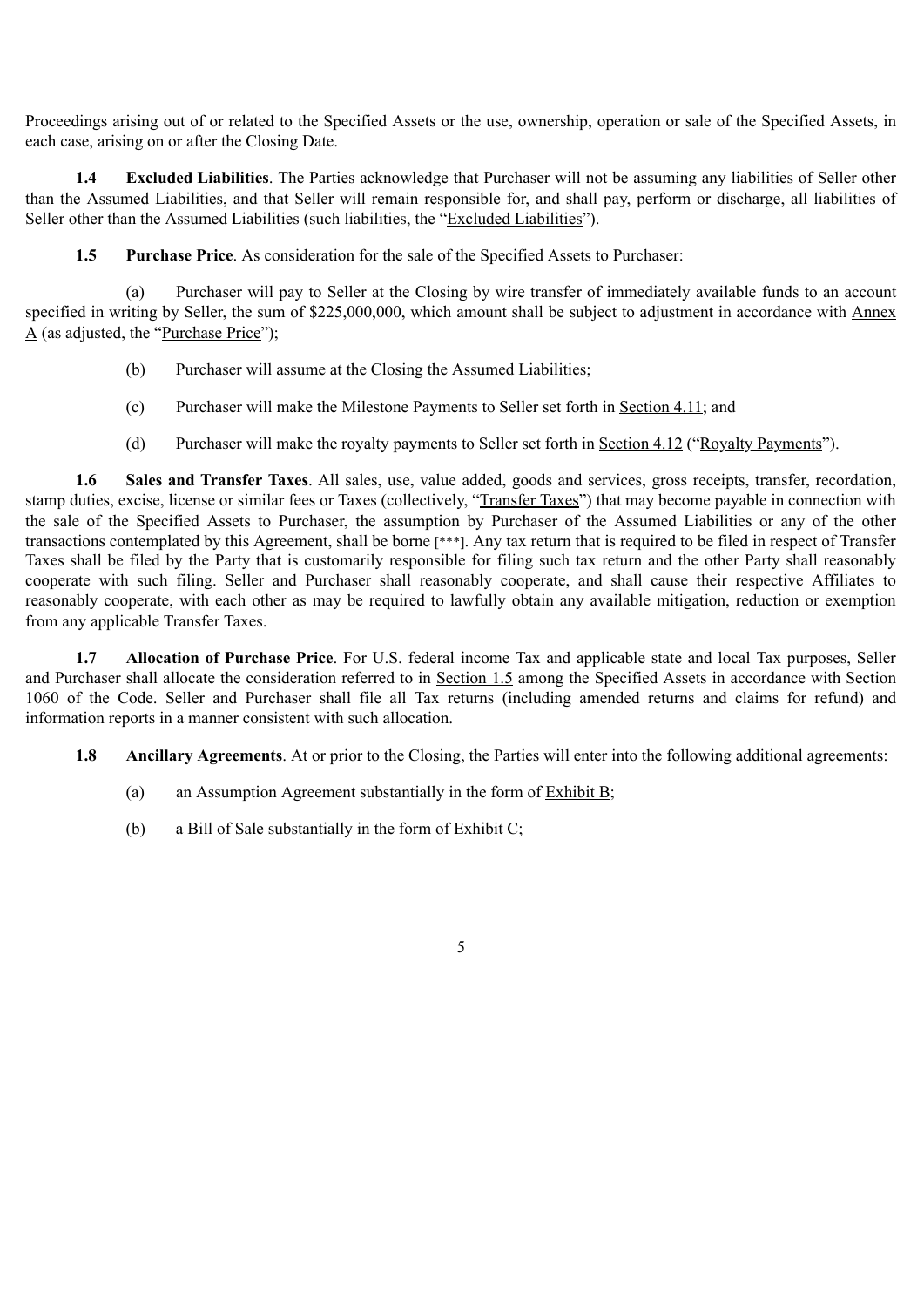(c) a Patent Assignment Agreement and Trademark Assignment Agreement substantially in the forms of Exhibits D-1 and D-2;

(d) a letter of transfer for the transfer of the marketing Authorizations for the Specified Product;

(e) a Transition Services Agreement substantially in the form of and on the terms set forth on Exhibit E (the "Transition Services Agreement"); and

(f) the Acceptable Pre-Novation Agreement.

**1.9 Closing**. The closing of the purchase of the Specified Assets by Purchaser (the "Closing") will take place electronically at 9:00 a.m. (U.S. Eastern Standard Time) on the date that is three Business Days after the satisfaction or waiver of the last to be satisfied or waived of the conditions set forth in Sections 5 and 6 (other than those conditions that by their nature are to be satisfied at the Closing) or at such other time and date as mutually agreed in writing by Seller and Purchaser. For purposes of this Agreement, "Closing Date" means the date as of which the Closing actually takes place.

**1.10 Later Transferred Contracts**. For a period of [\*\*\*] following the Closing Date, (i) in the event that (A) there are any contracts (other than any Specified Contracts or any contracts that are Excluded Assets) that are exclusively related to or otherwise material to the Specified Product to which Seller is a party which would have been transferred to Purchaser as part of this Agreement but for the fact that such contract was not discovered until after the Closing Date (a "Later Discovered Contract") or (B) a Consent is or was required to be obtained from a Person in order to permit the sale or transfer to Purchaser of the rights of Seller to any Specified Contract or any Later Discovered Contract and such Consent shall not have been obtained at the Closing (each Later Discovered Contract or each Specified Contract for which consent was required but not obtained, a "Later Transferred Contract"), to the extent permitted under the terms and conditions of such Later Transferred Contract and applicable Legal Requirements, Seller agrees (x) to cooperate in assigning to Purchaser such Later Transferred Contract or the applicable rights or obligations under such Later Transferred Contract at the reasonable request of Purchaser, including using commercially reasonable efforts to obtain any necessary Consent, and (y) enter into a mutually agreeable arrangement to obtain for Purchaser the economic claims, rights and benefits under such Later Transferred Contract with respect to which any Consent has not been obtained in accordance with this Agreement until such time as the Consent is obtained, and (ii) in the event there are any contracts to which Seller is a party but are not Specified Contracts or relate to assets retained by Seller but were transferred or assigned to Purchaser, Purchaser agrees to cooperate in assigning to Seller such contracts or the applicable rights or obligations under such contracts at the reasonable request of Seller. Notwithstanding the foregoing, Seller's obligations with respect to the BARDA Contract and the attainment of the Novation Agreement are governed by Section 4.5 and not this Section 1.10.

**1.11 Mixed-Use Contracts**. Following the date hereof and continuing until the Closing, Seller shall use its commercially reasonable efforts to identify and partially assign or work with the applicable third parties to otherwise separate or replicate (in whole or in part) the Mixed-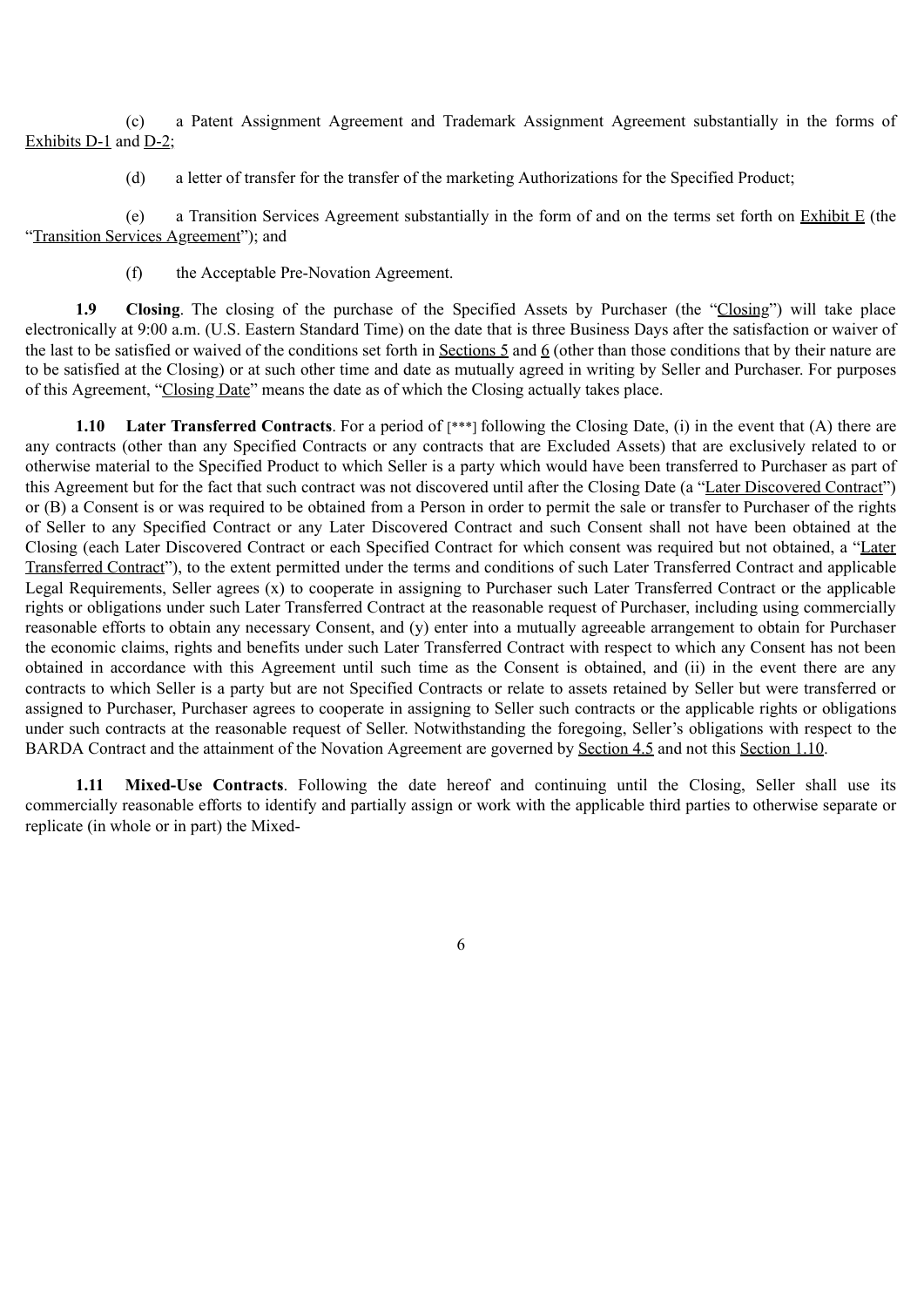Use Contracts such that Seller will be a party to a separate contract exclusively related to the Specified Assets (any such contract or portion thereof exclusively related to the Specified Assets, a "Transferred Mixed-Use Contract"), in each case on terms and conditions which, in the aggregate, are comparable to those of such Mixed-Use Contract prior to assignment, separation or replication (unless otherwise agreed to by Purchaser, which agreement shall not be unreasonably withheld, conditioned or delayed); *provided*, *however*, without limiting Seller's obligation to make available to Purchaser that portion of the Mixed-Use Contract that relates to the Operation, whether pursuant to this Agreement or the Transition Services Agreement, (x) Seller shall be entitled to reject an assignment, separation or replication of a Mixed-Use Contract in the event that the costs to Seller are materially greater than Seller's existing costs under the applicable Mixed-Use Contract and (y) in no event shall Seller or any of its Affiliates be required to expend money, incur any liability, commence any litigation or offer or grant any accommodation (financial or otherwise) to any third party to effect any such separation, assignment or entry into a new contract. Purchaser shall assume the obligations under the Transferred Mixed-Use Contract in accordance with Section 1.3(a). Nothing in this Agreement shall require the assignment, separation or replication of any Mixed-Use Contract unless and until any necessary Consents are obtained; *provided*, that Seller shall use its commercially reasonable efforts to obtain any such necessary Consent (subject to the limitation in clause (y) set forth in the proviso above). No Mixed-Use Contract shall be a Specified Contract under this Agreement, *provided*, *however*, that any Transferred Mixed-Use Contract shall be deemed to be a Specified Contract under this Agreement. Seller shall keep Purchaser reasonably informed with respect to its efforts and ability to secure and assign any Transferred Mixed-Use Contract and shall promptly inform Purchaser if Seller is, or is reasonably expected to be unsuccessful in such efforts. In the event Seller, after using commercially reasonable efforts, is not able to enter into any arrangement to partially assign, separate or replicate any Mixed-Use Contracts, Purchaser shall use commercially reasonable efforts to enter into new contracts at Closing to replace any such Mixed-Use Contracts and to the extent Purchaser is unable to enter into any new contract to replace any Mixed-Use Contract, Seller and Purchaser shall reasonably cooperate to enter into a mutually acceptable alternative arrangements to provide that, for a period of up to twelve months following the Closing, Purchaser shall receive the interest in the rights and obligations of Seller under any Mixed-Used Contract to the extent exclusively related to the Specified Assets, including under services provided by Seller under the Transition Services Agreement. Any Mixed-Use Contract that is required for Seller to perform services under the Transitional Services Agreement shall not be assigned, in whole or in part, or terminated with respect to such services until the end of the provision of such services under the Transitional Services Agreement, as applicable.

### **2. Representations and Warranties of Seller.**

Except as set forth in the Disclosure Schedule, Seller represents and warrants to Purchaser that:

**2.1 Organization**. Seller is a corporation duly organized, validly existing and in good standing under the laws of Delaware and has all requisite corporate power and authority to conduct its business as it is now being conducted.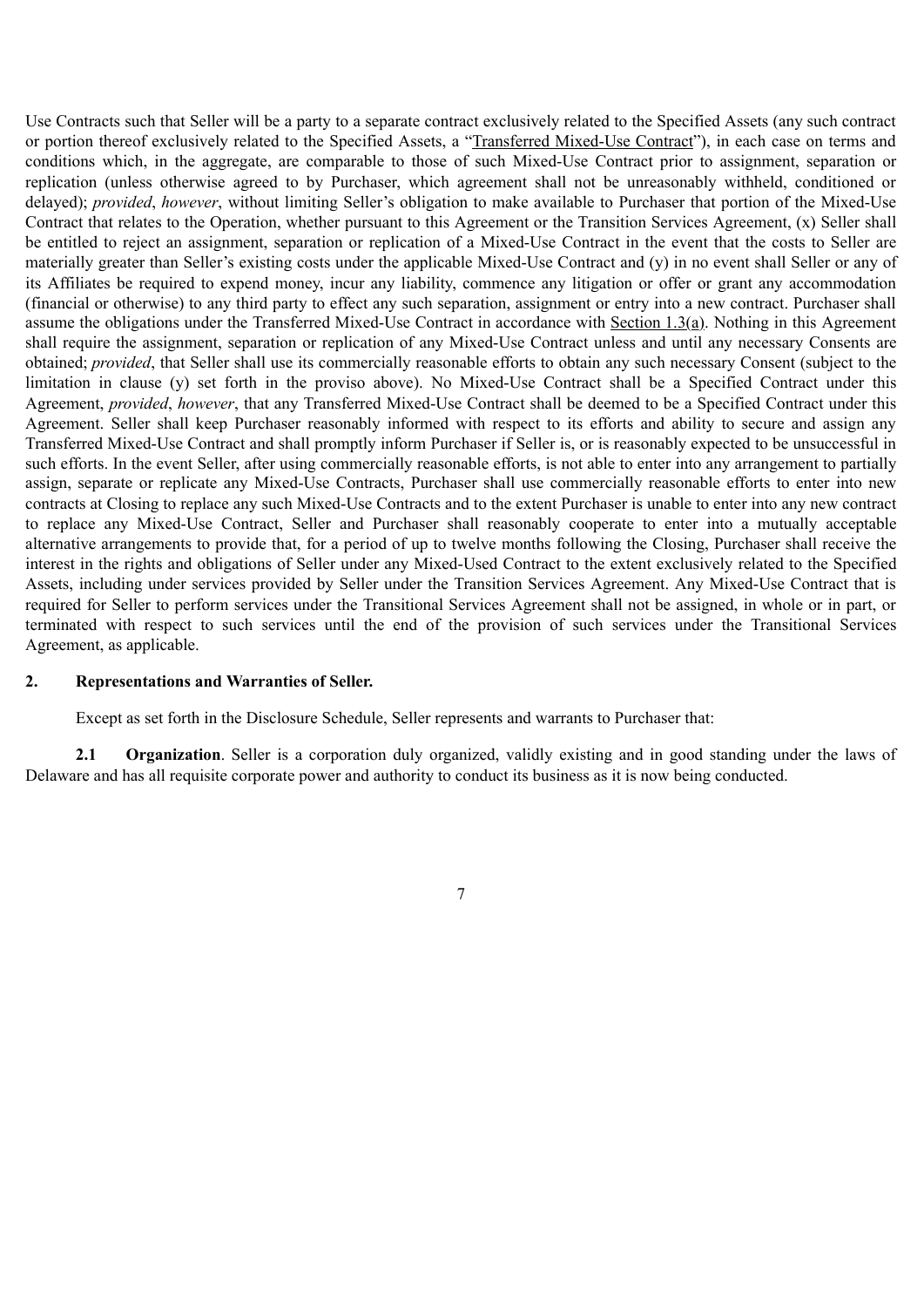## **2.2 Title to Assets and Sufficiency of Specified Assets.**

(a) **Title**. As of the Closing Date, Seller has good and valid title to the Specified Assets (*provided, however*, that Seller makes no representation or warranty as to its title to (a) the Specified IP Rights, except as set forth in Section 2.3 or (b) the Specified Contracts or the BARDA Contract except, with respect to the Specified Contracts, as set forth in Section 2.4), free and clear of any Liens, except for: (i) Liens for current Taxes not yet due and payable; and (ii) Liens arising under the terms and conditions set forth in a Specified Contract or the BARDA Contract, other than as a result of a breach of or default under such Specified Contract or BARDA Contract; and (iii) statutory or common law Liens in favor of carriers, warehousemen, mechanics and materialmen, to secure claims for labor, materials or supplies, and other like Liens incurred in the ordinary course of business and which do not impair or otherwise restrict the transactions contemplated by this Agreement (the items referred to in the preceding clauses "(i)" through "(iii)" are collectively referred to herein as the "Permitted Liens").

(b) **Condition and Sufficiency of Specified Assets.** Each tangible Specified Asset is free from material defects, has been maintained in accordance with normal industry practice, and is suitable for the purposes for which it presently is used. To the Knowledge of Seller, the Specified Assets, together with the services to be provided or made available by Seller or its Subsidiaries under any Ancillary Agreement (subject to the terms and conditions thereof) and the contracts set forth on Section 4.2 of the Disclosure Schedule, (i) will be sufficient for Purchaser to perform, as of the time immediately following the Closing, its obligations under the BARDA Contract, the Currently Effective Specified Contracts and the SymBio Contract in substantially the same manner as conducted by Seller as of the date hereof, in all material respects, and (ii) constitute substantially all of the rights, and material property or assets with respect to the Operation as of the date hereof.

# **2.3 Intellectual Property**.

(a) **Definitions**. For purposes of this Agreement, the following terms shall be defined as follows:

(i) "Copyrights" means all copyrights and copyrightable works (including databases and other compilations of information), including all rights of authorship, use, publication, reproduction, distribution, performance, transformation, moral rights and rights of ownership of copyrightable works, and all registrations and rights to register and obtain renewals and extensions of registrations, together with all other interests accruing by reason of international copyright.

(ii) "IP Rights" means any and all of the following in any country or region: (A) Copyrights, Patent Rights, Trademark Rights, Trade Secrets, domain name registrations, and other intellectual property rights; and (B) the right (whether at law, in equity, by contract or otherwise) to enjoy or otherwise exploit any of the foregoing, including the rights to sue for and remedies against past, present and future infringements of any or all of the foregoing, and rights of priority and protection of interests therein under the laws of any jurisdiction worldwide.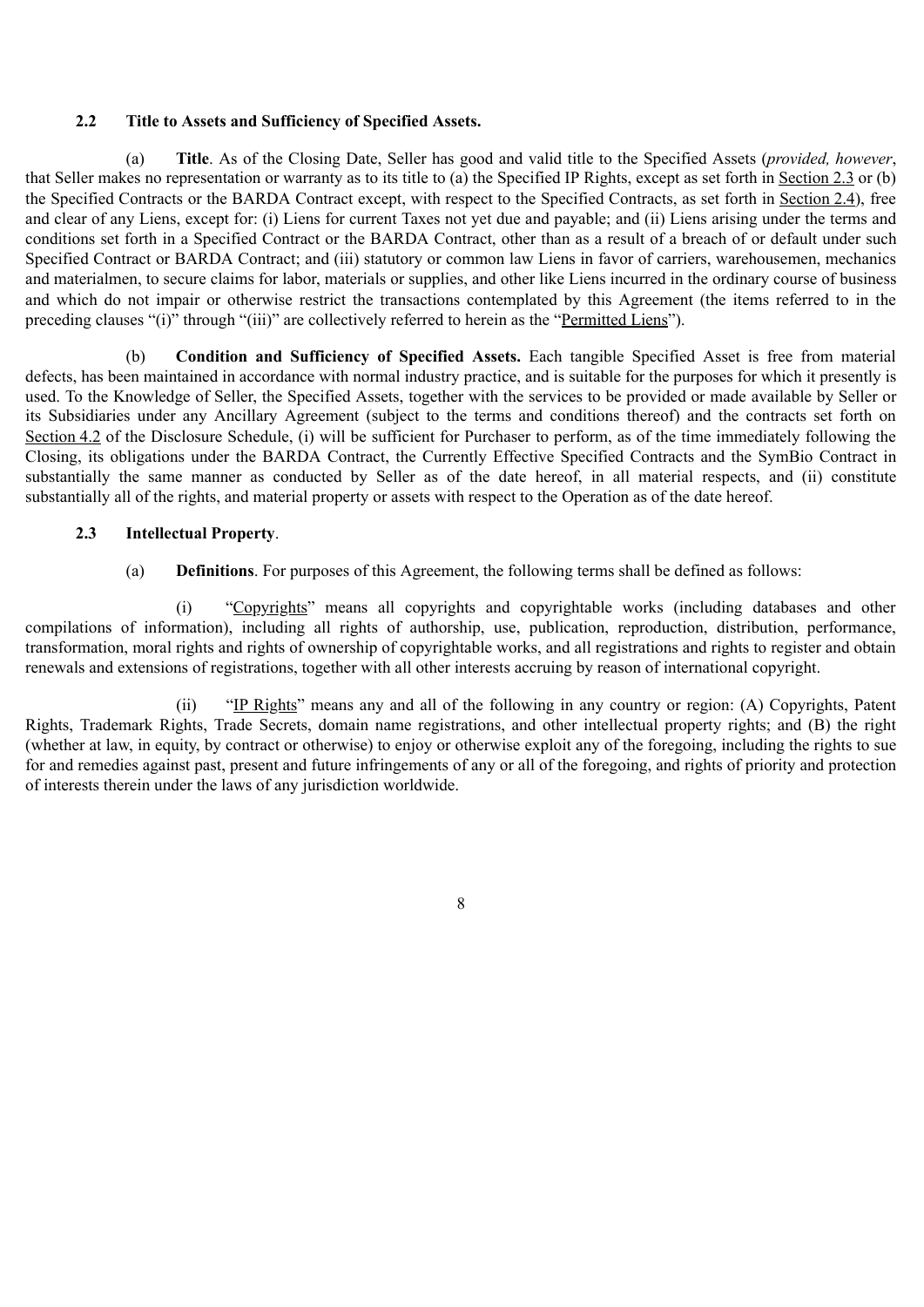(iii) "Patent Rights" means all invention disclosure documents, issued patents (including utility, utility model, plant and design patents, and certificates of invention), patent applications (including additions, provisional, national, regional and international applications, as well as continuation, continuation-in-part, divisionals, continued prosecution applications, reissues, and re-examination applications), registrations, restorations, applications for registrations and any term extension or other action by a Governmental Entity which provides rights beyond the original expiration date of any of the foregoing.

(iv) "Specified IP Rights" means all IP Rights in which Seller has (or purports to have) an ownership interest and which (A) claim, cover or are embodied in, or are otherwise necessary for the manufacture, sale, marketing, distribution or use of, the Specified Product or any other Product or Compound, or (B) are otherwise material to the manufacture, marketing or sale of the Specified Product or any other Product or Compound as being conducted as of the date of this Agreement.

(v) "Trade Secrets" means any trade secrets, or any confidential inventions (whether patentable or unpatentable, whether or not reduced to practice, whether or not in an invention disclosure and whether or not in writing), processes, formulae, developments, discoveries, technology, compounds, probes, sequences, technical information and data, software, methods, biological materials, bioassays, clones, molecules, protocols, reagents, experiments, lab results, tests, knowhow, concepts, ideas, processes, research and development information and results, customer lists, supplier lists, pricing and cost information, business and marketing plans, strategies or other confidential information or materials which in the reasonable business judgment of the owner thereof have value or confer a competitive advantage to such owner due to being not generally known or not publicly disseminated.

(vi) "Trademark Rights" means all trademarks, registered trademarks, applications for registration of trademarks, service marks, registered service marks, applications for registration of service marks, trade names, registered trade names and applications for registration of trade names, service names, brand names, trade dress rights, logos, taglines and slogans, together with the goodwill associated with any of the foregoing; and including all intent to use any of the foregoing if not registered or subject to a pending application.

(b) **Registered IP**. Part 2.3(b) of the Disclosure Schedule sets forth a true, complete and accurate list of all of the Patent Rights, all registered Trademark Rights (or Trademark Rights for which applications for registration have been filed), and registered Copyrights owned by Seller and included in the Specified IP Rights or exclusively licensed to Seller pursuant to a Currently Effective Specified Contract, setting forth, as applicable, the jurisdictions in which patents have been issued and patent applications have been filed and trademarks have been registered and trademark applications have been filed, along with the current owner, the respective application, registration or filing number, and all expiration dates of such applications, registrations or filings.

(c) **Inbound Licenses and Rights**. The Currently Effective Specified Contracts include all agreements in effect as of the date of this Agreement under which any third party has licensed or sublicensed (exclusively or non-exclusively), granted or conveyed to Seller any right, title or interest in or to any IP Rights used as of the Closing Date in the Specified Product or in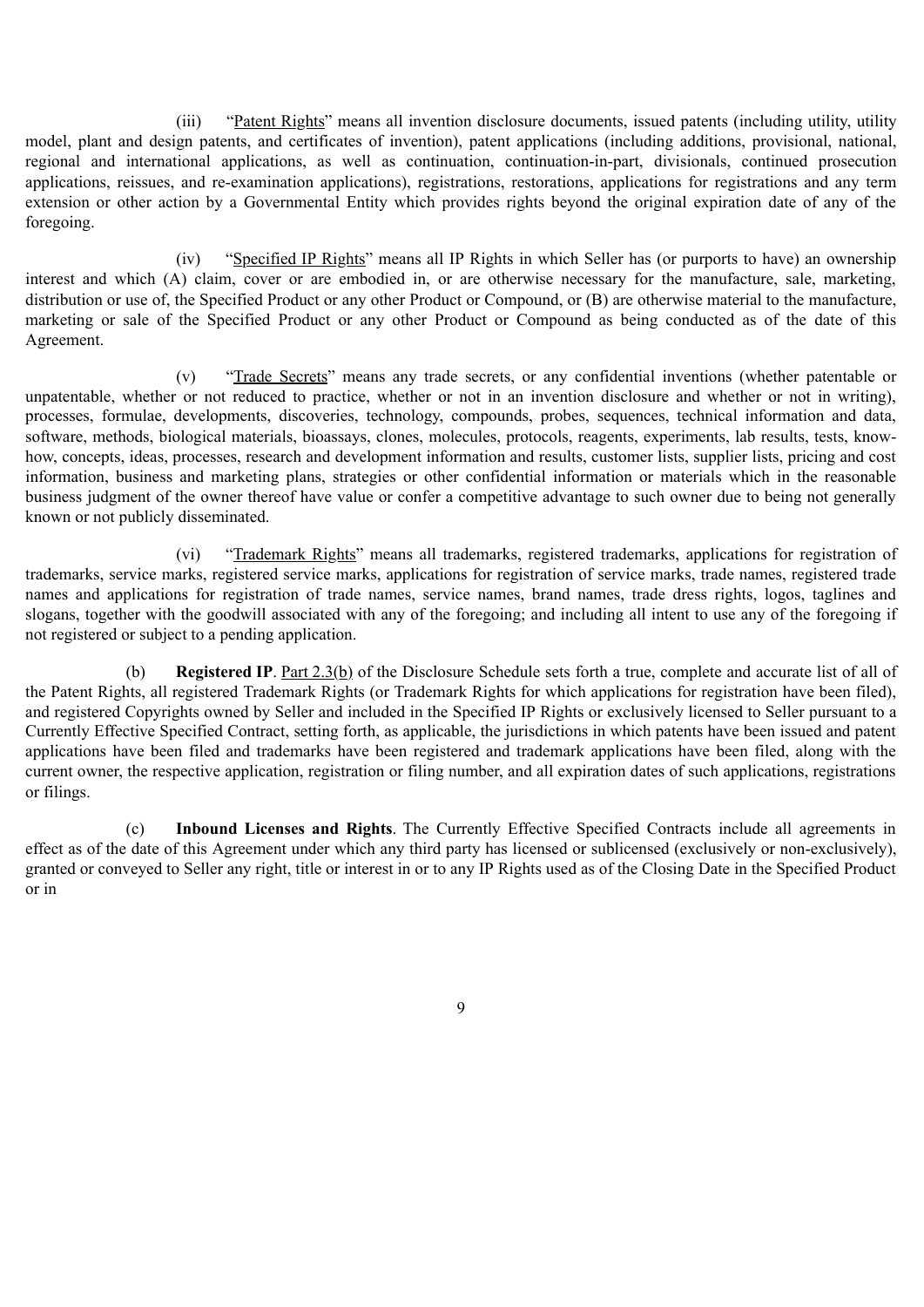connection with the manufacture and supply of the Specified Product other than "shrink wrap" or "click through" license agreements accompanying widely available computer software that have not been modified or customized for Seller(the "In-Licensed Rights").

(d) **IP Ownership**. Seller has (i) good title to the Specified IP Rights and (ii) the right to transfer to Purchaser, without the consent of any third party, all of the Specified IP Rights, free and clear of any Liens (other than Permitted Liens). Except as set forth on Part 2.3(d) of the Disclosure Schedule, Seller is the sole and exclusive owner of the Specified IP Rights, free and clear of any Liens (other than Permitted Liens).

(e) **Challenge to the Validity of Specified IP Rights.** Seller has not received written notice from any Person, including without limitation the U.S. Patent and Trademark Office or any foreign equivalent governmental administrative agency for patent matters ("Governmental Patent Authority") challenging in writing the right, title or interest of Seller in, to or under any Specified IP Rights, or the validity or enforceability of any Patent Rights included in the Specified IP Rights. To the Knowledge of Seller, there is no opposition, cancellation, proceeding, objection or claim involving a third party, other than a Governmental Patent Authority, pending with regard to any Specified IP Rights. The Specified IP Rights are not subject to any outstanding order of, judgment of, decree of or agreement with any Governmental Entity adversely affecting the use thereof by Seller or its rights thereto.

(f) **University Development or Funding**. Except as set forth on Part 2.3(f) of the Disclosure Schedule, no funding, facilities or resources of any Governmental Entity or any university, college, other educational institution or research center were used in the creation or development of the Specified IP Rights and no Governmental Entity or any university, college, other educational institution or research center has any claim or right in or to any Specified IP Rights or any clinical or nonclinical data related to the Specified Product or the Specified IP Rights. No current or former employee, consultant or independent contractor, who was involved in, or who contributed to, the creation or development of any Specified IP Rights, has performed services for the government, a university, college, or other educational institution, or a research center, during a period of time during which such employee, consultant or independent contractor was also performing services used in the creation or development of the Specified IP Rights.

(g) **Filings**. There are no actions that are required to be taken within ninety (90) days of the date hereof with respect to any of the Patent Rights listed in Part 2.3(b) of the Disclosure Schedule, including the payment of any registration, maintenance or renewal fees or the filing of any response to the United States Patent and Trademark Office actions or foreign equivalents.

(h) **Protection of IP Rights**. Seller has taken reasonable measures to protect and maintain the material Specified IP Rights, including Trade Secrets included in the Specified IP Rights. All current and former officers and employees of, and consultants and independent contractors to, Seller who have contributed to the creation or development of any Specified IP Rights have executed and delivered to Seller an agreement regarding the protection of proprietary information and the assignment or license to Seller of any Specified IP Rights arising from services performed for Seller by such persons.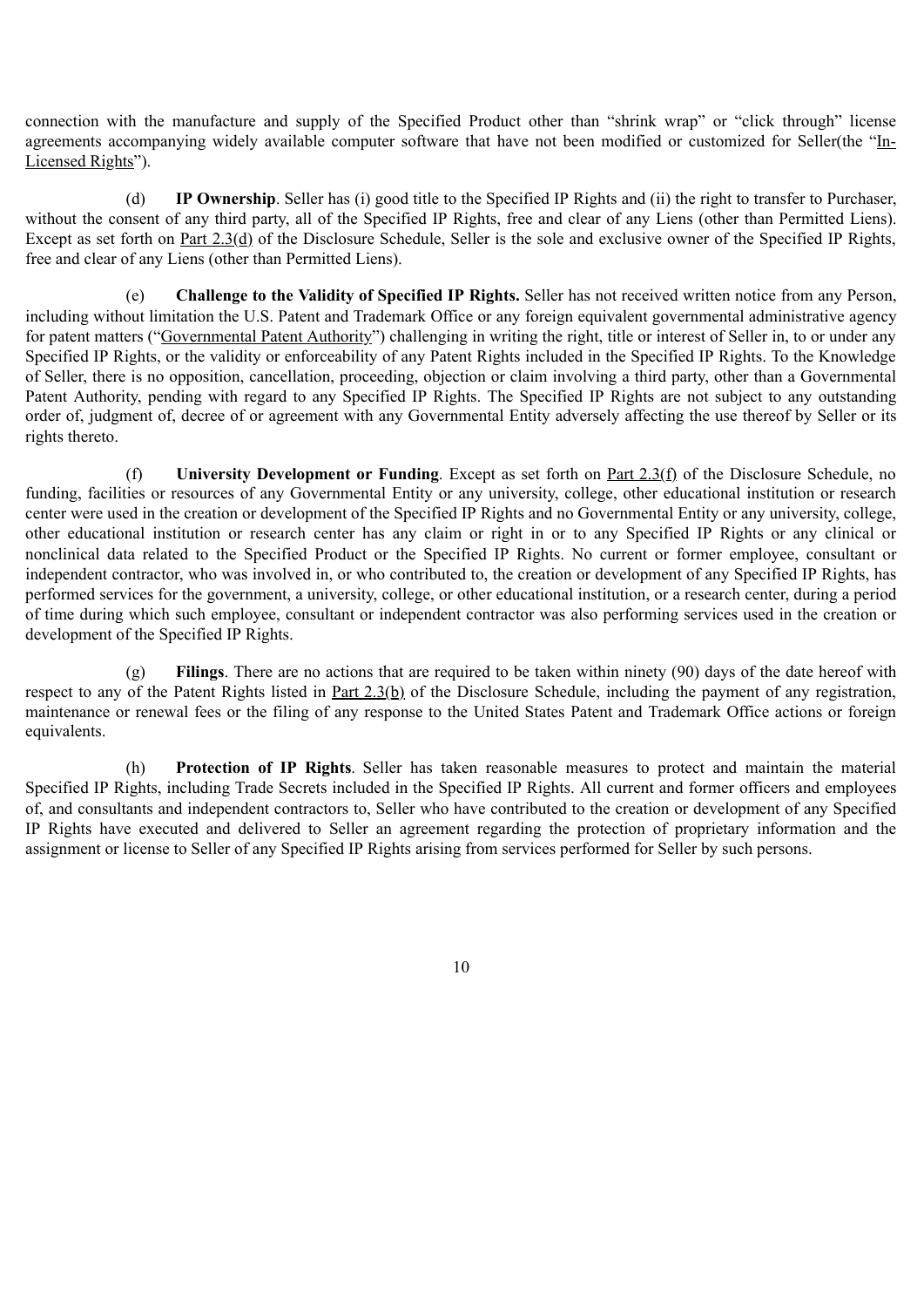(i) **No Infringement of Third Party IP**. To the Knowledge of Seller, the Specified Product that has received Regulatory Approval in the U.S. does not infringe, misappropriate, or violate any valid and enforceable IP Rights of any other Person. Neither Seller nor any of its Affiliates is a party to any pending Legal Proceeding against Seller or its Affiliates and, since January 1, 2019, Seller has not received any written charge, complaint, claim, demand, notice or other written communication from any Person, in each case, (A) alleging that Seller or its Affiliates are infringing, misappropriating, or violating any IP Rights of such Person in connection with the Specified Product; (B) disputing the right, title or interest or Seller and its Affiliates in or to any of the Specified IP Rights; or (C) challenging the validity, enforceability, or registrability of any of the Specified IP Rights.

(j) **No Third Party Infringement of Specified IP Rights**. To the Knowledge of Seller, as of the date of this Agreement, no Specified IP Rights are being infringed or misappropriated by any third party.

(k) **Royalty Obligations**. Except as set forth on Part 2.3(k) of the Disclosure Schedule, Seller is not obligated to pay to any Person any royalties, fees, commissions or other amounts for the use by Seller of any Specified IP Rights.

(l) **Effects of this Transaction**. Neither the execution, delivery or performance of this Agreement or the Ancillary Agreements nor the consummation of any of the transactions contemplated by this Agreement or any Ancillary Agreement will, with or without notice or lapse of time, result in, or give any other Person the right or option to cause or declare: (i) a loss of, or Lien (other than a Permitted Lien) on, any Specified IP Rights; (ii) a material breach of, default under or termination of any Specified Contract under which Seller receives a license under In-Licensed Rights; (iii) the release, disclosure or delivery of any Specified IP Rights by or to any escrow agent or other Person; (iv) the grant, assignment or transfer to any other Person of any license or other right or interest under, to or in any of the Specified IP Rights; (v) by the terms of any Specified Contract, a reduction of payments Seller would otherwise be entitled to with respect to any Specified IP Rights; or (vi) by the terms of any Specified Contract under which Seller receives a license under In-Licensed Rights, an increase in, or the existence of, any royalty or other payments Seller would be required to make under such contract.

# **2.4 Specified Contracts**.

(a) Seller has made available to Purchaser true, correct and complete copies of each of the Specified Contracts set forth on Schedule 1.1(b). The Specified Contracts set forth on Schedule 1.1(b) (the "Currently Effective Specified Contracts") comprise all of the currently effective contracts the Seller or its Affiliates have entered into primarily related to the Specified Product. Except as set forth on <u>Part 2.4(a)</u> of the Disclosure Schedule, Seller is not a party to any Mixed-Use Contract.

(b) Each Currently Effective Specified Contract is valid and in full force and effect as of the date of this Agreement and constitutes a legal, valid and binding agreement, enforceable in accordance with its terms, of each party thereto, subject to (i) laws of general application related to bankruptcy, insolvency and the relief of debtors, and (ii) rules of law governing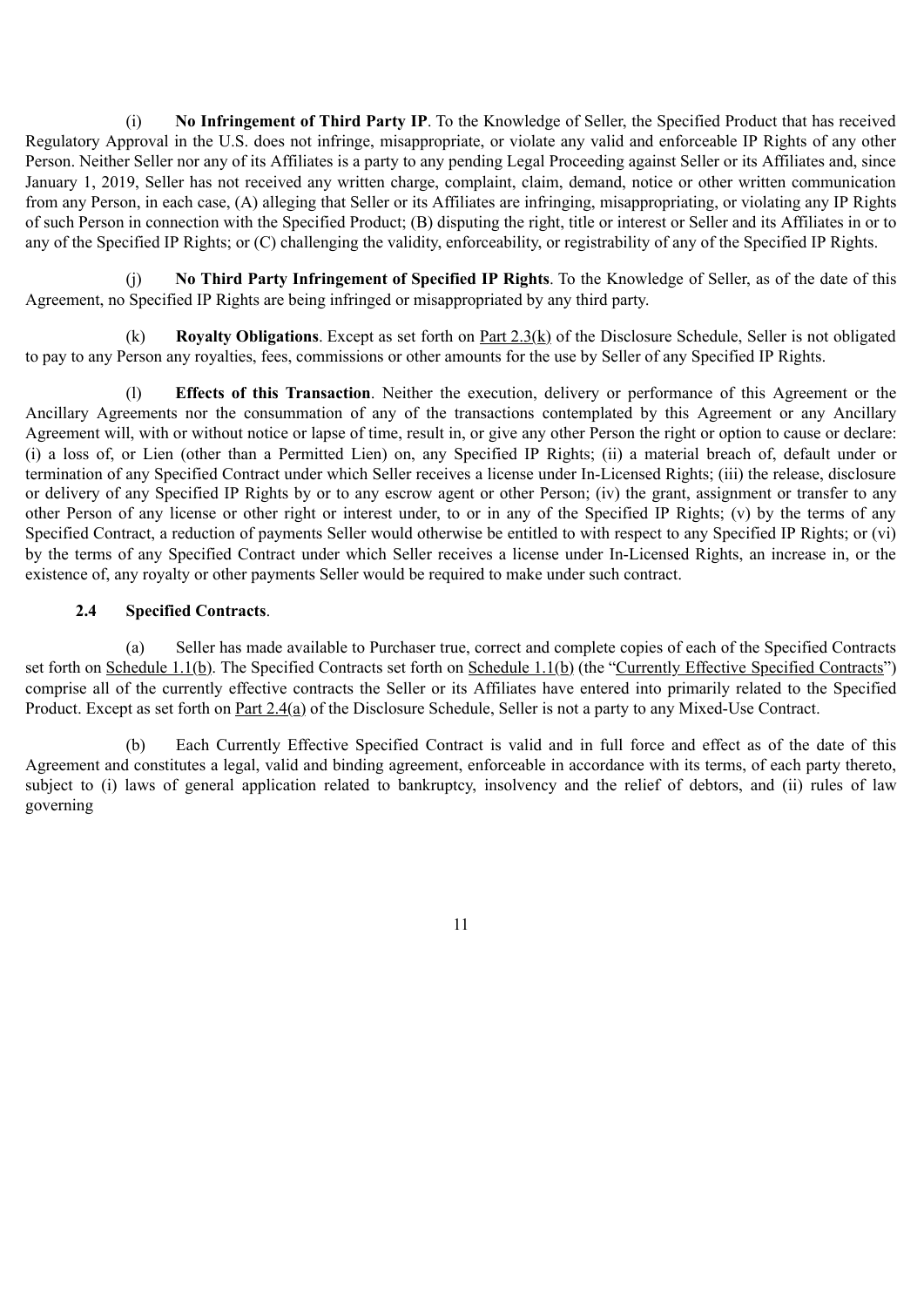specific performance, injunctive relief and other equitable remedies (the "Bankruptcy, Equity and Indemnity Exception").

(c) Seller has performed all material obligations required to be performed by it under the Specified Contracts. Neither Seller nor any of its Affiliates is in material breach of any Specified Contract, and, to the Knowledge of Seller, no other party to any such Specified Contract is in material breach of such Specified Contract, and no event has occurred that, with the giving of notice or lapse of time or both, would constitute a material breach or default thereunder, nor, to the Knowledge of Seller, does there exist any condition which, upon the passage of time or the giving of notice or both, would reasonably be expected to cause a material breach or material default thereunder or permit termination of or acceleration or any material obligations of Seller pursuant to any Specified Contract. As of the date hereof, Seller has not given any written notice to any party to any Specified Contract that it intends to terminate such Currently Effective Specified Contract and Seller has not received any written notice from any party to any Currently Effective Specified Contract stating that such party intends to terminate any Currently Effective Specified Contract.

(d) Except as set forth on <u>Part 2.4(d)</u> of the Disclosure Schedule, neither Seller nor any of its Affiliates is a party to any agreement with a third party that (i) limits or restricts the use of the Specified IP Rights in connection with Exploiting the Specified Product in any country, jurisdiction or territory; (ii) imposes any non-competition, non-solicitation, exclusivity, right of first offer, right of first negotiation, most favored nation, or other such material restriction, in each case, on the Exploitation of the Specified Product; or (iii) imposes any duty to prosecute, maintain or enforce any Specified IP Rights.

(e) To the extent applicable, Seller has received Satisfactory or better on all Contractor Performance Assessment Reports (CPAR) issued by a Governmental Entity for each Specified Contract.

(f) Other than the Specified Contracts and the Mixed-Use Contracts, as of the date hereof, there are no currently effective contracts to which Seller is a party that are required for the production of the Specified Product or, to the Knowledge of Seller, performance of the BARDA Contract in the form that, to the Knowledge of Seller, Seller would reasonably be expected to enter into as of the date hereof based on the RFP, verbal and written communications with BARDA, including proposals, as of the date hereof.

(g) Except as set forth on Part 2.4(g) of the Disclosure Schedule, none of the Currently Effective Specified Contracts have been entered into with, or otherwise involve any Governmental Entity or any university, college, other educational institution or research center or facilities, and there are no other Government Contracts relating to the Specified Product or the Operation

**2.5 Customers and Suppliers**. Amounts owing from any customer or third party, or to material suppliers of the Operation have been paid in all material respects. None of such customers, third parties or such material suppliers have within the last 12 months (a) threatened in writing, or to the Knowledge of Seller, orally, to cancel, or otherwise terminate, the relationship of such person with Seller with respect to the Operation; or (b) decreased materially or threatened in writing, or to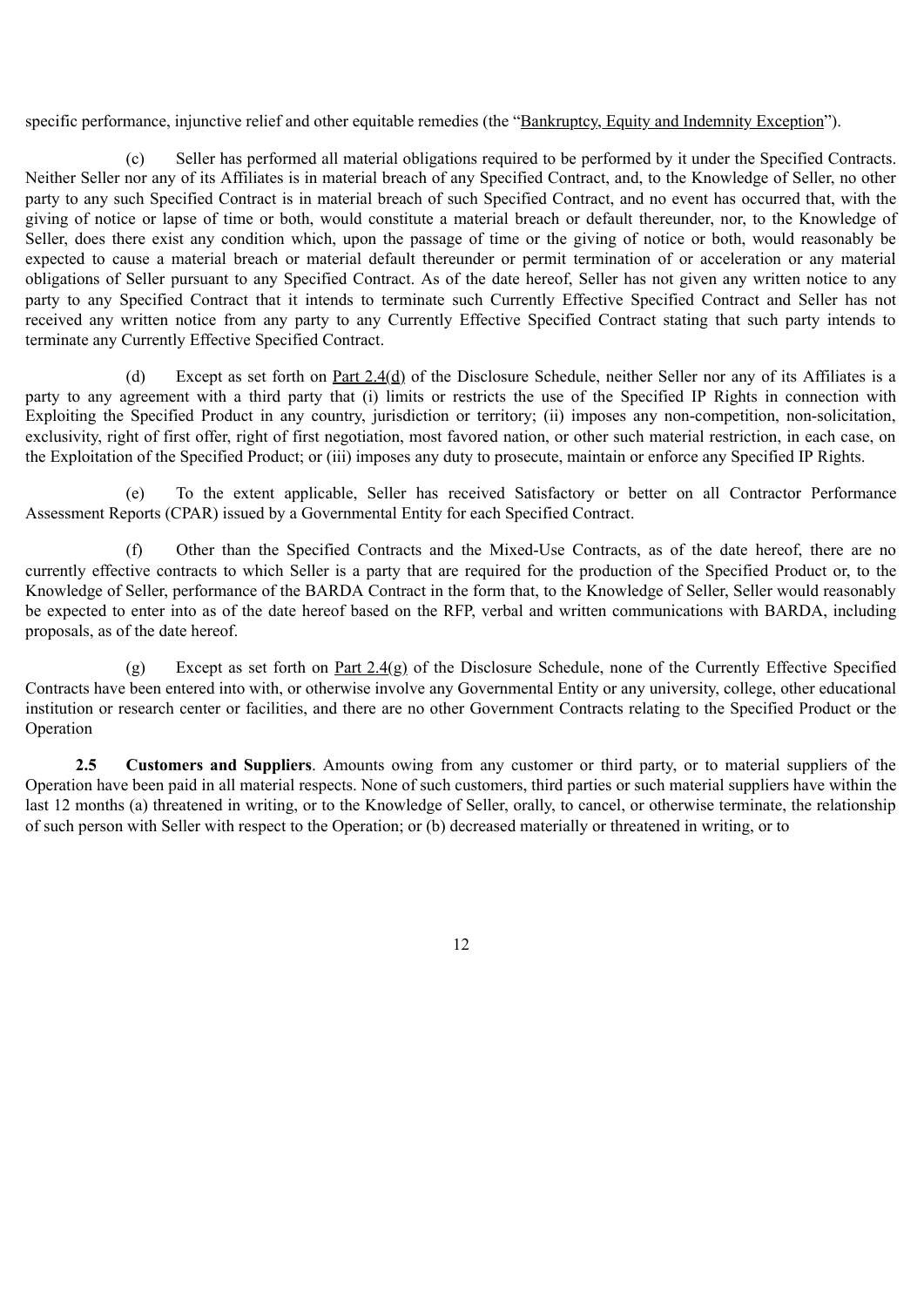the Knowledge of Seller, orally, to materially decrease its relationship with Seller with respect to the Operation.

# **2.6 Compliance with Legal Requirements**.

(a) Since January 1, 2019, Seller has been in compliance in all material respects with all Legal Requirements related to the Specified Assets. Since January 1, 2019, Seller has not received any written communication from any Governmental Entity or any written notice, claim, request for information or complaint from any other Person alleging any failure to comply with or any liability under any Legal Requirement related to the Specified Assets, and to the Knowledge of Seller none is pending or threatened, or has been received by Seller prior to January 1, 2019, except for any such notice related to an immaterial failure to comply that has since been cured.

(b) Seller holds all Authorizations issued by or on behalf of any Governmental Entity that are required pursuant to any Environmental Laws in connection with the ownership by Seller of the Specified Assets ("Environmental Permits"), except where the failure to hold such Environmental Permits would not have a material adverse effect on the value of the Specified Assets taken as a whole. Any such Environmental Permits held by Seller are currently in full force and effect. Seller is in compliance in all material respects with all terms and conditions of such Environmental Permits, and with all other applicable limitations, restrictions, conditions, standards, prohibitions, requirements, obligations, schedules and timetables contained in Environmental Laws.

(c) Seller has not, either expressly or by operation of law, assumed or undertaken, or agreed to indemnify, any liability or corrective, investigatory or remedial obligation of any other Person related to any Environmental Laws that would reasonably be expected to result in a material liability to Purchaser as a result of the consummation of the transactions contemplated by this Agreement or any Ancillary Agreement.

Seller has made available to Purchaser copies of any environmental reports, audits, permits, licenses, registrations and other environmental, health or safety documents related to the Specified Assets or Specified Product that are in Seller's possession or control.

**2.7 Absence of Certain Developments**. Since December 31, 2021, and through the date hereof, (i) there has not been any event, occurrence or development which has had or would reasonably be expected to have a Specified Product Material Adverse Effect, and (ii) except with respect to the transactions contemplated by this Agreement and the Ancillary Agreements and discussions with BARDA regarding the BARDA Contract, Seller has caused the Operation to be conducted in the ordinary course of business consistent with past practices.

## **2.8 Regulatory Matters**.

(a) The Specified Product has Regulatory Approval in the US and is being or has been researched, developed, manufactured, tested, packaged, supplied, commercialized, stored, distributed, and sold in compliance in all material respects with all applicable requirements under the Federal Food. Drug and Cosmetic Act ("FDCA") and the regulations of the Food and Drug Administration ("FDA") promulgated thereunder and all other applicable Legal Requirements. The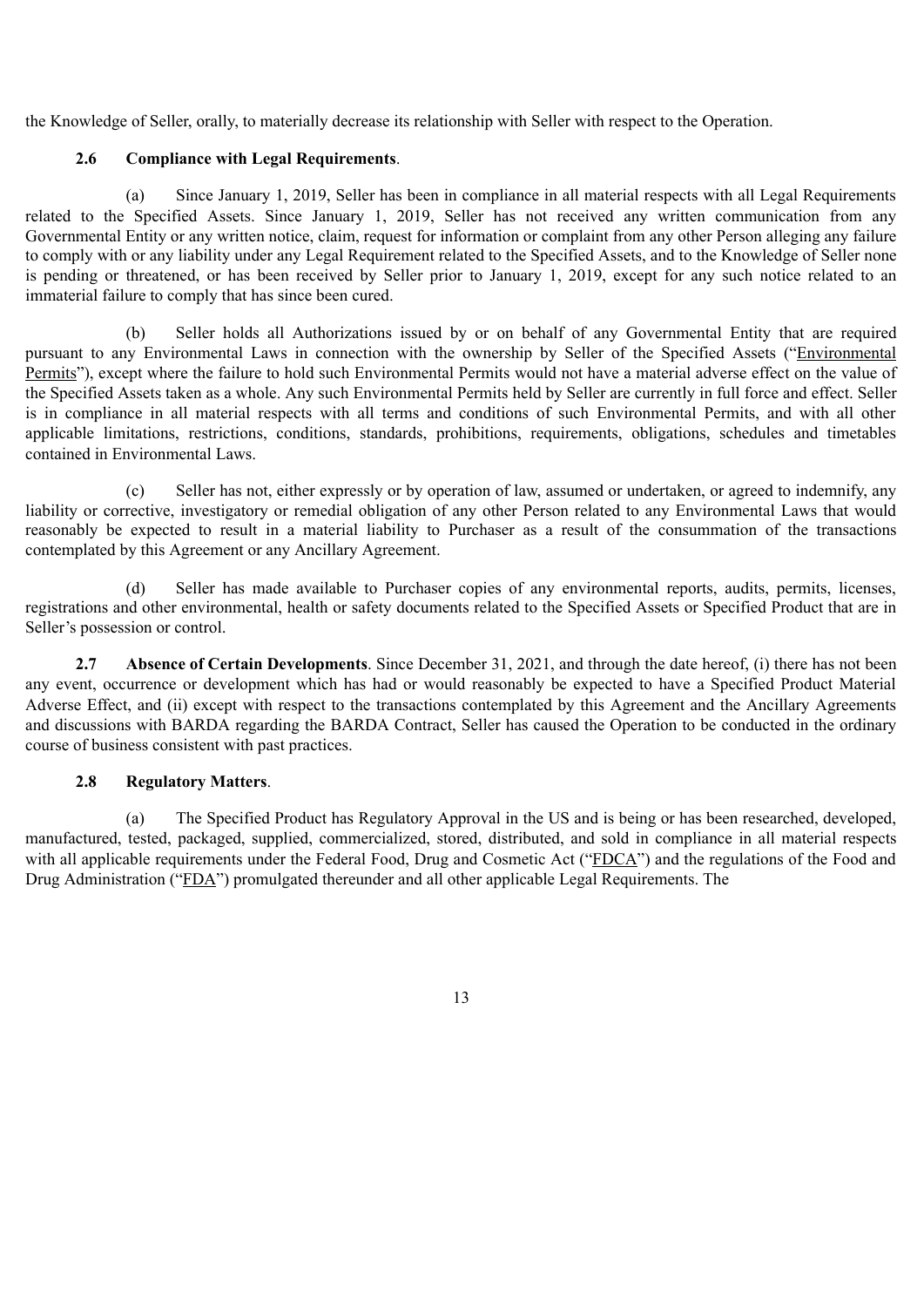Specified Authorizations are current and in full force and effect. Seller has made available to Purchaser true and complete copies of all material governmental correspondence (including copies of official notices, citations or decisions) in the files of Seller related to the Specified Authorizations. Seller has not (i) voluntarily recalled, suspended or discontinued the Specified Product at the request of the FDA or any other Regulatory Authority or (ii) received written notice from the FDA or any other Regulatory Authority that it has commenced, or intends to initiate, any action to withdraw any Specified Authorization regarding the Specified Product, to place additional sales or marketing restrictions on or request the recall of the Specified Product, or to enjoin or place additional restrictions on the production of the Specified Product. All maintenance and other fees related to any Regulatory Approval occurring prior to the Closing Date have been paid.

(b) Seller has not received any written communication from FDA or any other Governmental Entity, including without limitation any warning letter or untitled letter that alleges or suggests that the operation or use of the Specified Assets is not in compliance with any applicable requirements under the FDCA or the FDA regulations promulgated thereunder or under any other applicable Legal Requirements.

(c) Seller has made available to Purchaser as of the date of this Agreement complete and correct copies of each Regulatory Approval submitted to the applicable Regulatory Authorities, including all material supplements and amendments thereto.

(d) Except as set forth on Part  $2.8(d)$  of the Disclosure Schedule, the Regulatory Approvals constitute all the material approvals, licenses, registrations (except manufacturing establishment registrations) or authorizations of any Regulatory Authority necessary to commercially distribute, sell or market the Specified Product in the United States, as applicable, including Labeling approvals.

(e) Seller has submitted to the applicable Regulatory Authorities in the United States in required notices and reports (including but not limited to adverse experience reports and annual reports), in material compliance with the FDCA and other applicable Legal Requirements.

(f) Seller has made available to Purchaser as of the date of this Agreement complete and correct copies of all material scientific and clinical data of Seller relied upon to support Regulatory Approval and all material written correspondence with all Regulatory Authorities with respect to the Specified Product.

(g) The clinical trials (including any post-marketing studies) and other studies and tests conducted by or on behalf of Seller related to the Specified Product (which, for the avoidance of doubt, shall not include investigator-sponsored clinical trials) were conducted in all material respects in accordance with all applicable clinical trial protocols, informed consents and applicable requirements of the FDA, including, as applicable, the FDA's good clinical practices and good laboratory practices regulations.

(h) The Operation (i) does not function as a covered entity or a business associate, as those terms are defined in the health information privacy and security regulations promulgated under the Health Insurance Portability and Accountability Act of 1996, as amended by the Health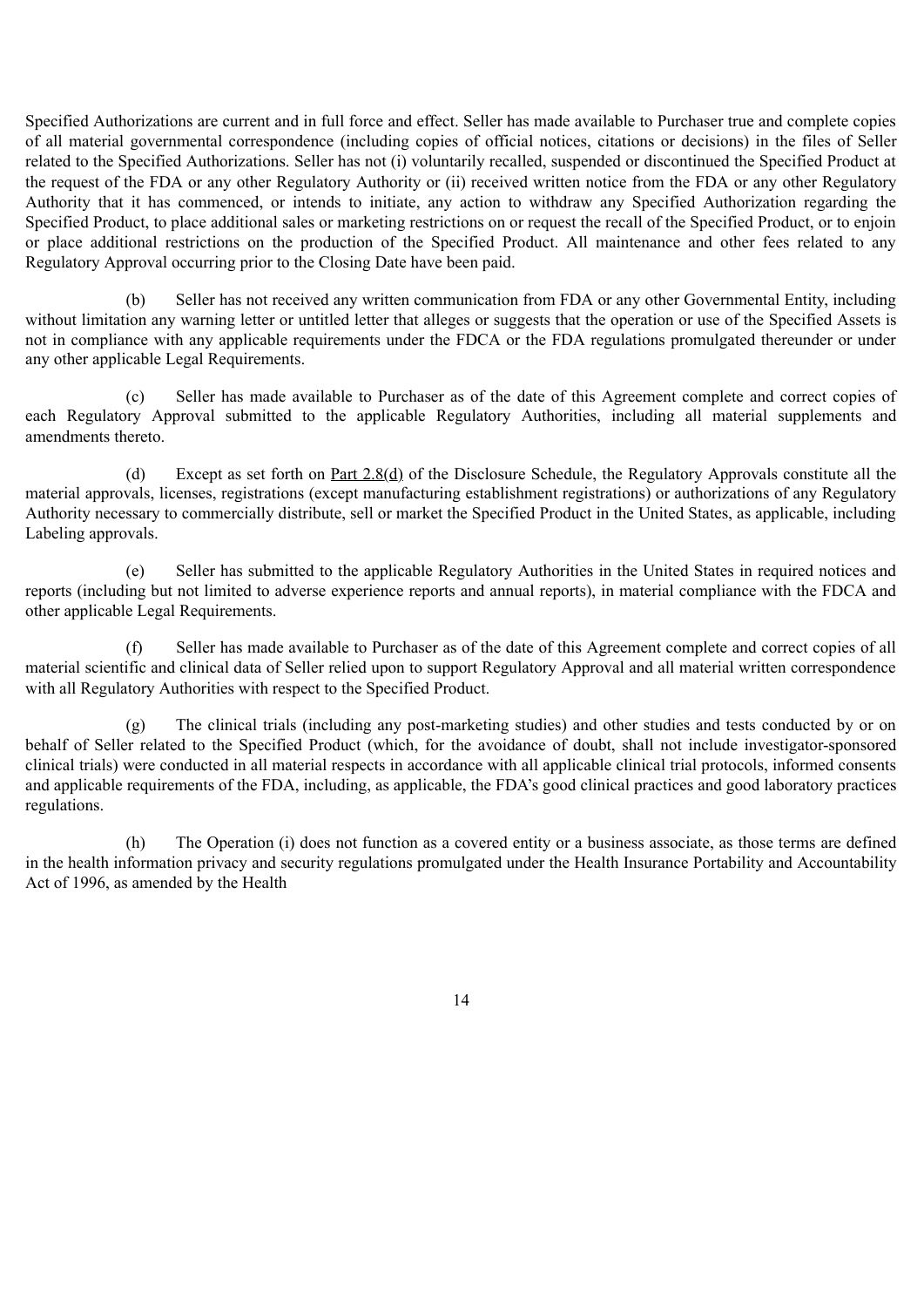Information Technology for Economic and Clinical Health Act, and codified at 45 C.F.R. Parts 160 and 164; and (ii) is in compliance with all applicable privacy laws in all material respects.

(i) Seller is in compliance in all material respects with all healthcare Legal Requirements to the extent applicable to the operation, use and sale of the Specified Product, each as currently conducted, including any and all applicable fraud and abuse laws, including the federal Anti-Kickback Statute (42 U.S.C. § 1320a-7(b)), the civil False Claims Act (31 U.S.C. § 3729 et seq.) and the regulations promulgated pursuant to such statutes.

(j) To the Knowledge of Seller, there are no investigations, suits, claims, actions or proceedings against Seller related to the Specified Product, including those related to or arising under applicable Legal Requirements related to government health care programs, private health care plans, or the privacy and confidentiality of patient health information.

(k) Neither Seller nor, to the Knowledge of Seller, any officer, employee or agent of Seller has made an untrue statement of material fact or fraudulent statement to any Regulatory Authority, failed to disclose a material fact required to be disclosed to any Regulatory Authority, or committed an act, made a statement, or failed to make a statement, including with respect to any scientific data or information, that, at the time such disclosure was made or failure to disclose occurred, would reasonably be expected to provide a basis for the Regulatory Authority to invoke the FDA policy respecting "Fraud, Untrue Statements of Material Facts, Bribery and Illegal Gratuities," set forth in 56 Fed. Reg. 46191 (September 10, 1991) or any similar policy, in each case as related to the Specified Product or the Operation.

(l) Neither Seller nor, to the Knowledge of Seller, any of its manufacturers of the Specified Product have received any Form 483 observations or written warning letters in the last three years from a Regulatory Authority in the United States relating to the Specified Product or the Operation or that have the reasonable potential to materially adversely impact the manufacturing or marketing of the Specified Product in the United States.

(m) The NDA(s) or written correspondence with the FDA made available to Purchaser reflect, to the Knowledge of Seller, any material safety concerns with respect to the Specified Product. Seller has made available to Purchaser all material written formal communications relating to the Specified Product or the Operation submitted by or on behalf of Seller to the FDA.

(n) Part 2.8(n) of the Disclosure Schedule sets forth a list of (i) all recalls, field alert reports, investigator notices, or safety alerts issued by Seller in relation to the Specified Product ("Safety Notices") and (ii) the dates such Safety Notices, if any, were resolved or closed.

(o) Neither Seller, nor any director, officer, or employee of Seller, in each case performing services with respect to the Specified Product, has ever been:

(i) debarred or proposed to be debarred under Section 306(a) or 306(b) of the FDCA, or under 42 U.S.C. Section 1320-7;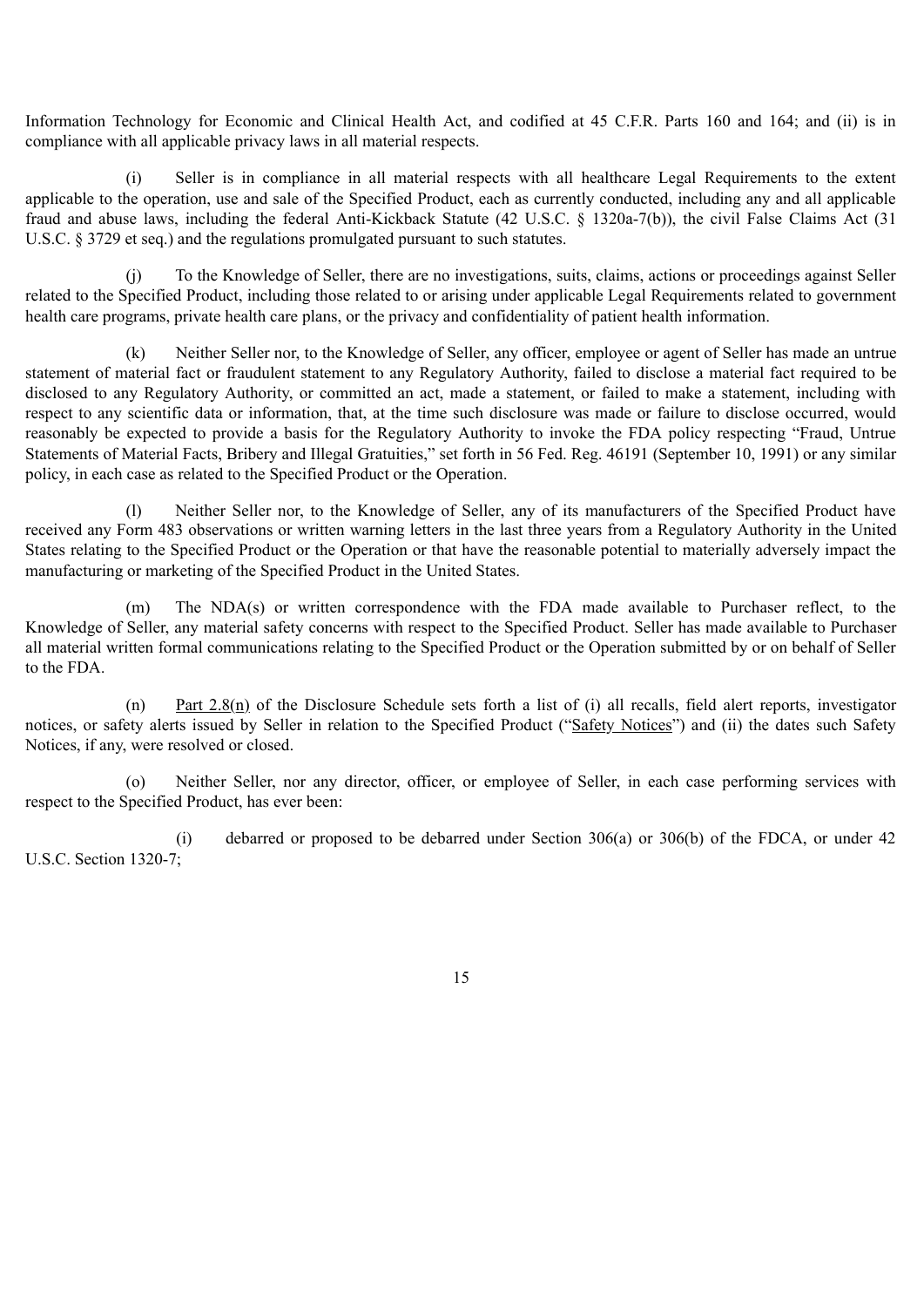(ii) sanctioned by, suspended, debarred, excluded or otherwise ineligible to participate in any federal or state health care program, including Medicare and Medicaid or in any federal procurement or non-procurement programs; or

(iii) charged with or convicted of any felony or misdemeanor under 42 U.S.C. Section 1320a-7(a) or 42 U.S.C. Section 1320a-7(b)(1)-(3), or otherwise proposed for exclusion.

(p) Since January 1, 2019, neither Seller nor any of its Principals (as defined at FAR 52.203-13(a)) has been debarred, suspended, or proposed for suspension or debarment from government contracting or have been subject to criminal or civil charges involving a contract with a Governmental Entity; or been subject to criminal or civil charges involving issues of deception, fraud, or falsification or destruction of records.

(q) Except as set forth on Part 2.8(q) of the Disclosure Schedule, to the Knowledge of Seller, none of the Specified IP Rights have been developed under any contract with the U.S. Government such that some or all of the Specified IP Rights are subject to the restrictions in the Bayh-Dole Act or other applicable federal regulations that apply to government funded intellectual property. All Specified IP Rights previously delivered to the U.S. Government related to the Specified Product have been marked with the appropriate restrictive markings provided for by the FAR, agency FAR supplement, and contract terms, as applicable. In connection with the Specified Product, the Seller has complied in all material respects with all applicable Legal Requirements and with all applicable contractual requirements relating to the placement of legends or assertion of restrictive markings on any Specified IP Rights delivered or provided to the U.S. Government.

(r) With respect to the materials submitted to BARDA in support of the BARDA Contract, Seller has materially complied with the terms and conditions of the relevant request for proposals and the representations and certifications submitted therewith were accurate and complete in all material respects as of the date given.

Neither Seller nor any Subsidiary of Seller has received any financial assistance in the form of grants or cooperative agreements from any Governmental Entity or quasi-governmental agency or funding source in connection with the Exploitation of any aspect of the Operation or Specified Product or any facilities or equipment used in connection therewith.

(t) Seller has made available to Purchaser a complete and correct copy of each Government Contract relating to the Operation, and all material modifications and amendments thereto.

**2.9 Legal Proceedings**. As of the date of this Agreement, there is no lawsuit or other Legal Proceeding pending or, to the Knowledge of Seller, being threatened against Seller, or in the case of any such proceedings first arising after the date of this Agreement that would reasonably be expected to have a material adverse effect on the Operation, and in each case that (a) involves the Specified Assets; or (b) challenges, or that may have the effect of preventing, delaying, making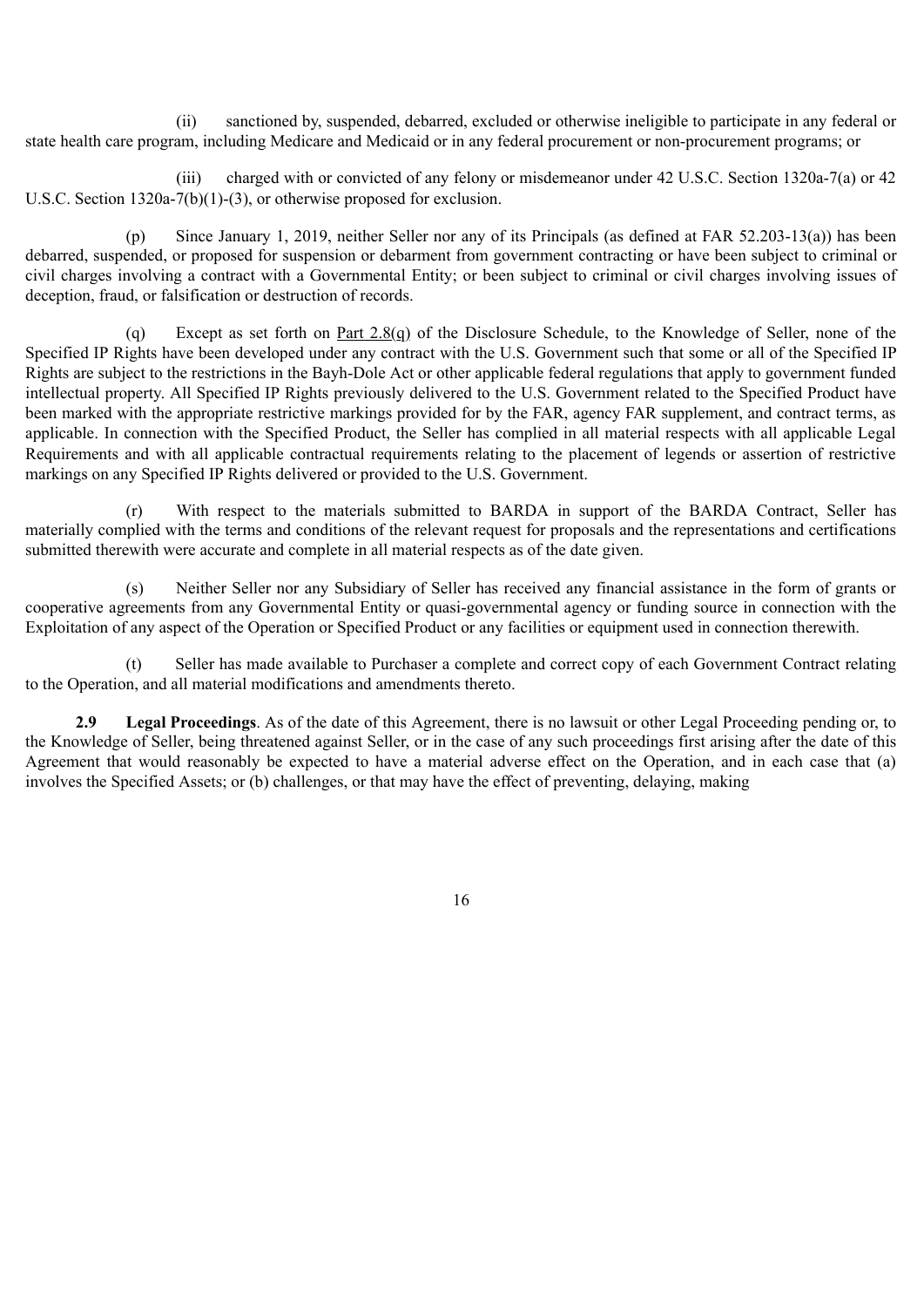illegal or otherwise interfering with, the sale of the Specified Assets or any of the transactions contemplated by this Agreement or the Ancillary Agreements.

### **2.10 Non-Contravention; Consents**.

(a) Neither the execution, delivery or performance of this Agreement, or any of the Ancillary Agreements, nor the consummation of any of the transactions contemplated by this Agreement, or any of the Ancillary Agreements, will: (i) conflict with or result in any violation of any provision of the certificate of incorporation, bylaws or other charter or organizational documents of Seller; (ii) result in a material breach or default by Seller under any contract to which Seller is a party; (iii) result in a material violation or breach of any Legal Requirement applicable to the Specified Assets, any Specified Contract, or Seller; or (iv) result in the imposition of any Lien upon any of the Specified Assets (except for the Permitted Liens).

(b) Other than as set forth on Part 2.10(b) of the Disclosure Schedule or as required under the HSR Act, for the BARDA Consent or Novation Agreement, Seller is not required to make any notice to, filing with, or obtain any Authorization of, exemption by, or Consent of any Governmental Entity or any other Person for Seller to transfer the Specified Assets to Purchaser and otherwise consummate the transactions contemplated hereunder and under the Ancillary Agreements, except for such notices, filings, Authorizations, exemptions or Consents that if not delivered, filed or obtained would not reasonably be expected to, individually or in the aggregate, have a material adverse effect on Seller's ability to consummate the transactions contemplated hereunder and the Ancillary Agreements.

**2.11 Authority; Binding Nature of Agreement**. Seller has all necessary corporate power and authority to execute and deliver this Agreement and the Ancillary Agreements to which it is a party and to perform its obligations under this Agreement and the Ancillary Agreements to which it is a party; and the execution, delivery and performance by Seller of this Agreement and the Ancillary Agreements to which it is a party have been duly authorized by all necessary action on the part of Seller and its board of directors. This Agreement constitutes, and, upon execution thereof, each of the Ancillary Agreements to which Seller is a party will constitute, the valid and binding obligation of Seller, enforceable against Seller in accordance with its terms, subject to the Bankruptcy, Equity and Indemnity Exception.

**2.12 Inventory**. The Specified Inventory is saleable or usable in the ordinary course of business, subject to its shelf life, and with respect to such inventory that is finished product inventory, such inventory: (a) has a minimum remaining shelf life of as set forth on Part 2.12 of the Disclosure Schedule and was manufactured in conformity with the specifications for such inventory, good manufacturing practices and Legal Requirements; (b) is not adulterated or misbranded; (c) is not held on consignment; and (d) has been tested in accordance with established protocol sufficient to release the applicable Specified Product for sale in the United States in accordance with applicable Legal Requirements. Part 2.12 of the Disclosure Schedule sets forth all Specified Inventory as of the date of this Agreement. To the extent the Specified Inventory as of the date of this Agreement set forth on Part 2.12 of the Disclosure Schedule is not sufficient to deliver the number of Treatment Courses required to be delivered to BARDA during the base period of the BARDA Contract (such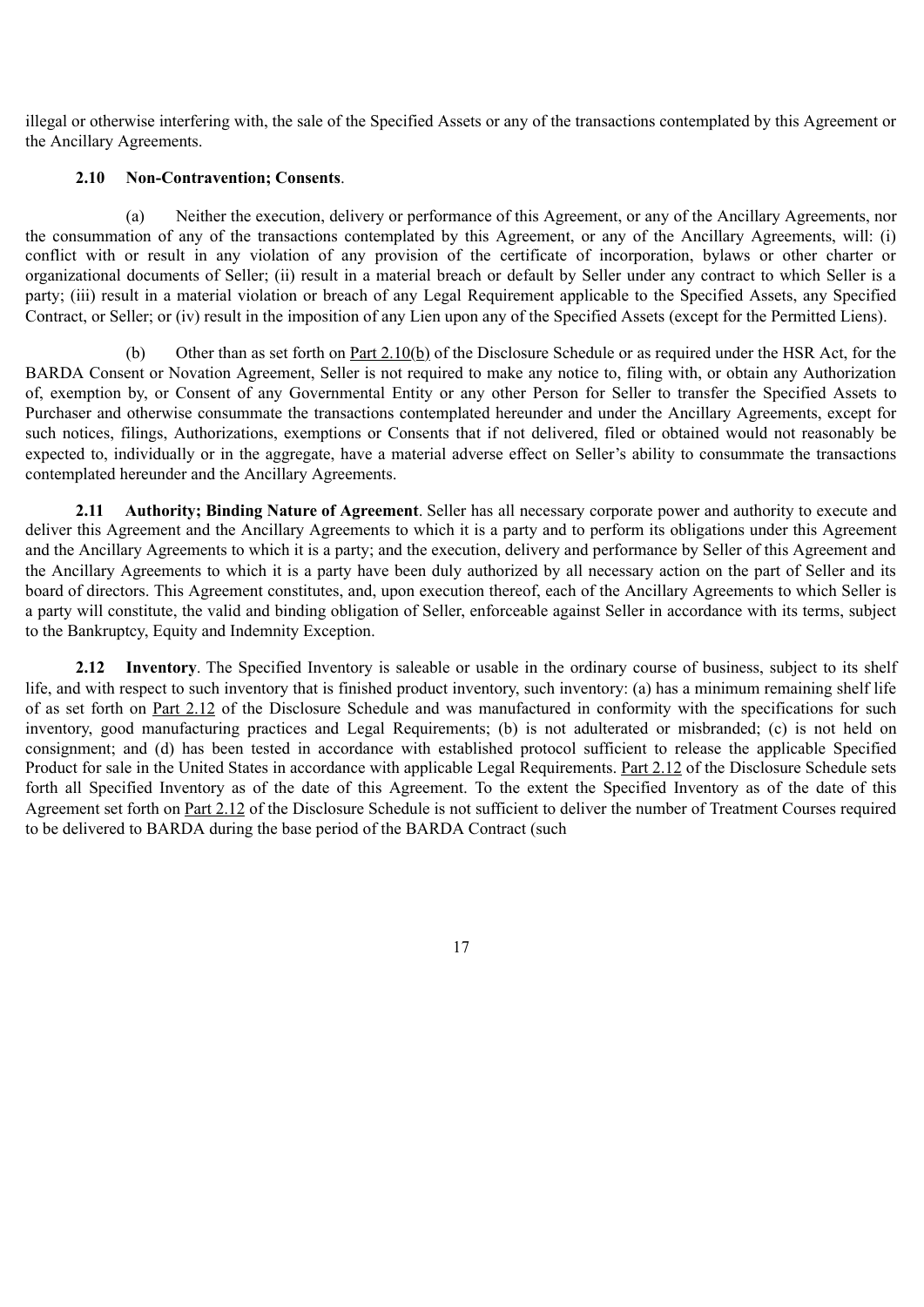shortfall, the "Treatment Course Shortfall"), Seller shall be able to produce or cause the production of a number of Treatment Courses equal to the Treatment Course Shortfall by [\*\*\*].

## **2.13 Taxes**.

(a) Seller has paid all material Taxes required to be paid by it, the non-payment of which would result in a Lien on any Specified Asset or would result in Purchaser becoming liable or responsible therefor. There are no Liens with respect to Taxes upon any of the Specified Assets other than Permitted Liens.

(b) Seller has filed all material tax returns that are required to be filed by it (taking into account any extensions of time to file) with respect to the Specified Assets. Insofar as such tax returns related to the Specified Assets, such tax returns were true, correct and complete in all material respects and were prepared in material compliance with all applicable Legal Requirements. No proposed adjustment, audit or administrative or judicial proceeding is pending or threatened in writing or involves any Tax or tax return related to any of the Specified Assets in cases where an adverse outcome with respect to such adjustment or proceeding could result in a Lien on a Specified Asset or result in Purchaser or any of its Affiliates having any liability therefor.

(c) This Section 2.13 constitutes the exclusive representations and warranties of Seller with respect to Taxes and any claim for breach of representation or warranty with respect to Taxes shall be based solely on the representations and warranties made in this Section 2.13 and shall not be based on the representations or warranties set forth in any other provision of this Agreement. No representation or warranty contained in Section 2.13 shall be deemed to apply directly or indirectly with respect to any taxable period (or portion thereof) ending after the Closing Date.

**2.14 Brokers**. Except for the payment owed to Centerview Partners LLC, which shall be paid by or on behalf of Seller, no broker, finder or other third party has any right to a commission or other fee as the result of action by or on behalf of Seller in connection with this Agreement or any of the transactions contemplated hereunder.

**2.15 Product Liability.** No product liability claims have been received in writing by Seller and, to the Knowledge of Seller, no such claims have been threatened against Seller, in each case, relating to the Specified Product. There is no judgment, order or decree against Seller relating to product liability claims with respect to the Specified Product.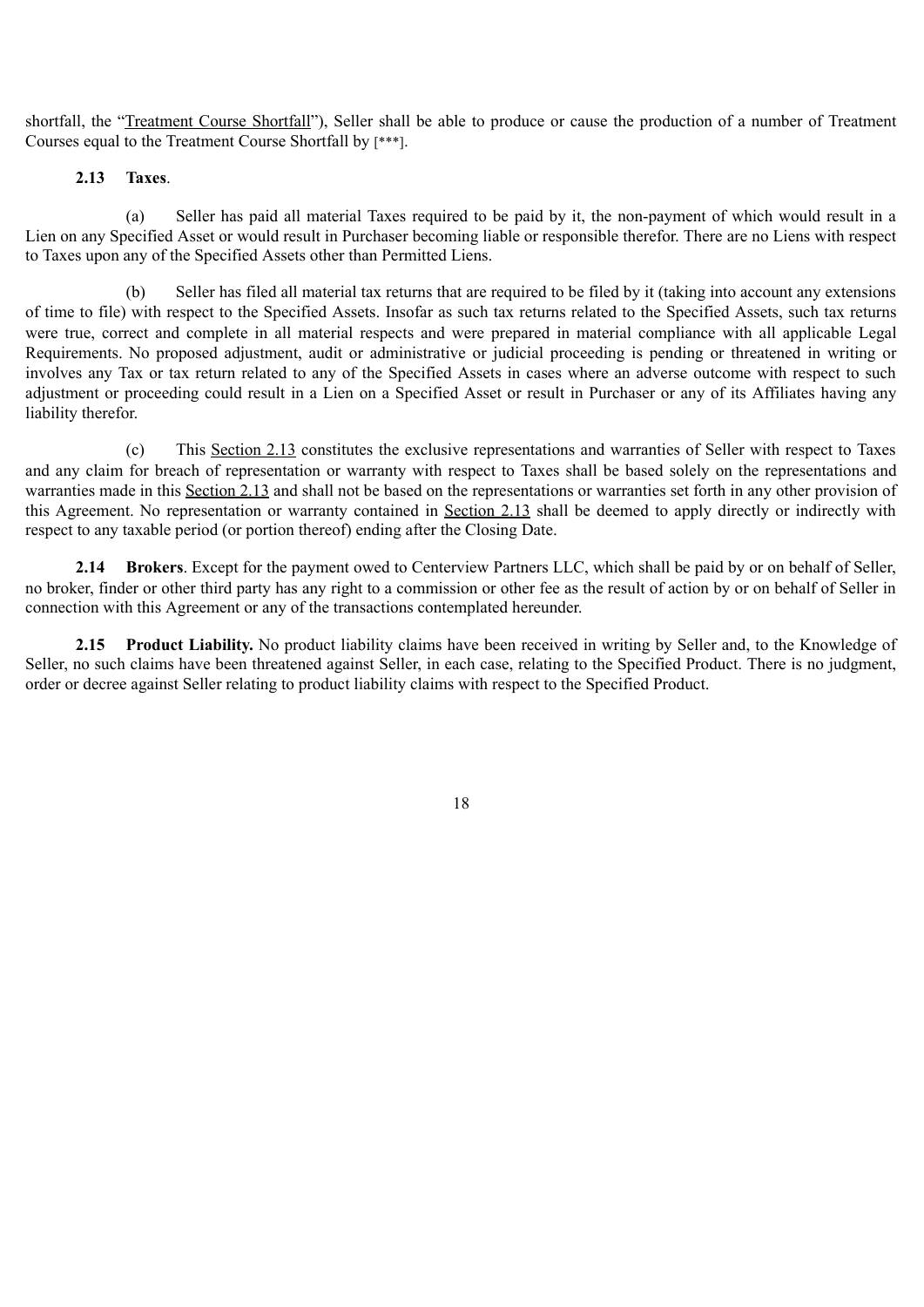### **3. Representations and Warranties of Purchaser.**

Purchaser hereby represents and warrants to Seller as follows:

**3.1 Organization**. Purchaser is a corporation duly organized, validly existing and in good standing under the laws of Delaware and has requisite corporate power and authority to conduct its business as it is now being conducted.

**3.2 Authority; Binding Nature of Agreement**. Purchaser has all necessary corporate power and authority to execute and deliver this Agreement, the Ancillary Agreements to which it is a party, and to perform its obligations hereunder and thereunder; and the execution, delivery and performance by Purchaser of this Agreement and the Ancillary Agreements to which it is a party have been duly authorized by all necessary action on the part of Purchaser and its board of directors. This Agreement constitutes, and, upon execution thereof, each of the Ancillary Agreements to which Purchaser is a party will constitute, the valid and binding obligation of Purchaser, enforceable against Purchaser in accordance with its terms, subject to the Bankruptcy, Equity and Indemnity Exception.

## **3.3 Non-Contravention; Consents**.

(a) Neither the execution, delivery or performance of this Agreement, or any of the Ancillary Agreements, nor the consummation of any of the transactions contemplated by this Agreement, or any of the Ancillary Agreements, will (a) conflict with or result in any violation of any provision of the certificate of incorporation, bylaws or other charter or organizational documents of Purchaser; (b) result in a material breach or default by Purchaser under any contract to which Purchaser is a party; (c) result in a material violation of any Legal Requirement applicable to Purchaser or its assets; or (d) result in the creation of a Lien on any material asset of Purchaser (except for Permitted Liens).

(b) Except as required under the HSR Act, Purchaser is not required to make any notice to, filing with, or obtain any Authorization of, exemption by, or Consent of any Governmental Entity or other Person for Purchaser to acquire the Specified Assets from Seller and to otherwise consummate the transactions contemplated hereunder and under the Ancillary Agreements, except for such notices, filings, Authorizations, exemptions or Consents that if not delivered, filed or obtained would not reasonably be expected to, individually or in the aggregate, have a material adverse effect on Purchaser's ability to consummate the transactions contemplated hereunder and the Ancillary Agreements.

**3.4 Cash Consideration**. Purchaser currently has available, and at the Closing Date will continue to have available, sufficient cash to enable it to pay the Purchase Price and perform its obligations under this Agreement and all Ancillary Agreements to which it is a party.

**3.5 Solvency.** Immediately after giving effect to the transactions contemplated hereunder, Purchaser shall be able to pay its debts as they become due and shall own property which has a fair saleable value greater than the amounts required to pay its debts (including a reasonable estimate of the amount of all contingent liabilities). Immediately after giving effect to the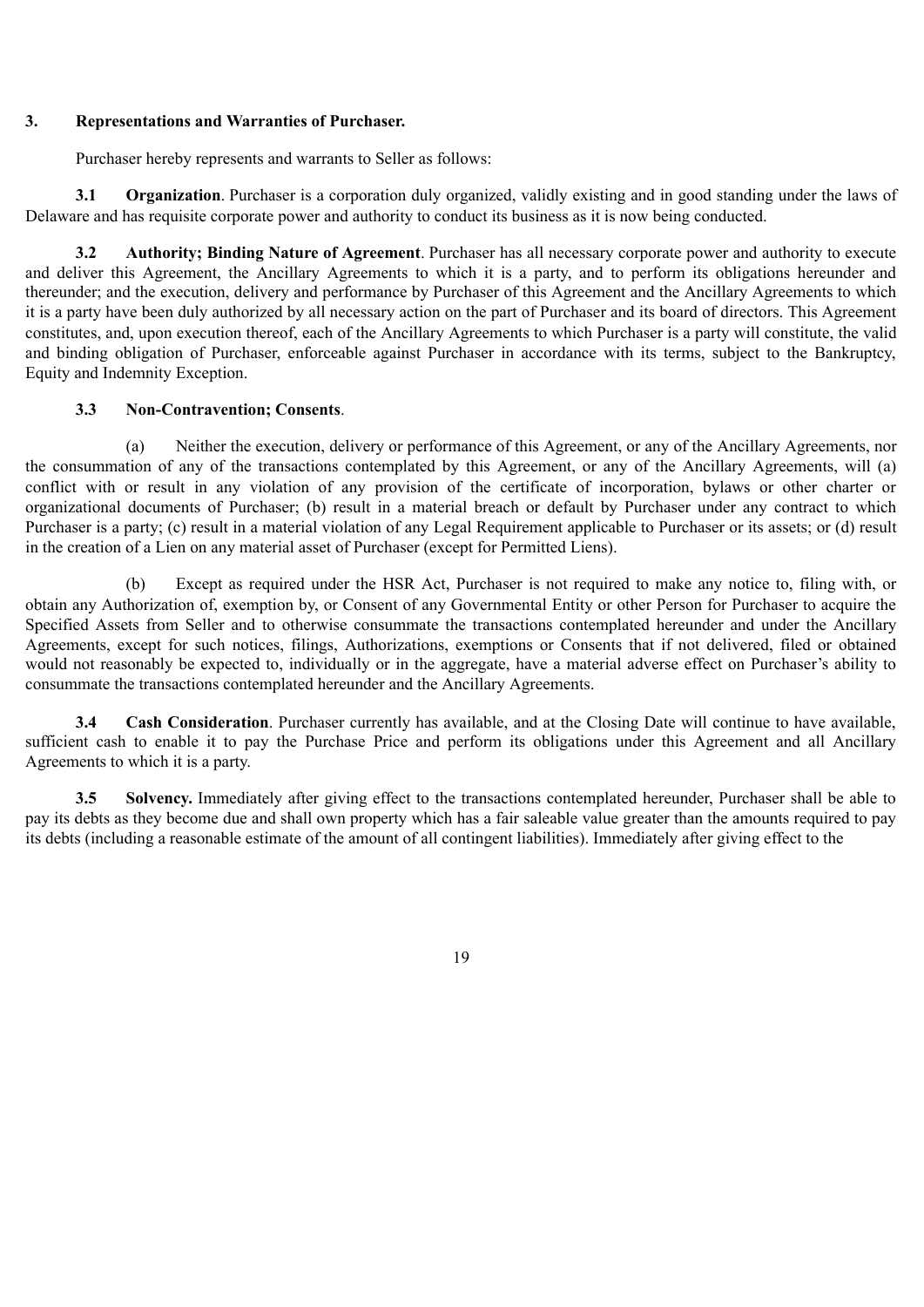transactions contemplated hereunder, Purchaser shall have adequate capital to carry on its business. No transfer of property is being made and no obligation is being incurred in connection with the transactions contemplated by this Agreement with the intent to hinder, delay or defraud either present or future creditors of Purchaser.

**3.6 Legal Proceedings**. As of the date of this Agreement, there is no lawsuit or other Legal Proceeding pending or, to Purchaser's knowledge, being threatened against Purchaser that challenges, or that may have the effect of preventing, delaying, making illegal or otherwise interfering with, the purchase of the Specified Assets or any of the transactions contemplated by this Agreement or the Ancillary Agreements.

**3.7 Brokers**. No broker, finder or other third party has any right to a commission or other fee as the result of action by or on behalf of Purchaser in connection with this Agreement or any of the transactions contemplated hereunder.

**3.8 Foreign Person**. Purchaser is not a "foreign person" or a "foreign entity," as defined in Section 721 of the Defense Production Act of 1950, as amended, including all implementing regulations thereof (the "DPA"). Purchaser is not controlled by a "foreign person," as defined in the DPA.

# **4. Covenants.**

**4.1 Access**. Subject to the provisions of the Confidentiality Agreement and to applicable Legal Requirements (including any restrictions on information sharing or pre-merger coordination under the HSR Act), during the period from the date of this Agreement through the earlier of the Closing Date and the termination of this Agreement in accordance with Section 7 (the "Pre-Closing Period"), Seller will, after receiving reasonable advance notice from Purchaser, subject to reasonably appropriate accommodations or limitations (including any limitations as may then be in effect in accordance with applicable COVID-19 Measures) in light of the COVID-19 pandemic, give Purchaser reasonable access (during normal business hours) to books and records to the extent related to the Specified Assets (excluding any information regarding employees, consultants or independent contractors of Seller or any of its Subsidiaries), and will provide Purchaser with such information regarding the Specified Assets and any other matters germane to the subject matter of this Agreement and the Ancillary Agreements as Purchaser may reasonably request for the sole purposes of enabling Purchaser to prepare for the receipt of the Specified Assets; *provided, however*, that Purchaser will not (without Seller's approval, which shall not be unreasonably withheld, conditioned or delayed) contact or otherwise communicate with any of the employees, consultants or independent contractors of Seller or its Subsidiaries; and *provided further* that any such access shall be conducted at Purchaser's expense, under the supervision of appropriate personnel of Seller and in such a manner as to maintain the confidentiality of this Agreement and the transactions contemplated hereby in accordance with the terms hereof and not to interfere with the normal operation of the business of Seller and its Subsidiaries. The access and information provided in accordance with this Section 4.1 shall not in any way diminish or otherwise affect any of the representations or warranties of Seller hereunder or Purchaser's right to indemnification pursuant to Section 8 in respect of any breach thereof. Nothing herein shall require Seller to disclose any information to Purchaser if such disclosure would, in Seller's sole discretion (a) jeopardize any attorney-client or other legal privilege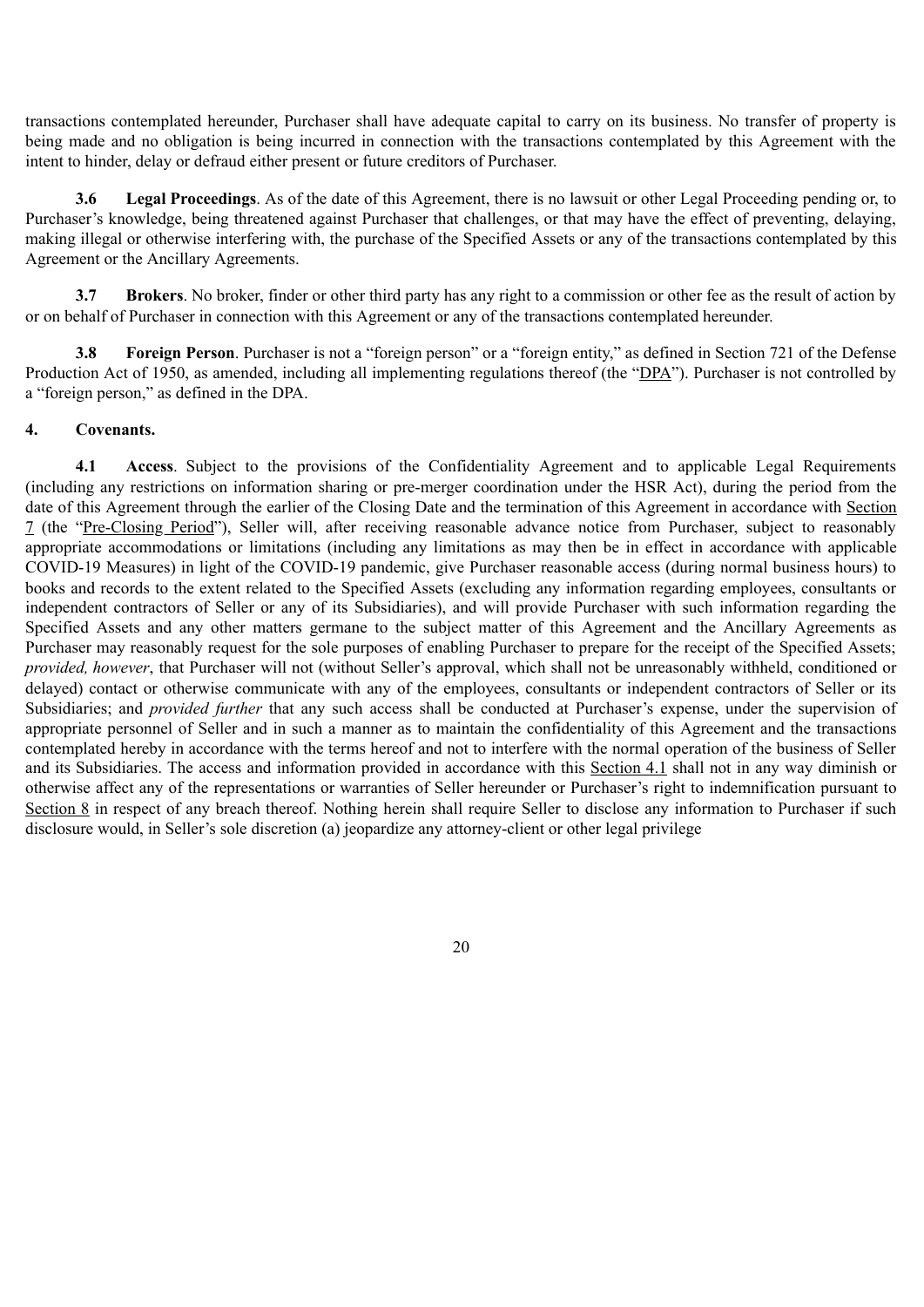or (b) contravene any applicable law, fiduciary duty or binding agreement entered into prior to the date of this Agreement (including any confidentiality agreement to which Seller or its Subsidiaries are a party).

**4.2 Conduct of Business**. Except: (i) as expressly contemplated or permitted by this Agreement or Part 4.2 of the Disclosure Schedule; (ii) as expressly contemplated by any of the Ancillary Agreements; (iii) as may be necessary to carry out any of the transactions contemplated by this Agreement or the Ancillary Agreements; (iv) as may be necessary to comply with any applicable Legal Requirement, the requirements of any Specified Contract or to comply with or implement COVID-19 Measures reasonably required to be implemented or (v) as approved by Purchaser, during the Pre-Closing Period (such approval not to be unreasonably withheld, conditioned or delayed):

(a) Seller will (i) use commercially reasonable efforts to conduct the operations and use of the Specified Assets in the ordinary course in a manner consistent with past practice; (ii) use commercially reasonable efforts to preserve the Specified Assets, and maintain good relations with BARDA and the parties to the Specified Contracts; and (iii) keep Purchaser reasonably informed as to the status of negotiations, terms and execution of the contracts entered into by Seller during the Pre-Closing Period set forth on Section 4.2 of the Disclosure Schedule; and

(b) Seller will not:

with past practice;

(i) license or dispose of any Specified Assets, other than in the ordinary course of business consistent

(ii) allow any of the Specified IP Rights to become abandoned or lapse;

(iii) enter into any new contract (A) that includes any license or transfer of any Specified IP Right to any third party, (B) that primarily relates to the Specified Product, or (C) that would otherwise constitute a Specified Contract;

(iv) (A) agree to terminate, (B) materially amend or modify, (C) waive any material rights under, (D) grant a sublicense under, or (E) assign any material rights under any Specified Contract;

(v) other than in the ordinary course of business (e.g., in connection with normal safety updates or annual reports), make, or materially amend, any filings with the FDA with respect to the Specified Product;

(vi) discharge, settle, compromise, satisfy or consent to the entry of any judgment with a Governmental Entity with respect to any claim that (A) results in any adverse restriction on the conduct of the Operation, (B) results in a non-de minimis liability or obligation that constitutes an Assumed Liability or (C) waives, releases or assigns any material claims or rights of Seller or its Affiliates that constitute Specified Assets; or

(vii) agree or commit to do any of the foregoing.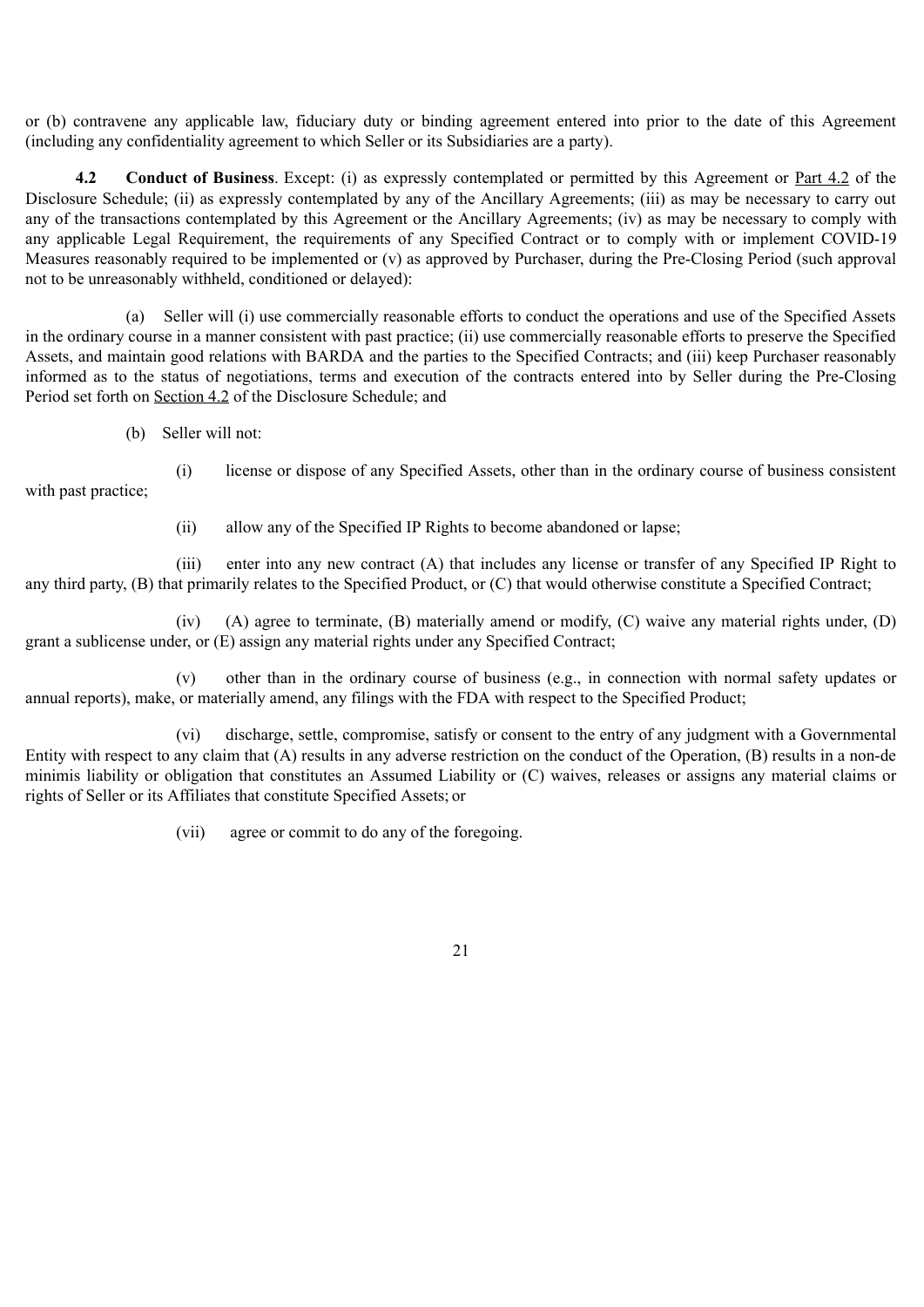(c) If Seller requests Purchaser's approval of a proposed action that would result in a breach by Seller of this Section 4.2, Purchaser will respond promptly to Seller's request and will not unreasonably withhold or delay its approval of the proposed action. For the avoidance of doubt, Section 4.5 shall control with respect to any matter relating to the BARDA Contract, nothing in this Section 4.2 shall restrict or limit Seller's right to negotiate or enter into the BARDA Contract, and the negotiation of or entry into the BARDA Contract will not be deemed to be a breach of any provision of Section 4.2 despite the applicability of any restriction set forth in Section 4.2 thereto.

Prior to the Closing Date, Seller shall exercise, consistent with the terms and conditions of this Agreement, complete control and supervision over the Specified Assets, and nothing herein shall require Seller to obtain consent from Purchaser to do or not do any of the foregoing if obtaining such consent might reasonably be expected to violate applicable Legal Requirements, including the HSR Act.

## **4.3 Restrictive Covenants**.

(a) For a period of [\*\*\*] following the Closing Date (the "Restricted Period"), neither Seller nor its controlled Affiliates shall, directly or indirectly, own, invest in, design, develop, manufacture, market, sell or license any [\*\*\*], or manage, consult, direct any business activity involving any [\*\*\*]; *provided*, *however*, this Section 4.3(a) foregoing will not: (i) prohibit Seller or any of its controlled Affiliates from directly or indirectly acquiring or owning equity interests of a public company constituting less than 3% of the outstanding voting power thereof; (ii) prohibit Seller or its controlled Affiliates from performing its obligations in accordance with any agreement entered into in connection with the transactions contemplated by this Agreement, including the Transition Services Agreement, or (iii) apply to any unaffiliated third party that acquires Seller, any controlled Affiliate of Seller or any of its or their respective assets or businesses.

(b) During the Restricted Period, neither Purchaser nor its controlled Affiliates shall, directly or indirectly, own, invest in, design, develop, manufacture, market, sell or license any [\*\*\*], or manage, consult, direct any business activity involving any [\*\*\*]; *provided*, *however*, this Section 4.3(b) foregoing will not: (i) prohibit Purchaser or any of its controlled Affiliates from directly or indirectly acquiring or owning equity interests of a public company constituting less than 3% of the outstanding voting power thereof; (ii) prohibit Purchaser or any of its controlled Affiliates from directly or indirectly performing any such activities for or in respect of the Specified Product, or any other product currently owned, licensed or marketed by Purchaser as of the date of this Agreement; or (iii) prohibit Purchaser or its controlled Affiliates from performing its obligations in accordance with any agreement entered into in connection with the transactions contemplated by this Agreement, including the Transition Services Agreement.

(c) Each of Purchaser and Seller (for itself and on behalf of its controlled Affiliates) agrees that the duration and geographic scope of the covenants set forth in this Section 4.3 are reasonable. In the event that any court determines that the duration or the geographic scope, or both, are unreasonable and that such provision is unenforceable to any extent, the Parties agree that the provision shall remain in full force and effect for the greatest time period and in the greatest area that would not render it unenforceable. The Parties agree that the restrictions set forth in Section 4.3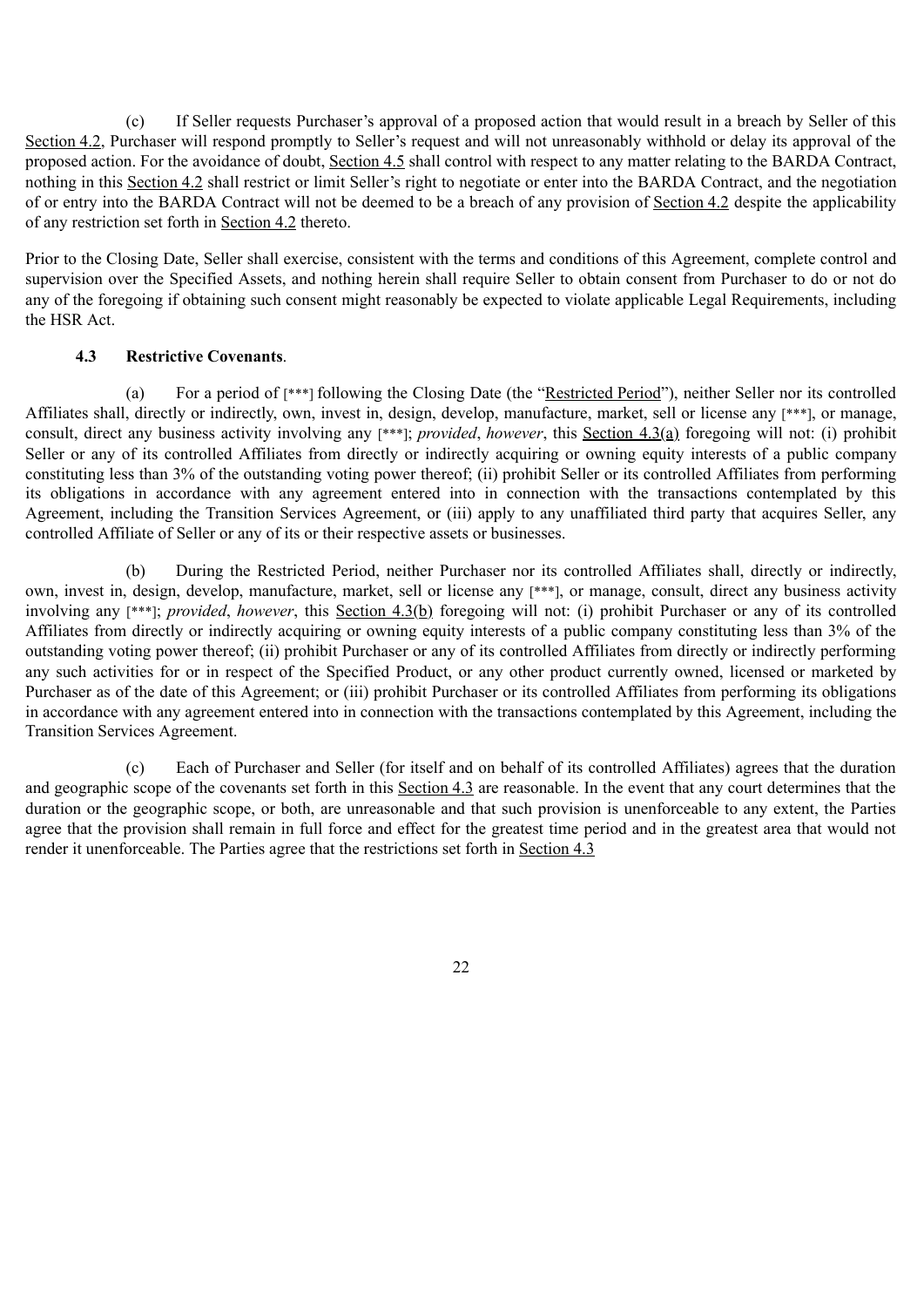are reasonable in all respects and are necessary to protect the respective interests of each of the Parties in connection with the transactions contemplated by this Agreement.

## **4.4 Filings, Consents and Regulatory Approvals**.

(a) Subject to the terms and conditions set forth in this Agreement, each of the Parties shall use commercially reasonable best efforts to take, or cause to be taken, all actions, to file, or cause to be filed, all documents and to do, or cause to be done, and to assist and cooperate with the other Party in doing, all things necessary, proper or advisable under the HSR Act or any other applicable Antitrust Law to consummate and make effective the transactions contemplated by this Agreement as soon as reasonably practicable, including (i) the obtaining of all necessary actions or nonactions, Consents, clearances, decisions, declarations and, expirations or terminations of waiting periods from Governmental Entities and the making of all necessary registrations and filings and the taking of all commercially reasonable steps as may be necessary to obtain any such Consent, decision, declaration or clearance, or expiration or termination of a waiting period by or from, or to avoid an action or proceeding by, any Governmental Entity in connection with the HSR Act or any other applicable Antitrust Law, (ii) the obtaining of all necessary Authorizations from third parties and (iii) the execution and delivery of any additional instruments necessary to consummate the transactions contemplated by this Agreement. Seller shall (i) cause all Liens on the Specified Assets arising under the Loan and Security Agreement, dated January 31, 2022, by and between Seller and Silicon Valley Bank (the "SVB Loan Agreement") to be released prior to, at or concurrently with the Closing or (ii) terminate the SVB Loan Agreement at or prior to the Closing.

(b) The Parties agree to promptly take, and cause their Affiliates to take, all commercially reasonable actions and steps requested or required by any Governmental Entity as a condition to granting any Authorization and clearance, and to cause the prompt expiration or termination of any applicable waiting period and to resolve objections, if any, as the U.S. Federal Trade Commission (the "FTC") or the U.S. Department of Justice (the "DOJ"), or other Governmental Entities of any other jurisdiction for which Authorizations, clearances and expirations or terminations of waiting periods are sought with respect to the transactions contemplated by this Agreement, so as to obtain such Authorizations, clearances or termination of the waiting period under the HSR Act or other applicable Antitrust Laws, and to avoid the commencement of a lawsuit by the FTC, the DOJ or other Governmental Entities under Antitrust Laws, and to avoid the entry of, or to effect the dissolution of, any injunction, temporary restraining order or other order in any suit or proceeding which would otherwise have the effect of preventing the Closing or materially delaying the Closing.

(c) Subject to the terms and conditions of this Agreement, each of the Parties hereto shall (and shall cause their respective Affiliates, if applicable, to): (i) promptly, but in no event later than ten Business Days after the date hereof, make an appropriate filing of all Notification and Report forms as required by the HSR Act with respect to the transactions contemplated by this Agreement and (ii) cooperate with each other in making any such filings or information submissions pursuant to and in connection with the foregoing that may be necessary, proper, or advisable in order to consummate and make effective the transactions contemplated herein.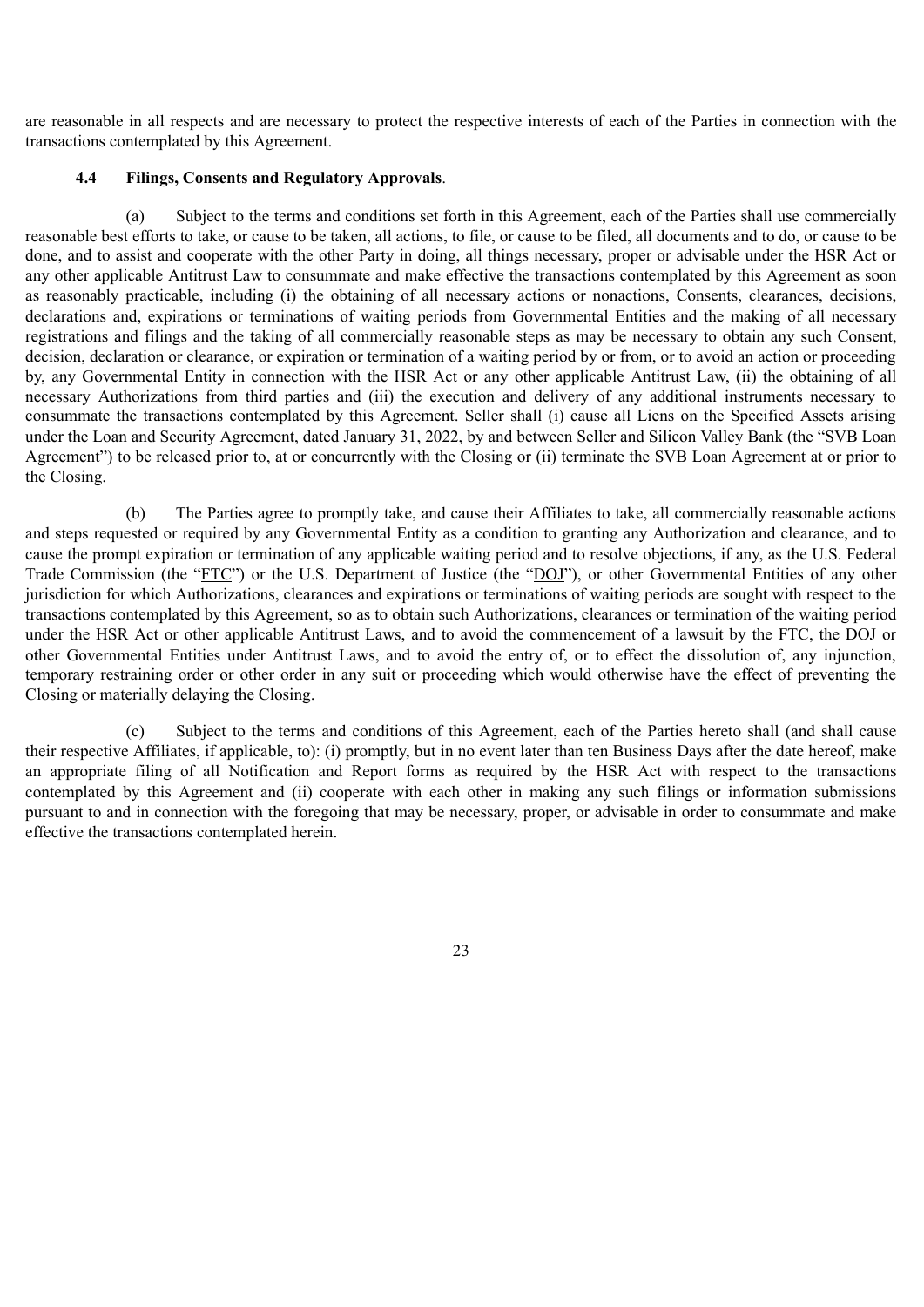(d) Without limiting the generality of anything contained in this Section 4.4, during the Pre-Closing Period, each Party shall use commercially reasonable efforts to (i) cooperate in all respects and consult with each other in connection with any filing or submission in connection with any investigation or other inquiry, including allowing the other Party to have a commercially reasonable opportunity to review in advance and comment on drafts of filings and submissions, (ii) give the other Party prompt notice of the making or commencement of any request, inquiry, investigation, action or Legal Proceeding brought by a Governmental Entity or brought by a third party before any Governmental Entity, in each case, with respect to the transactions contemplated by this Agreement, (iii) keep the other Party informed as to the status of any such request, inquiry, investigation, action or Legal Proceeding, (iv) promptly inform the other Party of any communication to or from the FTC, DOJ or any other Governmental Entity in connection with any such request, inquiry, investigation, action or Legal Proceeding, (v) upon request, promptly furnish to the other Party, subject to an appropriate confidentiality agreement to limit disclosure to outside counsel and consultants retained by such counsel, with copies of documents provided to or received from any Governmental Entity in connection with any such request, inquiry, investigation, action or Legal Proceeding, (vi) subject to an appropriate confidentiality agreement to limit disclosure to counsel and outside consultants retained by such counsel, and to the extent reasonably practicable, consult in advance and cooperate with the other Party and consider in good faith the views of the other Party in connection with any substantive communication, analysis, appearance, presentation, memorandum, brief, argument, opinion or proposal to be made or submitted in connection with any such request, inquiry, investigation, action or Legal Proceeding and (vii) except as may be prohibited by any Governmental Entity or by any law, in connection with any such request, inquiry, investigation, action or Legal Proceeding in respect of the transactions contemplated by this Agreement, each Party shall provide commercially reasonable advance notice of and permit authorized representatives of the other Party to be present at each meeting or conference related to such request, inquiry, investigation, action or Legal Proceeding and to have access to and be consulted in advance in connection with any argument, opinion or proposal to be made or submitted to any Governmental Entity in connection with such request, inquiry, investigation, action or Legal Proceeding; *provided that* materials required to be provided pursuant to this Section  $4.4(d)$  may be restricted to outside counsel only and redacted (A) to remove references concerning the valuation of the Specified Assets, (B) to remove references concerning competitively sensitive information; (C) as necessary to comply with contractual arrangements, and (D) as necessary to address attorney-client or other privilege concerns. Each Party shall supply as promptly as practicable such information, documentation, other material or testimony that may be reasonably requested by any Governmental Entity, including by complying at the earliest commercially reasonable and practicable date with any reasonable request for additional information, documents or other materials received by any Party or any of their respective Affiliates from any Governmental Entity in connection with such applications or filings for the transactions contemplated by this Agreement. Purchaser shall pay all filings fees under the HSR Act, but each Party shall bear its own costs for the preparation of any such filings. Neither Party shall commit to or agree with any Governmental Entity to stay, toll or extend any applicable waiting period under the HSR Act, or pull and refile under the HSR Act, without the prior written consent of the other Party (not to be unreasonably withheld).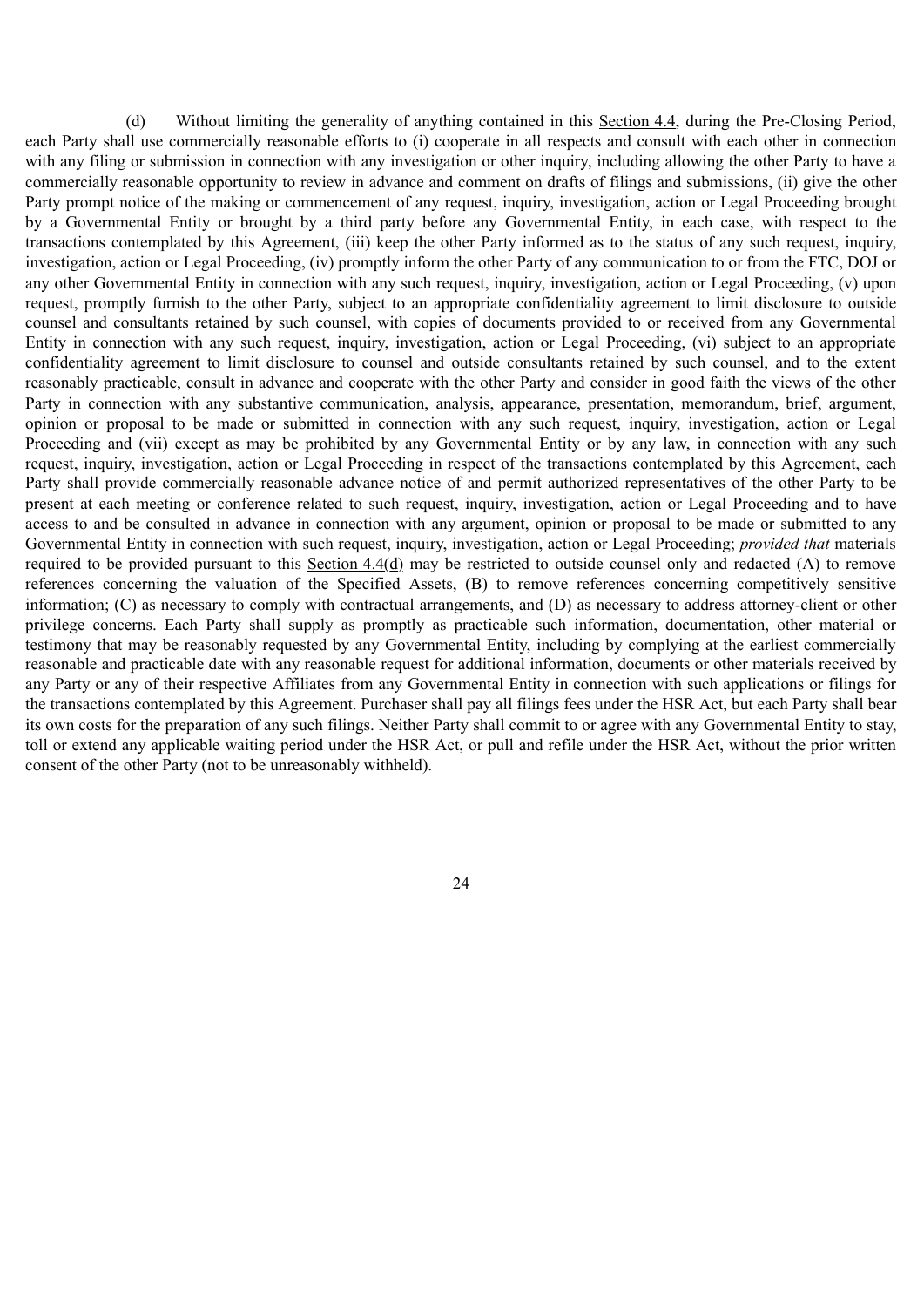(e) Purchaser shall not, before the expiration or termination of the waiting period under the HSR Act, acquire or enter into any agreement to acquire, or announce any acquisition of any company, business or assets, that competes with or may compete with the Specified Assets, without the prior written approval of Seller (not to be unreasonably withheld). Purchaser further agrees that it shall not, and shall not permit any of its controlled Affiliates to, directly or indirectly, acquire or agree to acquire any assets, business or any Person, whether by merger, consolidation, purchasing a substantial portion of the assets of or equity in any Person or by any other manner, if the entering into an agreement related to or the consummation of such acquisition, merger, consolidation or purchase would reasonably be expected to (i) impose any material delay in or impede obtaining the expiration or termination of the waiting period under the HSR Act (or obtain clearance or approval under another applicable Antitrust Laws) applicable to the transactions contemplated by this Agreement. (ii) materially increase the risk of any Governmental Entity entering, or increase the risk of not being able to remove or successfully challenge, any permanent, preliminary or temporary injunction or other order, decree, decision, determination or judgment that would delay, restrain, prevent, enjoin or otherwise prohibit consummation of the transactions contemplated by this Agreement, (iii) impose any material delay in or impede obtaining all authorizations, consents, orders and approvals of Governmental Entity necessary for the consummation of the transactions contemplated by this Agreement or (iv) impose any material delay in or impede obtaining any cooperation or consent required from BARDA necessary to satisfy the closing conditions set forth in Sections 5 or 6.

(f) Notwithstanding anything to the contrary contained in this Agreement, the Parties hereby waive compliance with the provisions of any bulk sales, bulk transfer or similar law of any jurisdiction that may otherwise be applicable with respect to the sale, conveyance, transfer, assignment and delivery of any and all right, title and interest in and to the Specified Assets to Purchaser.

### **4.5 BARDA Contract**.

(a) During the Pre-Closing Period, Seller shall use commercially reasonable efforts to enter into a contract related to the Specified Product with BARDA (together with all related modifications, attachments, exhibits, and orders issued against such contract, as may be amended or modified prior to the Closing (the "BARDA Contract"). Seller shall control all communications, discussions and negotiations with BARDA regarding the BARDA Contract and keep Purchaser reasonably informed as to the status of such communications, discussions and negotiations. Purchaser shall not have any communications or correspondence (whether written or oral) with BARDA, regarding the BARDA Contract without Seller's prior written consent. Seller shall have the right to enter into the BARDA Contract prior to the Closing in its sole discretion, and Purchaser shall cooperate with Seller, prior to and after the Closing, to request and obtain the necessary written consent from BARDA to the transfer and assignment of the BARDA Contract from Seller to Purchaser, including after the Closing entering into a Novation Agreement with Seller and BARDA in a form acceptable to BARDA and reasonably acceptable to Seller and Purchaser. Neither Seller nor Purchaser shall withhold acceptance of the Novation Agreement unreasonably.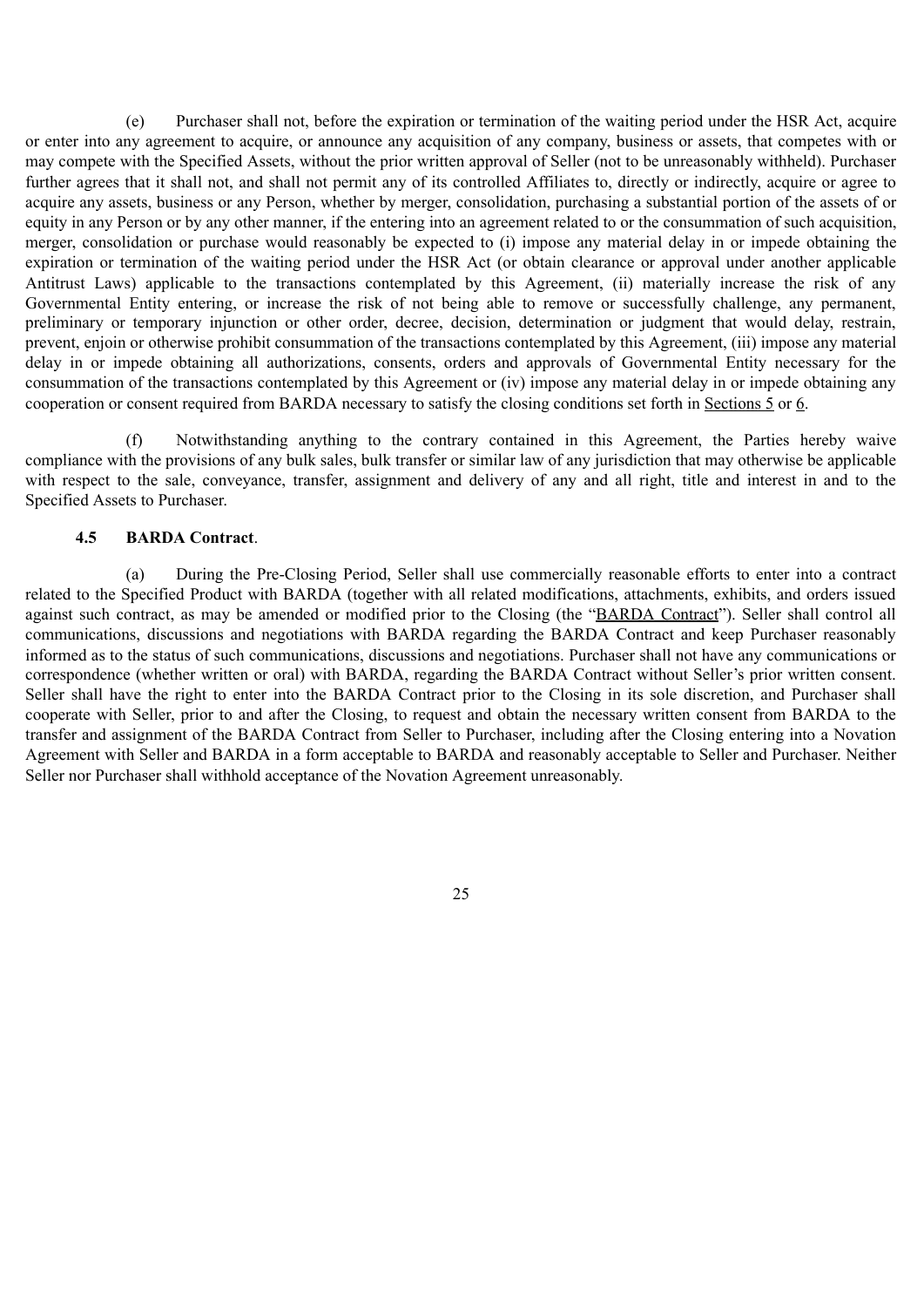(b) Following the execution and delivery of the BARDA Contract by Seller and BARDA, the Parties shall use commercially reasonable efforts to promptly obtain the BARDA Consent.

(c) Following the execution and delivery of the BARDA Contract by Seller and BARDA, the Parties shall use commercially reasonable efforts to (i) assemble all necessary materials as required by FAR Subpart 42.12 and prepare a draft novation package, including the Novation Agreement, (ii) finalize the draft novation package, including a Novation Agreement, and submit a package seeking novation of the BARDA Contract from Seller to Purchaser promptly after the Closing, and (iii) obtain approval of the Novation Agreement from BARDA. The Parties shall take any and all actions reasonably necessary to execute an approved Novation Agreement as soon as possible following the Closing.

(d) In addition to the foregoing, promptly following the execution and delivery of the BARDA Contract by Seller and BARDA, the Parties shall enter into the Acceptable Pre-Novation Agreement.

(e) In connection with the foregoing approval process, Purchaser shall have the right to review and approve in advance all characterizations of information relating to Purchaser and its Affiliates provided to BARDA or otherwise set forth in the BARDA Consent or the Acceptable Pre-Novation Agreement, and Seller shall have the right to review and approve in advance all characterizations of information relating to Seller and its Affiliates provided to BARDA or otherwise set forth in the BARDA Consent or the Acceptable Pre-Novation Agreement. Each party shall have the right to review and approve in advance any information related to this Agreement or the transactions contemplated by this Agreement provided to BARDA or otherwise set forth in the BARDA Consent or the Acceptable Pre-Novation Agreement. In connection with the foregoing, each Party will consider in good faith and make all reasonable comments provided by the other Party.

**4.6 Books and Records**. From and after the Closing Date, Purchaser shall preserve and retain all books and records related to the Specified Assets for the longer of (i) seven years or (ii) the applicable statute of limitation, *provided*, *that*, Purchaser may destroy such books and records in accordance with its standard record retention policies and schedules. In connection therewith, from and after the Closing Date, Purchaser shall make available to Seller during normal business hours and upon reasonable prior written notice, but without unreasonably disrupting Purchaser's business, access to such books and records related to the Specified Assets necessary to permit Seller or its Affiliates to respond to any third party subpoena, examination or audit.

**4.7 Control of the Business**. Purchaser agrees that it will have no right to control the Specified Assets prior to the Closing, including that Purchaser will have no right or power to (i) bind or commit, or to act as an agent, employee or legal representative of Seller or any of its Subsidiaries in respect of the Specified Assets or (ii) control the activities and operations of Seller or any of its Subsidiaries.

**4.8 Accounts Receivable**. The Parties acknowledge and agree (i) all Purchased Accounts Receivable outstanding on the Closing Date shall become the property of Purchaser and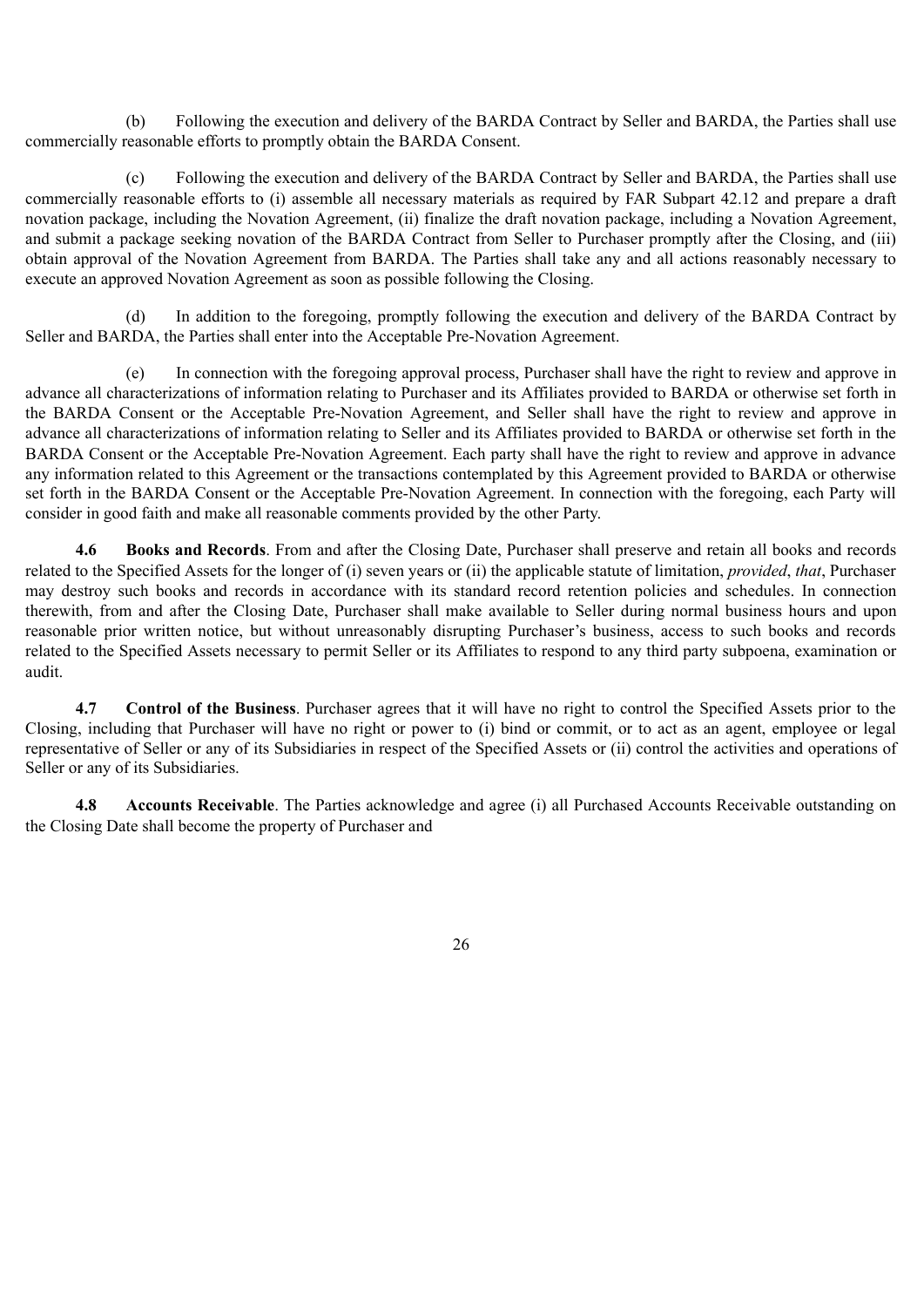shall be collected by Purchaser subsequent to the Closing, and (ii) that all Accounts Receivable of Seller outstanding on the Closing Date, other than the Purchased Accounts Receivable (collectively, the "Excluded Accounts Receivable"), shall remain the property of Seller and shall be collected by Seller subsequent to the Closing. In the event that, subsequent to the Closing, Purchaser or an Affiliate of Purchaser receives any payments from any obligor with respect to an Excluded Accounts Receivable, then Purchaser shall, within 30 days of receipt of such payment, remit the full amount of such payment to Seller. In the event that, subsequent to the Closing, Seller or any of its Affiliates receive any payments from any obligor with respect to any Purchased Accounts Receivable or any other account receivable owed by a third party to Purchaser or any of its Affiliates arising from sales of the Specified Product after the Closing Date or otherwise, then Seller shall, within 30 days of receipt of such payment, remit the full amount of such payment to Purchaser.

## **4.9 Confidentiality**.

(a) The provisions of the Confidentiality Agreement are hereby ratified, confirmed and agreed to as though fully set forth herein and shall remain in effect until the Closing, at which point the Parties shall cause the Confidentiality Agreement to be amended and terminated to be of no further force or effect.

(b) From and after the Closing:

(i) all Confidential Information related to the Specified Assets or Purchaser (or its Affiliates or representatives), including its contractors, suppliers, vendors, distributors and similar third parties ("Purchaser Confidential Information") shall be used by Seller or its Affiliates solely as required to (A) perform its obligations or exercise or enforce its rights under this Agreement or any Ancillary Agreement or (B) comply with applicable law (each of (A) and (B), a "Seller Permitted Purpose"), and for no other purpose. For a period of five years after the Closing Date, Seller shall not disclose, or permit the disclosure of, any of the Purchaser Confidential Information to any Person except those Persons to whom such disclosure is necessary in connection with any Seller Permitted Purpose.

(ii) all Confidential Information related to Seller (or its Affiliates or representatives), including its contractors, suppliers, vendors, distributors and similar third parties (the "Seller Confidential Information") shall be used by Purchaser solely as required to (A) perform its obligations or exercise or enforce its rights under this Agreement or any Ancillary Agreement, or (B) comply with applicable law (including in connection with any legal, regulatory, judicial or administrative process) (each of (A) and (B), a "Purchaser Permitted Purpose"), and for no other purpose. For a period of five years after the Closing Date, Purchaser shall not disclose, or permit the disclosure of, any Seller Confidential Information to any Person except those Persons to whom such disclosure is necessary in connection with a Purchaser Permitted Purpose. Purchaser shall treat, and will cause its Affiliates and the representatives of Purchaser or any of its Affiliates to treat, the Seller Confidential Information as confidential, using the same degree of care as Purchaser normally employs to safeguard its own confidential information from unauthorized use or disclosure, but in no event less than a reasonable degree of care.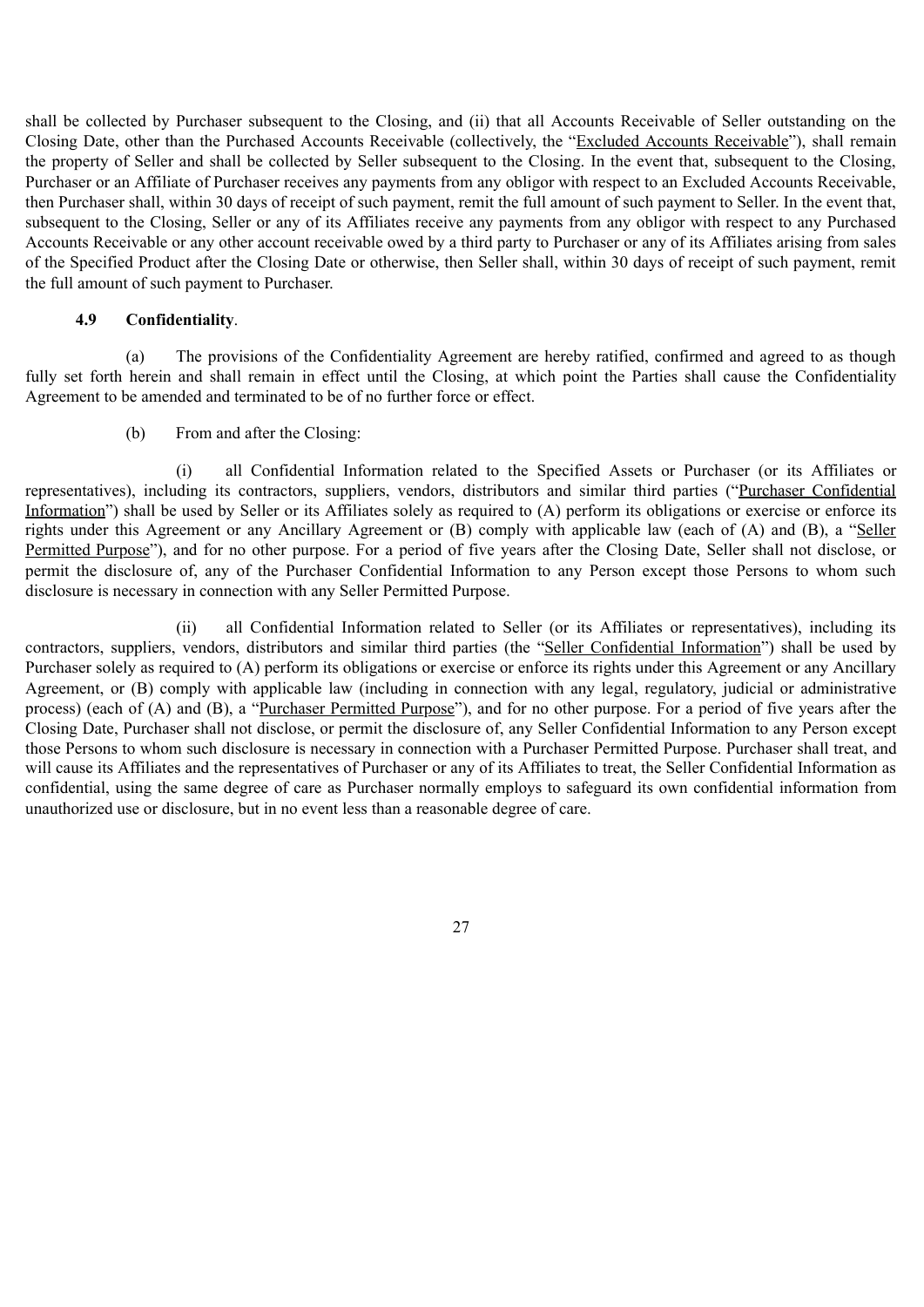(iii) "Confidential Information" means (i) all information disclosed by one Party (or its representatives or Affiliates) (collectively, the "Disclosing Party") to the other Party (or its representatives or Affiliates) (collectively, the "Receiving Party") (A) in connection with this Agreement or any Ancillary Agreement or (B) under the Confidentiality Agreement, and (ii) all memoranda, notes, analyses, compilations, studies and other materials prepared by or for the Receiving Party to the extent containing or reflecting the information in the preceding clause (A). Notwithstanding the foregoing, Confidential Information shall not include information that, in each case as demonstrated by competent written documentation:

**(A)** was already known to the Receiving Party or its Affiliates, other than (x) under an obligation of confidentiality, at the time of disclosure by the Disclosing Party or (y) by Seller with respect to the Specified Assets;

**(B)** was generally available to the public or otherwise part of the public domain at the time of its disclosure to the Receiving Party;

**(C)** became generally available to the public or otherwise part of the public domain after its disclosure to the Receiving Party other than through any act or omission of the Receiving Party in breach of this Agreement or the Confidentiality Agreement;

**(D)** is subsequently disclosed to the Receiving Party by a third party without obligations of confidentiality with respect thereto; or

**(E)** is subsequently independently discovered or developed by the Receiving Party without the aid, application or use of Disclosing Party's Confidential Information.

**4.10 Conditions**. Seller will use commercially reasonable efforts (a) to cause the conditions set forth in Section 5 to be satisfied on a timely basis and (b) otherwise to cause the Closing to take place as soon as reasonably practicable.

Purchaser will use commercially reasonable efforts (a) to cause the conditions set forth in Section 6 to be satisfied on a timely basis and (b) otherwise to cause the Closing to take place as soon as reasonably practicable.

## **4.11 Milestone Payments.**

(a) BARDA Contract. Upon the first occurrence, after the Closing, of each of the events set forth in the table below (each, a "BARDA Milestone Event"), Purchaser shall pay to Seller an amount in cash set forth opposite such BARDA Milestone Event in the table below, as determined and subject to adjustment in accordance with Annex A (each such payment, a "BARDA Milestone Payment") no later than [\*\*\*]. Each of the BARDA Milestone Payments set forth below shall be payable only one time, for the first occurrence of the corresponding BARDA Milestone Event only, except as otherwise expressly set forth on Annex A.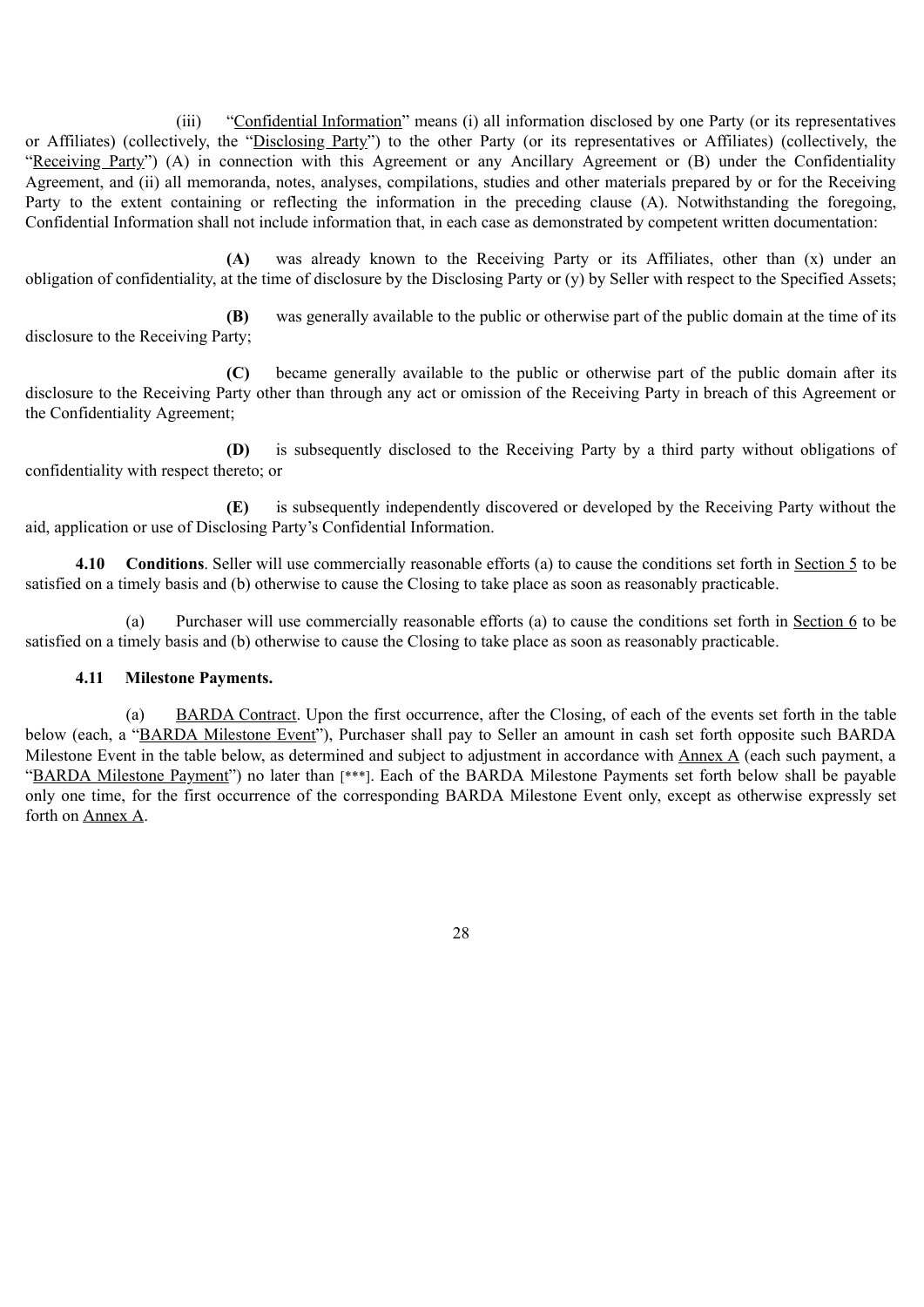| <b>BARDA Milestone Event</b> | <b>Maximum BARDA Milestone</b><br>Payment (\$) |
|------------------------------|------------------------------------------------|
| $[***]$                      | \$25,000,000, subject to adjustment            |
| [***]                        | $$25,000,000$ , subject to adjustment          |
| [***]                        | $$25,000,000$ , subject to adjustment          |
| [***]                        | $$25,000,000,$ subject to adjustment           |

(b) SymBio Contract. Upon the first occurrence, after the Closing, of each of the events set forth in the table below (each, a "SymBio Milestone Event"), Purchaser shall pay to Seller the amount in cash set forth opposite such SymBio Milestone Event in the table below (each, a "SymBio Milestone Payment" and, together with BARDA Milestone Payments, the "Milestone Payments") no later than [\*\*\*]. Each of the Milestone Payments set forth below shall be payable only one time, for the first occurrence of the corresponding SymBio Milestone Event only.

| <b>Milestone Event</b> |             | <b>Milestone Payment (\$)</b> |
|------------------------|-------------|-------------------------------|
|                        | [***]       | \$5,000,000                   |
| ∼                      | <b>F***</b> | \$7,500,000                   |

(c) Periodic Updates. Following the Closing, within 30 Business Days following the end of each calendar year, Purchaser shall provide to Seller an update on the status of the BARDA Milestone Events, SymBio Milestone Events and the Operation and make available Purchaser's employees involved with the Operation to answer Seller's questions reasonably related to such update.

## **4.12 Royalty Payments**.

(a) Royalty. Subject to the remainder of this Section 4.12, following the Closing, Purchaser shall pay to Seller non-refundable, non-creditable royalty payments with respect to Royalty-Bearing Products in an amount equal to (i) 20% of U.S. Gross Profits; and (ii) 15% of Ex-U.S. Gross Profits, in each case, as determined in accordance with this Agreement. For clarity, and notwithstanding any other provision of this Agreement to the contrary:

**(A)** no Royalty Payment shall be payable by Purchaser (1) with respect to Net Sales of, or Other Royalty-Bearing Product Revenue from, any Excluded U.S. TCs, or (2) otherwise with respect to the sale or transfer of any Excluded U.S. TC by any Selling Person;

**(B)** U.S. Gross Profits and Ex-U.S. Gross Profits shall exclude Net Sales of, and any Other Royalty-Bearing Product Revenue from, any Excluded U.S. TCs;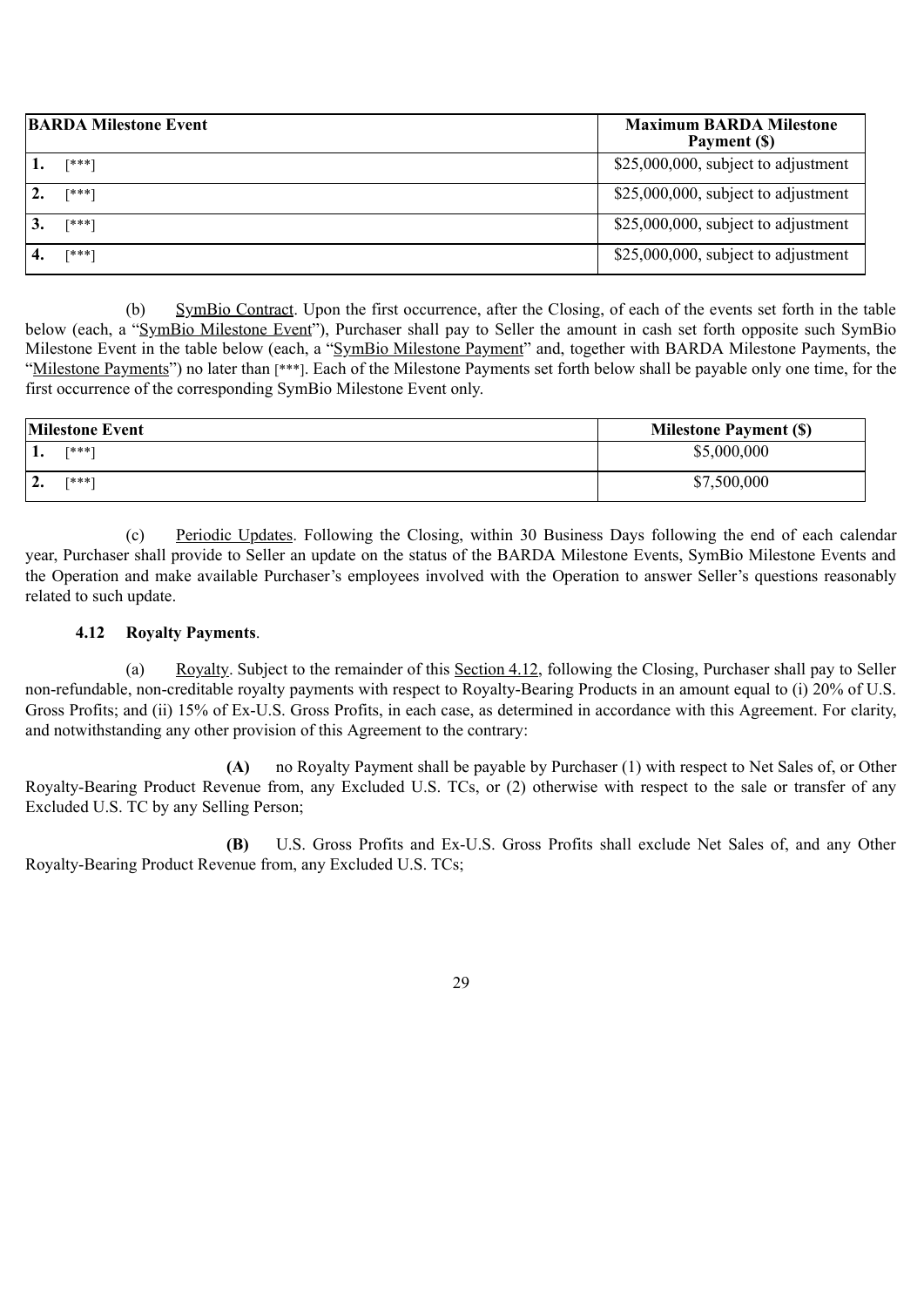**(C)** the entirety of the Cost of Goods of the Excluded U.S. TCs shall be excluded from the calculation of U.S. Gross Profits, Ex-U.S. Gross Profits and Royalty Payments;

**(D)** Purchaser shall have no right (1) to deduct the Cost of Goods of the Excluded U.S. TCs (or any portion thereof) from (x) U.S. Gross Profits or Ex-U.S. Gross Profits, or (y) any Royalty Payments, Milestone Payments or other amounts payable by Purchaser under this Agreement, or (2) otherwise to recover the Cost of Goods of the Excluded U.S. TCs (or any portion thereof) out of any Royalty Payments, Milestone Payments or other amounts payable by Purchaser under this Agreement; and

**(E)** no Royalty Payment shall be payable by Purchaser or otherwise accrue with respect to U.S. Gross Profits unless and until all Excluded U.S. TCs have been sold or transferred by or on behalf of the Selling Persons to independent, unrelated Persons (excluding other Selling Persons and Affiliates of such Selling Person), including Governmental Entities, in or for the U.S. Territory (as determined in accordance with the definition of U.S. Gross Profits) after the Closing.

(b) Royalty Term. Royalty Payments under Section 4.12(a) shall be payable on a Royalty-Bearing Product-by-Royalty-Bearing Product and country-by-country basis in the U.S. Territory and the Ex-U.S. Territory beginning with the First Sale of a Royalty-Bearing Product in a country (which, for clarity, shall exclude all Excluded U.S. TCs) until the later of: (i) expiration of the last-to-expire Valid Claim of the Specified Patent Rights that claims the manufacture, use, sale, offer for sale or import of such Royalty-Bearing Product in such country and (ii) expiration of all Regulatory Exclusivity for such Royalty-Bearing Product in such country (the "Royalty Term").

(c) Payments; Reports. The sale or disposition of Royalty-Bearing Products (including, without limitation, the Excluded U.S. TCs) and Royalty Payments under Section 4.12(a) shall be calculated and reported for each Calendar Quarter, beginning with the Calendar Quarter in which the Closing Date occurs, until and including the Calendar Quarter of expiration of the last-to-expire of all Royalty Terms for all Royalty-Bearing Products in all countries. For each such Calendar Quarter, Purchaser shall deliver to Seller within forty-five (45) days after the end of such Calendar Quarter, a written report of: (i) the number and type of Excluded U.S. TCs sold or transferred by or on behalf of the Selling Persons, both for such Calendar Quarter and from the Closing to the end of such Calendar Quarter, until Purchaser has reported the sale or disposition of all of the Excluded U.S. TCs; (ii) U.S. Gross Profits and, on a country-by-country basis, Ex-U.S. Gross Profits, for such Calendar Quarter, in each case, in sufficient detail to permit confirmation of the accuracy of the Royalty Payments made, including, on a Royalty-Bearing Product-by-Royalty-Bearing Product and country-by-country basis, the number of each type of Royalty-Bearing Product sold, gross invoiced amounts for Royalty-Bearing Products, Net Sales of Royalty-Bearing Products, Other Royalty-Bearing Product Revenue received, the Cost of Goods of Royalty-Bearing Products (other than Excluded U.S. TCs) sold, the calculation of such Cost of Goods, the Royalty Payments payable, and the exchange rates used. The Royalty Payment for any Calendar Quarter (if any) shall be paid to Seller no later than the date the foregoing written report for such Calendar Quarter is due. If no Royalty Payment is due for a particular Calendar Quarter, Purchaser's report for such Calendar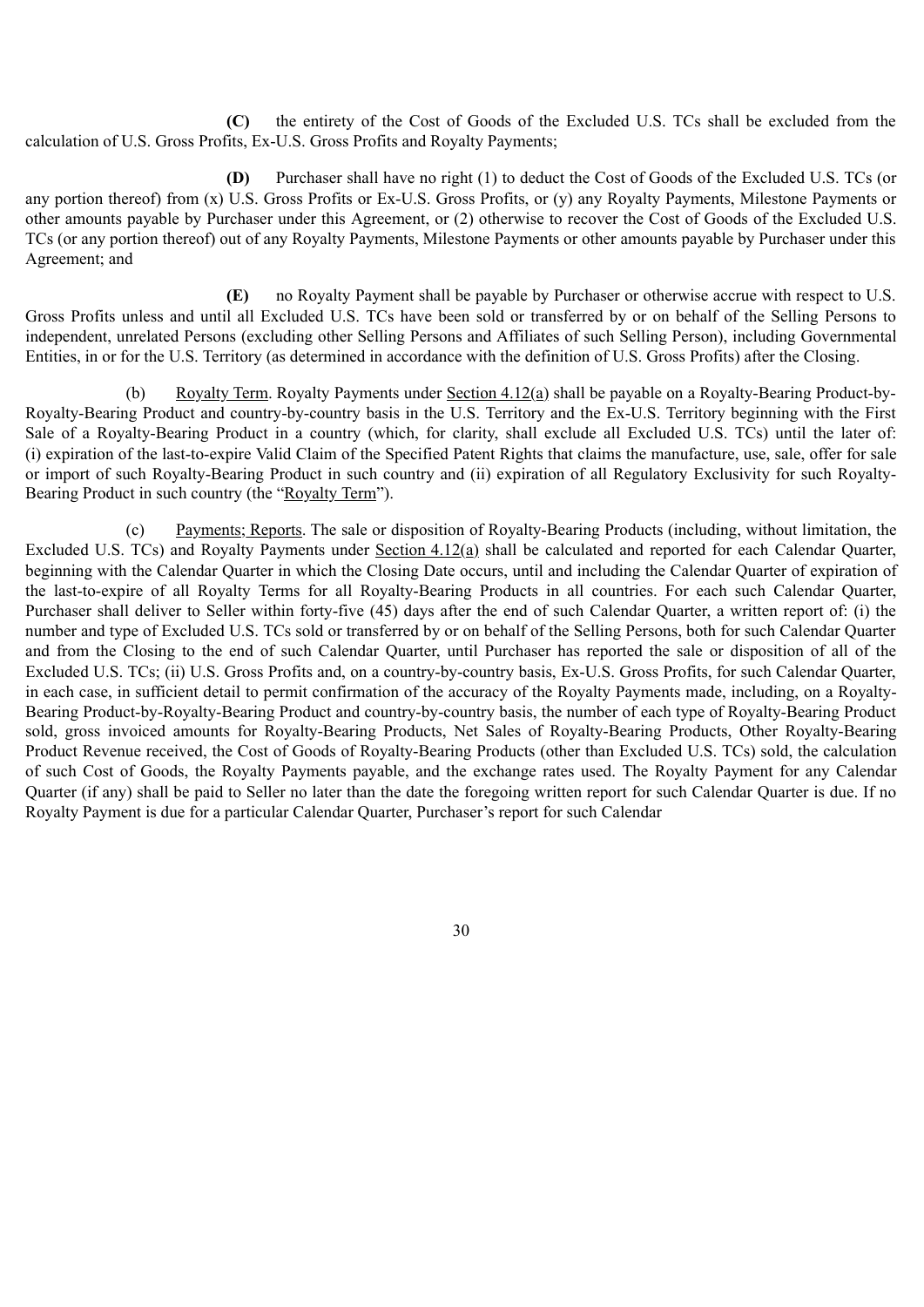Quarter shall so state. All Royalty Payments hereunder shall be payable in U.S. dollars. The rate of exchange to be used in converting any amount in foreign currency to U.S. dollars shall be the exchange rate for such currency used throughout the accounting system of Purchaser or the applicable Licensee, as applicable, and its Affiliates in accordance with applicable Accounting Standards for the applicable Calendar Quarter. All Royalty Payments shall be made by wire transfer in immediately available funds to a bank and account designated in writing by Seller, unless otherwise specified in writing by Seller.

Records; Audit. Purchaser shall keep, and shall require its Affiliates and Licensees to keep, complete and accurate records pertaining to the sale or other disposition, and the manufacture, of Royalty-Bearing Products (including, without limitation, Excluded U.S. TCs) in sufficient detail to permit Seller to determine or confirm the accuracy of the amounts reported, paid and payable pursuant to the preceding provisions of this Section 4.12, which records shall be kept in the same manner, and shall contain the same level of detail, as the records Purchaser and its Affiliates keep with respect to sale or other disposition, and the manufacture, of other pharmaceutical products sold or disposed of by them, and in any event in such manner and detail as are necessary for financial reporting purposes and the preparation of audited financial statements in accordance with applicable Accounting Standards. Purchaser will keep such books and records for three full Calendar Years following the Calendar Year to which they pertain, or such longer period of time as may be required by Legal Requirements. Upon reasonable prior notice and during regular business hours at such place or places where such records are customarily kept, the foregoing records of Purchaser, its Affiliates and Licensees related to the Royalty-Bearing Products (including, without limitation, the Excluded U.S. TCs) may be inspected on Seller's behalf by an independent certified public accountant (the "Auditor") selected by Seller and reasonably acceptable to Purchaser for the sole purpose of verifying for Seller the accuracy of the reports furnished by Purchaser and the Royalty Payments made, or required to be made, to Seller pursuant to this Agreement for a period covering not more than the preceding three full Calendar Years. No Calendar Year shall be subject to audit under this Section 4.12(d) more than once. The Auditor will execute a reasonable written confidentiality agreement with Purchaser and will disclose to Seller only such information as is reasonably necessary to provide Seller with information regarding any actual or potential discrepancies between amounts reported and actually paid and amounts payable under this Agreement. The Auditor will send a copy of the report to Purchaser at the same time it is sent to Seller (the "Auditor's Report"). The Auditor's Report sent to both Parties will include the methodology and calculations used to determine the results. In the event that the Auditor's Report reveals an underpayment by Purchaser, Purchaser shall pay the amount of such underpayment to Seller within 30 days after receipt of the Auditor's Report. Seller shall bear the full cost of such audit unless such audit reveals an underpayment of more than five percent by Purchaser, in which case Purchaser shall reimburse Seller for the reasonable costs of such audit.

## (e) [\*\*\*]

(f) Allowance for Unreimbursed Development Costs. Notwithstanding anything herein to the contrary, Purchaser may offset against the Royalty Payments due with respect to U.S. Gross Profits under Section 4.12(a) an aggregate amount (the "Maximum Allowance") equal to the lesser of (i) [\*\*\*] of the Unreimbursed Development Costs incurred by Purchaser, and (ii)  $\frac{1}{2}$  [\*\*\*];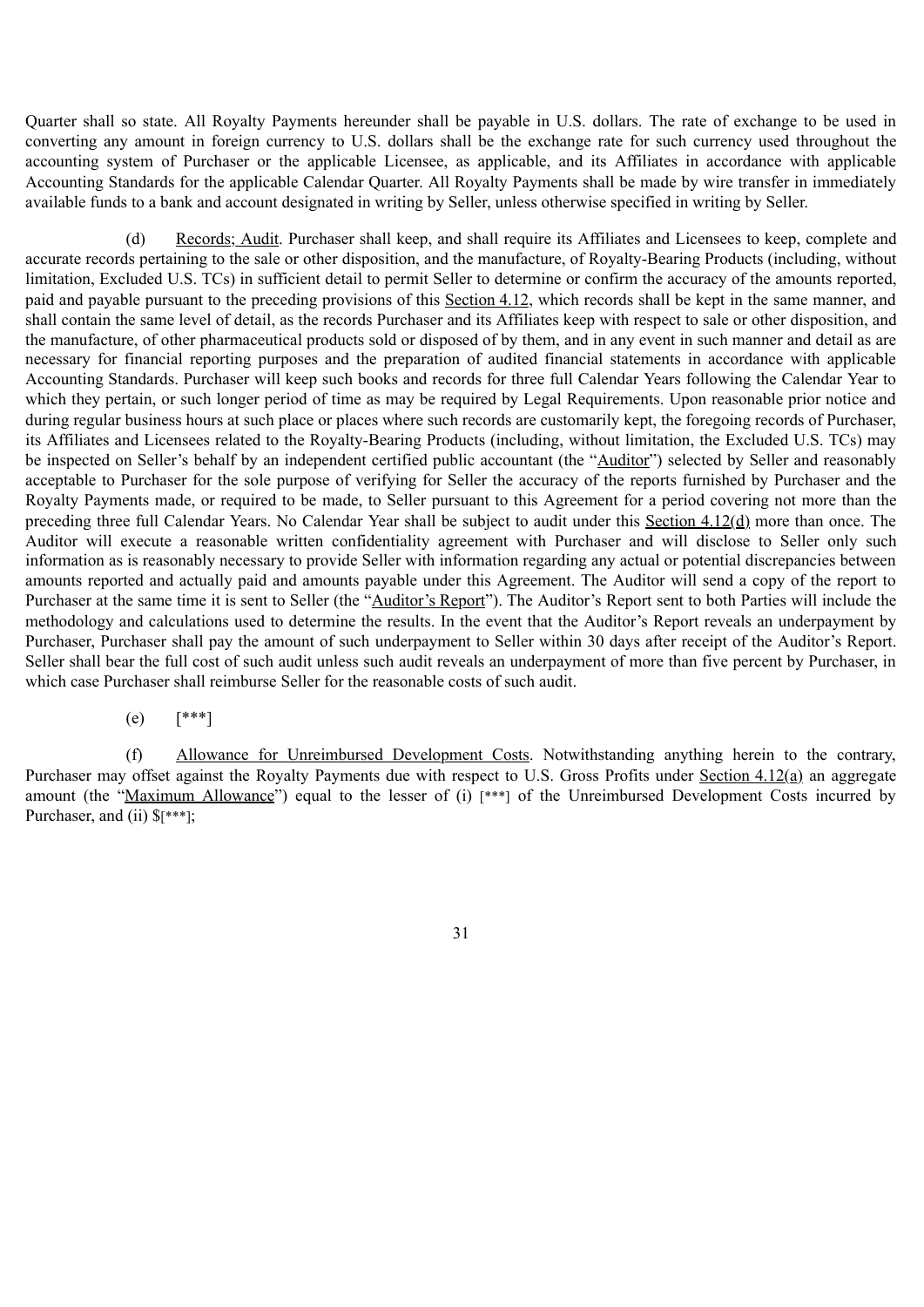*provided, however,* that: (A) in no event will the Royalty Payments due with respect to U.S. Gross Profits under Section 4.12(a) for any Calendar Quarter be reduced by more than [\*\*\*] by reason of any such offsets (the "Quarterly Offset Cap"), provided that any portion of the amounts that Purchaser would otherwise have been entitled to offset against Royalty Payments for such Calendar Quarter under this Section 4.12(f) in the absence of the Quarterly Offset Cap shall be carried forward and applied against Royalty Payments due with respect to U.S. Gross Profits under Section 4.12(a) for subsequent Calendar Quarters, subject in each such subsequent Calendar Quarter to the Quarterly Offset Cap, until the earlier of (x) such time as all permissible offsets against Royalty Payments under this Section  $4.12(f)$  are, in the aggregate, equal to the Maximum Allowance and (y) expiration of the Royalty Term in the U.S. Territory; and (B) in no event shall the total aggregate offsets during the Royalty Term in the U.S. Territory exceed the Maximum Allowance. For purposes of this Agreement, "Unreimbursed Development Costs," subject to the following proviso, shall mean any documented fee or expense paid by Purchaser or any of its Affiliates to a third party after the Closing for research and development of any Royalty-Bearing Product, including clinical studies, reasonably required for the sale of such Royalty-Bearing Product in the Field in or for the U.S. Territory, but specifically excluding any such fee or expense that is reimbursed or otherwise borne by any Governmental Entity or other third party; provided that Purchaser shall have, in advance of incurring any such fee or expense, used its commercially reasonable efforts to seek reimbursement or payment thereof by a Governmental Entity, third party beneficiary or end purchaser of the Royalty-Bearing Product to the extent that such reimbursement or payment would reasonably be expected to be available or obtainable.

(g) Diligence Obligations. Commencing upon the Closing and continuing until the expiration of the last-toexpire Royalty Term for any and all Royalty-Bearing Products, Purchaser shall use Commercially Reasonable Efforts to maintain Regulatory Approval for, and commercialize, the Specified Product in the U.S. Territory; *provided, however*, that upon and following any Change in Control of Seller, Purchaser shall be required to use only its commercially reasonable efforts (under applicable Delaware law) to maintain Regulatory Approval for, and commercialize, the Specified Product in the U.S. Territory. Purchaser may satisfy this obligation in whole or in part through the activities of its Affiliates and Licensees.

(h) Late Payments. In the event that any Milestone Payment due under Section 4.11 or any Royalty Payment due under this Section 4.12 or portion thereof is not made when due, the amount of such overdue payment shall accrue interest at a rate per annum equal to the prime rate, plus 3%, as published in The Wall Street Journal, Eastern Edition for the period from the due date for payment until the date of actual payment; *provided, however,* that in no event shall such rate exceed the maximum legal annual interest rate. The payment of such interest shall not limit the Seller from exercising any other rights it may have as a consequence of the lateness of any payment under Section 4.11 or this Section 4.12.

(i) Acknowledgements. It is acknowledged and agreed that (i) except as expressly set forth herein, Purchaser will have the authority and freedom to control the Operation and the manufacturer, sale and distribution of the Royalty-Bearing Products following the Closing in its sole discretion and without limitation under this Agreement, and (ii) Purchaser makes no representations or warranties as to whether or when any Milestone Payment or Royalty Payment will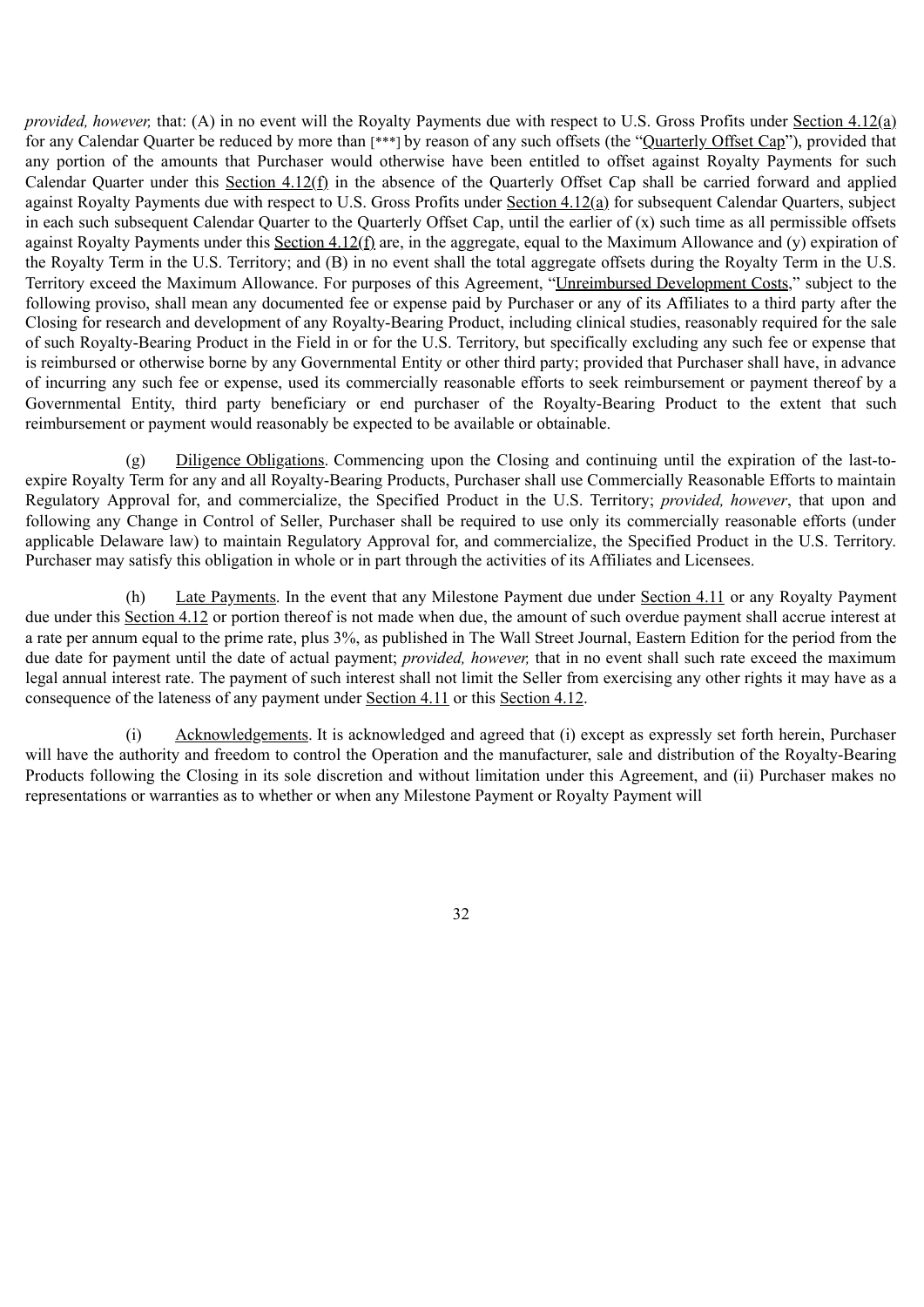become due hereunder or as to the amount of Milestone Payments or Royalty Payments that may become due hereunder.

## **5. Conditions Precedent to Purchaser's Obligation to Close.**

Purchaser's obligation to purchase the Specified Assets and to take the other actions required to be taken by Purchaser at the Closing is subject to the satisfaction, at or prior to the Closing, of each of the following conditions (any of which may be waived by Purchaser, in whole or in part, in writing):

**5.1 Accuracy of Representations**. Those representations and warranties of Seller set forth in Section 2 that refer specifically to and are made as of a specified date (other than the Fundamental Representations) shall have been true and correct (disregarding any materiality or Specified Product Material Adverse Effect qualifications within such representations and warranties) as of such specified date, and all other representations and warranties of Seller set forth in Section 2 shall be true and correct (disregarding any materiality or Specified Product Material Adverse Effect qualifications within such representations and warranties) as of the Closing Date as if made on and as of the Closing Date, except, for purposes of this sentence of Section 5.1, where any inaccuracies in such representations and warranties of Seller have not had and would not reasonably be expected to have, individually or in the aggregate, a Specified Product Material Adverse Effect. The Fundamental Representations of Seller set forth in Section 2 that refer specifically to and are made as of a specified date shall have been true and correct in all material respects as of such specified date, and all other Fundamental Representations of Seller set forth in Section 2 shall be true and correct in all material respects as of the Closing Date as if made on and as of the Closing Date.

**5.2 Performance of Covenants**. Seller shall have performed and complied with in all material respects all covenants required by this Agreement to be performed and complied with by Seller at or prior to the Closing.

**5.3 Antitrust**. The waiting period (and any extension thereof) applicable to the consummation of the transactions contemplated by this Agreement under the HSR Act shall have expired or been terminated.

**5.4 Additional Documents**. Each of the following documents shall have been delivered to Purchaser:

(a) each of the Ancillary Agreements required to be executed by Seller; and

(b) a certificate, executed by an executive officer of Seller and dated the Closing Date, confirming on behalf of Seller and not in such executive officer's personal capacity, that the conditions set forth in Sections 5.1 and 5.2 have been satisfied (the "Closing Seller Certificate").

**5.5 No Restraints**. No injunction or other final order preventing the consummation of the transactions contemplated by this Agreement shall have been issued since the date of this Agreement by any Governmental Entity including any United States federal or state court of competent jurisdiction and shall remain in effect; and since the date of this Agreement no Legal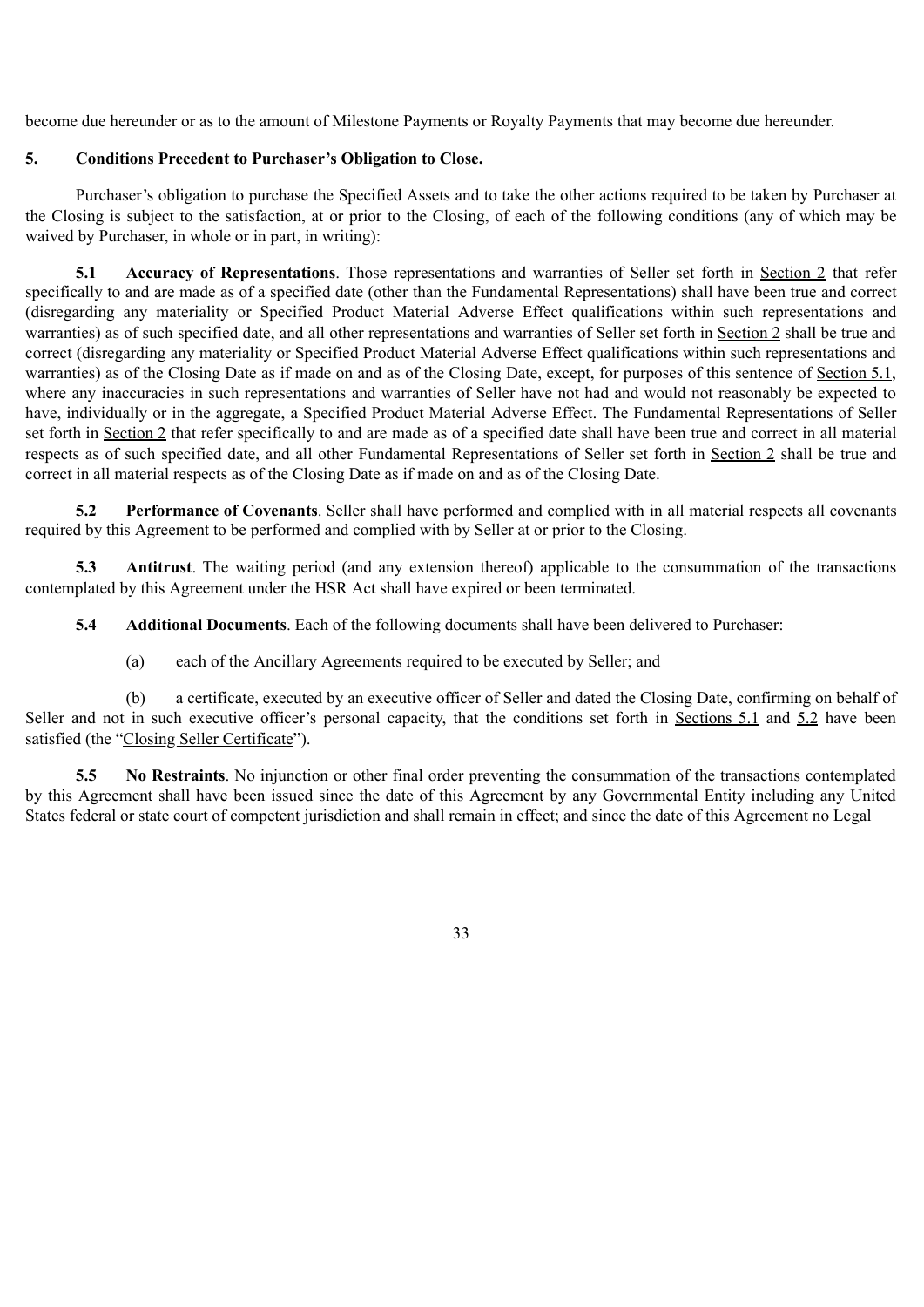Requirement that makes consummation of the transactions contemplated by this Agreement illegal shall have been enacted or adopted and shall be in effect.

**5.6 BARDA Contract**. Seller and BARDA shall have entered into the BARDA Contract and Seller shall have provided a copy thereof to Purchaser.

**5.7 BARDA Consent.** Purchaser shall have received a copy of the BARDA Consent.

**5.8 No Material Adverse Effect**. Since the date of this Agreement, no Specified Product Material Adverse Effect shall have occurred and be continuing.

**5.9 Frustration of Closing Conditions**. Purchaser may not rely on the failure of any condition set forth in this Section 5 to be satisfied if such failure was caused by Purchaser's or any of its Affiliates' failure to act in good faith or intentional failure to comply with its agreements set forth herein.

## **6. Conditions Precedent to Seller's Obligation to Close.**

Seller's obligation to sell and transfer the Specified Assets to Purchaser and to take the other actions required to be taken by Seller at the Closing is subject to the satisfaction, at or prior to the Closing, of each of the following conditions (any of which may be waived by Seller, in whole or in part, in writing):

**6.1 Accuracy of Representations**. The representations and warranties of Purchaser set forth in Section 3 shall be true and correct as of the Closing Date as if made on and as of the Closing Date; *provided, however*, that, for purposes of this Section 6.1, any inaccuracies in the representations and warranties of Purchaser will be disregarded unless all such inaccuracies, considered collectively, have a material adverse effect on the ability of Purchaser to timely comply with its covenants under this Agreement and timely consummate the transactions contemplated by this Agreement.

**6.2 Performance of Covenants**. Purchaser shall have performed and complied with in all material respects all covenants required by this Agreement to be performed and complied with by Purchaser on or before the Closing Date.

**6.3 Antitrust**. The waiting period (and any extension thereof) applicable to the consummation of the transactions contemplated by this Agreement under the HSR Act shall have expired or been terminated.

**6.4 Delivery of Consideration**. Seller shall have received the Purchase Price.

**6.5 BARDA Contract**. Seller and BARDA shall have entered into the BARDA Contract.

**6.6 BARDA Consent**. Seller shall have obtained any required consent from BARDA necessary to enter into the Acceptable Pre-Novation Agreement with Purchaser (the "BARDA Consent").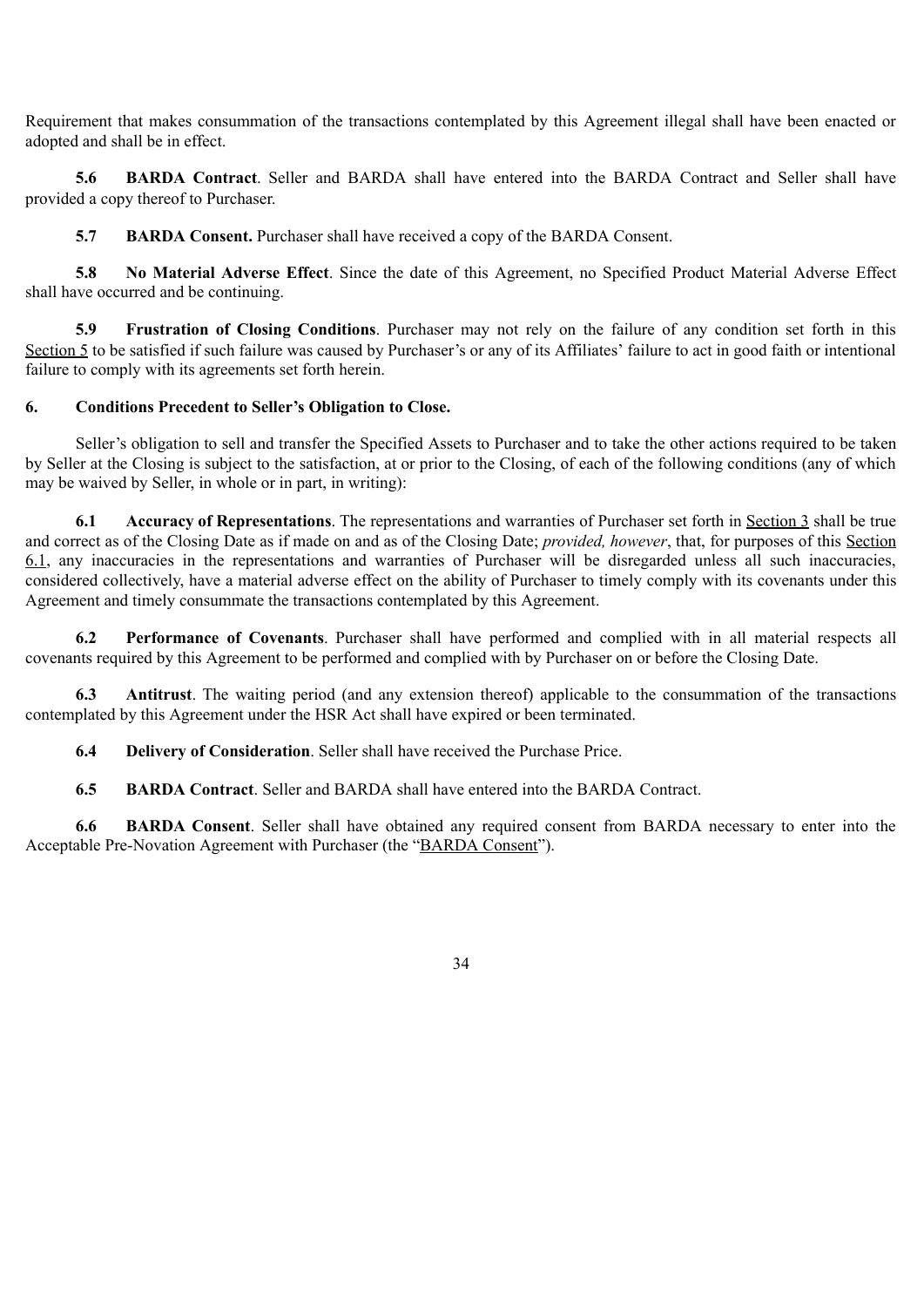**6.7 Additional Documents**. Each of the following additional documents shall have been delivered to Seller:

(a) each of the Ancillary Agreements required to be executed by Purchaser; and

(b) a certificate, executed by an executive officer of Purchaser and dated the Closing Date, confirming on behalf of Purchaser and not in such executive officer's personal capacity, that the conditions set forth in Sections 6.1 and 6.2 have been satisfied (the "Closing Purchaser Certificate").

**6.8 No Restraints**. No injunction or final other order preventing the consummation of the transactions contemplated by this Agreement shall have been issued since the date of this Agreement by any Governmental Entity, including any United States federal or state court of competent jurisdiction and shall remain in effect; and since the date of this Agreement no Legal Requirement that makes consummation of the transactions contemplated by this Agreement illegal shall have been enacted or adopted and shall remain in effect.

**6.9 Frustration of Closing Conditions**. Seller may not rely on the failure of any condition set forth in this Section 6 to be satisfied if such failure was caused by Seller's or any of its Affiliates' failure to act in good faith or intentional failure to comply with its agreements set forth herein.

## **7. Termination.**

**7.1 Right to Terminate Agreement**. This Agreement may be terminated prior to the Closing:

(a) by the mutual written consent of the Parties;

(b) by any Party (by delivery of a written termination notification in accordance with Section 7.2) at any time after September 30, 2022 (the "End Date") if the Closing has not taken place on or before the End Date, unless the failure of the Closing to take place on or before such date is attributable to a breach by such Party of any of its obligations set forth in this Agreement;

(c) by Seller (by delivery of a written termination notification in accordance with Section 7.2) if (i) there shall have been a breach on the part of Purchaser of any of its representations, warranties or covenants such that the condition set forth in Section 6.1 or Section 6.2, as the case may be, would not be satisfied as of the time of such breach; (ii) Seller shall have given written notice of such breach to Purchaser; (iii) at least 20 days shall have elapsed since the delivery of such written notice to Purchaser (or, if the End Date is in such 20-day cure period, then such cure period will be deemed to end on the date that is two days before the End Date); and (iv) such breach shall not have been cured by the date set forth in the foregoing clause (iii); *provided* that Seller may not terminate this Agreement pursuant to this Section 7.1(c) if Seller is then in breach of any representation, warranty or covenant, agreement or obligation contained in this Agreement that would result in the failure of a condition set forth in Section 5.1 or Section 5.2;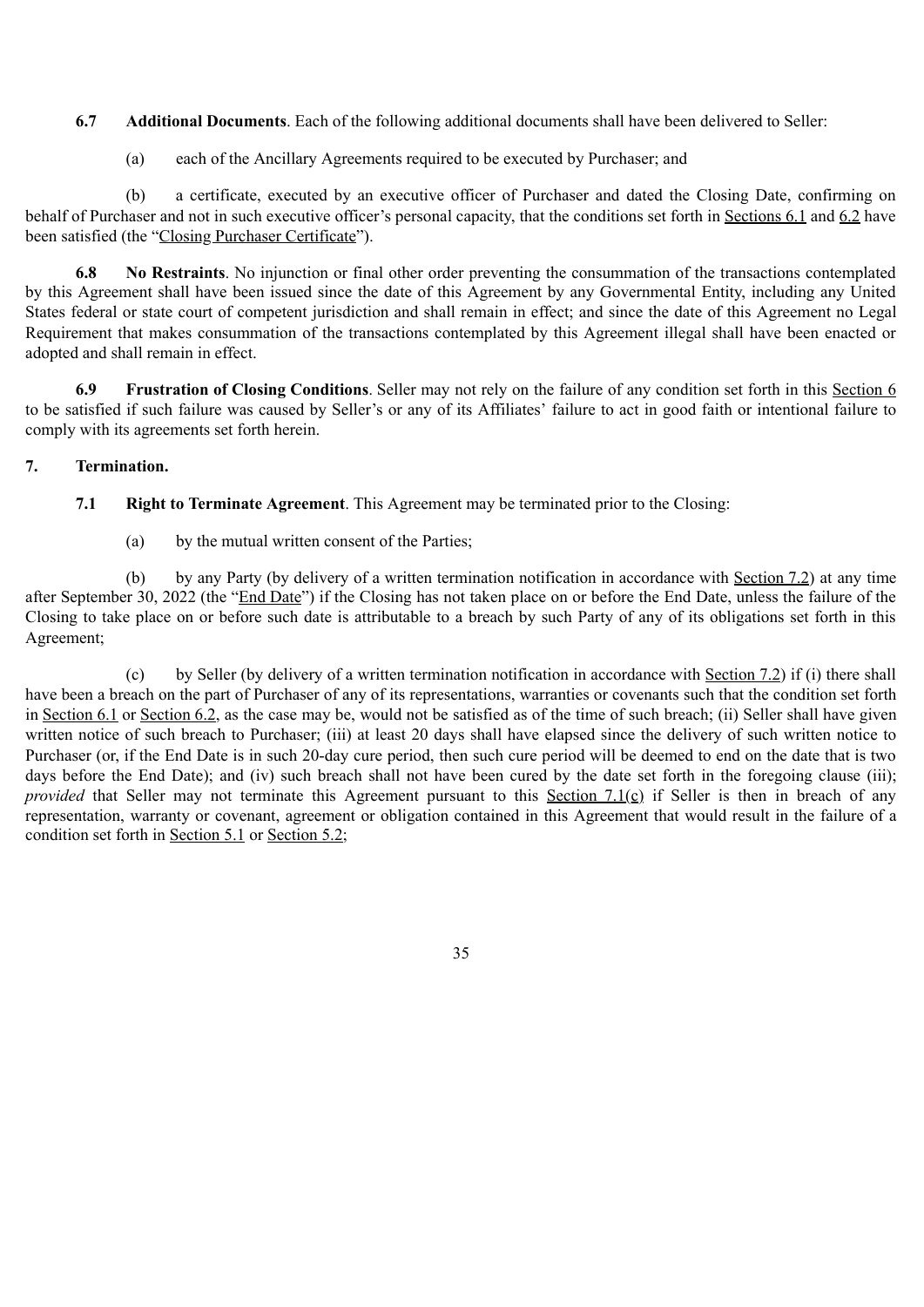(d) by Purchaser (by delivery of a written termination notification in accordance with Section 7.2) if (i) there shall have been a breach on the part of Seller of any of its representations, warranties or covenants such that the condition set forth in Section 5.1 or Section 5.2, as the case may be, would not be satisfied as of the time of such breach; (ii) Purchaser shall have given written notice of such breach to Seller; (iii) at least 20 days shall have elapsed since the delivery of such written notice to Seller (or, if the End Date is in such 20-day cure period, then such cure period will be deemed to end on the date that is two days before the End Date); and (iv) such breach shall not have been cured by the date set forth in the foregoing clause (iii); *provided* that Purchaser may not terminate this Agreement pursuant to this Section 7.1(d) if Purchaser is then in breach of any representation, warranty or covenant, agreement or obligation contained in this Agreement that would result in the failure of a condition set forth in Section 6.1 or Section 6.2; or

(e) by Purchaser or Seller if any court or other Governmental Entity of competent jurisdiction shall have issued a final order, decree or ruling or taken any other final action permanently restraining, enjoining or otherwise prohibiting the purchase of the Specified Assets by Purchaser, and such order, decree, ruling or other action is or shall have become final and nonappealable.

**7.2 Termination Procedures**. If any Party wishes to terminate this Agreement pursuant to Section 7.1, such Party will deliver to the other Party a written termination notification stating that such Party is terminating this Agreement and setting forth a brief statement of the basis on which such Party is terminating this Agreement. Subject to the terms and conditions of Section 7.1, termination of this Agreement pursuant to the provisions of Section 7.1 shall be effective upon and as of the date of delivery of such written notice as determined pursuant to Section 9.6.

**7.3 Effect of Termination**. Upon the termination of this Agreement pursuant to Section 7.1, no Party will have any obligation or other liability to any other Party, except that (i) the Parties will remain bound by the provisions of this Section 7.3 and Section 9 and by the provisions of the Confidentiality Agreement and (ii) no Party will be relieved of any liability for Fraud or for any Willful Breach of its obligation to consummate the transactions contemplated by this Agreement or its obligation to take any other action required to be taken by such Party at or before the Closing. The parties acknowledge and agree that nothing in this Section 7.3 shall be deemed to affect a Party's right to seek specific performance pursuant to Section 9.5 as provided therein.

### **8. Indemnification.**

**8.1 Survival of Representations**. All of the representations and warranties of Seller and Purchaser set forth in this Agreement and in the Closing Seller Certificate or Closing Purchaser Certificate, as applicable, shall (a) survive the Closing and (b) terminate and expire, and will cease to be of any force or effect, at 5:00 p.m. (Pacific time) on the day that is [\*\*\*] following the Closing Date (the "Expiration Date"); *provided*, that all Fundamental Representations shall survive until 5:00 p.m. (Pacific time) on the day that is [\*\*\*] following the Closing Date (the "Fundamental Expiration Date"). All covenants and agreements of Seller and Purchaser contained in this Agreement (i) that are to be performed at or prior to the Closing shall expire on the Closing Date and (ii) that are to be performed following the Closing shall continue in effect and expire in accordance with their respective terms. If the Closing occurs, neither Party will have liability with respect to any claim for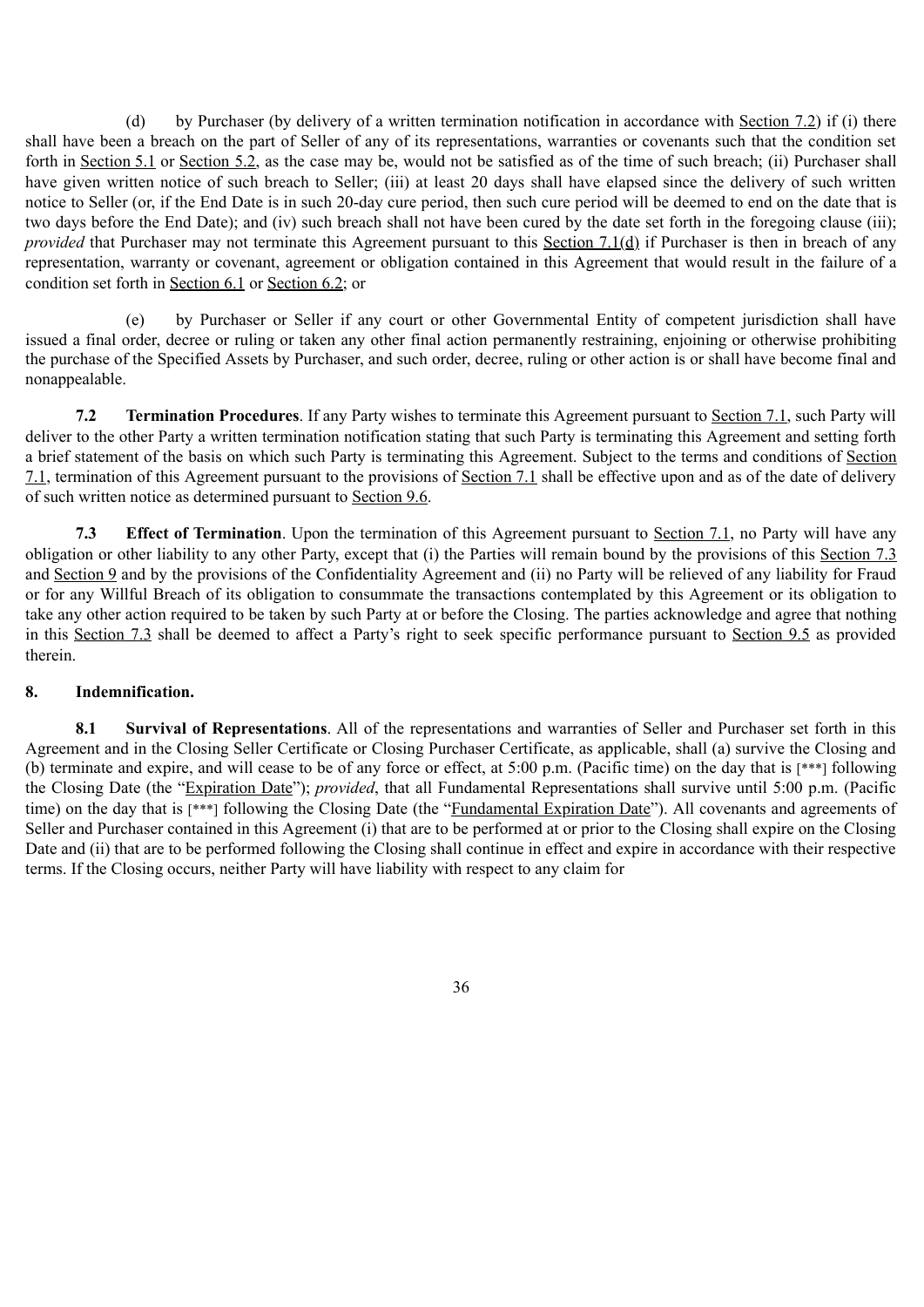any breach of any representation or warranty in this Agreement or in the Closing Seller Certificate or Closing Purchaser Certificate, as applicable, unless in each case Purchaser or Seller duly delivers to the other Party, in conformity with all of the applicable procedures set forth in Section 8.5, a Claim Notice setting forth a claim for indemnification, in which case the specific claim set forth in such Claim Notice will survive (and will not be extinguished upon) such Expiration Date or Fundamental Expiration Date, as applicable. It is the express intent of the Parties that, if the applicable survival period for an item as contemplated by this Section 8.1 is shorter than the statute of limitations that would otherwise have been applicable to such item, then, by contract, the applicable statute of limitations with respect to such item shall be reduced to the shortened survival period contemplated by this Agreement. The Parties further acknowledge that the time periods set forth in this Section 8.1 for the assertion of claims under this Agreement are the result of arm's-length negotiation among the Parties and that they intend for the time periods to be enforced as agreed by the Parties. The period of time prescribed for the commencement of any action directly or indirectly based upon the representations and warranties of Seller set forth in this Agreement, regardless of the nature of the claims or causes of action alleged therein, and regardless of whether under this Agreement or otherwise, shall expire on the Expiration Date or Fundamental Expiration date, as applicable, if a Claim Notice with respect thereto has not properly been given.

**8.2 Indemnity by Seller**. Subject to the limitations set forth in Section 8.4 and elsewhere in this Agreement, from and after the Closing Date, Seller will indemnify, defend and hold harmless Purchaser, its Affiliates and their respective officers, directors and employees (each a "Purchaser Indemnified Party") from and against, and shall pay and reimburse the Purchaser Indemnified Parties for, any Damages that any Purchaser Indemnified Party incurs or suffers as a result of, based upon, or arising out of: (a) any breach or inaccuracy of the representations and warranties by Seller set forth in Section 2; (b) any breach or inaccuracy in the Closing Seller Certificate; (c) any breach by Seller of the covenants of Seller set forth in this Agreement; (d) any Excluded Liability (including any broker, finder's fee or similar commission payable to any Person based upon arrangements made by or on behalf of Seller or its Subsidiaries); (e) any claim of Purchaser for indemnification arising under the Acceptable Pre-Novation Agreement; and (f) [\*\*\*].

**8.3 Indemnity by Purchaser**. Subject to the limitations set forth in Section 8.4 and elsewhere in this Agreement, from and after the Closing Date, Purchaser will indemnify Seller, its Affiliates and their respective officers, directors and employees (each a "Seller Indemnified Party") from and against, and shall pay and reimburse the Seller Indemnified Parties for, any Damages that any Seller Indemnified Party incurs or suffers as a result of, based upon, or arising out of: (a) any breach or inaccuracy of the representations and warranties by Purchaser set forth in Section 3; (b) any breach or inaccuracy in the Closing Purchaser Certificate; (c) any breach by Purchaser of the covenants of Purchaser set forth in this Agreement; (d) any Assumed Liabilities; and (e) any claim of Seller for indemnification arising under the Acceptable Pre-Novation Agreement.

### **8.4 Limitation on Indemnification**.

(a) Subject to Section  $8.4(e)$ , Seller will not be required to indemnify Purchaser Indemnified Parties with respect to the matters covered by Section 8.2(a) or Section 8.2(b) (other than with respect to breaches or inaccuracies of any Fundamental Representation), except to the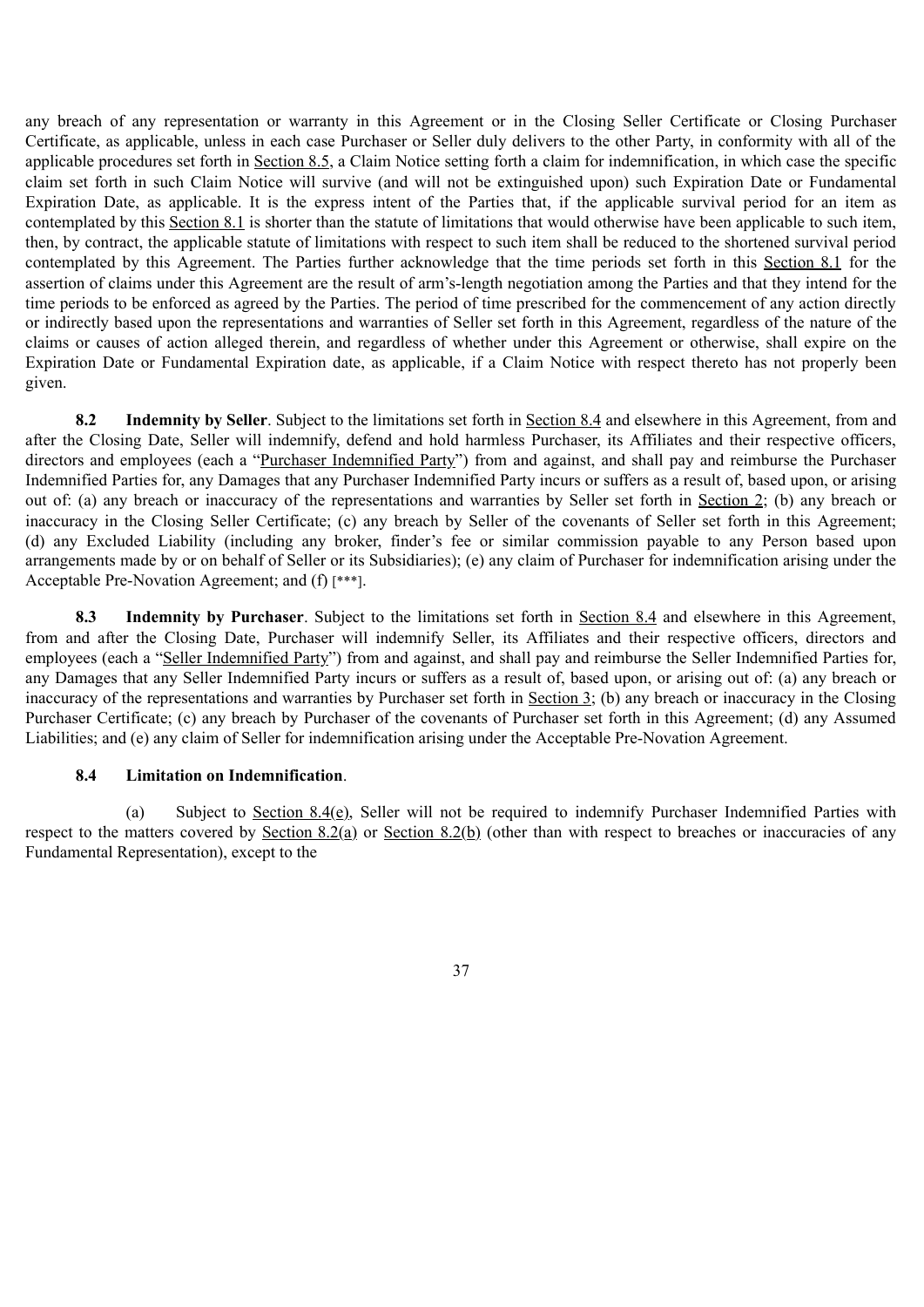extent that (i) the Damages actually incurred by the Purchaser Indemnified Parties related to any claim or series of related claims based on the same or a similar set of operative facts or circumstances pursuant to Section 8.2(a) or Section 8.2(b) (other than with respect to breaches or inaccuracies of any Fundamental Representation) exceeds \$[\*\*\*] (a "Seller Indemnifiable Claim") and (ii) the cumulative amount of Damages actually incurred by Purchaser Indemnified Parties as a result of all Seller Indemnifiable Claims pursuant to Section 8.2(a) or Section 8.2(b) (other than with respect to breaches or inaccuracies of any Fundamental Representation) exceeds \$[\*\*\*] (the "Deductible Amount"), at which time Seller shall be obligated to indemnify the Purchaser Indemnified Parties for the cumulative amount of Damages of all such Seller Indemnifiable Claims incurred by the Purchaser Indemnified Parties as a result of Seller Indemnifiable Claims pursuant to Section 8.2(a) or Section 8.2(b) (other than with respect to breaches or inaccuracies of any Fundamental Representation) in excess of the Deductible Amount.

(b) Subject to Section 8.4(e), Purchaser will not be required to indemnify Seller Indemnified Parties with respect to the matters covered by Section 8.3(a) or Section 8.3(b) (other than with respect to breaches or inaccuracies of any Fundamental Representation), except to the extent that (i) the Damages actually incurred by the Seller Indemnified Parties related to any claim or series of related claims based on the same or a similar set of operative facts or circumstances pursuant to pursuant to Section 8.3(a) or Section 8.3(b) (other than with respect to breaches or inaccuracies of any Fundamental Representation) exceeds  $\frac{\gamma^*}{\gamma}$  (a "Purchaser Indemnifiable Claim") and (ii) the cumulative amount of Damages actually incurred by Seller Indemnified Parties as a result of all Purchaser Indemnifiable Claims pursuant to Section 8.3(a) or Section 8.3(b) (other than with respect to breaches or inaccuracies of any Fundamental Representation) exceeds the Deductible Amount, at which time Purchaser shall be obligated to indemnify the Seller Indemnified Parties for the cumulative amount of Damages of all such Purchaser Indemnifiable Claims incurred by the Seller Indemnified Parties as a result of Purchaser Indemnifiable Claims pursuant to Section 8.3(a) or Section 8.3(b) (other than with respect to breaches or inaccuracies of any Fundamental Representation) in excess of the Deductible Amount.

(c) Subject to Section  $8.4(e)$ , (i) the total amount of the payments that Seller can be required to make pursuant to Section 8.2(a) or Section 8.2(b) (other than with respect to breaches or inaccuracies of any Fundamental Representation) will be limited in the aggregate to a maximum amount equal to  $\frac{1}{2}$  (the "Cap Amount"), and Seller's cumulative liability pursuant to Sections  $8.2(a)$ ,  $8.2(b)$ ,  $8.2(c)$ ,  $8.2(d)$ ,  $8.2(e)$  and  $8.2(f)$  will in no event exceed an amount equal to the Purchase Price.

(d) Subject to Section 8.4(e), (i) the total amount of the payments that Purchaser can be required to make pursuant to Section 8.3(a) or Section 8.3(b) (other than with respect to breaches or inaccuracies of any Fundamental Representation) will be limited in the aggregate to a maximum of the Cap Amount, and Purchaser's cumulative liability pursuant to Sections 8.3(a), 8.3(b), 8.3(c), 8.3(d) and 8.3(e), other than any obligation of Purchaser to pay any Milestone Payment or Royalty Payment when due hereunder, will in no event exceed an amount equal to the Purchase Price.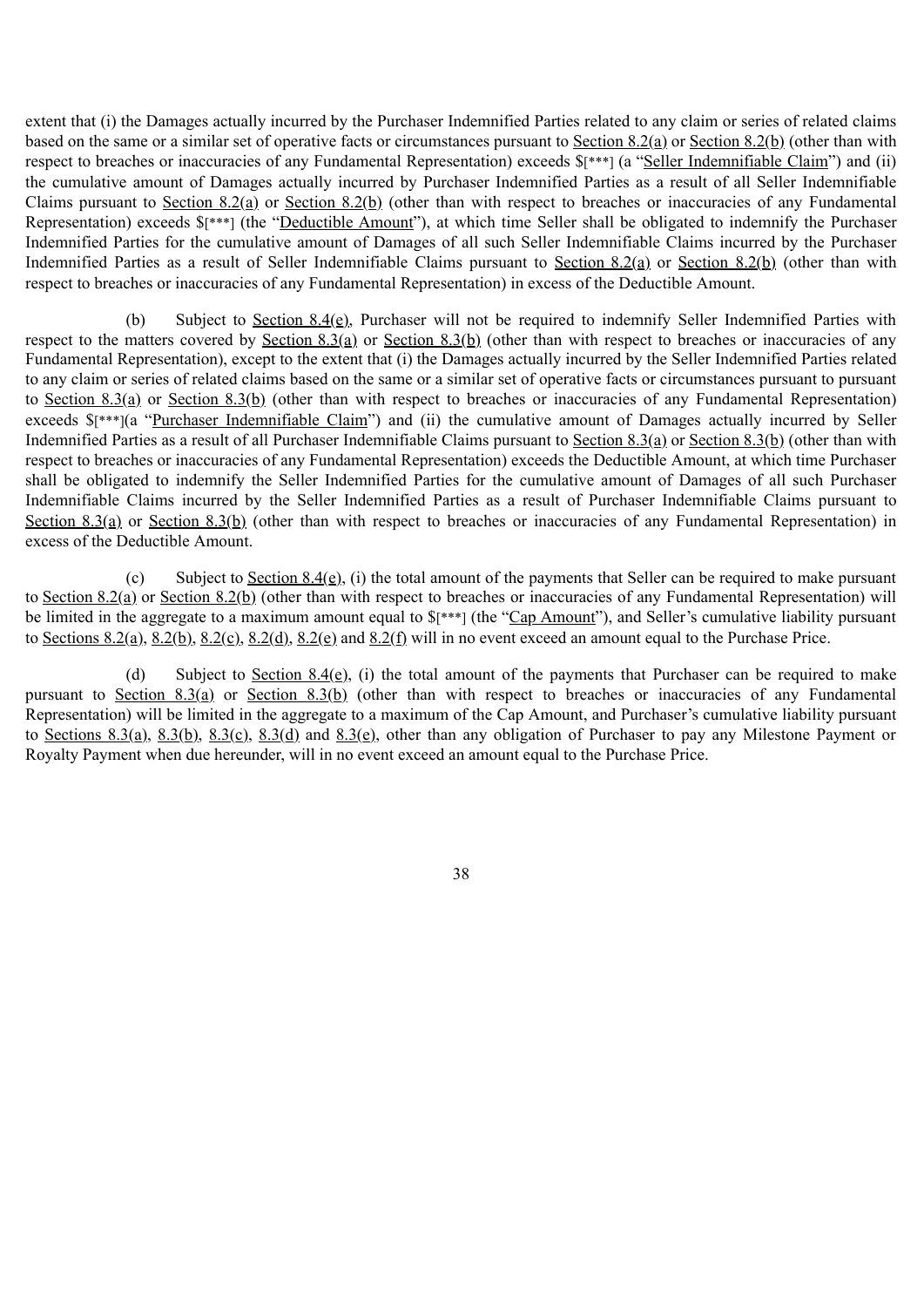(e) After the Closing, the right of Purchaser and Seller to assert indemnification claims and receive indemnification payments pursuant to this Section 8 will be the sole and exclusive right and remedy exercisable by Purchaser or Seller with respect to the purchase of the Specified Assets and the other transactions contemplated by this Agreement and the Ancillary Agreements (including the certificates and documents delivered pursuant to this Agreement and the Ancillary Agreements) (other than the Transition Services Agreement and the Acceptable Pre-Novation Agreement, with respect to which any dispute or claim arising under such agreement will be subject to the terms thereof; *provided* that any claim for indemnification arising under the Acceptable Pre-Novation Agreement will be governed by this Section 8); *provided, however,* that this Section 8.4(e) shall not prevent Purchaser or Seller from (i) asserting a claim for Fraud against Seller or Purchaser, as applicable, which Fraud claim shall not be subject to the limitations set forth in Sections 8.4(a) through Section 8.4(d) or (ii) seeking specific performance pursuant to Section 9.5.

#### **8.5 Indemnification Procedures**.

(a) If a Party entitled to indemnification under this Section 8 (an "Indemnified Party") wishes to assert an indemnification claim against the Party subject to such indemnification obligation under this Section 8 (the "Indemnifying Party"), the Indemnified Party will deliver to the Indemnifying Party, as soon as reasonably practicable, a written notice (a "Claim Notice") setting forth:

(i) the specific subsection of Section 8.2 or 8.3, as applicable, upon which the Indemnified Party is basing its claim and, if applicable, the representation and warranty or covenant alleged to have been breached by the Indemnifying Party;

(ii) a reasonably detailed description of the facts and circumstances giving rise to the claim; and

(iii) a reasonably detailed description of, and a good faith estimate of the total amount of, the Damages actually incurred or expected to be incurred by the Indemnified Party with respect to such claim;

*provided, however,* that (A) the failure to deliver a Claim Notice to the Indemnifying Party shall not relieve the Indemnifying Party from any liability that it may have to the Indemnified Party, except to the extent that such failure materially prejudices the Indemnifying Party's ability to defend the related Matter; and (B) the Indemnified Party will not be permitted to deliver a Claim Notice (and will not be entitled to indemnification pursuant to this Section 8) with respect to breaches or inaccuracies of a representation and warranty unless such Claim Notice is delivered before the Expiration Date or Fundamental Expiration Date applicable to such representation and warranty.

(b) If the Indemnified Party receives notice or otherwise obtains knowledge of any Matter or any threatened Matter that may reasonably be expected to give rise to an indemnification claim against the Indemnifying Party, then the Indemnified Party will deliver to the Indemnifying Party a written notice describing such Matter in reasonable detail as soon as reasonably practicable; *provided, however*, that the failure to so notify the Indemnifying Party shall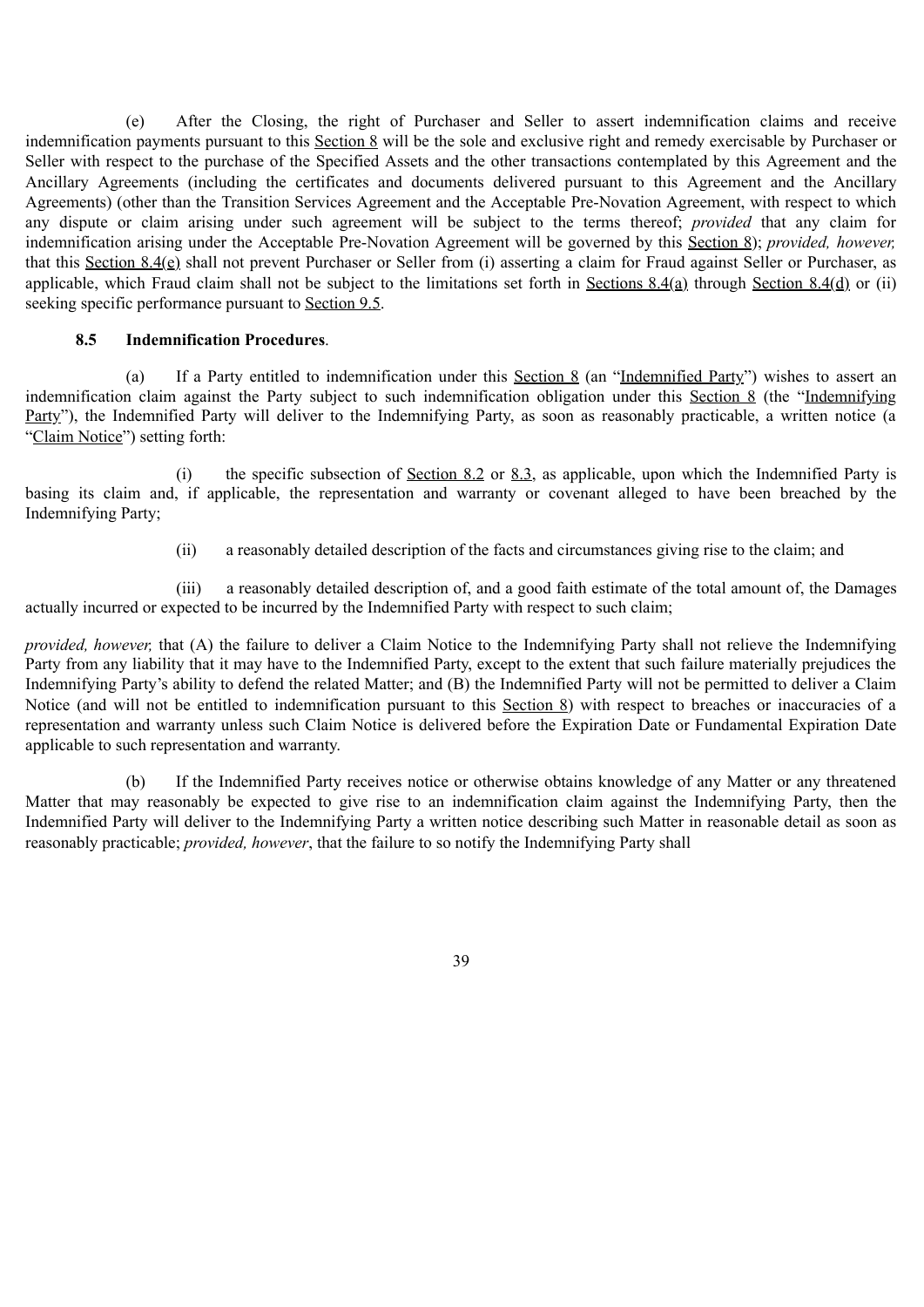not relieve the Indemnifying Party from any liability that it may have to the Indemnified Party, except to the extent that such failure materially prejudices the Indemnifying Party's ability to defend the Matter. Within thirty (30) days after delivery of such notification, the Indemnifying Party may, upon written notice thereof to the Indemnified Party, assume control of the defense of any Matter related to a claim by a third party (a "Third-Party Claim") (with counsel reasonably satisfactory to the Indemnified Party) seeking (i) solely monetary Damages (it being agreed that a general threat to pursue, or reservation of rights with respect to, equitable remedies will be deemed to be a Third-Party Claim seeking solely monetary Damages), or (ii) Damages (including monetary Damages) where the amount of Damages expected to arise from such Third-Party Claim are, after a reasonable assessment by the Indemnified Party made in good faith, not reasonably anticipated to exceed the maximum amount indemnifiable by the Indemnifying Party in respect of a claim of such nature pursuant to Section 8.4; *provided*, that prior to the assumption of the defense of any Third-Party Claim, the Indemnifying Party shall provide a written undertaking confirming that, as between the Indemnified Party and the Indemnifying Party, any Damages related to such Third-Party Claim, up to the maximum amount of the Indemnifying Party's indemnification obligations of the respective maximum amount indemnifiable by Seller in respect of a claim of such nature pursuant to Section 8.4, shall be the sole responsibility of the Indemnifying Party; and provided further, that the Indemnifying Party shall not be entitled to (i) assume the defense, appeal or settlement of any Third-Party Claim if (A) the Third-Party Claim relates to or arises in connection with any criminal proceeding, action, indictment, allegation or investigation, (B) any Third-Party Claim that arises under or in connection with any Specified IP Rights, or (C) the Third-Party Claim seeks any injunction or equitable relief against the Indemnified Party (other than a general threat to pursue, or reservation of rights with respect to, an injunction or other equitable relief); or (ii) maintain control of the defense, appeal or settlement of any Third-Party Claim if the Indemnifying Party has failed or is failing to defend in good faith the Third-Party Claim after written notice of such failure from the Indemnified Party and a reasonable opportunity to cure any such alleged failure. If the Indemnifying Party does not assume control of such defense, the Indemnified Party shall control such defense.

(c) If the Indemnifying Party elects to assume the defense of any Third-Party Claim, then:

(i) the Indemnifying Party will not be required to pay or otherwise indemnify the Indemnified Party against any attorneys' fees or other expenses incurred on behalf of the Indemnified Party in connection with any such Third-Party Claim following the Indemnifying Party's election to assume the defense of any such Third-Party Claim other than the reasonable costs of investigation and of assistance as contemplated by this Section 8.5; *provided, however*, that if, in the opinion of outside counsel to the Indemnified Party, it is advisable for the Indemnified Party to be represented by separate counsel due to actual or potential conflicts of interest, the Indemnified Party shall have the right to employ counsel to represent it and in that event the reasonable fees and expenses of such separate counsel shall be paid by the Indemnifying Party;

(ii) the Indemnified Party and the Indemnifying Party will each make available to the other all books, records and other documents and materials that are under the control of such Party, its Affiliates, advisors and representatives that may be reasonably considered necessary or desirable for the defense of any such Third-Party Claim;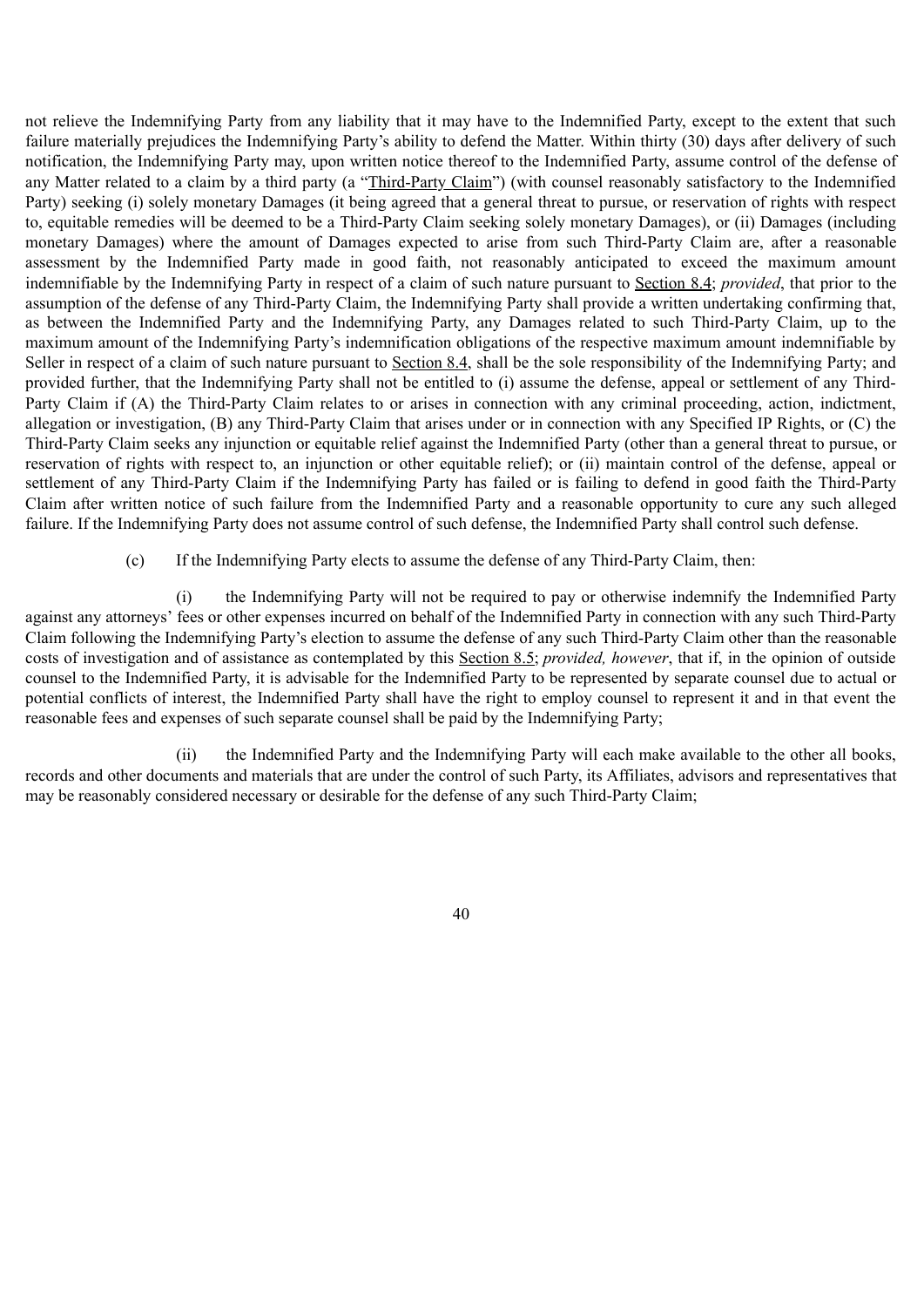(iii) subject to the other provisions of this Section 8.5(c), the Indemnified Party and the Indemnifying Party will execute such documents and take such other actions as may be reasonably requested by the other for the purpose of facilitating the defense of, or any settlement, compromise or adjustment related to, any such Third-Party Claim;

(iv) the Indemnified Party will otherwise fully cooperate as reasonably requested by the Indemnifying Party in the defense of any such Third-Party Claim; *provided, however,* that such actions and cooperation by the Indemnified Party under clauses "(ii)" through "(iv)" will not unduly disrupt the operations of the Indemnified Party's business or cause the Indemnified Party to waive any statutory or common law privileges, breach any confidentiality obligations owed to third parties or otherwise cause any confidential information of the Indemnified Party to become public;

(v) the Indemnified Party will not admit any liability with respect to any such Third-Party Claim without the Indemnifying Party's prior written consent (such consent not to be unreasonably withheld, conditioned or delayed); and

(vi) the Indemnifying Party will have the exclusive right to settle, adjust or compromise any such Third-Party Claim, on such terms as the Indemnifying Party may consider appropriate, with the consent of the Indemnified Party (which will not be unreasonably withheld, conditioned or delayed); *provided*, *however*, that the consent of the Indemnified Party shall not be required with respect to any such settlement, adjustment or compromise if the Indemnifying Party agrees in writing to pay or cause to be paid any amounts payable pursuant to such settlement, adjustment or compromise and such settlement, adjustment or compromise includes no admission of liability by or other obligation on the part of the Indemnified Party and includes a full release of the Indemnified Party with respect to such Third-Party Claim.

If the Indemnifying Party elects not to assume the defense of any Third-Party Claim, then the Indemnified Party will proceed diligently to defend any such Third-Party Claim with the assistance of counsel; *provided*, *however*, that the Indemnified Party shall not settle, adjust or compromise any such Third-Party Claim, or admit any liability with respect to any such Third-Party Claim, without the prior written consent of the Indemnifying Party (which will not be unreasonably withheld, conditioned or delayed). The party controlling the defense of any Third-Party Claim shall keep the other party reasonable informed concerning the progress and status of such Third-Party Claim and consider in good faith recommendations made by the other party with respect to the defense of such Third-Party Claim.

**8.6 Materiality**. With respect to any representation or warranty contained in this Agreement or any other Ancillary Agreement that is qualified by materiality, material adverse effect, "Specified Product Material Adverse Effect" or a derivative thereof, such qualification will be ignored and deemed not included in such representation or warranty for the purposes of (i) calculating the amount of Damages indemnifiable under this Section 8 with respect to such breach or inaccuracy and (ii) determining whether there has been a breach or inaccuracy of such representation or warranty for purposes Section 8.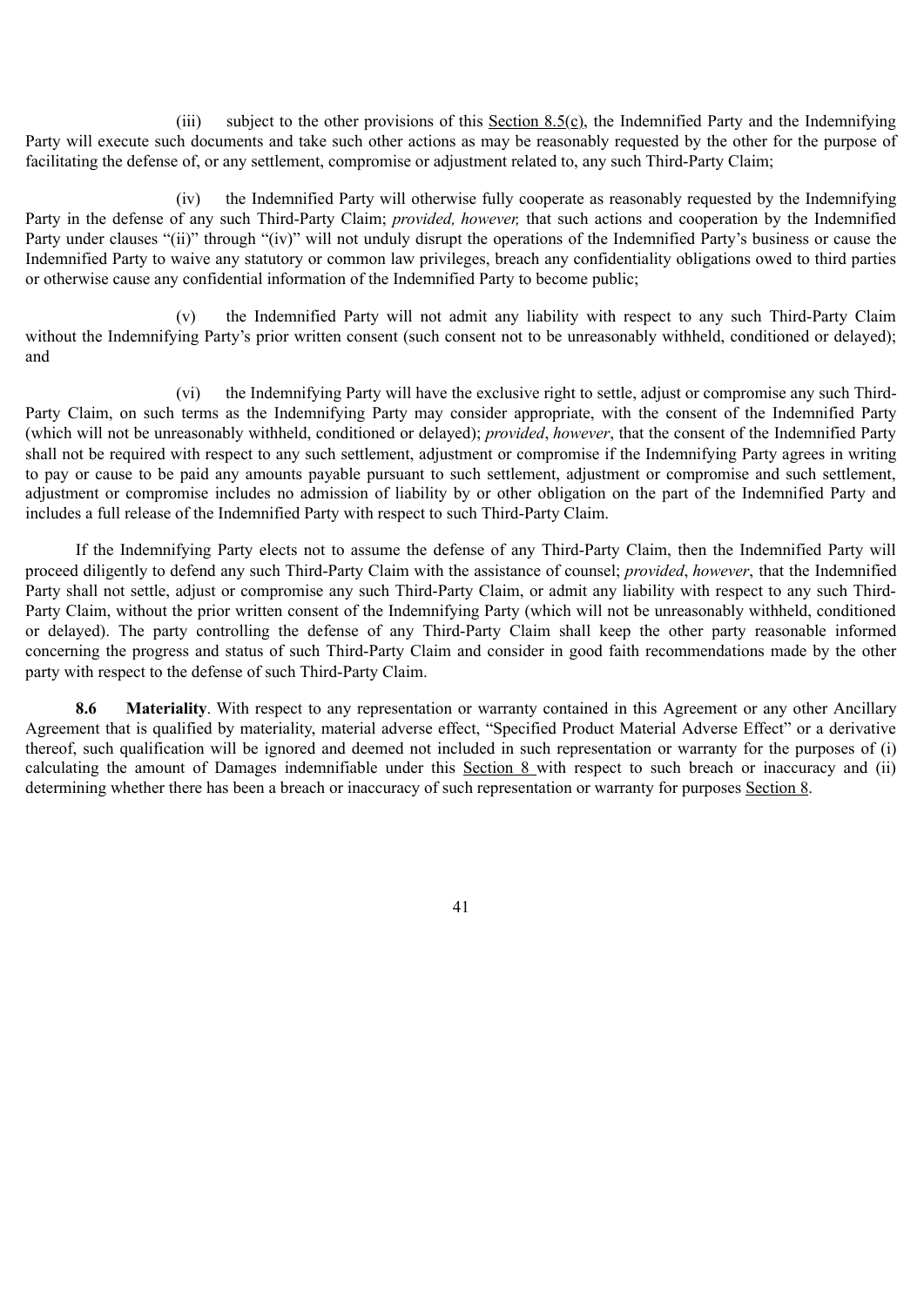**8.7 Subrogation**. To the extent the Indemnifying Party makes any indemnification payment to the Indemnified Party, the Indemnifying Party will be entitled to exercise, and will be subrogated to, any rights and remedies (including rights of indemnity, rights of contribution and other rights of recovery) that the Indemnified Party or any of the Indemnified Party's Affiliates may have against any other Person with respect to any Damages, circumstances or Matter to which such indemnification payment is directly or indirectly related. The Indemnified Party will take such actions as the Indemnifying Party may reasonably request for the purpose of enabling the Indemnifying Party to perfect or exercise the Indemnifying Party's right of subrogation hereunder.

**8.8 Tax Treatment of Indemnity Payments**. The Parties agree to treat any indemnity payment made pursuant to this Section 8 as an adjustment to the Purchase Price for Tax purposes, unless otherwise required by applicable Legal Requirements.

**8.9 Mitigation of Damages**. The Indemnified Party shall use commercially reasonable efforts to mitigate to the extent required by applicable Legal Requirements (including Delaware law) any Damages for which such Indemnified Party seeks indemnification under this Agreement.

**8.10 Duplication of Recovery**. Any Damages will be determined without duplication of recovery due to facts giving rise to such Damages constituting a breach or inaccuracy of more than one representation, warranty, covenant or agreement or that may be recoverable under more than one of the clauses under Section 8.2 or Section 8.3, as applicable.

**8.11 Damages Offset**. The amount of any Damages that are subject to indemnification under this Section 8 shall be calculated net of the amount of any insurance proceeds, indemnification payments or reimbursements actually received by an Indemnified Party from third parties in respect of such Damages (net of any costs or expenses incurred in obtaining such insurance, indemnification or reimbursement, including any deductibles and increases in insurance premiums or retro-premium adjustments resulting from such recovery). If any Indemnified Party receives any such insurance proceeds, indemnification payments or reimbursements from third parties with respect to any Damages for which it has already received an indemnification payment hereunder, it shall pay the Indemnifying Party an amount equal to the portion of the indemnification payment it received from such third party recovery (net of any costs or expenses incurred in obtaining such insurance, indemnification or reimbursement, including any deductibles and increases in insurance premiums or retro-premium adjustments resulting from such recovery).

### **9. Miscellaneous.**

**9.1 No Other Representations**. The Parties acknowledge that, except as expressly set forth in Sections 2 and 3, neither Party has made or is making any representations or warranties whatsoever to the other, implied or otherwise, including any implied warranties of merchantability, fitness for a particular purpose, title or non-infringement. Purchaser acknowledges that it has conducted, to its satisfaction, an independent investigation and verification of the Specified Assets and, in making its determination to proceed with the transactions contemplated by this Agreement. Purchaser is relying and has relied only on the results of its own independent investigation and the representations and warranties of Seller expressly and specifically set forth in Section 2 (as qualified by the Disclosure Schedule) or the Ancillary Agreements to which Seller is a party, together with the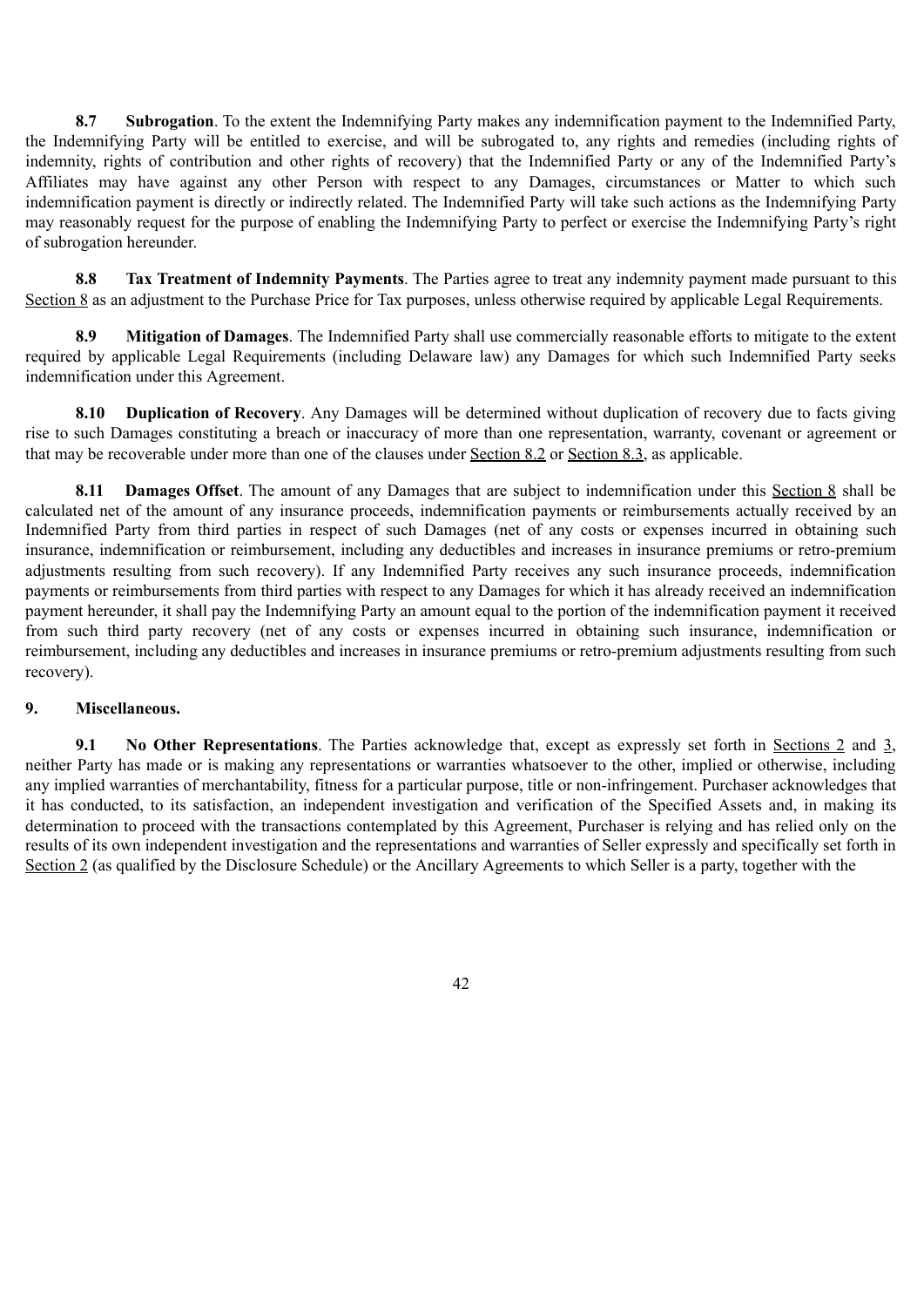information set forth in the Schedules to this Agreement. Purchaser acknowledges that, except as expressly provided in Section 2 (as qualified by the Disclosure Schedule) or the Ancillary Agreements to which Seller is a party, together with the information set forth in the Schedules to this Agreement, Purchaser is not relying and has not relied on any representations or warranties whatsoever regarding the subject matter of this Agreement, express or implied. In connection with the due diligence investigation of the Specified Assets and Assumed Liabilities by Purchaser and its Affiliates, stockholders, directors, officers, employees, agents, representatives or advisors, Purchaser and its Affiliates, directors, officers, employees, agents, representatives and advisors have received and may continue to receive after the date hereof from Seller and its Affiliates, directors, officers, employees, consultants, agents, representatives and advisors certain estimates, projections, forecasts and other forward-looking information, as well as certain business plan information, regarding the Specified Assets. Purchaser hereby acknowledges that there are uncertainties inherent in attempting to make such estimates, projections, forecasts and other forward-looking statements, as well as in such business plans, and that Purchaser will have no claim against any of Seller or its Affiliates, stockholders, directors, officers, employees, consultants, agents, representatives or advisors, or any other Person, with respect thereto. Accordingly, Purchaser hereby acknowledges and agrees that, except for the representations and warranties set forth in Section 2 (as qualified by the Disclosure Schedule) or the Ancillary Agreements to which Seller is a party, together with the information set forth in the Schedules to this Agreement, neither Seller nor any of its Affiliates, stockholders, directors, officers, employees, consultants, agents, representatives or advisors has made or is making any express or implied representation or warranty with respect to such estimates, projections, forecasts, forward-looking statements or business plans. EXCEPT AS OTHERWISE SPECIFICALLY PROVIDED HEREIN, ALL OF THE SPECIFIED ASSETS AND ASSUMED LIABILITIES ARE BEING SOLD AND TRANSFERRED TO PURCHASER ON AN "AS IS" AND "WHERE IS" BASIS AND ALL WARRANTIES, EXPRESS OR IMPLIED, INCLUDING WARRANTIES OF MERCHANTABILITY AND FITNESS FOR USE, ARE EXCLUDED FROM THE SALE AND TRANSFER OF THE SPECIFIED ASSETS OR ASSUMED LIABILITIES. The provisions of this Section 9.1 are not intended to, and shall not, limit or otherwise apply to any claim related to any Fraud.

**9.2 Governing Law**. This Agreement will be construed in accordance with, and governed in all respects by, the laws of the State of Delaware (without giving effect to principles of conflicts of law of Delaware or any other jurisdiction that would result in the application of the laws of any other jurisdiction).

**9.3 Venue and Jurisdiction**. If any Legal Proceeding or other legal action related to this Agreement is brought or otherwise initiated, the venue therefor will be in the courts of the United States District Court for the District of Delaware, the Delaware Court of Chancery of the State of Delaware or, if the Delaware Court of Chancery declines jurisdiction, any other court of the State of Delaware (collectively, the "Chosen Courts"), which will be deemed to be a convenient forum. Purchaser and Seller hereby expressly and irrevocably consent and submit to the jurisdiction of the Chosen Courts.

**9.4 WAIVER OF JURY TRIAL**. TO THE EXTENT PERMITTED BY APPLICABLE LAW, EACH PARTY IRREVOCABLY AND UNCONDITIONALLY WAIVES ANY RIGHT TO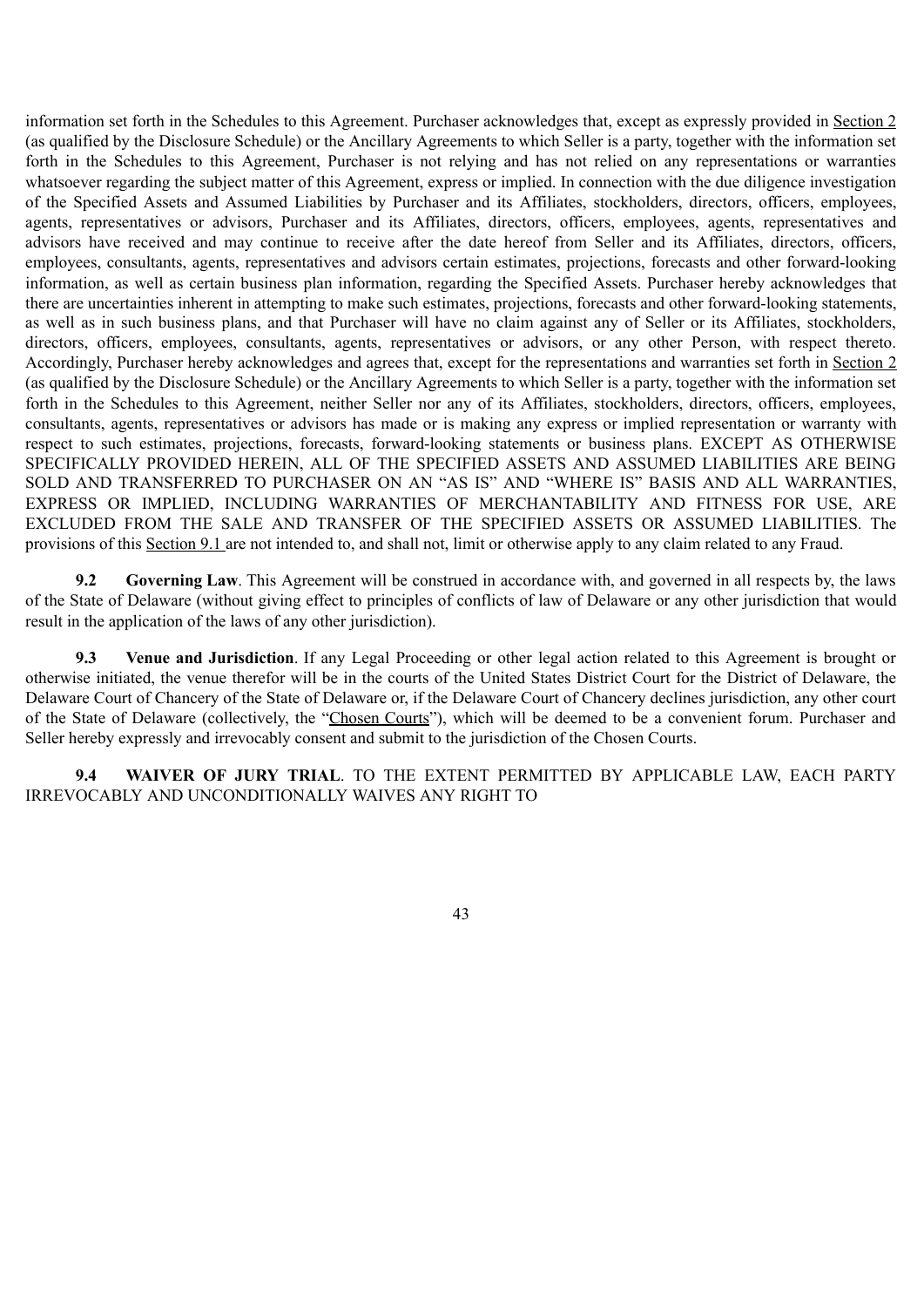### TRIAL BY JURY WITH RESPECT TO ANY ACTION RELATED TO OR ARISING OUT OF THIS AGREEMENT, THE ANCILLARY AGREEMENTS, OR THE TRANSACTIONS CONTEMPLATED HEREIN.

**9.5 Specific Performance**. The Parties agree that irreparable damage could occur in the event that any of the provisions of this Agreement were not performed in accordance with their specific terms (including failing to take such actions as are required of them hereunder to consummate this Agreement) or were otherwise breached. It is accordingly agreed that a Party shall be entitled to seek an injunction or injunctions, specific performance or other equitable relief to prevent breaches of this Agreement and to enforce specifically the terms and provisions of this Agreement without proof of damages or otherwise in any court of the United States or any state having jurisdiction, this being in addition to any other remedy to which it is entitled at law or in equity. Each Party hereby waives (a) any requirement that the other Party post a bond or other security as a condition for obtaining any such relief, and (b) any defenses in any action for specific performance, including the defense that a remedy at law would be adequate. The Parties agree that the right of specific performance is an integral part of the transactions contemplated by this Agreement and without this right, neither Seller nor Purchaser would have entered into this Agreement.

**9.6 Notices**. Any notice or other communication required or permitted to be delivered to either Party under this Agreement must be in writing and will be deemed properly delivered, given and received when delivered (by hand, by registered mail, by courier or express delivery service or by email with confirmed receipt) to the address or email address set forth beneath the name of such Party below (or to such other address or email address as such Party shall have specified in a written notice given to the other Party):

if to Purchaser:

Emergent BioSolutions Inc. 400 Professional Drive Gaithersburg, MD 20879 Attn: General Counsel Email: [\*\*\*]

with a copy to:

Bass, Berry & Sims PLC 150 Third Avenue South, Suite 2800 Nashville, TN 37201 Attn: Todd Overman and John Fuller Email: toverman@bassberry.com; jfuller@bassberry.com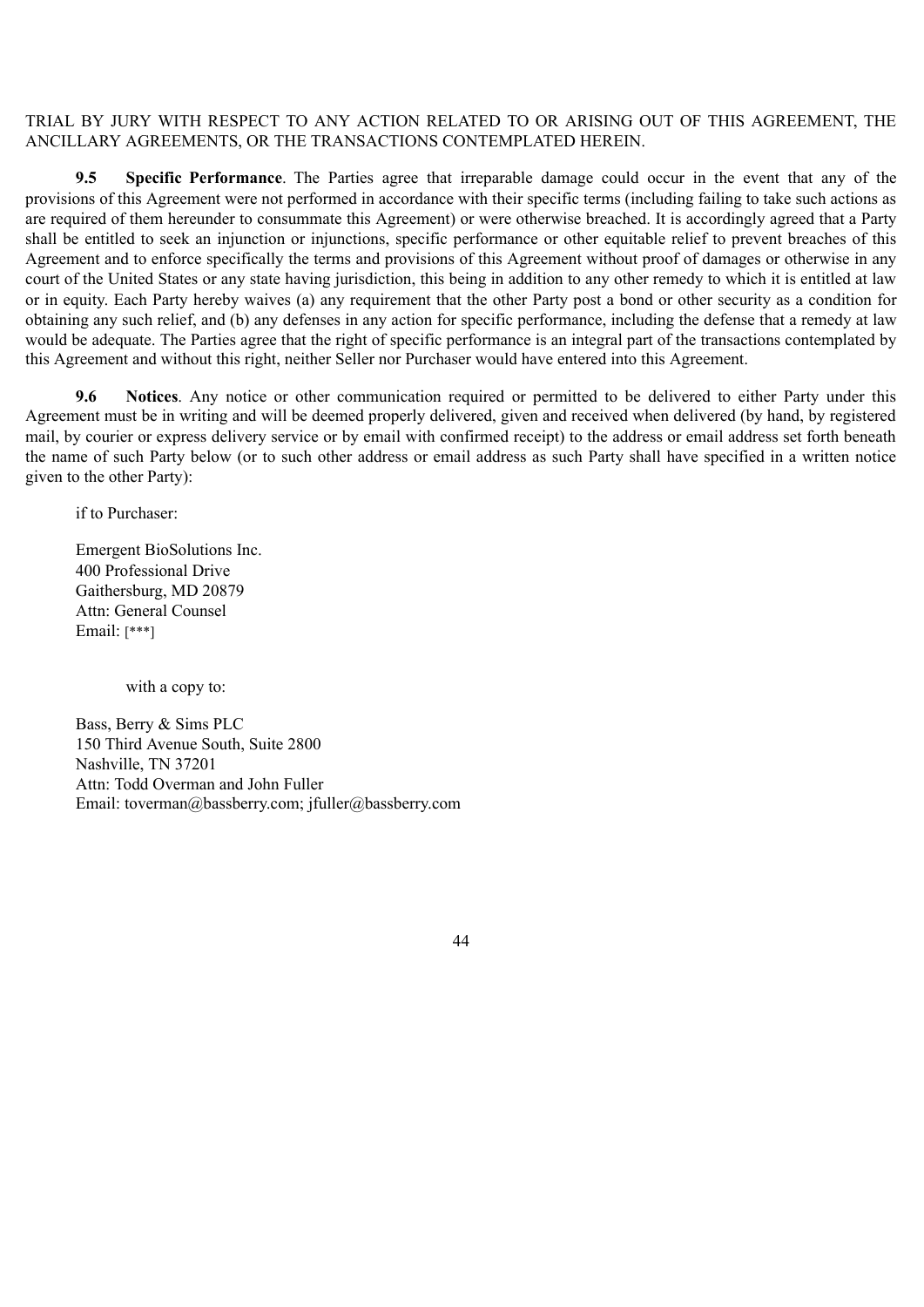if to Seller:

Chimerix Inc. 2505 Meridian Parkway Suite, 100 Durham, NC 27713 Attn: Mike Andriole and Michael A. Alrutz Email: [\*\*\*]

with a copy to:

Cooley LLP 55 Hudson Yards New York, NY 10001 Attn: Jason Kent and Ian Nussbaum Email: jkent@cooley.com; inussbaum@cooley.com

**9.7 Public Announcements**. Each Party shall consult with the other Party and approve in advance the form of any initial press release following the execution of this Agreement or any of the transactions contemplated by this Agreement to be issued by Seller or Purchaser, respectively. Following the initial press release to be issued by either Party, except as may be required by any Legal Requirement or the rules of any stock exchange upon which the securities of such Party are listed, Seller and Purchaser shall consult with each other before issuing, and give each other the opportunity to review and comment upon, any press release or other written public statements or announcements regarding this Agreement or any of the transactions contemplated by this Agreement. For the avoidance of doubt, each of Seller and Purchaser may make any public statements in response to questions by the press, analysts, investors or analyst or investor calls, so long as such statements are not inconsistent with the initial press releases or any subsequent press releases approved by the other Party.

**9.8 Assignment**. Neither Party may assign any of its rights or delegate any of its obligations under this Agreement (whether voluntarily, involuntarily, by way of merger or otherwise) to any other Person without the prior written consent of the other Party, not to be unreasonably withheld; *provided, however*, that Seller may, before or after the Closing, assign to any Person its right to receive all or any portion of any of the cash payments to be made by Purchaser pursuant to Section 1.5; and *provided further*, that (without limiting or relieving Purchaser's obligations under or related to this Agreement) Purchaser may, in its sole discretion and without any consent of the other Party, before or after the Closing, (i) assign its rights (but not obligations) herein, including its right to receive all or any of the Specified Assets, to an Affiliate of Purchaser or (ii) assign its rights and obligations to any person that acquires substantially all of the assets and businesses of Purchaser and its Subsidiaries, taken as a whole, or as a matter of law to the surviving entity in any merger, consolidation or reorganization involving the Purchaser where Purchaser undergoes a Change in Control.

**9.9 No Third Party Beneficiaries**. No Person (other than the Parties to this Agreement, their successors and permitted assigns and, under Section 8, each Purchaser Indemnified Party and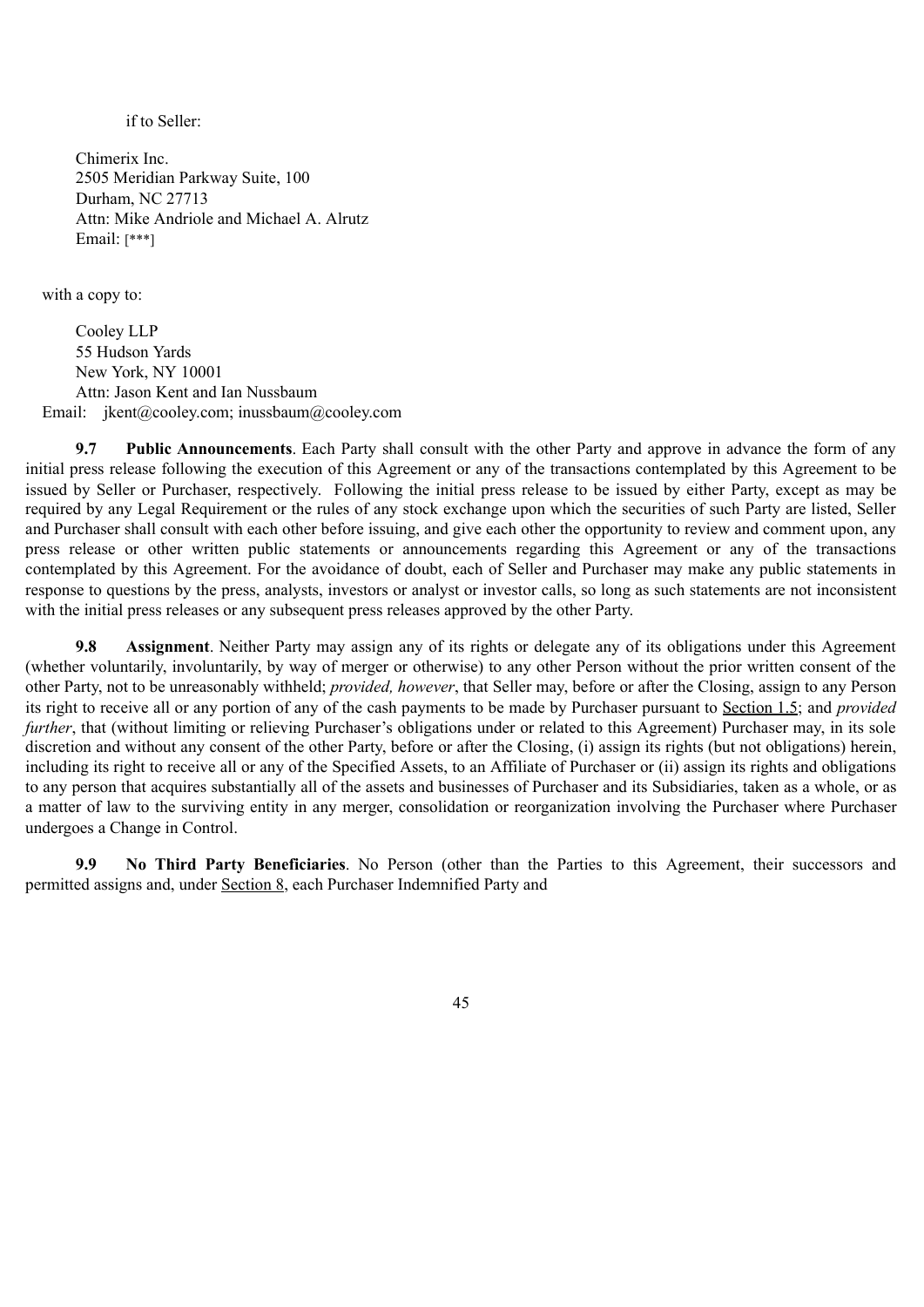each Seller Indemnified Party) shall be entitled to assert any claim or seek any remedy based on the provisions of this Agreement.

**9.10 Severability**. In the event that any provision of this Agreement, or the application of such provision to any Person or set of circumstances, shall be determined to be invalid, unlawful, void or unenforceable to any extent, the remainder of this Agreement, and the application of such provision to Persons or circumstances other than those as to which it is determined to be invalid, unlawful, void or unenforceable, will not be affected and will continue to be valid and enforceable to the fullest extent permitted by law.

**9.11 Entire Agreement**. This Agreement, together with the Exhibits and Schedules hereto, the Confidentiality Agreement (which shall remain in full force and effect) and the Ancillary Agreements set forth the entire understanding of the Parties and supersede all other agreements and understandings between the Parties related to the subject matter hereof and thereof.

**9.12 Waiver**. No failure on the part of either Party to exercise any power, right, privilege or remedy under this Agreement, and no delay on the part of either Party in exercising any power, right, privilege or remedy under this Agreement, will operate as a waiver thereof; and no single or partial exercise of any such power, right, privilege or remedy will preclude any other or further exercise thereof or of any other power, right, privilege or remedy. Any agreement on the part of a Party to any waiver with respect to this Agreement shall be valid only if set forth in an instrument in writing signed on behalf of such Party.

**9.13 Amendments**. This Agreement may not be amended, modified, altered or supplemented except by means of a written instrument executed on behalf of both Parties.

**9.14 Counterparts**. This Agreement may be executed in several counterparts, each of which will constitute an original and all of which, when taken together, will constitute one agreement. This Agreement may be executed by.PDF or by other means of electronic signature (including DocuSign), and the exchange of a fully executed Agreement (in counterparts or otherwise) by electronic means in .PDF format shall in each case create a valid and binding obligation of the Party executing the same.

#### **9.15 Interpretation of Agreement**.

(a) Each Party acknowledges that it has participated in the drafting of this Agreement, and any applicable rule of construction to the effect that ambiguities are to be resolved against the drafting Party will not be applied in connection with the construction or interpretation of this Agreement.

(b) Whenever required by the context hereof, the singular number will include the plural, and vice versa; the masculine gender will include the feminine and neuter genders; and the neuter gender will include the masculine and feminine genders.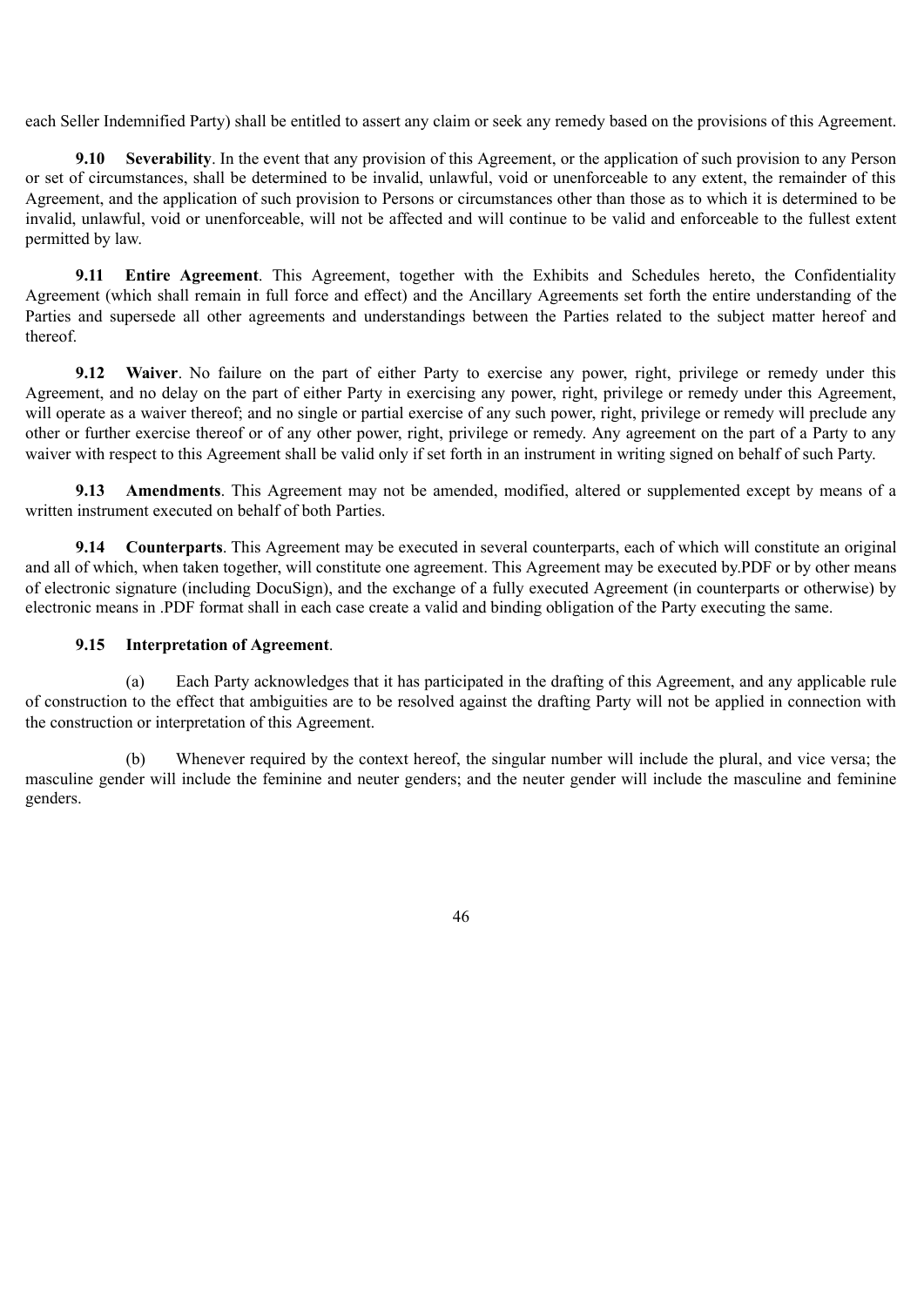(c) As used in this Agreement, the words "include" and "including," and variations thereof, will not be deemed to be terms of limitation, and will be deemed to be followed by the words "without limitation."

(d) Unless the context otherwise requires, references in this Agreement to "Sections," "Schedules" and "Exhibits" are intended to refer to Sections of and Schedules and Exhibits to this Agreement.

(e) The table of contents of this Agreement and the bold-faced headings contained in this Agreement are for convenience of reference only, will not be deemed to be a part of this Agreement and will not be referred to in connection with the construction or interpretation of this Agreement.

(f) All references to "\$" or "dollars" in this Agreement shall refer to the United States dollar, the official currency of the United States.

(g) As used in this Agreement, the word "or" shall not be exclusive and shall be deemed to mean "and/or" unless the context otherwise requires.

**9.16 Further Assurances**. For a period of [\*\*\*] following the Closing Date, (a) Seller will use commercially reasonable efforts to make available to Purchaser the material benefits of any Specified Contract that was not assigned to Purchaser as a result of the failure to obtain any Consent identified in Part 2.10(b) of the Disclosure Schedule and Seller shall use commercially reasonable efforts to obtain any such Consent, and (b) each Party will, to the extent reasonably requested by the other Party and at such other Party's sole expense, execute and deliver such documents and instruments and take such other actions as such other Party may reasonably request in order to consummate and make effective the transactions contemplated by this Agreement.

**9.17 Disclosure Schedule**. The Disclosure Schedule has been arranged, for purposes of convenience only, as separate Parts corresponding to the subsections of Section 2 of this Agreement. The representations and warranties contained in Section 2 of this Agreement are subject to (a) the exceptions and disclosures set forth in the part of the Disclosure Schedule corresponding to the particular subsection of Section 2 in which such representation and warranty appears and Parts of the Disclosure Schedule referenced herein are a part of this Agreement as if fully set forth herein; (b) any exceptions or disclosures explicitly crossreferenced in such part of the Disclosure Schedule by reference to another part of the Disclosure Schedule; and (c) any exception or disclosure set forth in any other part of the Disclosure Schedule to the extent it is reasonably apparent on the face of such disclosure that such exception or disclosure is intended to qualify another part of the Disclosure Schedule. No reference to or disclosure of any item or other matter in the Disclosure Schedule shall be construed as an admission or indication that such item or other matter is material (nor shall it establish a standard of materiality for any purpose whatsoever) or that such item or other matter is required to be referred to or disclosed in the Disclosure Schedule. The information set forth in the Disclosure Schedule is disclosed solely for the purposes of this Agreement, and no information set forth therein shall be deemed to be an admission by any Party hereto to any third party of any matter whatsoever, including of any violation of law or breach of any agreement. The Disclosure Schedule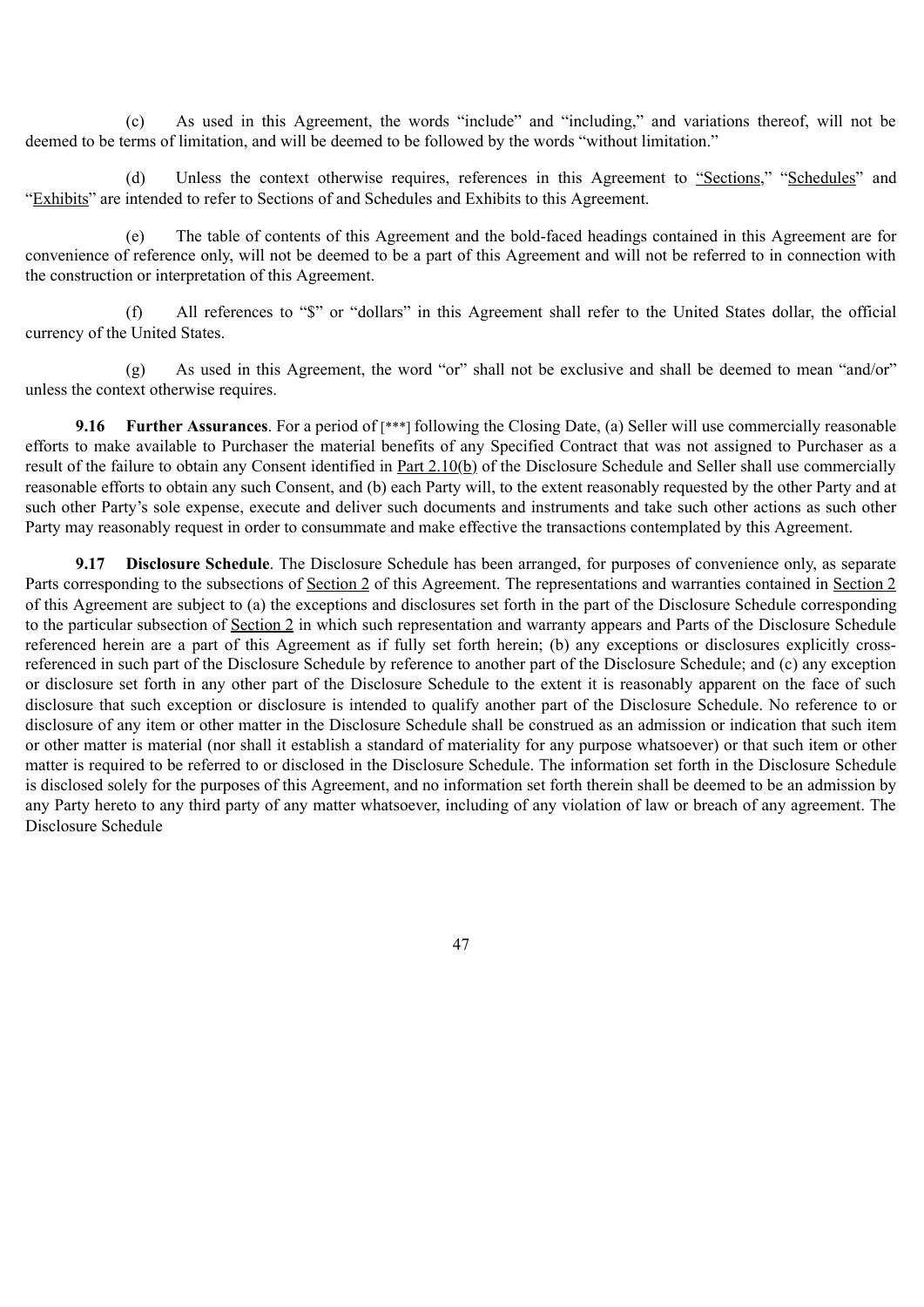and the information and disclosures contained therein are intended only to qualify and limit the representations, warranties and covenants of Seller contained in this Agreement.

[*remainder of page intentionally left blank*]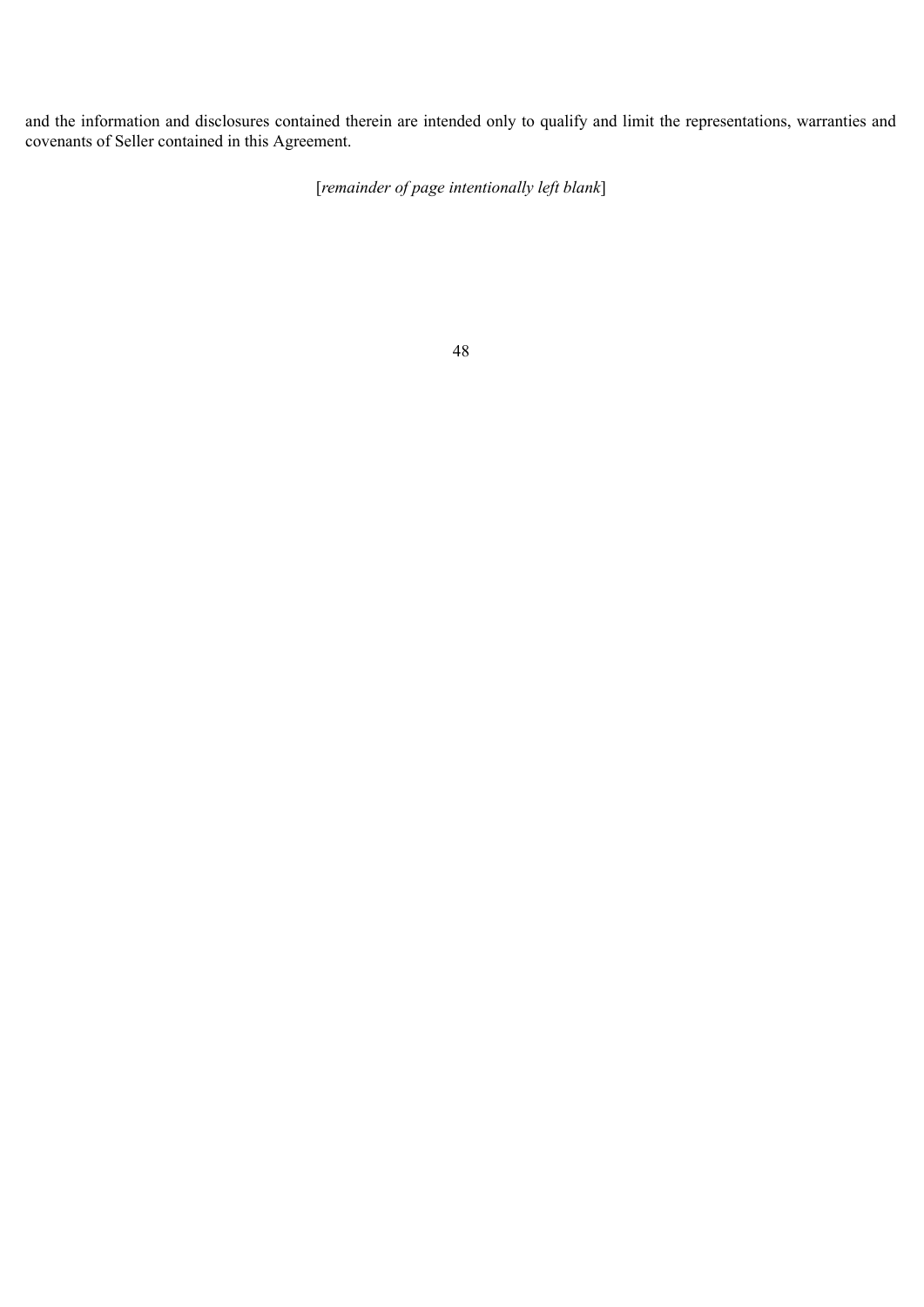The Parties have caused this Agreement to be executed as of the date first set forth above.

### **SELLER:**

## **CHIMERIX, INC.**

By: /s/ Mike Sherman Name: Mike Sherman Title: Chief Executive Officer

**[Signature Page to Asset Purchase Agreement]**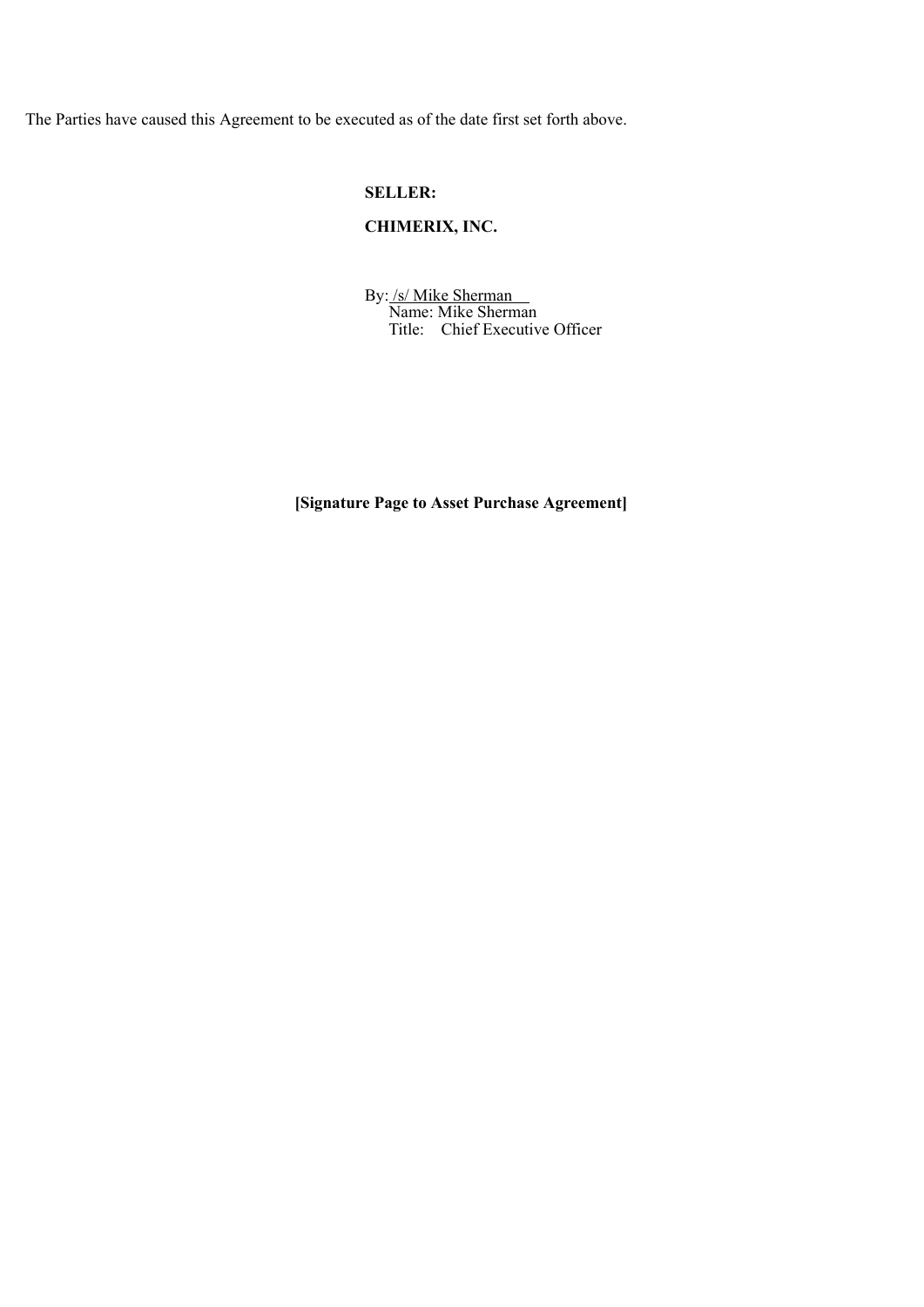The Parties have caused this Agreement to be executed as of the date first set forth above.

### **PURCHASER:**

# **EMERGENT BIOSOLUTIONS INC.**

By: /s/ Robert G Kramer Name: Robert G Kramer Title: President & CEO

**[Signature Page to Asset Purchase Agreement]**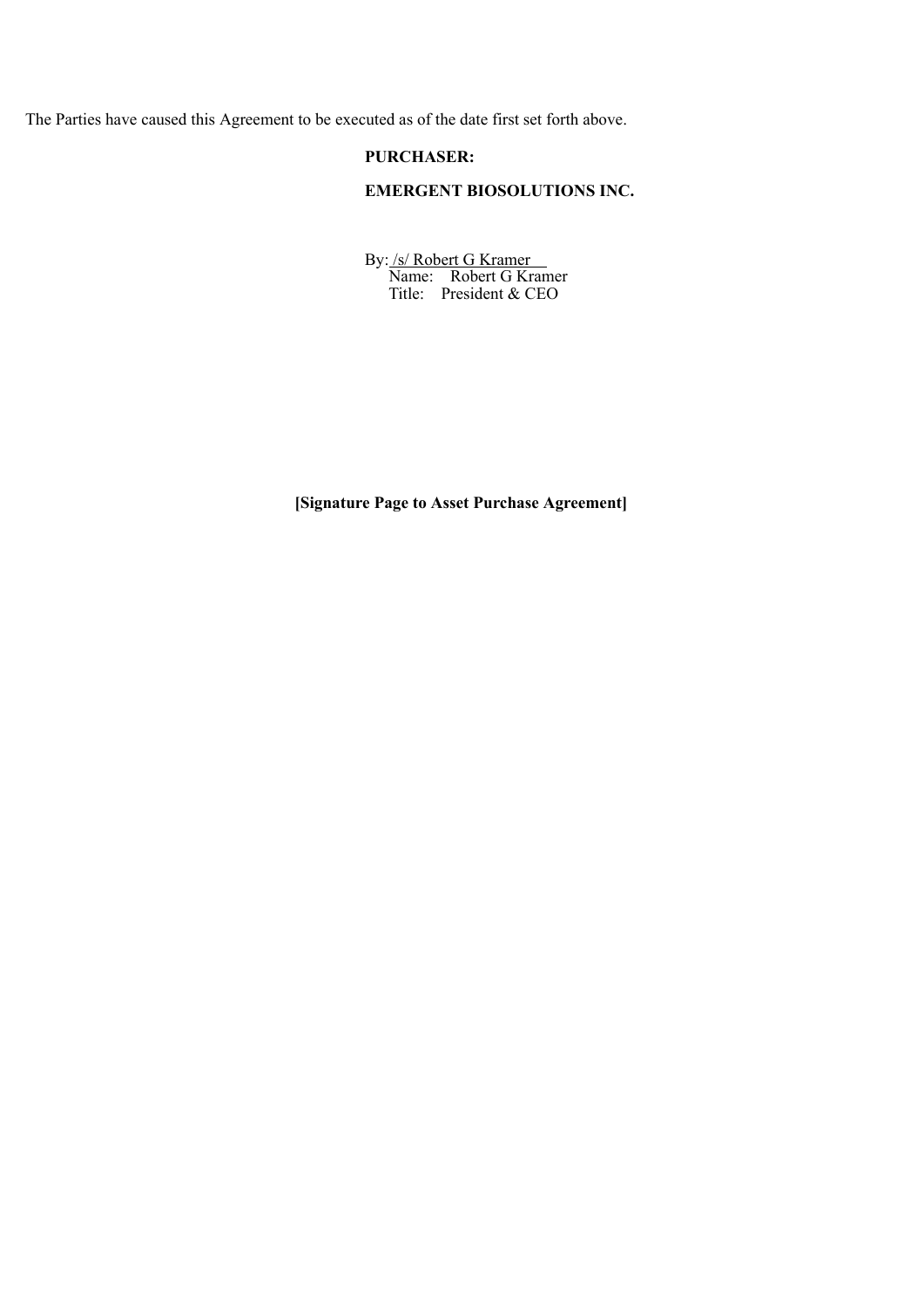#### **Exhibit A**

#### **Certain Definitions**

For purposes of the Agreement:

"**Acceptable Pre-Novation Agreement**" means an agreement in substantially the form attached to the Agreement as Exhibit F, together with any commercially reasonable revisions that are reasonably requested by BARDA in connection with BARDA granting the BARDA Consent, entered into between Seller and Purchaser pursuant to which Purchaser assumes performance obligations arising from the BARDA Contract prior to the approval and execution of a Novation Agreement by BARDA pursuant to FAR Subpart 42.12.

"**Accounting Standards**" means, with respect to a Person, either (a) GAAP or (b) International Financial Reporting Standards, as applicable; in either case, consistently applied throughout the organization of such Person and its Affiliates across all pharmaceutical products and pharmaceutical compounds sold by such Person and its Affiliates.

"**Accounts Receivable**" means all accounts receivable, notes receivable and other indebtedness due and owed by any third party to Seller or any of its Affiliates arising from sales of the Specified Product by or on behalf of Seller or its Affiliates prior to the Closing Date.

"**Affiliate**" means, with respect to a Person, any other Person that, directly or indirectly, through one or more intermediaries, controls, is controlled by or is under common control with such first Person. For purposes of this definition, "**control**" and, with correlative meanings, the terms "**controlled by**" and "**under common control with**" mean (a) the possession, directly or indirectly, of the power to direct the management or policies of a business entity, whether through the ownership of voting securities, by contract related to voting rights or corporate governance, or otherwise or (b) the ownership, directly or indirectly, of more than 50% of the voting securities or other ownership interest of a business entity (or, with respect to a limited partnership or other similar entity, its general partner or controlling entity).

"**Agreement**" means the Asset Purchase Agreement to which this Exhibit A is attached, including the Disclosure Schedule.

"**Ancillary Agreements**" means the agreements set forth in Section 1.8 and all other agreement, documents and certificates contemplated by this Agreement or the agreements set forth in Section 1.8 entered into by the Parties.

"**Antitrust Laws**" means the Sherman Act, as amended, the Clayton Act, as amended, the HSR Act, the Federal Trade Commission Act, as amended, state antitrust laws, and all other applicable laws that are designed or intended to preserve or protect competition, prohibit and restrict agreements in restraint of trade or monopolization, attempted monopolization, restraints of trade and abuse of a dominant position, or to prevent acquisitions, mergers or other business combinations and similar transactions, the effect of which may be to lessen or impede competition or to tend to create or strengthen a dominant position or to create a monopoly.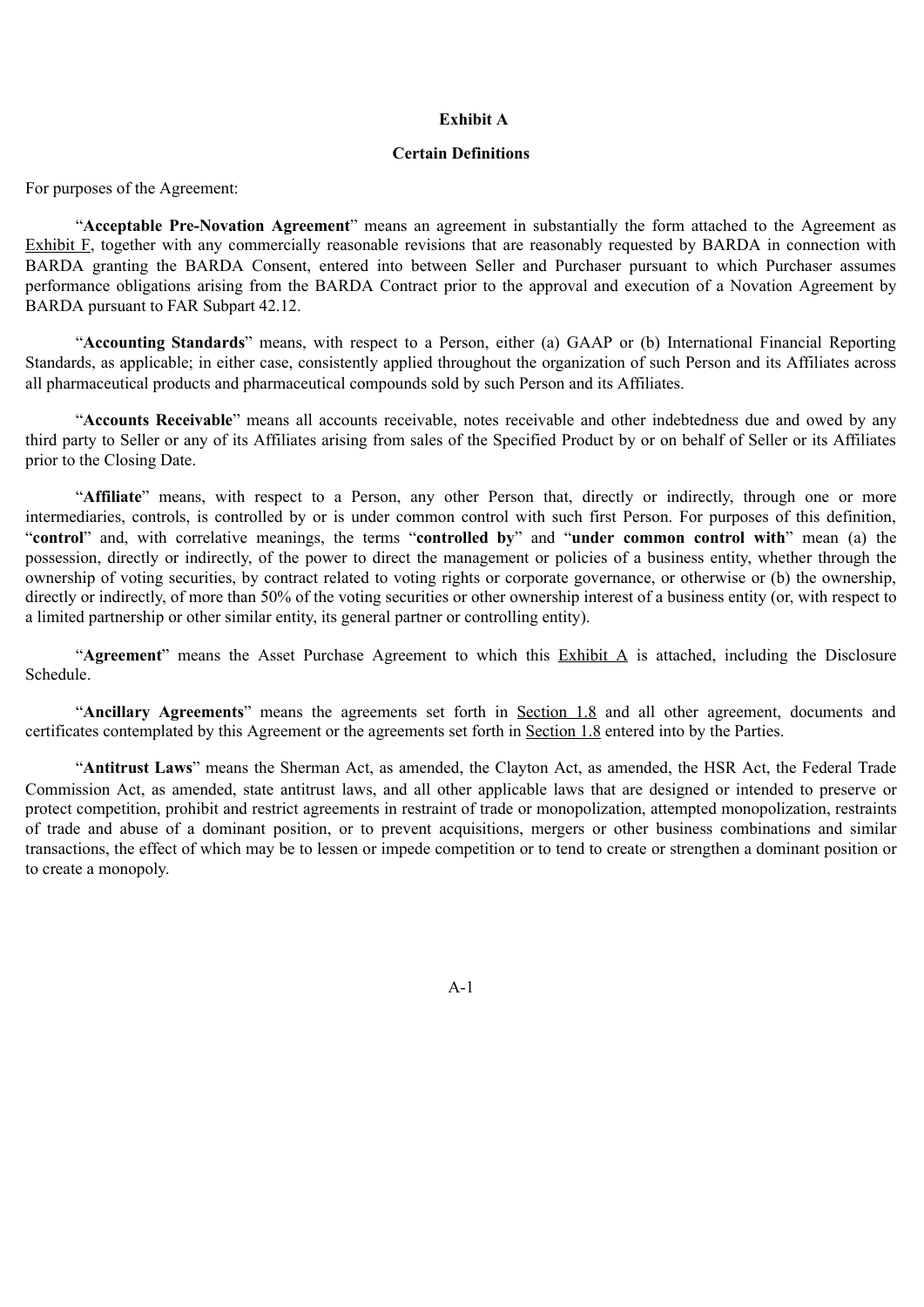"**Assumed Liabilities**" has the meaning set forth in Section 1.3.

"**Assumption Agreement**" has the meaning set forth in <u>Section 1.8(a)</u>.

"**Auditor**" has the meaning set forth in Section 4.12(d).

"**Auditor's Report**" has the meaning set forth in Section 4.12(d).

"**Authorization**" means any Consent, order, license, permit and other similar authorization of or from (including any applications to) any Governmental Entity, together with any renewals, extensions, or modifications thereof and additions thereto. Authorizations shall not include the BARDA Consent or BARDA's approval of the novation of the BARDA Contract.

"**Bankruptcy, Equity and Indemnity Exception**" has the meaning set forth in <u>Section 2.4(b)</u>.

"**BARDA**" means the Biomedical Advanced Research and Development Authority.

"**BARDA Consent**" has the meaning set forth in Section 6.6.

"**BARDA Contract**" has the meaning set forth in Section 4.5(a).

"**BARDA Milestone Event**" has the meaning set forth in Section 4.11(a).

"**BARDA Milestone Payment**" has the meaning set forth in Section 4.11(a).

"**Brincidofovir**" means the 3-(Hexadecyloxy)propyl hydrogen ({[(2S)-1-(4-amino-2-oxo-1(2H)-pyrimidinyl)-3-hydroxy-2-propanyl]oxy}methyl)phosphonate (alternatively named Phosphonic acid, P**-**[[(S)-2-(4-amino-2-oxo-1(2H)-pyrimidinyl)-1- (hydroxymethyl)ethoxy]methyl]mono[3-(hexadecyloxy)propyl]ester), known as "brincidofovir."

"**Business Day**" means any day that is not a Saturday, a Sunday or other day on which banks are required or authorized by law to be closed in the City of Durham, North Carolina.

"**Calendar Quarter**" means each respective period of three consecutive months ending on March 31, June 30, September 30, and December 31.

"**Calendar Year**" means each respective period of 12 consecutive months ending on December 31.

"Cap Amount" has the meaning set forth in <u>Section 8.4(c)</u>.

"**Change in Control**" with respect to any Person means (i) the acquisition by an individual, entity, group or any other Person of beneficial ownership of more than fifty percent (50%) or more of either (x) the then-outstanding shares of common stock of such Person or (y) the combined voting power of the election of directors for such Person; or (ii) the sale of substantially all of such Person's assets or a merger or sale of stock wherein the holders of such Person's capital stock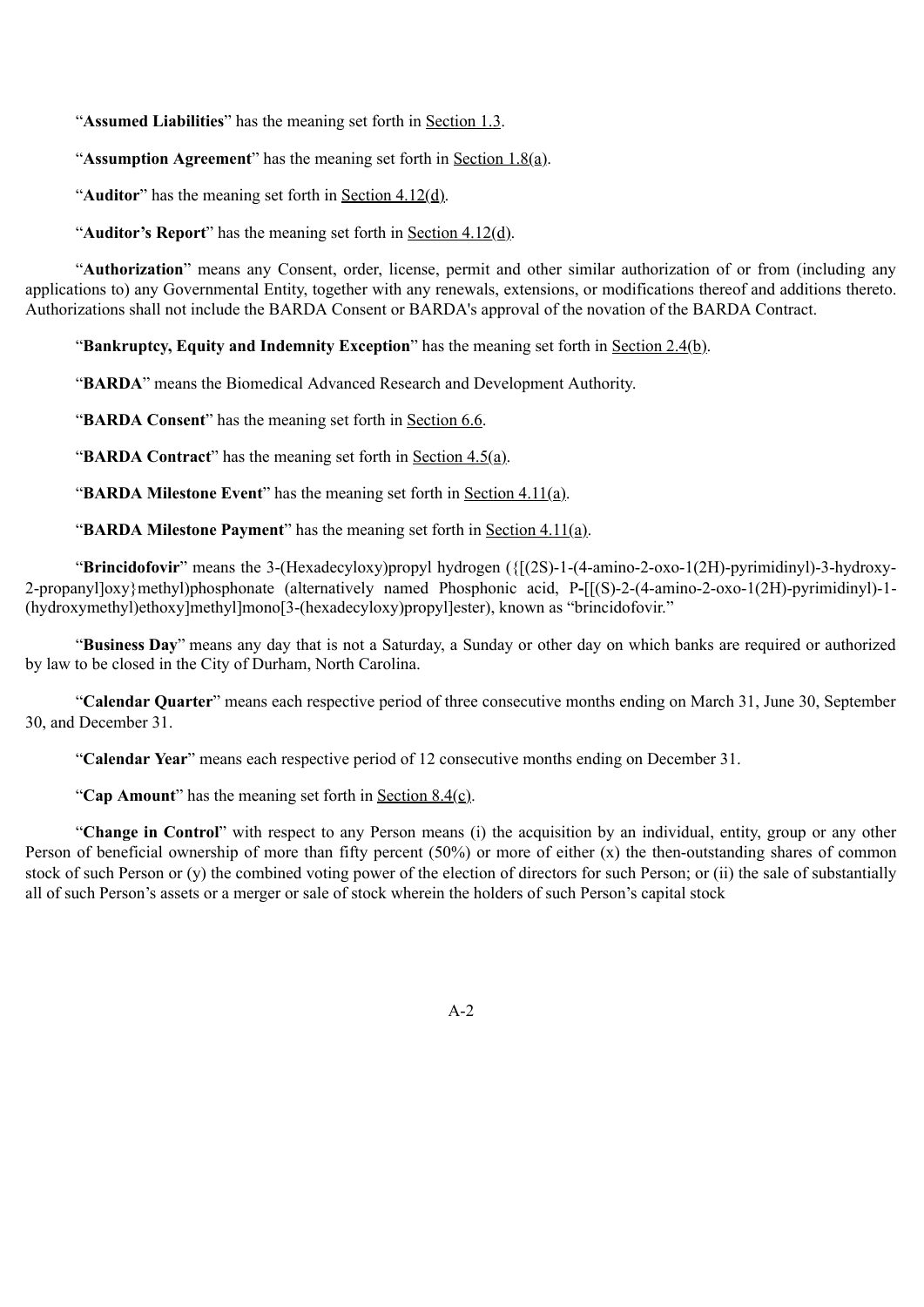immediately prior to such sale do not hold at least a majority of the outstanding capital stock of such Person or its successor immediately following such sale; or (iii) such Person's shareholders approve and complete any plan or proposal for the liquidation or dissolution of such Person.

"**Changes**" has the meaning set forth in the definition of "Specified Product Material Adverse Effect."

"**Chosen Courts**" has the meaning set forth in Section 9.3.

"**Claim Notice**" has the meaning set forth in Section 8.5(a).

"**CLIN**" means Contract Line Item Number within the meaning of the Federal Acquisition Regulation (Chapter 1 of Title 48 of the Code of Federal Regulations).

"**Closing**" has the meaning set forth in Section 1.9.

"**Closing Date**" has the meaning set forth in Section 1.9.

"**Closing Purchaser Certificate**" has the meaning set forth in Section 6.7(b).

"**Closing Seller Certificate**" has the meaning set forth in Section 5.4(b).

"**Code**" means Internal Revenue Code of 1986, as amended.

### "**Commercially Reasonable Efforts**" means [\*\*\*].

"**Compound**" means: (a) Brincidofovir; (b) any Converting Compound other than Brincidofovir; (c) any metabolite of any of the compounds described in the preceding clauses "(a)" and "(b)"; (d) any prodrug, conjugate or complex of any of the compounds described in the preceding clauses "(a)"-"(c)"; or (e) any salt, free acid/base, solvate, enantiomer, isomer, hydrate, ester, racemate or polymorphic form of any of the compounds described in the preceding clauses "(a)"-"(d)".

"**Confidential Information**" has the meaning set forth in Section 4.9(b)(iii).

"**Confidentiality Agreement**" means the Mutual Confidential Disclosure and Non-Use Agreement between Seller and Purchaser, effective as of February 1, 2021, as amended by the First Amendment thereto, effective as of February 1, 2021.

"**Consent**" means any (a) consent, approval, authorization, waiver, permission, clearance, or registration issued, granted, given, or otherwise made available by any Governmental Entity or Person and (b) right under any contract with any Governmental Entity. Consent shall not include the BARDA Consent or approval of the novation of the BARDA Contract.

"**Converting Compound**" means a pharmaceutically active compound that is converted *in vivo* into the active moiety cidofovir diphosphate. Without limiting the generality of the foregoing, Brincidofovir is a Converting Compound.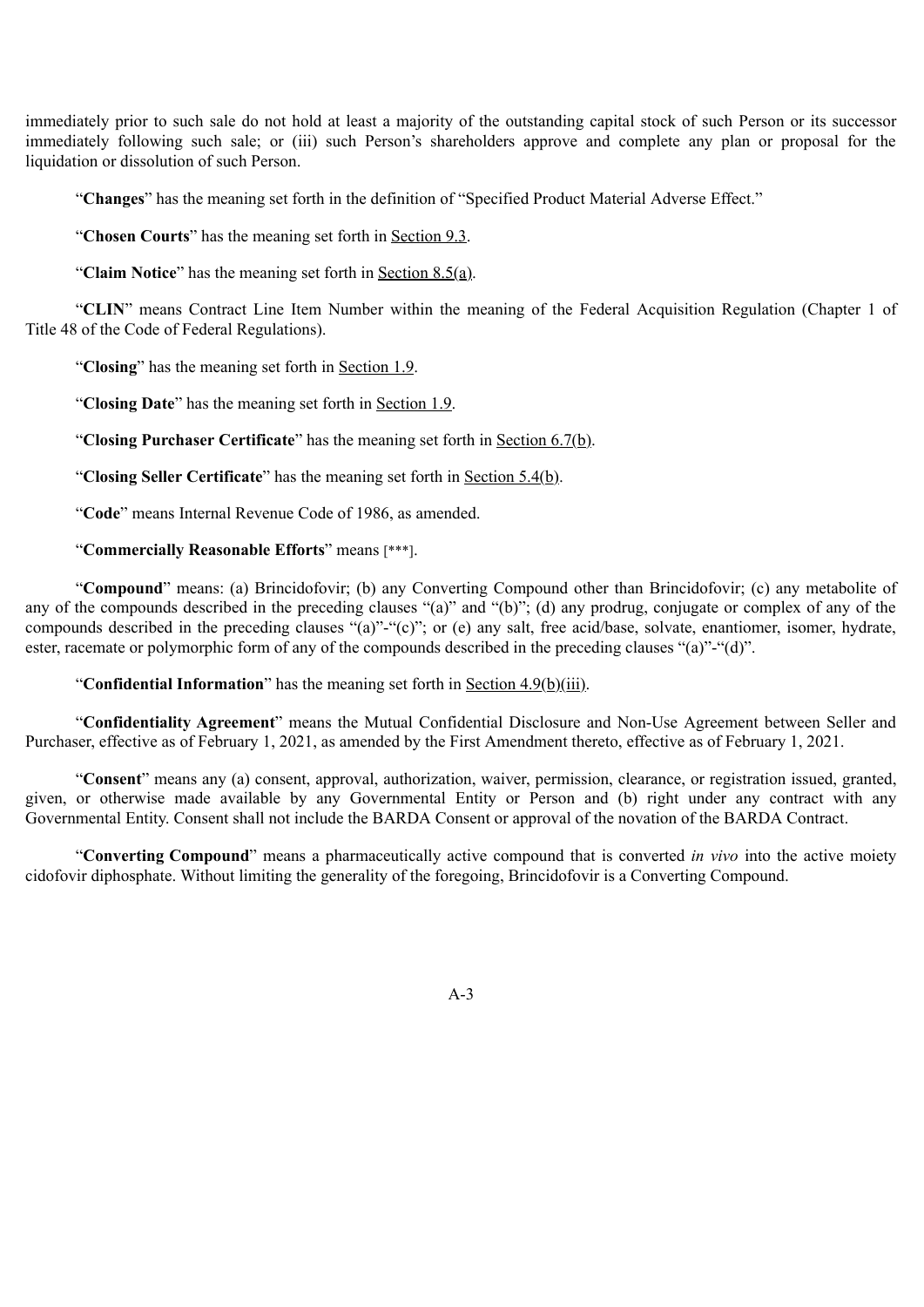"**Copyrights**" has the meaning set forth in Section 2.3(a)(i).

"**Cost of Goods**" means, as to any Royalty-Bearing Product (other than the Excluded U.S. TCs) sold by a Selling Person, the out-of-pocket costs paid by Purchaser or its Affiliate to non-Affiliate third party(ies) in connection with the manufacture of such Royalty-Bearing Product, including payments made to reserve capacity specifically for the manufacture of such Royalty-Bearing Product (except to the extent credited toward the amounts payable for such Royalty-Bearing Product or refunded), plus any additional reasonable internal and non-duplicative external costs and expenses incurred by Purchaser or its Affiliate for quality assurance, quality control, release testing, stability testing, labeling, packaging, warehousing and transportation of such Royalty-Bearing Product (but specifically excluding any cost or expense deducted in calculating Net Sales), and any other nonduplicative costs paid or incurred in connection with the manufacture or supply of such Royalty-Bearing Product that are necessary to the generation of Other Royalty-Bearing Product Revenue, in each case, calculated in accordance with Purchaser's Accounting Standards and Purchaser's system of cost or project accounting, in each case, consistently applied.

As of the date of this Agreement, Purchaser plans to rely on Seller's supply chain for the manufacture and supply of Royalty-Bearing Products that is in place as of the date of this Agreement, as represented by the Specified Manufacturing Contracts, as any such Specified Manufacturing Contract may be amended after the Closing or superseded after the Closing by a new agreement entered into between Purchaser or its Affiliate and the counterparty to such Specified Manufacturing Contract or another non-Affiliate third party vendor of the applicable materials or services, and Purchaser does not plan or anticipate that Purchaser or any of its Affiliates will itself manufacture Royalty-Bearing Products or any component thereof. However, if Purchaser later proposes to manufacture, or to have any of its Affiliates or other third party not initially included in Seller's supply chain as of the Closing, manufacture or contract with another contract development and manufacturing company, any Royalty-Bearing Product or component thereof, then Purchaser and Seller shall negotiate and mutually agree in writing to an amended definition of "Cost of Goods" for Royalty-Bearing Products (or components thereof) manufactured by Purchaser or its Affiliate, which shall commercially reasonable and customary in the pharmaceutical industry, to be used to calculate U.S. Gross Profit and Ex-U.S. Gross Profit for purposes of Royalty Payments hereunder.

"**COVID-19**" means SARS-CoV-2 or COVID-19, and any evolutions thereof or related or associated epidemics, pandemic or disease outbreaks.

"**COVID-19 Measures**" means any quarantine, "shelter in place," "stay at home*,*" workforce reduction, social distancing, shutdown, closure, sequester or any other Legal Requirement, order, directive, guideline or recommendation by any Governmental Entity or public health agency in connection with or in response to COVID-19.

"**Currently Effective Specified Contracts**" has the meaning set forth in Section 2.4(a).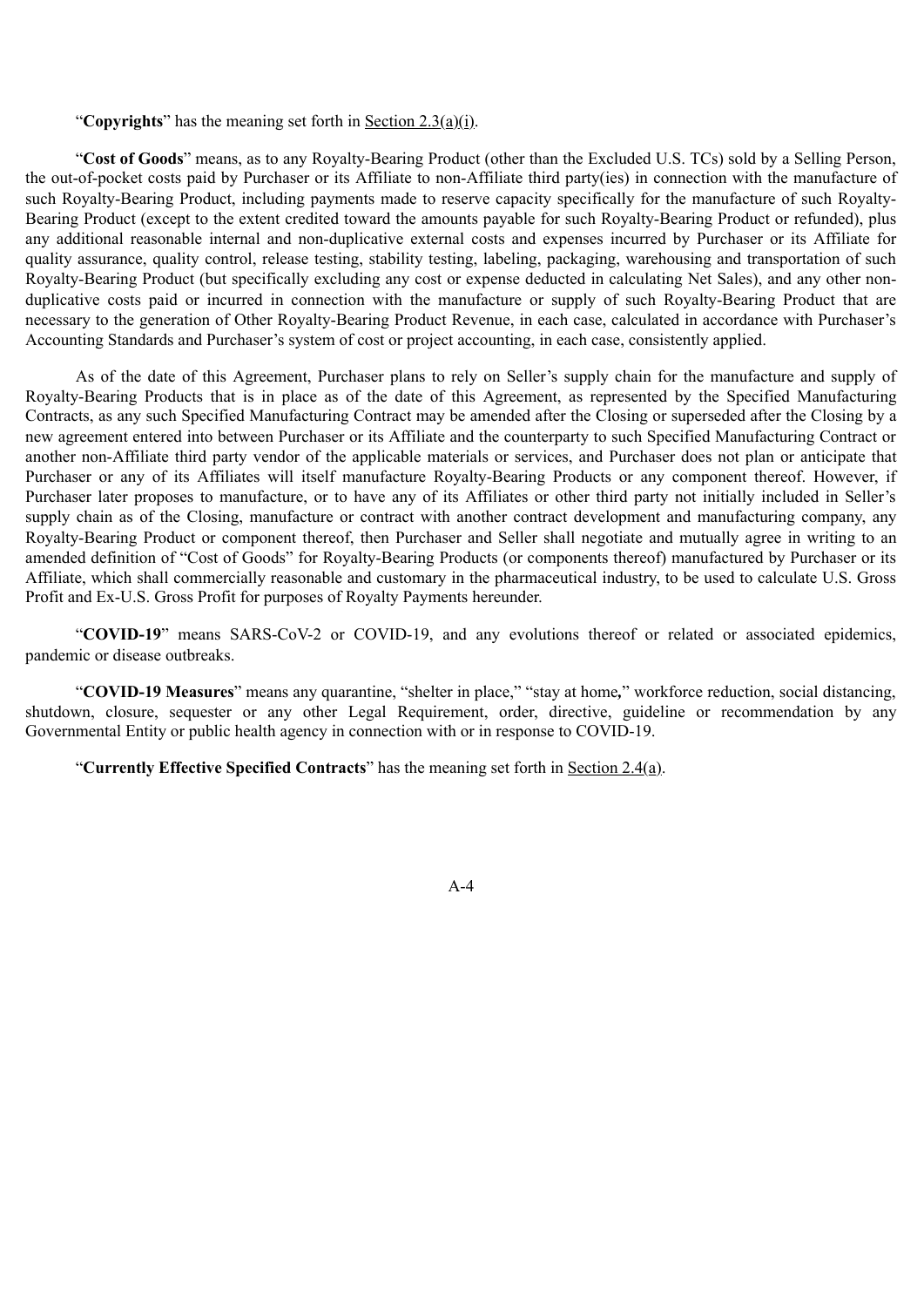"**Damages**" means out-of-pocket losses, damages, fines, costs and fees (including reasonable attorneys' fees), excluding indirect, consequential, incidental, special, exemplary and punitive damages, except, in each case, to the extent paid to a third party.

"**Deductible Amount**" has the meaning set forth in Section 8.4(a)*.*

"**Disclosing Party**" has the meaning set forth in Section 4.9(b)(iii).

"**Disclosure Schedule**" means the Disclosure Schedule delivered by Seller to Purchaser contemporaneously with the execution and delivery of the Agreement.

"**DOJ**" has the meaning set forth in <u>Section 4.4(b)</u>.

"**DPA**" has the meaning set forth in Section 3.8.

"**End Date**" has the meaning set forth in Section 7.1(b).

"**Environmental Laws**" means all federal, state or local laws (including any statute, rule, regulation, ordinance, code or rule of common law), and all judicial or administrative interpretations thereof, and all decrees, judgments, policies, written guidance or judicial or administrative orders related to the environment, health, safety or Hazardous Substances, including the Comprehensive Environmental Response, Compensation and Liability Act, 42 U.S.C. § 9901 et seq., the Resource Conservation and Recovery Act of 1976, 42 U.S.C. § 6901 et seq., the Emergency Planning and Community Right-to-Know Act, 42 U.S.C. § 11001 et seq., the Clean Air Act, 42 U.S.C. § 7401 et seq., the Federal Water Pollution Control Act, 33 U.S.C. § 1251 et seq., the Toxic Substance Control Act, 15 U.S.C. § 2601 et seq., the Safe Drinking Water Act, U.S.C. § 300f et seq., the Occupational Safety and Health Act, 42 U.S.C. § 1801 et seq., the Federal Insecticide, Fungicide and Rodenticide Act, 7 U.S.C. § 136 et seq., the Hazardous Materials Transportation Act, 49 U.S.C. § 1801 et seq., and their state counterparts or equivalents, all as amended, and any regulations or rules adopted or promulgated pursuant thereto.

"**Environmental Permits**" has the meaning set forth in Section 2.6(b).

"**EU**" shall mean the European Union, as its membership may be constituted from time to time, and any successor thereto.

"**EUA**" means: (a) an Emergency Use Authorization issued by the U.S. Department of Health and Human Services or the FDA pursuant to Section 564 of the U.S. Federal Food, Drug and Cosmetic Act, 21 U.S.C. §360bbb-3, or any successor authorization thereto in the U.S.; (b) a conditional marketing authorisation granted by the EMA pursuant to Regulation (EC) No. 507/2006 in the context of a public health emergency, or any successor authorization thereto in the EU, or an equivalent conditional marketing authorization thereto granted by the applicable Regulatory Authority of an EU member state pursuant to equivalent laws in such member state in the context of a public health emergency, or any successor authorization thereto in an EU member state; (c) a temporary authorisation of the supply or sale of an unlicensed medicine under regulation 174 of the Human Medicines Regulations of the United Kingdom, or any successor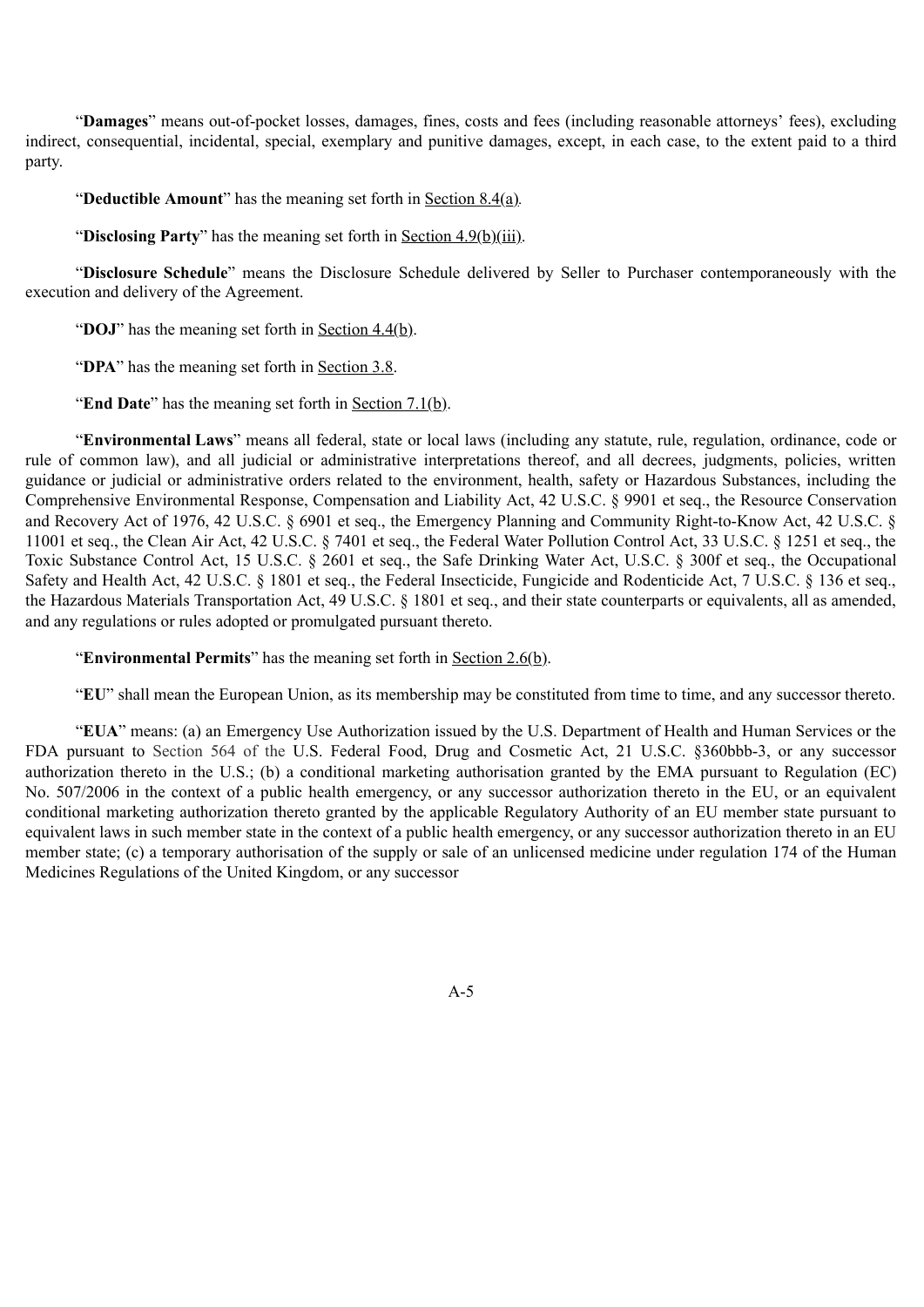authorisation thereto in the United Kingdom; (d) a Special Approval for Emergency granted by Japan's Ministry of Health, Labour and Welfare under article 14-3 of Japan's Pharmaceuticals and Medical Devices Act, or any successor approval thereto in Japan; or (e) an equivalent conditional approval granted by the applicable Regulatory Authority of any other country or regulatory jurisdiction in the context of a public health emergency.

"**Excluded Accounts Receivable**" has the meaning set forth in Section 4.8.

"**Excluded Assets**" has the meaning set forth in Section 1.2.

"**Excluded Liabilities**" has the meaning set forth in Section 1.4.

"**Excluded U.S. TCs**" means, and is limited exclusively to, the first one million seven hundred thousand (1,700,000) Treatment Courses of the Specified Product sold or transferred by or on behalf of the Selling Persons to independent, unrelated Persons (excluding other Selling Persons and Affiliates of such Selling Person), including Governmental Entities, in or for the U.S. Territory (as determined in accordance with the definition of U.S. Gross Profits) after the Closing.

"**Expiration Date**" has the meaning set forth in Section 8.1.

"**Exploit**" means, (a) with respect to the Specified Product, the Operation or any Specified IP Right, to research; develop; test; make, use, offer for sale, and sell; have made, used, offered for sale, and sold; import; market; promote; export; distribute; license; or commercialize; and (b) without limiting clause (a), with respect to any Copyright, to reproduce or create derivative works thereof. "Exploitation" has the correlative meaning associated thereto.

"**Ex-U.S. Gross Profit**" means, with respect to a given period of time and a given Royalty-Bearing Product sold or transferred in the Ex-U.S. Territory by Purchaser, any of its Affiliates or a Licensee, the positive amount, if any, equal to: (a) the sum of (i) the Net Sales of such Royalty-Bearing Product in the Ex-U.S. Territory in such period of time and (ii) Other Royalty-Bearing Product Revenue with respect to Royalty-Bearing Product manufactured for end use or consumption in the Ex-U.S. Territory in such period of time; *less* (b) the Cost of Goods of such Royalty-Bearing Product sold or transferred in the Ex-U.S. Territory in such period of time. For clarity, no amount included in the calculation of U.S. Gross Profit shall be included in the calculation of Ex-U.S. Gross Profit.

"**Ex-U.S. Territory**" means the entire world, excluding the U.S. Territory.

**"FAR"** means the Federal Acquisition Regulation.

"**FDA**" has the meaning set forth in Section 2.8(a).

"**FDCA**" has the meaning set forth in Section 2.8(a).

"**Field**" means the treatment or prevention of any human smallpox disease or any other human disease caused by any orthopox virus, including variola virus.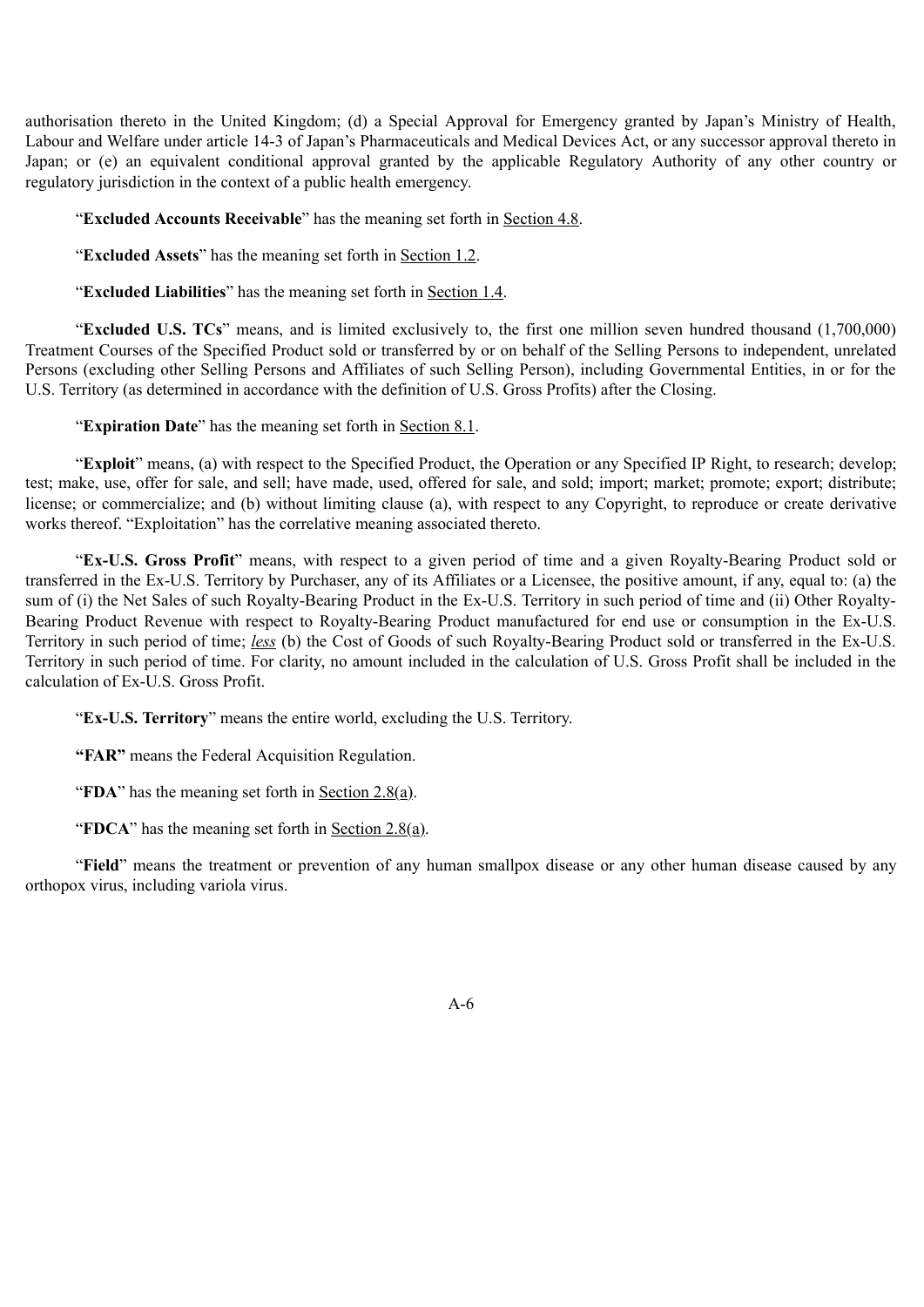"**First Sale**" means, with respect to a given Royalty-Bearing Product in, as applicable, the U.S. Territory or a given country of the Ex-U.S. Territory, the first sale or transfer by or on behalf of Purchaser, its Affiliate or a Licensee of such Royalty-Bearing Product for end use or consumption within the Field in or for such country after the Closing.

"**Fraud**" means actual and intentional fraud under Delaware common law with respect to the making of one or more of the representations and warranties (a) of Seller set forth in Section 2 or the Closing Seller Certificate or (b) of Purchaser set forth in Section 3 or the Closing Purchaser Certificate; provided, however, that "Fraud" shall not include any form of fraud based on negligence or recklessness.

"**FTC**" has the meaning set forth in <u>Section 4.4(b)</u>.

"**Fundamental Expiration Date**" has the meaning set forth in Section 8.1.

"**Fundamental Representations**" means the representations and warranties set forth in Section 2.1 (Organization), Section 2.11 (Authority; Binding Nature of Agreement), Section 2.14 (Brokers), Section 3.1 (Organization), Section 3.2 (Authority; Binding Nature of Agreement), and Section 3.7 (Brokers).

"**GAAP**" shall mean generally accepted accounting principles, as in effect from time to time.

"**Government Contract**" means any contract, including any prime contract, subcontract, teaming agreement or arrangement, joint venture, basic ordering agreement, letter contract, purchase order, delivery order, task order, change order, option or other contractual arrangement, between Seller or any of its Affiliates and either (i) any Governmental Entity, (ii) any prime contractor of any Governmental Entity, or (iii) any subcontractor with respect to any contract described in clauses (i) or (ii) of this definition, where the ultimate customer is a Governmental Entity, that has not been closed by the Governmental Entity, such prime contractor or such subcontractor, as appropriate, and is actively being performed by Seller or any of its Affiliates primarily or exclusively in support of the Operation or Product.

"**Governmental Entity**" means any federal, national, state, provincial, local, foreign or supranational (a) government; (b) court of competent jurisdiction; (c) governmental official agency, arbitrator, authority or instrumentality; (d) department, commission, board or bureau; or (e) regulatory body, including the FDA.

"**Governmental Patent Authority**" has the meaning set forth in Section 2.3(e).

"**Hazardous Substance**" means any: contaminant or pollutant; toxic, radioactive or hazardous waste, chemical, substance, material or constituent; asbestos; polychlorinated byphenyls (PCBs); paint containing lead or mercury; fixtures containing mercury or urea formaldehyde; natural or liquefied gas; flammable, explosive, corrosive, radioactive, medical and infectious waste; and oil or other petroleum product, all as defined in Environmental Laws.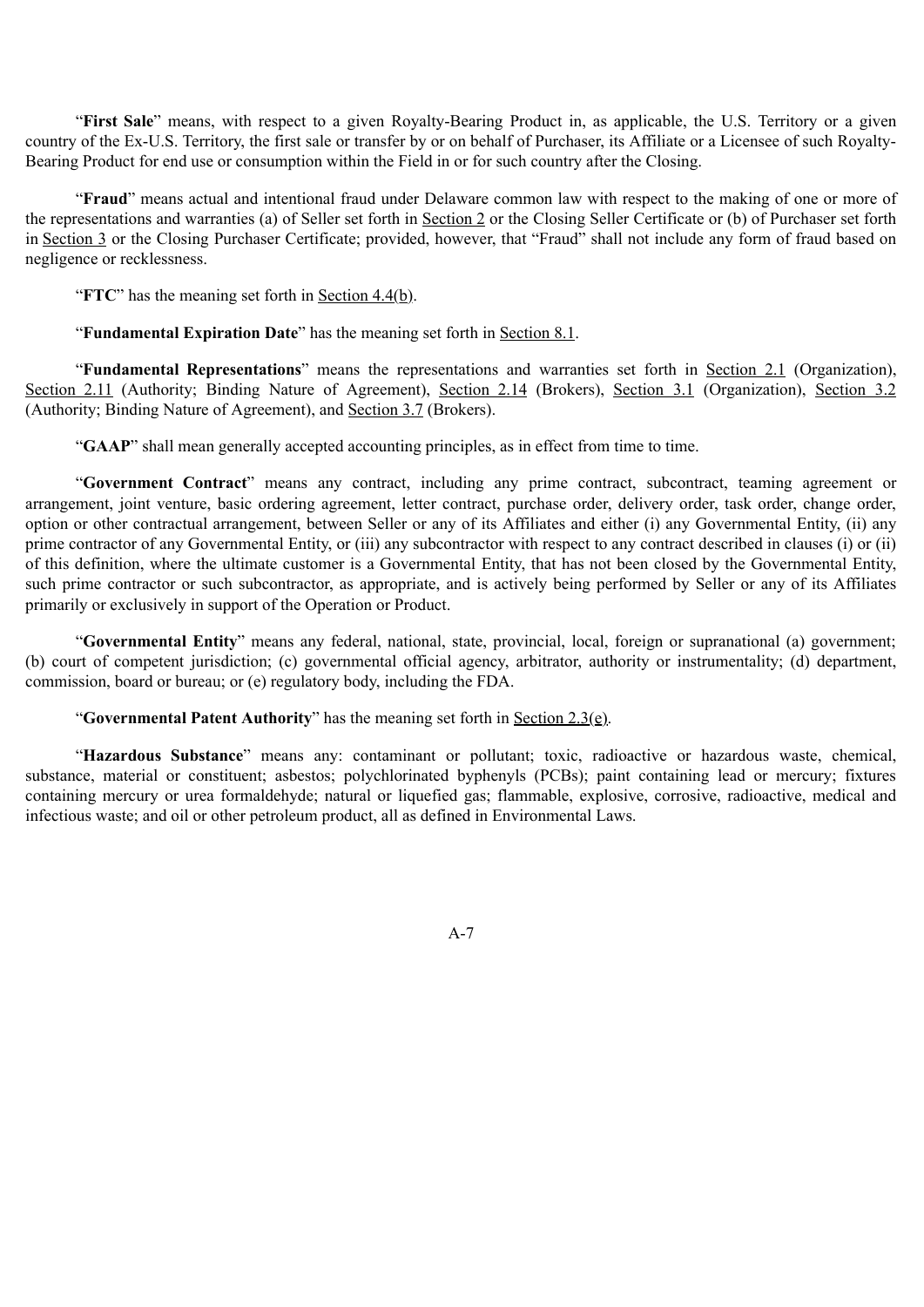"**HSR Act**" means the Hart-Scott-Rodino Antitrust Improvements Act of 1976, as amended, and the rules promulgated thereunder.

"**Indemnified Party**" has the meaning set forth in Section 8.5(a).

"**Indemnifying Party**" has the meaning set forth in Section 8.5(a).

"**In-Licensed Rights**" has the meaning set forth in Section 2.3(c).

"**IP Rights**" has the meaning set forth in Section 2.3(a)(ii).

"**Knowledge of Seller**" shall mean the actual knowledge of each of [\*\*\*], following each such individual's review of his or her records related to the subject matter in question. With respect to matters involving intellectual property, Knowledge of Seller does not require that the individuals listed above have conducted, obtain or have obtained any freedom-to-operate opinions or similar opinions of counsel or any intellectual property clearance searches, and no knowledge of any third party intellectual property that would have been revealed by such inquiries, opinions or searches will be imputed to Seller or the direct reports of any of the foregoing; *provided* that any such inquiries, opinions or searches that have been conducted or obtained, along with any knowledge of any third party intellectual property revealed by such inquiries, opinions or searches that have been conducted or obtained, will not be excluded from the term "Knowledge" as a result of this sentence.

"**Labeling**" has the meaning under Section 201(m) of the FDCA (21 U.S.C. § 321(m)) and other comparable foreign Legal Requirement related to the subject matter thereof, including the applicable Specified Product's label, packaging and package inserts accompanying such Specified Product, and any other written, printed, or graphic materials accompanying such Specified Product, including patient instructions or patient indication guides.

"**Later Discovered Contract**" has the meaning set forth in Section 1.10.

"**Later Transferred Contract**" has the meaning set forth in Section 1.10.

"**Legal Proceeding**" shall mean any action, suit, charge, complaint, litigation, arbitration, proceeding (including any civil, criminal, administrative, investigative or appellate proceeding), hearing, inquiry, audit, examination or investigation commenced, brought, conducted or heard by or before, or otherwise involving, any court or other Governmental Entity or any arbitrator or arbitration panel.

"**Legal Requirement**" means any constitution, act, statute, law (including common law), directive, regulation, ordinance, order, treaty, rule or regulation of any Governmental Entity.

"**Licensee**" means a third party to whom Purchaser or an Affiliate of Purchaser directly or indirectly grants a license or other right to use, import, promote, offer for sale, sell, have sold, or otherwise commercialize any Royalty-Bearing Product, beyond the mere right to purchase Royalty-Bearing Products from Purchaser and its Affiliates. For clarity, "Licensee" excludes any licensee pursuant to the SymBio Contract (but only for so long as no license or other right is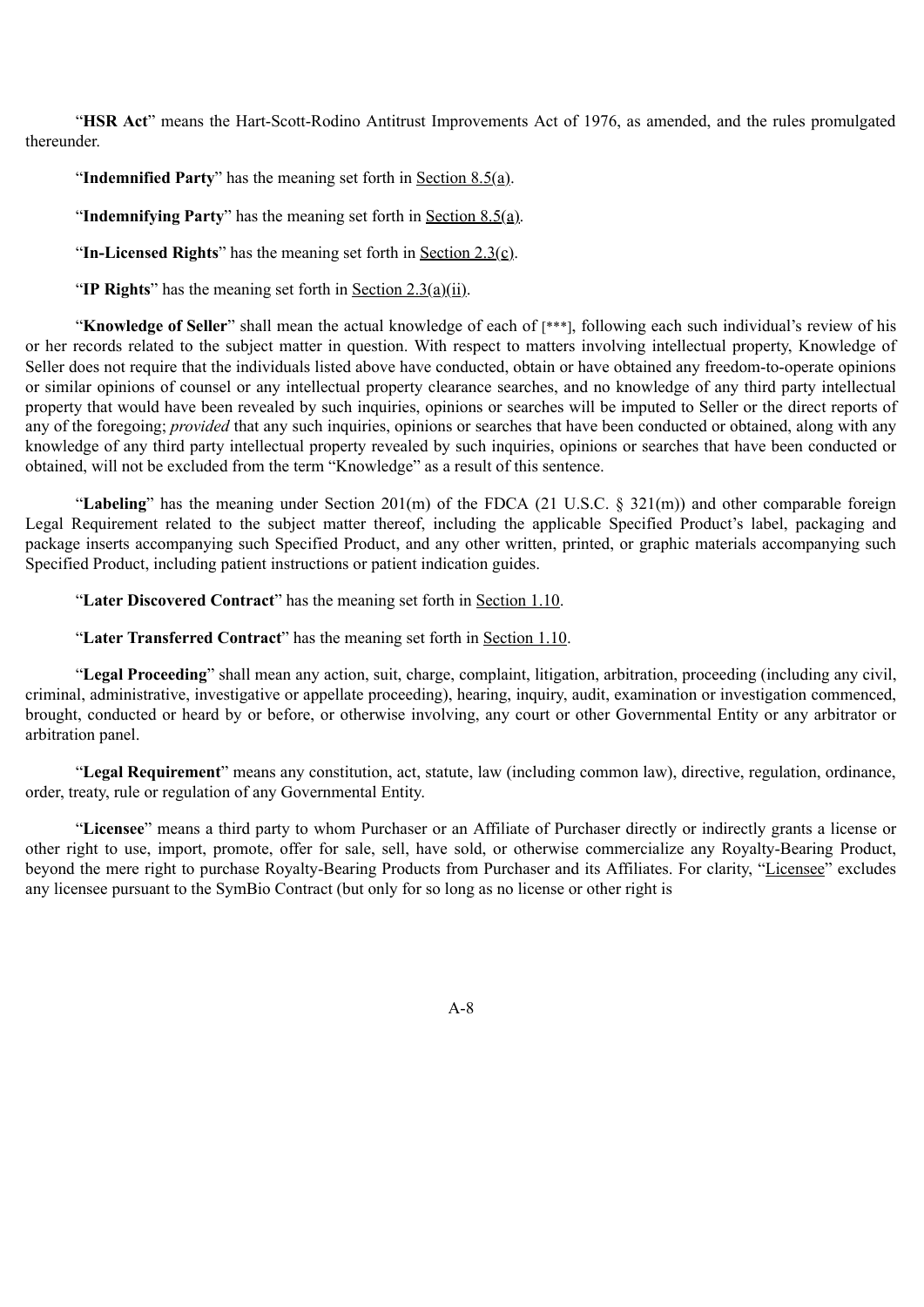granted to SymBio with respect to any Royalty-Bearing Product in the Field), as well as wholesalers and distributors that purchase the Royalty-Bearing Product from Purchaser or an Affiliate of Purchaser in finished package form (ready for use by the ultimate consumer) at fair market value for resale or distribution, but do not otherwise make any royalty payment, or give any other consideration (in whatever form, including barter of property, lump sums payments, marketing, distribution, option or milestone payments, or any premium/discount paid over fair market value for securities), to Purchaser or an Affiliate of Purchaser, directly or indirectly, with respect to the Royalty-Bearing Product or the intellectual property rights controlled by Purchaser or an Affiliate of Purchaser with respect to such Royalty-Bearing Product.

"**Lien**" means any lien, pledge, claim, charge, mortgage, encumbrance, or other security interest of any kind, whether arising by contract or by operation of applicable Legal Requirement.

"**Matter**" means any claim, demand, dispute, action, suit, arbitration, proceeding, investigation or other similar matter.

"**Maximum Allowance**" has the meaning set forth in Section 4.12(f).

"**Milestone Payments**" has the meaning set forth in <u>Section 4.11(b)</u>.

"**Mixed-Use Contract**" means any contract between Seller, on the one hand, and any supplier or vendor of Seller, on the other hand, utilized by Seller in connection with the Specified Assets and in connection with Seller's businesses unrelated to the Specified Assets.

**"NDA"** means a New Drug Application for a product filed with the FDA pursuant to 21 USC 314.50 and any amendments, annual reports, and other filings related thereto, which may be filed with the FDA from time to time in accordance with its rules and regulations.

"**Net Sales**" means, with respect to a given period of time and a given Royalty-Bearing Product in a given country, the gross amounts invoiced by or on behalf of Purchaser, its Affiliate or any Licensee (each, a "Selling Person") for the sale or transfer of such Royalty-Bearing Product to independent, unrelated Persons (excluding other Selling Persons and Affiliates of such Selling Person), including Governmental Entities, for end use or consumption within the Field in such country, less the following amounts actually incurred, allowed, paid or accrued by such Selling Person and specifically attributable to such Royalty-Bearing Product, and to the extent not already deducted in calculating the invoiced amounts: (a) trade, cash or quantity discounts, allowances, adjustments and rejections, (b) credits, refunds, rebates, chargebacks, recalls and returns, (c) price reductions or rebates granted to Governmental Entities, managed care organizations or systems (that is, organizations or systems that integrate the financing and delivery of healthcare services to covered members, including pharmacy benefit managers, prescription drug plans, health maintenance organizations, preferred provider organizations, independent practice associations and other similar healthcare organizations), insurers and group purchasing organizations, (d) sales taxes, value added taxes (except to the extent reimbursable), customs and excise duties and other governmental charges imposed upon the sale of such Royalty-Bearing Product and actually paid, as adjusted for rebates and refunds, but excluding any income tax or franchise tax of any kind, (e) amounts actually written off by reason of uncollectible accounts (provided that any amount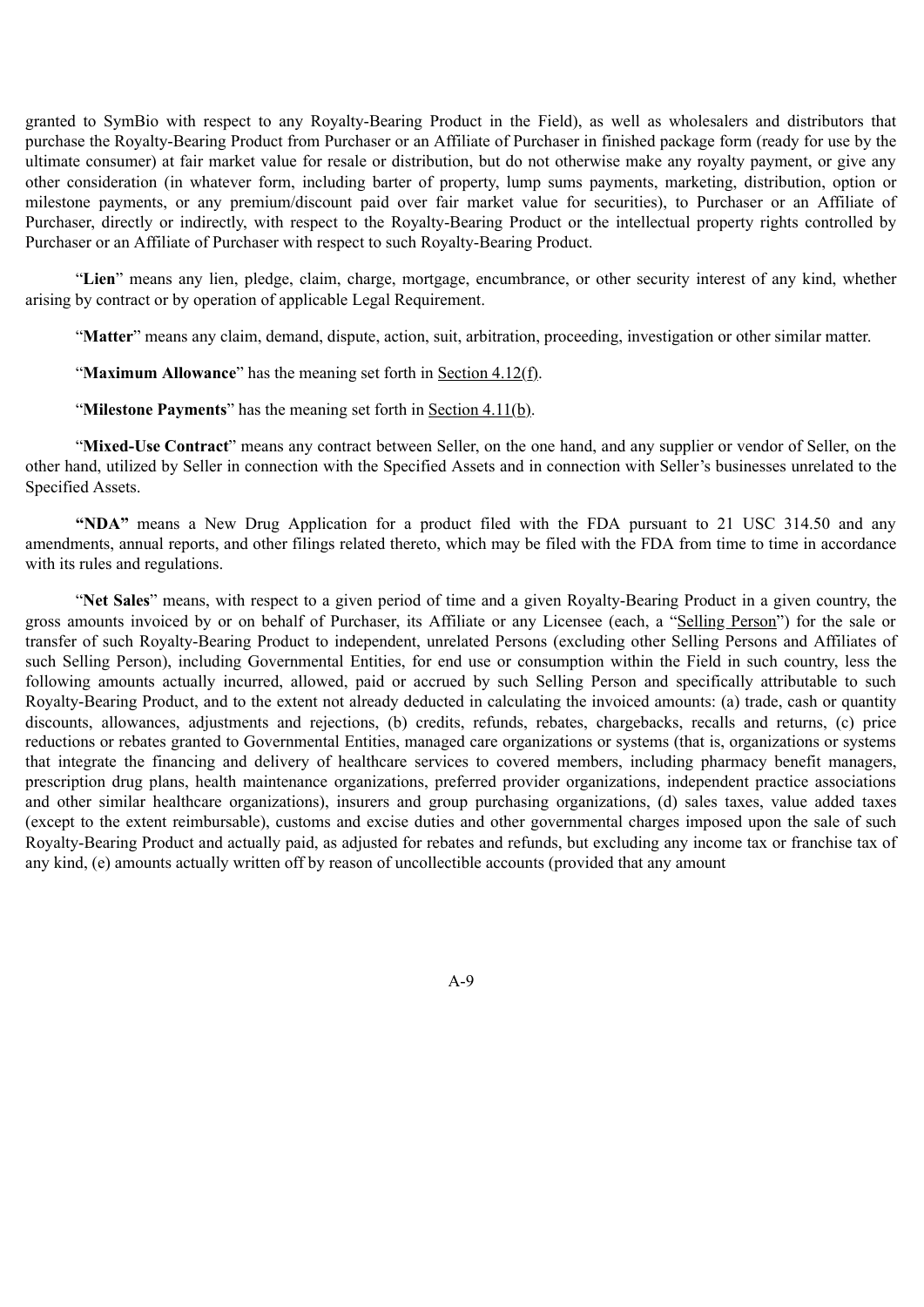subsequently recovered will be treated as Net Sales), (f) reasonable distributor, wholesaler and dispensing fees, and (g) charges separately invoiced for transportation, importation, shipping, insurance and other handling expenses; *provided* that, in each case (clauses "(a)" through "(g)" above): (i) each such deduction is incurred in the ordinary course of business, in type and amount consistent with good industry practice, and determined in accordance with applicable Accounting Standards, consistently applied, and in a manner consistent with the Selling Person's standard cost accounting policies for all pharmaceutical products and pharmaceutical compounds sold by it; (ii) each such deduction is directly allocable to such Royalty-Bearing Product, or apportioned on a good faith, fair and equitable basis to such Royalty-Bearing Product and other pharmaceutical products and pharmaceutical compounds of the Selling Person and its Affiliates such that such Royalty-Bearing Product does not bear a disproportionate portion of such deductions; and (iii) in no event shall any particular amount identified above be deducted more than once in calculating Net Sales (*i.e.*, no "double counting" of deductions).

Sales to wholesalers and other distributors shall be considered *bona fide*, arm's-length transactions to third parties to the extent that each such wholesaler or distributor purchases such Royalty-Bearing Product from the Selling Person in finished package form (ready for use by the ultimate consumer) at fair market value for resale or distribution, but does not otherwise make any royalty payment, or give any other consideration (in whatever form, including barter of property, lump sums payments, marketing, distribution, option or milestone payments, or any premium/discount paid over fair market value for securities), to the Selling Person, directly or indirectly, with respect to the Royalty-Bearing Product, Royalty-Bearing Product Rights or the intellectual property rights controlled by the Selling Person with respect to such Royalty-Bearing Product.

Net Sales with respect to sales for other than monetary consideration on *bona fide*, arm's-length terms, or in the case any Royalty-Bearing Product is "bundled" for sale together with one or more other products for a single price or similar transactions, will be computed at the average price of *bona fide*, arm's-length sales by all Selling Persons to third parties during the preceding Calendar Quarter period; or, if no *bona fide*, arm's-length sale to a third party has yet occurred, at the non-discounted list price for the Royalty-Bearing Product sold directly by Selling Persons to end users. In the event that no list price has been established, the price will be set at the fair market value of such Royalty-Bearing Product.

"**Novation Agreement**" means any agreement which sets forth the terms and conditions of the novation of the BARDA Contract from Seller to Purchaser pursuant to FAR Subpart 42.12.

"**Operation**" means the operation of manufacturing, distributing, marketing and selling the Specified Product.

"**Other Royalty-Bearing Product Revenue**" means any and all amounts received by a Selling Person from independent, unrelated Persons (excluding other Selling Persons and Affiliates of such Selling Person), including Governmental Entities, for the manufacture or supply of Royalty-Bearing Products for end use or consumption, to the extent such amounts are not reflected or captured in the calculation of Net Sales.

"**Parties**" has the meaning set forth in the preamble of this Agreement.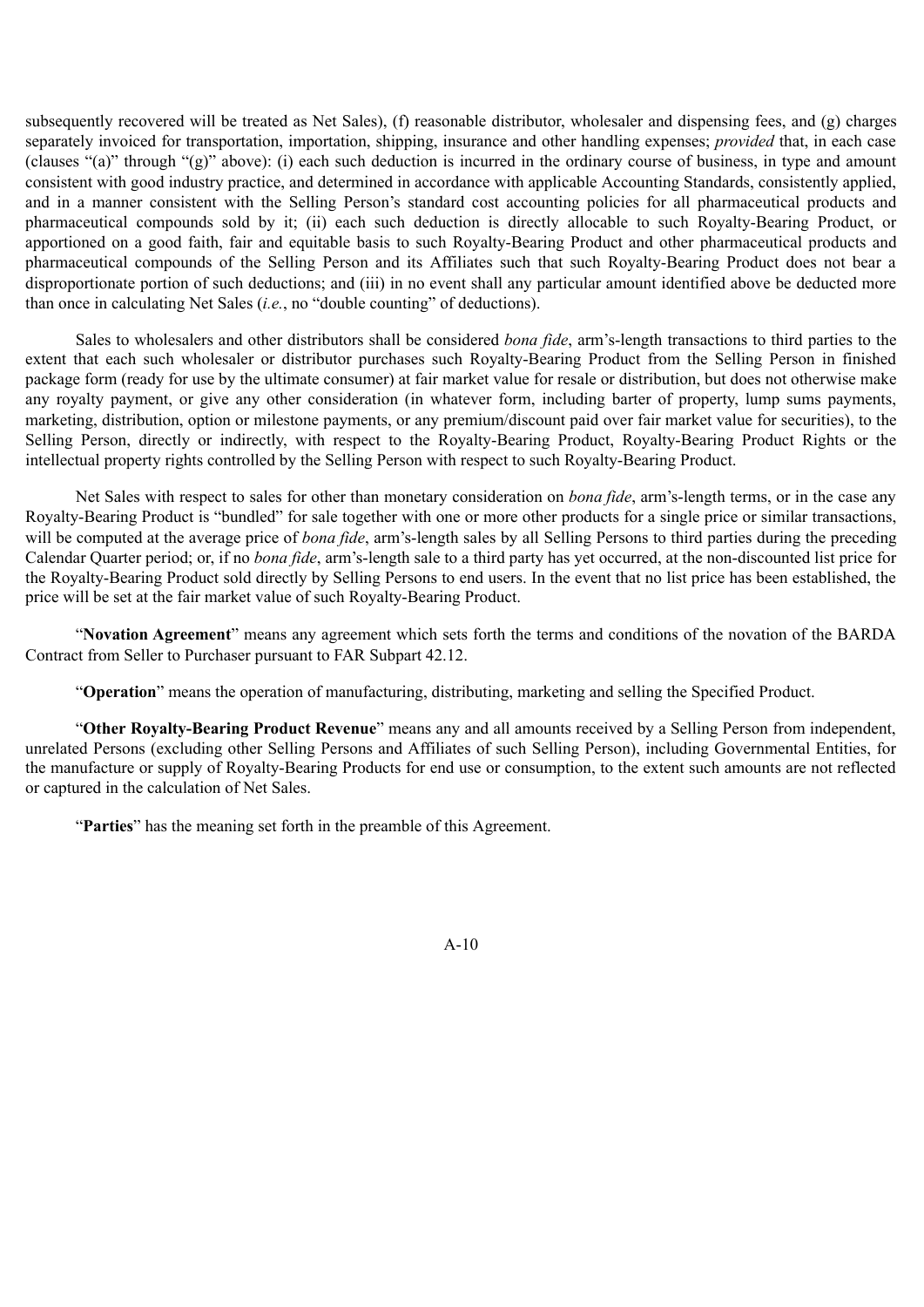"**Patent Files**" means, with regard to Patent Rights included the Specified IP Rights, the file histories for such Patent Rights in the physical possession of or under the control of Seller as of the Closing Date.

"**Patent Rights**" has the meaning set forth in <u>Section 2.3(a)(iii)</u>.

"**Permitted Liens**" has the meaning set forth in Section 2.2(a).

"**Person**" means any individual, corporation, general partnership, limited partnership, limited liability company, trust, association, firm, organization, company, business, entity, union, society or Governmental Entity.

"**Pre-Closing Period**" has the meaning set forth in Section 4.1.

"**Product**" means any Compound or product containing or comprising a Compound, in each case, in any form, presentation, formulation or dosage strength. Without limiting the generality of the foregoing, the Specified Product is a Product.

"**Purchase Price**" has the meaning set forth in Section 1.5(a).

"**Purchased Accounts Receivable**" has the meaning set forth in Section 1.1(d).

"**Purchaser**" has the meaning set forth in the preamble of this Agreement

"**Purchaser Confidential Information**" has the meaning set forth in Section  $4.9(b)(i)$ .

"**Purchaser Indemnifiable Claim**" has the meaning set forth in <u>Section 8.4(b)</u>.

"**Purchaser Indemnified Party**" has the meaning set forth in Section 8.2.

"**Purchaser Permitted Purpose**" has the meaning set forth in Section 4.9(b)(ii).

"**Receiving Party**" has the meaning set forth in Section 4.9(b)(iii).

"**Regulatory Approval**" means, with respect to any Product in any country or other regulatory jurisdiction, the approval, license, registration or authorization of the applicable Regulatory Authority(ies) necessary for the marketing or sale of such Product in such country or other jurisdiction, including any of the foregoing granted on a conditional or temporary basis (including any EUA).

"**Regulatory Authority**" means any Governmental Entity (excluding BARDA) having the administrative authority to regulate the development, manufacture, marketing or sale of pharmaceutical products in any country or other jurisdiction.

"**Regulatory Exclusivity**" means any exclusive marketing rights or data exclusivity rights conferred by any Regulatory Authority or other Governmental Entity in a country or other jurisdiction with respect to a Royalty-Bearing Product, other than a Patent Right, including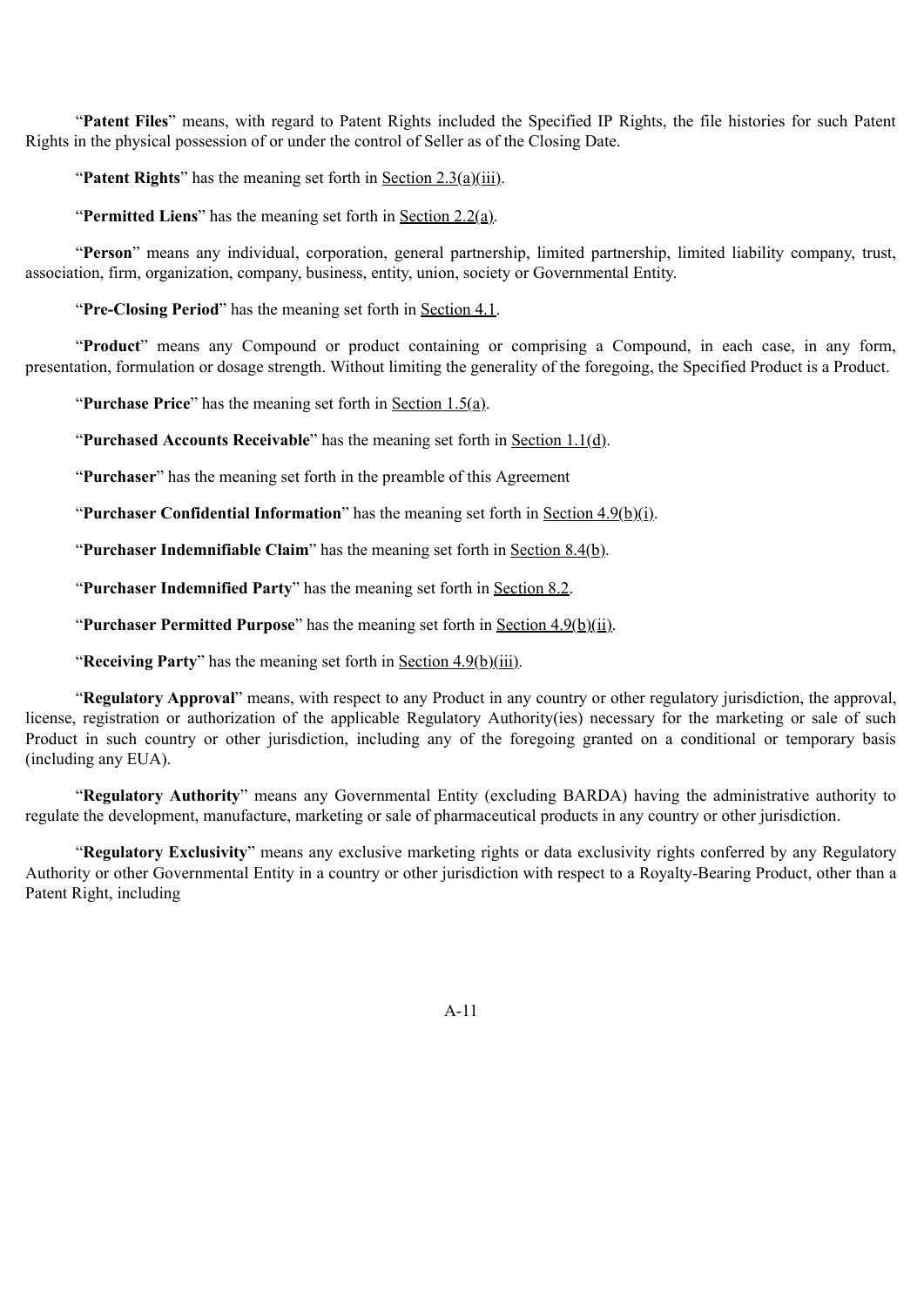pediatric exclusivity, orphan drug exclusivity, new chemical entity exclusivity, data exclusivity, and rights similar thereto.

"**Restricted Period**" has the meaning set forth in Section 4.3(a).

"**RFP**" means that certain [\*\*\*].

"**Royalty-Bearing Product**" means (a) the Specified Product; or (b) any other Product containing or comprising Brincidofovir for which, after the Closing Date, Purchaser, any of its Affiliates or any Licensee obtains Regulatory Approval in the Field (or any portion thereof) in any country or other regulatory jurisdiction in the world; in each case, for indicated use within the Field, regardless of whether or not any of the foregoing is sold under the brand name TEMBEXA. For clarity, to the extent a Product containing or comprising Brincidofovir receives approval outside of the Field, such Product shall not constitute a Royalty-Bearing Product.

"**Royalty-Bearing Product Rights**" means any and all rights to develop, seek Regulatory Approval for, manufacture or commercialize a Royalty-Bearing Product.

**[\*\*\*]**

**[\*\*\*]**

"**Royalty Payments**" has the meaning set forth in Section 1.5(d).

"**Royalty Term**" has the meaning set forth in Section 4.12(b).

"**Safety Notices**" has the meaning set forth in Section 2.8(n).

"**Seller**" has the meaning set forth in the preamble of this Agreement.

"**Seller Confidential Information**" has the meaning set forth in Section 4.9(b)(ii).

"**Seller Indemnifiable Claim**" has the meaning set forth in Section 8.5(a).

"**Seller Indemnified Party**" has the meaning set forth in Section 8.3.

"**Seller Permitted Purpose**" has the meaning set forth in Section 4.9(b)(i).

"**Selling Person**" has the meaning set forth in the definition of Net Sales.

"**Specified Assets**" has the meaning set forth in Section 1.1.

"**Specified Authorizations**" has the meaning set forth in Section 1.1(h).

"**Specified Books and Records**" has the meaning set forth in Section 1.1(l).

"**Specified Contracts**" has the meaning set forth in Section 1.1(b).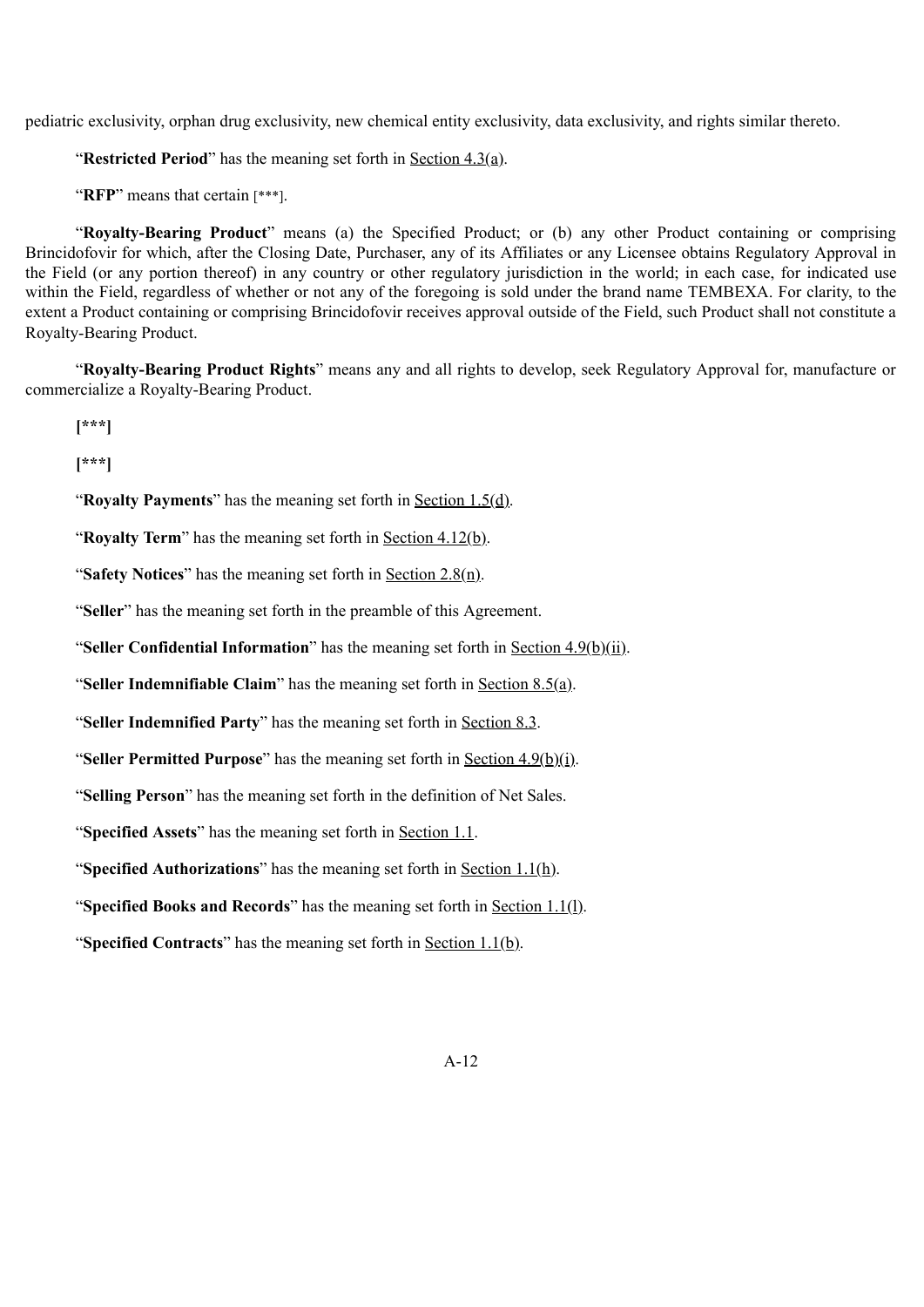"**Specified IP Rights**" has the meaning set forth in Section 2.3(a)(iv).

"**Specified Inventory**" has the meaning set forth in Section 1.1(g).

"**Specified Manufacturing Contracts**" means those Specified Contracts that are specifically identified as "Specified Manufacturing Contracts" on Schedule 1.1(b).

"**Specified Patent Rights**" means (a) the Patent Rights included in the Specified Assets on the Closing Date, and (b) any Patent Rights corresponding or claiming priority to any of the Patent Rights described in the preceding clause (a) that are filed, issued or granted after the Closing Date, including foreign counterparts of any of the foregoing.

"**Specified Product**" means TEMBEXA® (brincidofovir) 10 mg/mL oral suspension or TEMBEXA (brincidofovir) 100 mg tablets.

"**Specified Product Material Adverse Effect**" means any event, change, circumstance, condition or effect (collectively, "Changes") which has had, or would reasonably be expected to have, individually or in the aggregate, a materially adverse effect on the Specified Assets, taken as a whole; provided that, for purposes of determining whether a Specified Product Material Adverse Effect has occurred, none of the following Changes shall be taken into account: (a) Changes arising from or related to the execution and delivery of this Agreement or the announcement, or pendency, of the transactions contemplated by the Agreement; (b) Changes in the economic, business, industry or financial environment generally affecting the industries in which Seller operates or in the U.S. or global economy as a whole; (c) Changes in the general conditions of the financial markets (including the securities, credit, financial or other capital markets) in the United States or elsewhere in the world, including changes in interest rates; (d) acts of terrorism, war, the COVID-19 pandemic or any other endemic or pandemic, weather conditions or other force majeure events; (e) changes or prospective changes in Legal Requirements or GAAP (or any interpretations of such Legal Requirements or GAAP) applicable to the Specified Assets; (f) the failure to meet public estimates or forecasts of revenues, earnings of other financial metrics, in and of itself, or the failure to meet internal projections, forecasts or budgets of revenues, earnings or other financial metrics, in and of itself (provided that any underlying cause of the foregoing may be taken into account); or (g) the taking of any action expressly required to be taken pursuant to this Agreement, except that, in each case with respect to subclauses (b), (c) (d) and (e), to the extent the Change has a disproportionate effect on the Operation or the Specified Assets relative to other participants in the same industry as Seller (in which case solely the incremental disproportionate impact may be taken into account in determining whether there has been a Specified Product Material Adverse Effect).

#### "**SVB Loan Agreement**" has the meaning set forth in Section 4.4(a).

"**SymBio**" means SymBio Pharmaceuticals Limited, a corporation organized and existing under the laws of Japan, or its successor-in-interest under the SymBio Contract, as applicable.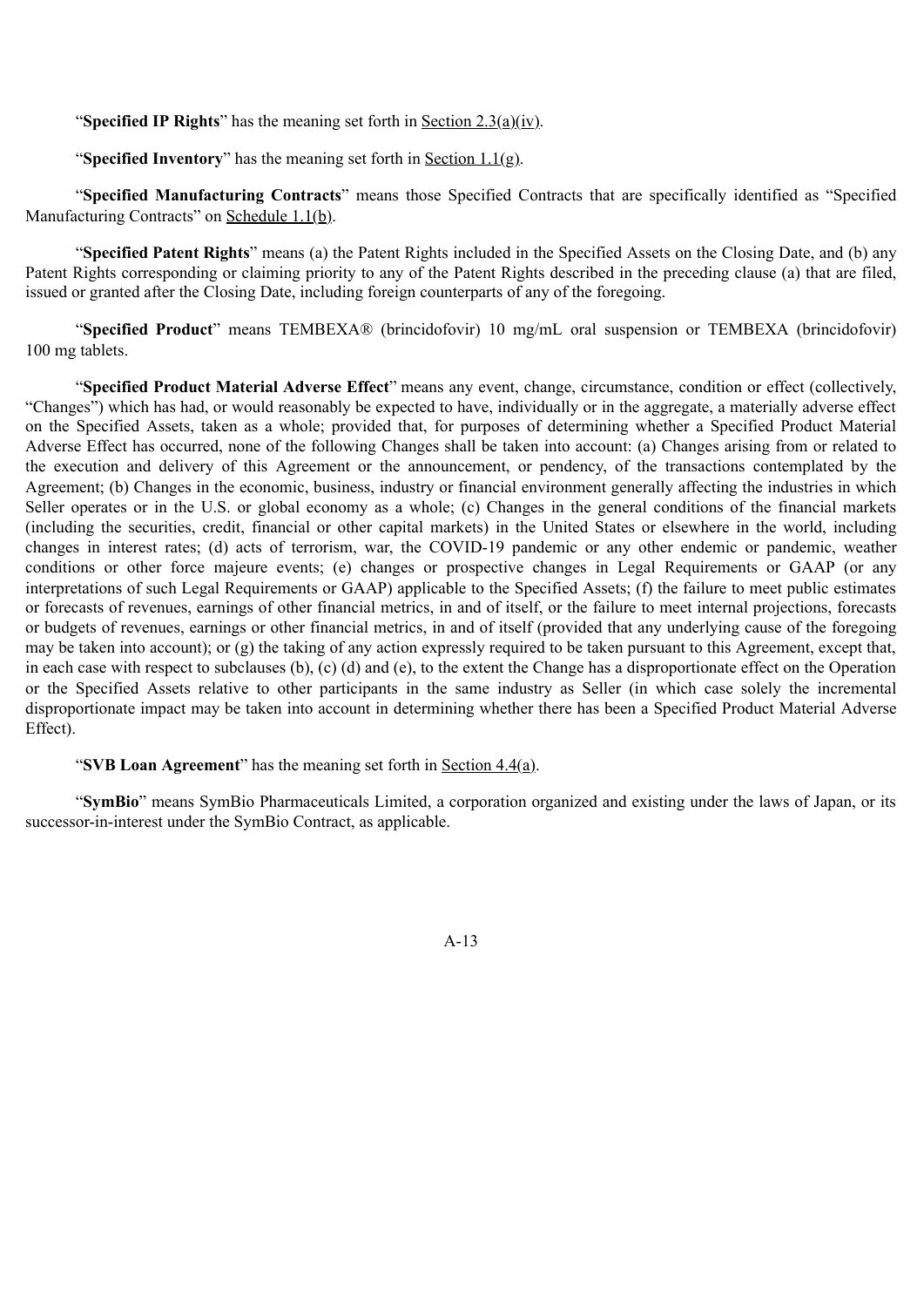"**SymBio Contract**" means the License Agreement, effective as of September 30, 2019, by and between Seller and SymBio Pharmaceuticals Limited, a corporation organized and existing under the laws of Japan, including all exhibits thereto.

"**SymBio Contract Milestone Event**" means a milestone event set forth in the table contained in Section 4.2 of the SymBio Contract under the heading "Milestone Event by Country/Region."

"**SymBio Milestone Event**" has the meaning set forth in Section 4.11(b).

"**SymBio Milestone Payment**" has the meaning set forth in <u>Section 4.11(b)</u>.

"**Tax**" or "**Taxes**" means any federal, state, local, or non-U.S. income, gross receipts, license, payroll, employment, excise, severance, stamp, occupation, premium, windfall profits, customs duties, capital stock, franchise, profits, withholding, social security (or similar), unemployment, disability, real property, personal property, sales, use, transfer, registration, value added, alternative or add-on minimum, estimated, or other tax of any kind whatsoever, including any interest, penalty, or addition thereto, whether disputed or not.

"**third party**" means any Person that is not a Party to this Agreement.

"**Third-Party Claim**" has the meaning set forth in <u>Section 8.5(b)</u>.

"**Trade Secrets**" has the meaning set forth in <u>Section 2.3(a)(v)</u>.

"**Trademark Rights**" has the meaning set forth in Section 2.3(a)(vi).

"**Transfer Taxes**" has the meaning set forth in Section 1.6.

"**Transferred Mixed-Use Contract**" has the meaning set forth in Section 1.11.

"**Transition Services Agreement**" has the meaning set forth in Section 1.8(e).

"**Treatment Course**" means, with respect to the Specified Product: (a) in the case of TEMBEXA (brincidofovir) 100 mg tablets: 200 mg (two 100 mg tablets) once weekly for 2 doses; or (b) in the case of TEMBEXA® (brincidofovir) 10 mg/mL oral suspension: 200 mg (20 mL) once weekly for 2 doses.

"**Treatment Course Shortfall**" has the meaning set forth in Section 2.12.

"**Unreimbursed Development Costs**" has the meaning set forth in Section 4.12(f).

"**U.S.**" means the United States of America.

"**USG**" means the United States Government.

"**U.S. Gross Profits**" means, with respect to a given period of time and a given Royalty-Bearing Product sold or transferred in or for the U.S. Territory by Purchaser, any of its Affiliates or